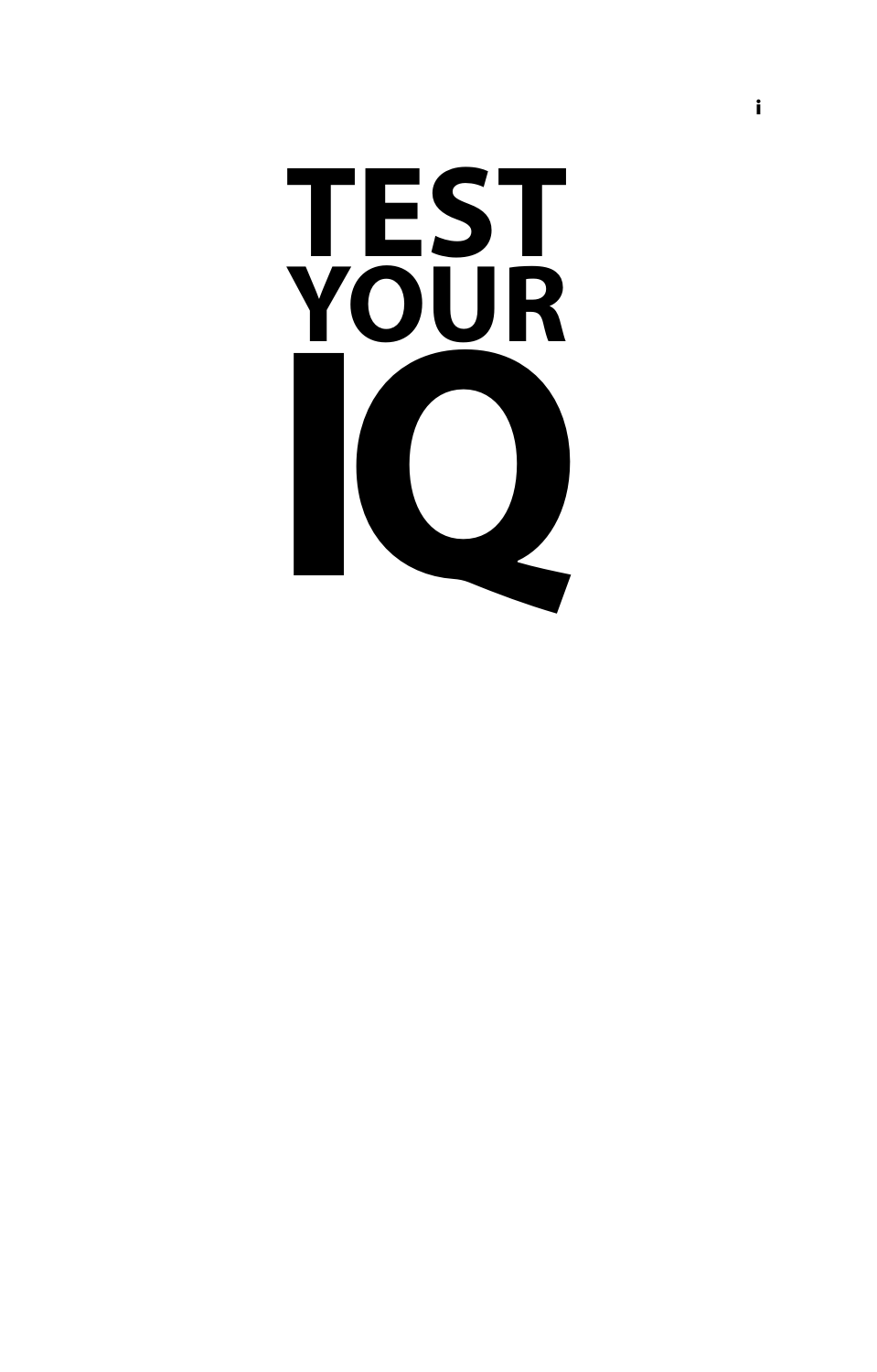This page intentionally left blank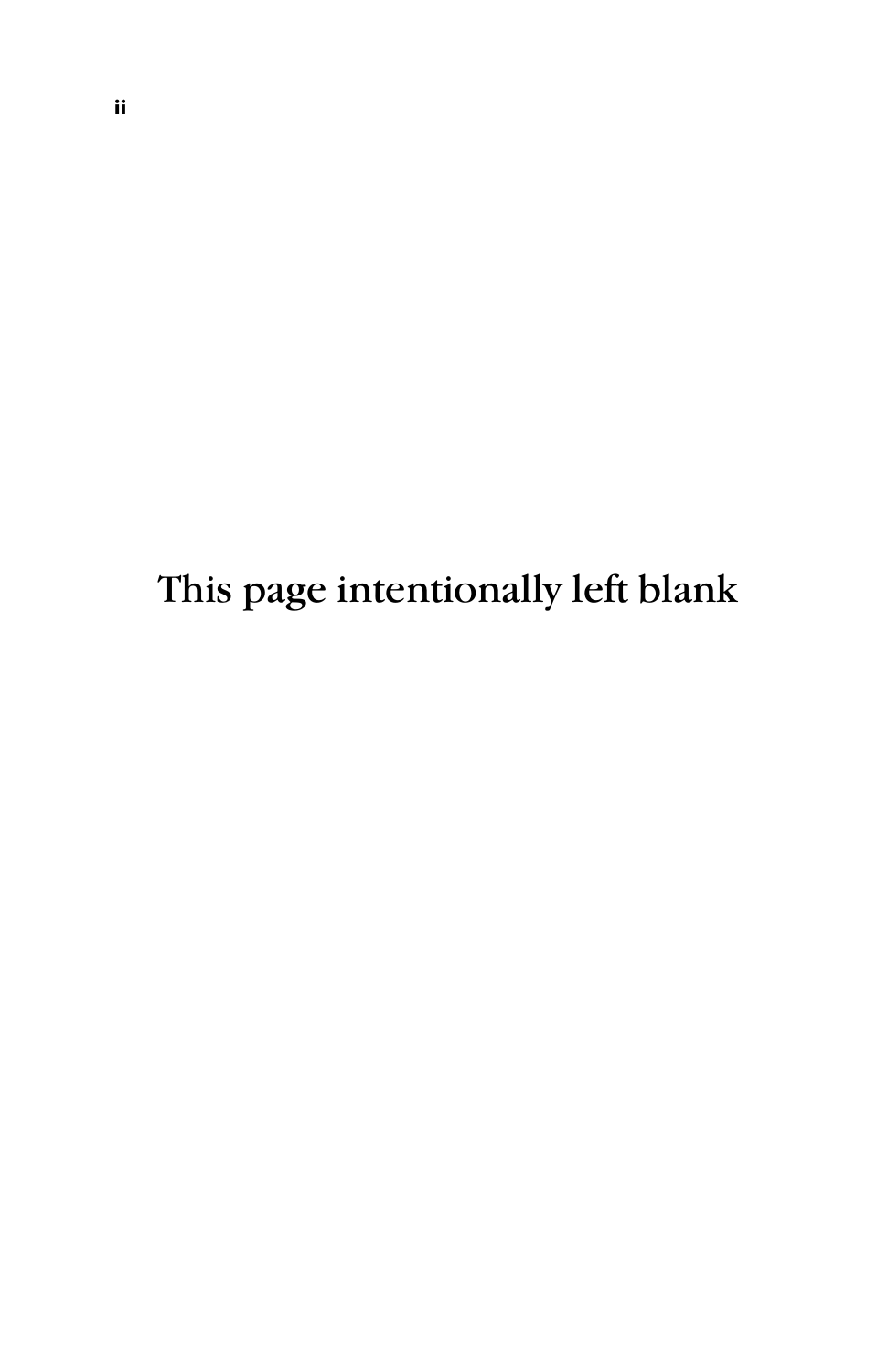

### **400 questions to** *boost your brainpower*

**Philip Carter & Ken Russell**

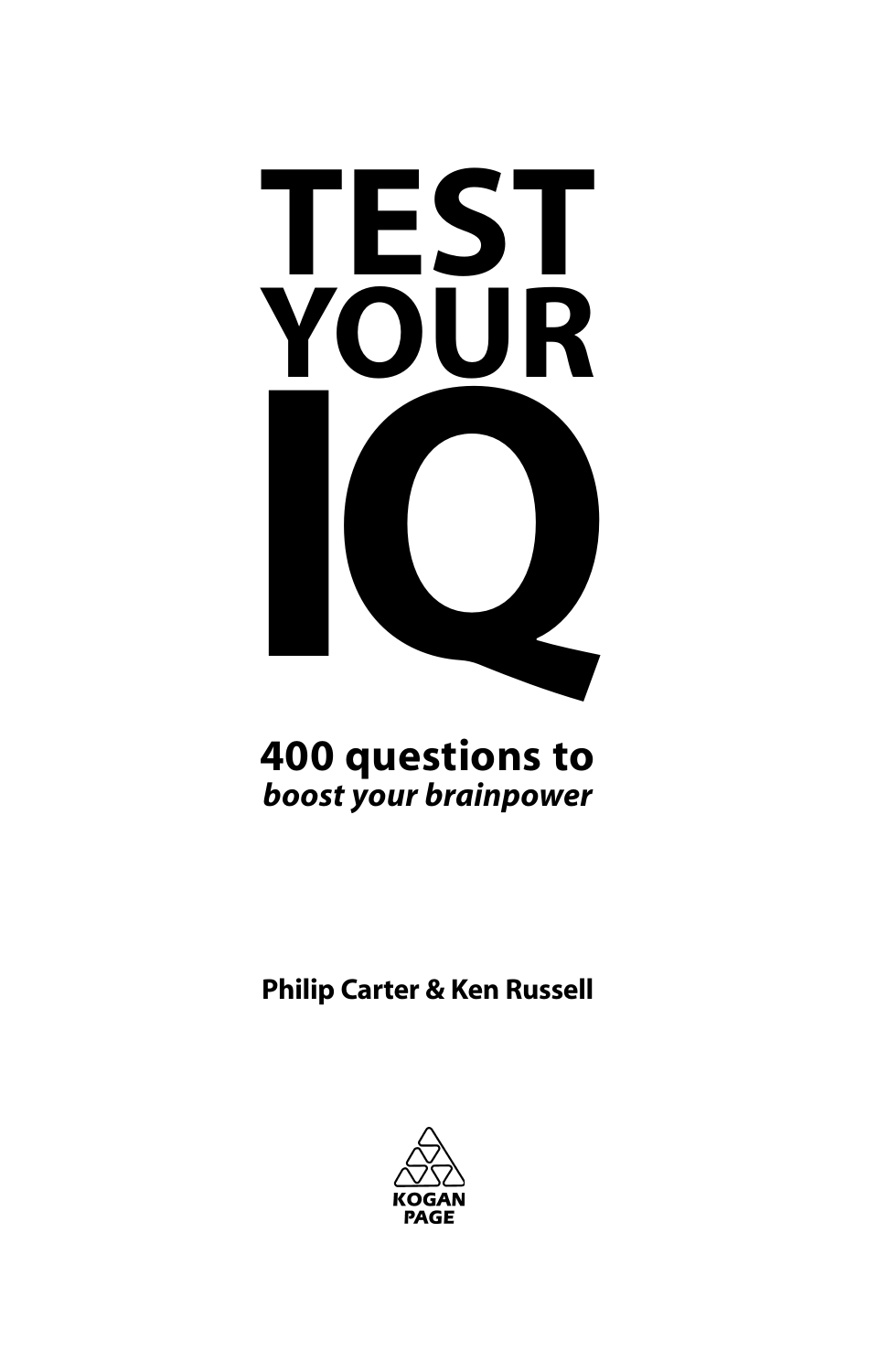First published in 2000 Reprinted in 2001, 2004 Reissued in 2007

Apart from any fair dealing for the purposes of research or private study, or criticism or review, as permitted under the Copyright, Designs and Patents Act 1988, this publication may only be reproduced, stored or transmitted, in any form or by any means, with the prior permission in writing of the publishers, or in the case of reprographic reproduction in accordance with the terms and licences issued by the CLA. Enquiries concerning reproduction outside these terms should be sent to the publishers at the undermentioned address:

Kogan Page Limited 120 Pentonville Road London N1 9JN UK

© Philip Carter and Ken Russell, 2000

The right of Philip Carter and Ken Russell to be identified as the authors of this work has been asserted by them in accordance with the Copyright, Designs and Patents Act 1988.

#### **British Library Cataloguing in Publication Data**

A CIP record for this book is available from the British Library.

ISBN-10 0 7494 4833 4 ISBN-13 978 0 7494 4833 2

Typeset by Saxon Graphics Ltd, Derby Printed and bound in Great Britain by Creative Print and Design (Wales), Ebbw Vale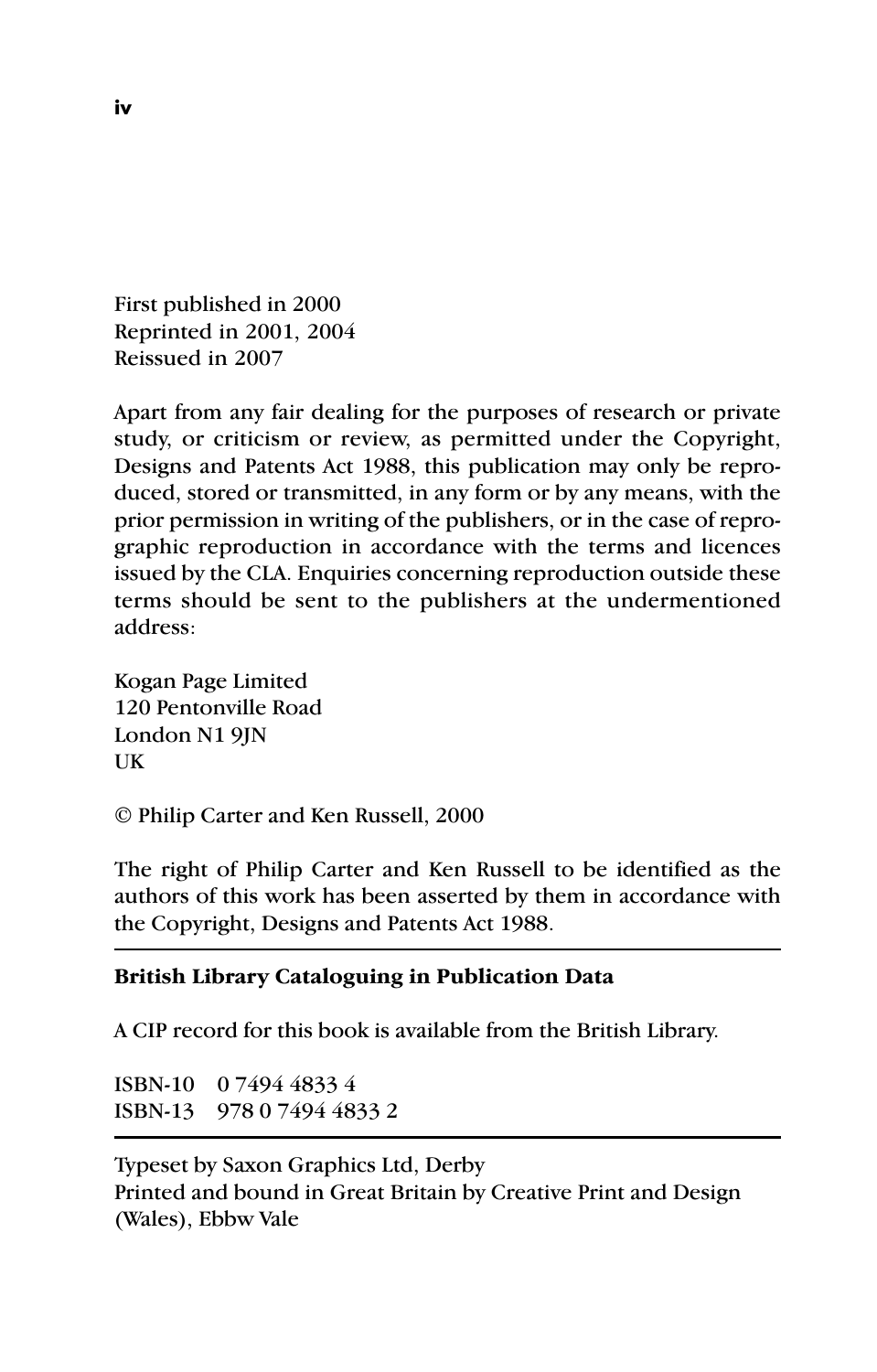# Contents

| Introduction       | 1   |
|--------------------|-----|
| Test one           | 3   |
| Test two           | 17  |
| Test three         | 30  |
| Test four          | 46  |
| Test five          | 61  |
| Test six           | 75  |
| Test seven         | 90  |
| Test eight         | 105 |
| Test nine          | 119 |
| Test ten           | 135 |
| Test one answers   | 151 |
| Test two answers   | 154 |
| Test three answers | 158 |
| Test four answers  | 161 |
| Test five answers  | 165 |
| Test six answers   | 169 |
| Test seven answers | 173 |
| Test eight answers | 176 |
| Test nine answers  | 180 |
| Test ten answers   | 183 |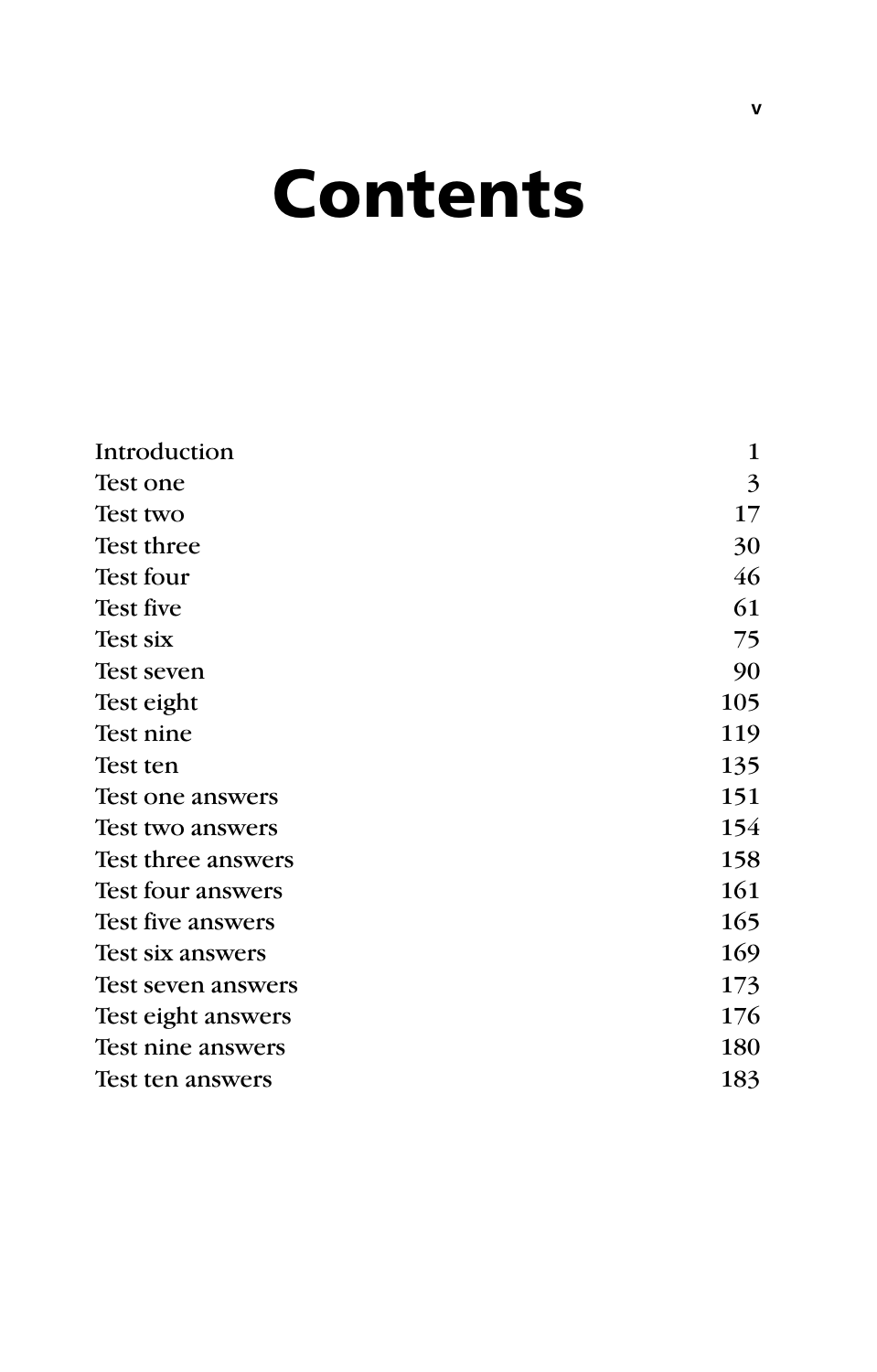This page intentionally left blank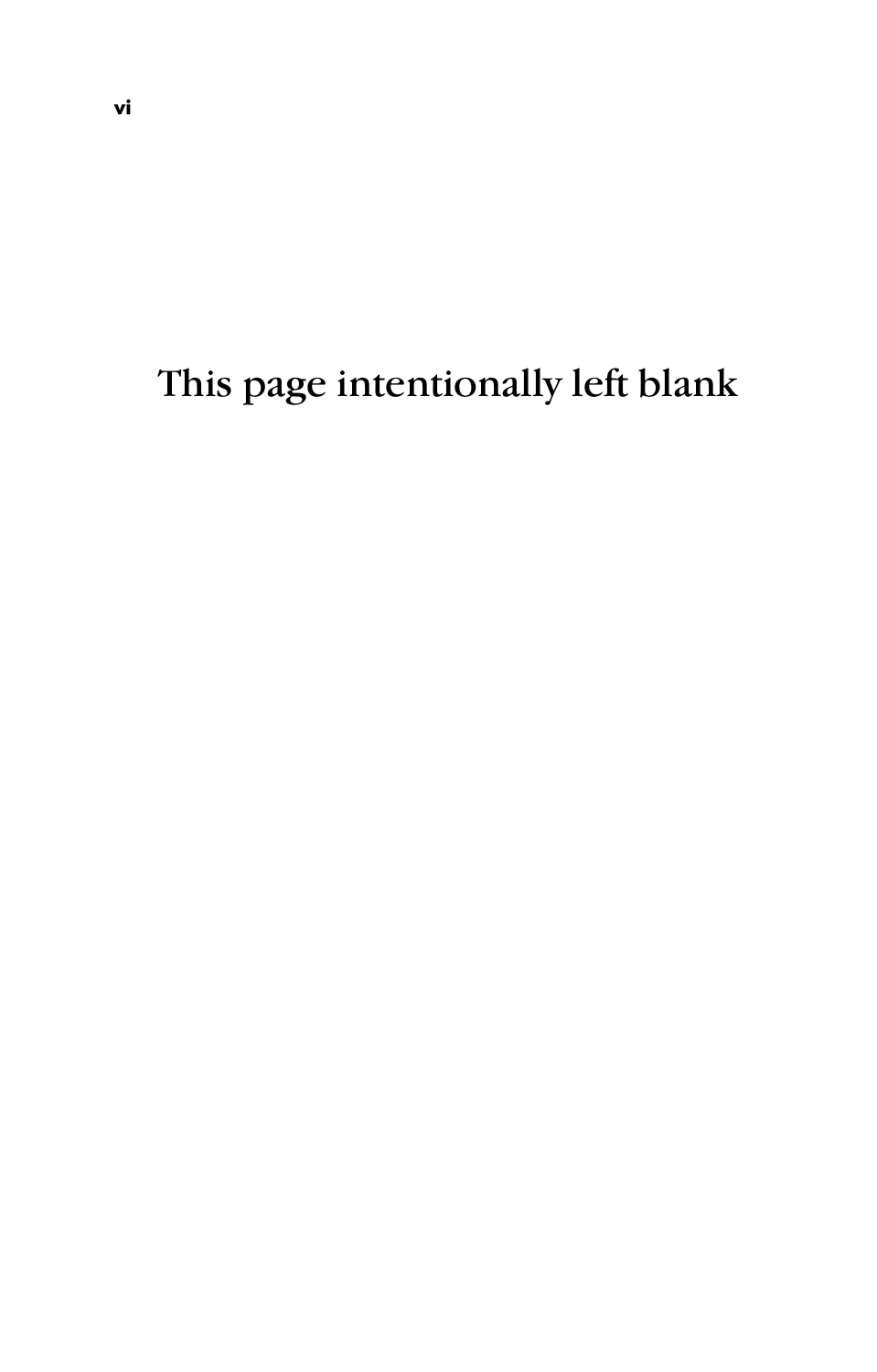# Introduction

Intelligence is the ability to respond adaptively to new situations, to think abstractly and to comprehend complex ideas. IQ is the abbreviation for Intelligence Quotient. The word quotient means the number of times that one number will divide into another. An intelligence test (IQ Test) is a standardized test designed to measure human intelligence as distinct from attainments.

The measured IQ of children is equal to mental age divided by actual (chronological) age. For example, if a child of eight years of age obtains a score expected of a ten-year-old, the child will have a measured IQ of 125, by means of the following calculation:

 $mental age  
Chronological age × 100 = IQ$ </u> or  $\frac{1}{\sqrt{2}}$ 8  $\frac{0}{2} \times 100 = 125$  IQ Chronological age

This method of calculating IQ does not apply to adults because beyond the age of 18 there is little or no improvement in mental development. Adults, therefore, have to be judged on an IQ test in which the average score is 100. The results are graded above and below this norm according to known test scores.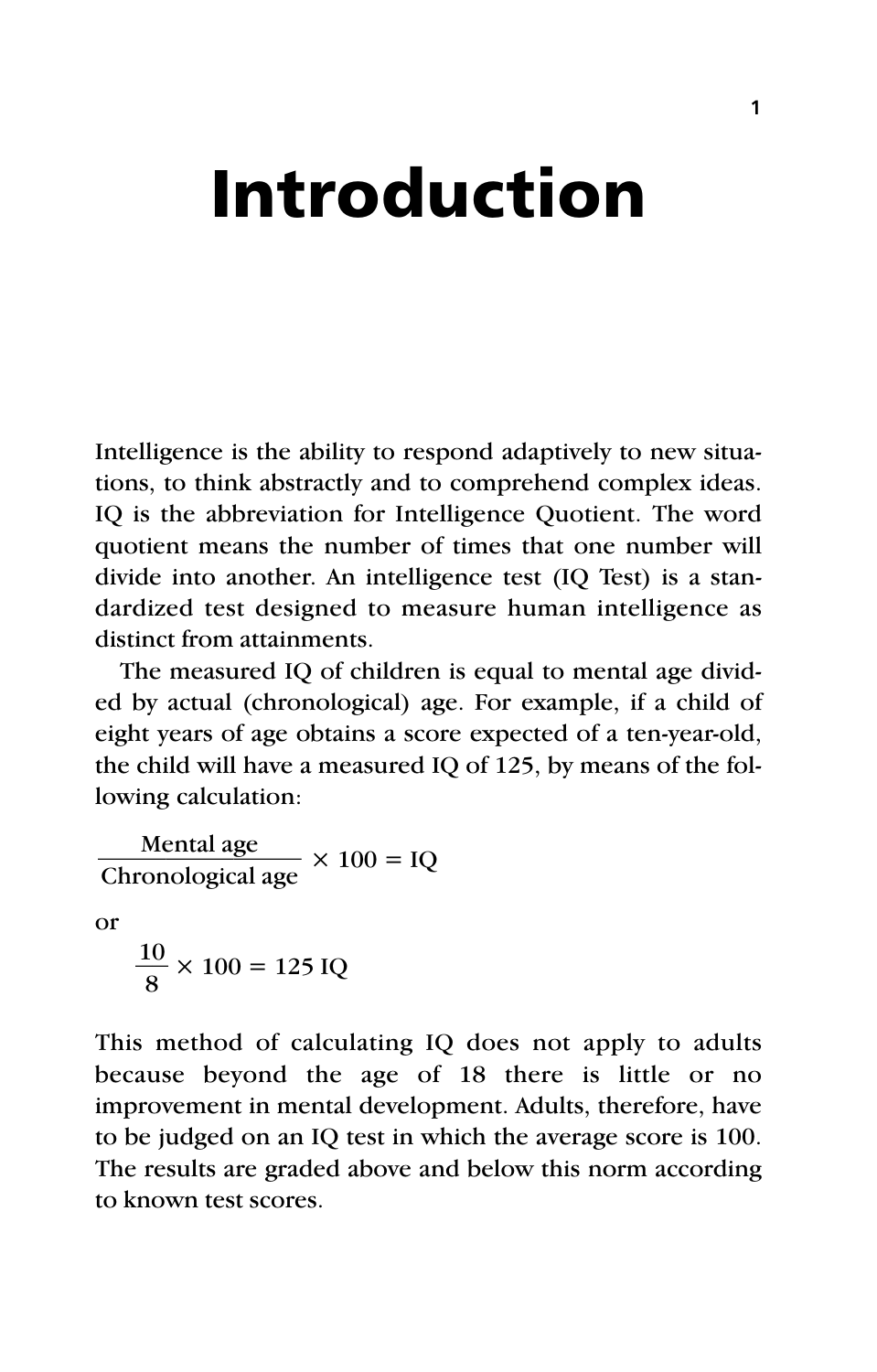The tests that have been compiled for this book have not been standardized, so an actual IQ assessment cannot be given. However, at the end of this Introduction there is a guide to assessing your performance in each test and also a cumulative guide for your overall performance on all ten tests.

The tests are intended as valuable practice for readers who may have to take an IQ test in the future, and they will also help to increase your vocabulary and to develop your powers of calculation and logical reasoning. The questions are challenging, and deliberately so, as this is the only way to boost your performance and increase your brainpower.

The book consists of ten separate tests for you to attempt, each of 40 questions. Each test is of approximately the same degree of difficulty. A time limit of **90 minutes** is allowed for each test. The correct answers are given at the end of the book, and you should award yourself one point for each correct answer.

Use the following tables to assess your performance:

#### **One test**

| Score     | Rating      |
|-----------|-------------|
| $36 - 40$ | Exceptional |
| $31 - 35$ | Excellent   |
| $25 - 30$ | Very good   |
| $19 - 24$ | Good        |
| $14 - 18$ | Average     |
|           |             |

#### **Ten tests**

| Score   | Rating      |
|---------|-------------|
| 351–400 | Exceptional |
| 301-350 | Excellent   |
| 241-300 | Very good   |
| 181-240 | Good        |
| 140-180 | Average     |
|         |             |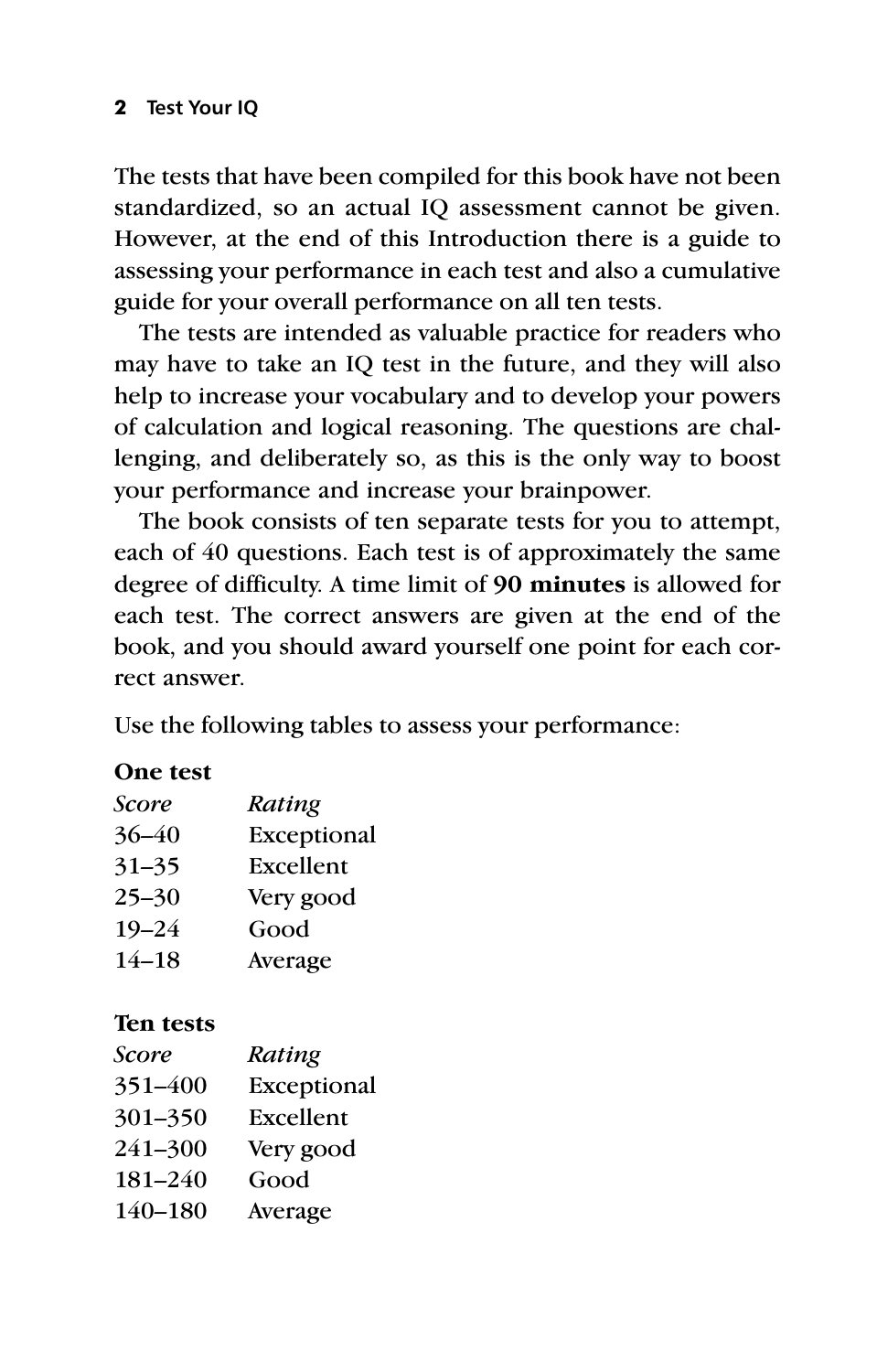### Test one

1 Create two words using the following ten letters each once only.

Clue: grand tune (4, 6)

**MYSEVODLTA** 

- 2 Which is the odd one out? ISTHMUS, FJORD, ATOLL, POLDER, ARCHIPELAGO
- 3 What number should replace the question mark?



4 CARTON, ENJOYMENT, WORDSMITH Which of the following words continues the above sequence?

COPY, REEF, COPE, REST, ACHE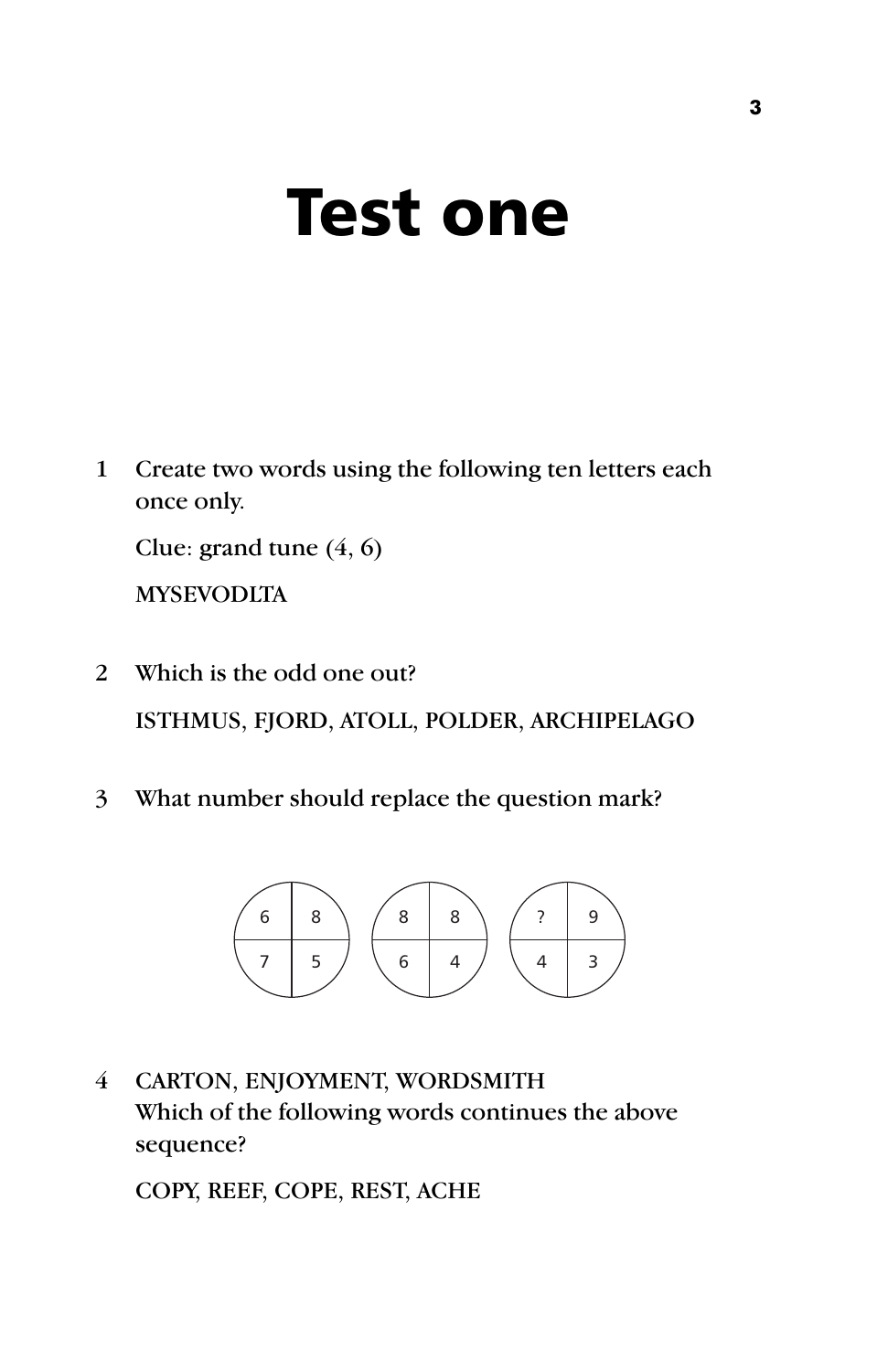#### **4 Test Your IQ**

#### 5 Comparison



6 What word in brackets means the same as the word in capitals?

FORTE (endowment, conduct, talent, redoubt, style)

7 What number comes next in this sequence? 25, 32, 27, 36, ?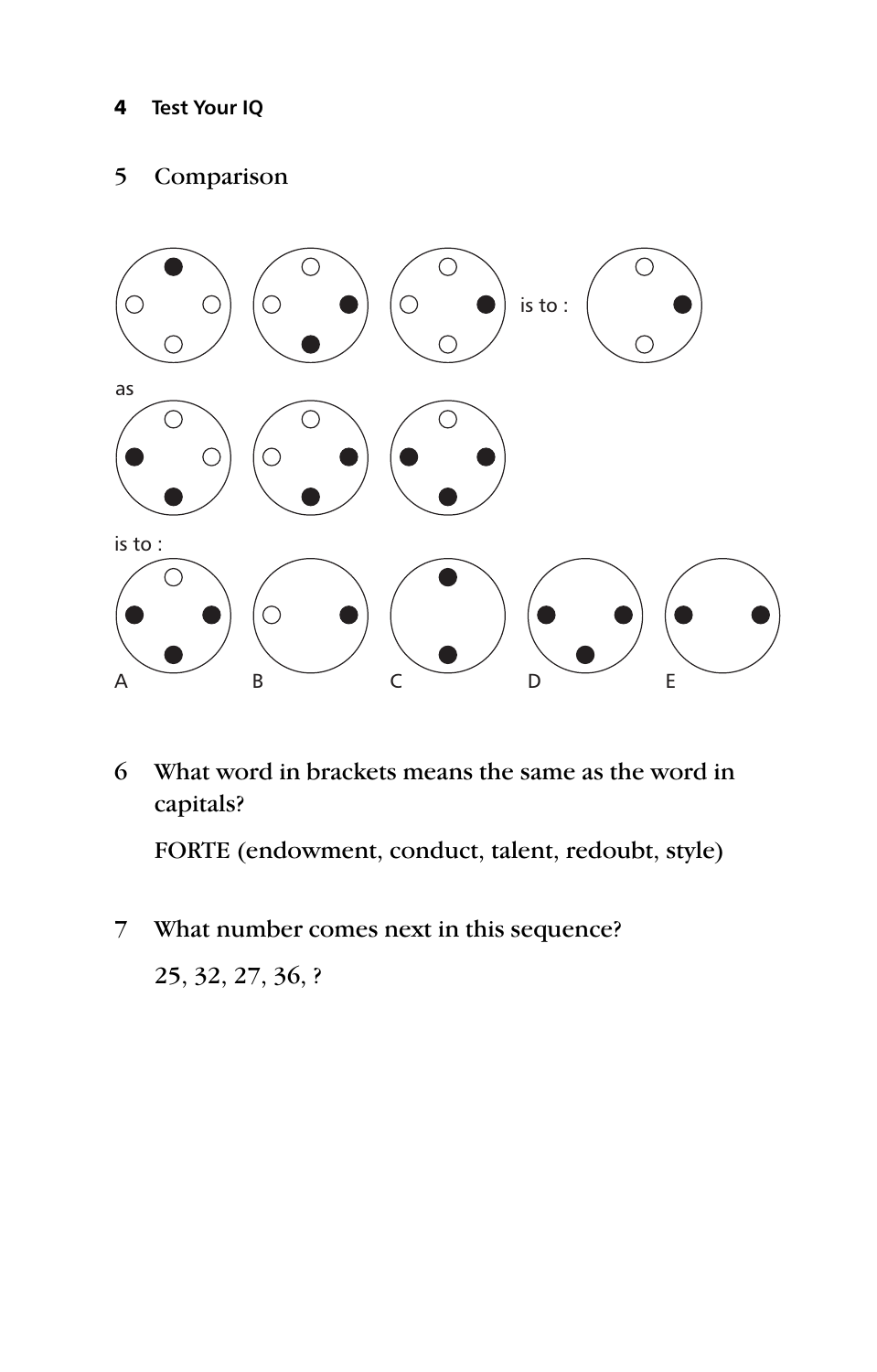8 Place two letters in each bracket so that these finish the word on the left and start the word on the right. The letters in the brackets, read downwards in pairs, will spell out a six-letter word.

Clue: blue-pencil

 $FA(..) SK$  $HO($ ..) AN  $KI$   $( \ldots ) AR$ 

- 9 A car travels at a speed of 40 mph over a certain distance and then returns over the same distance at a speed of 60 mph. What is the average speed for the total journey?
- 10 Spiral clockwise round the perimeter to spell out a nineletter word, which must finish in the centre square. The word commences at one of the corner squares. You must provide the missing letters.

|   | N |   |
|---|---|---|
| B | E | Α |
| A | C | N |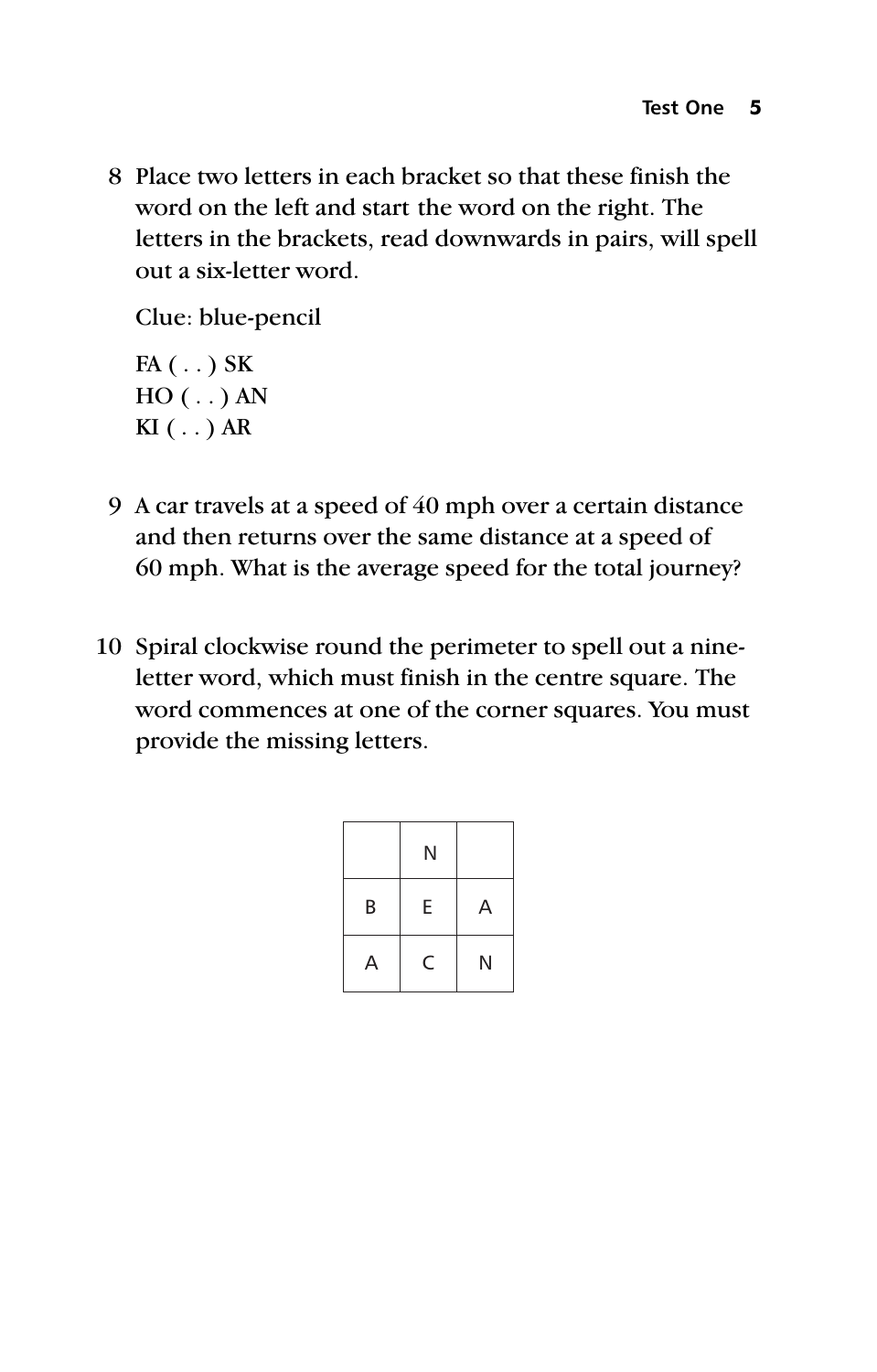11 MEANDER: WIND TRAVERSE: a) stampede b) forward

- c) across
- d) retrace
- e) towards
- 12 What familiar phrase is indicated below?



#### 13 Comparison

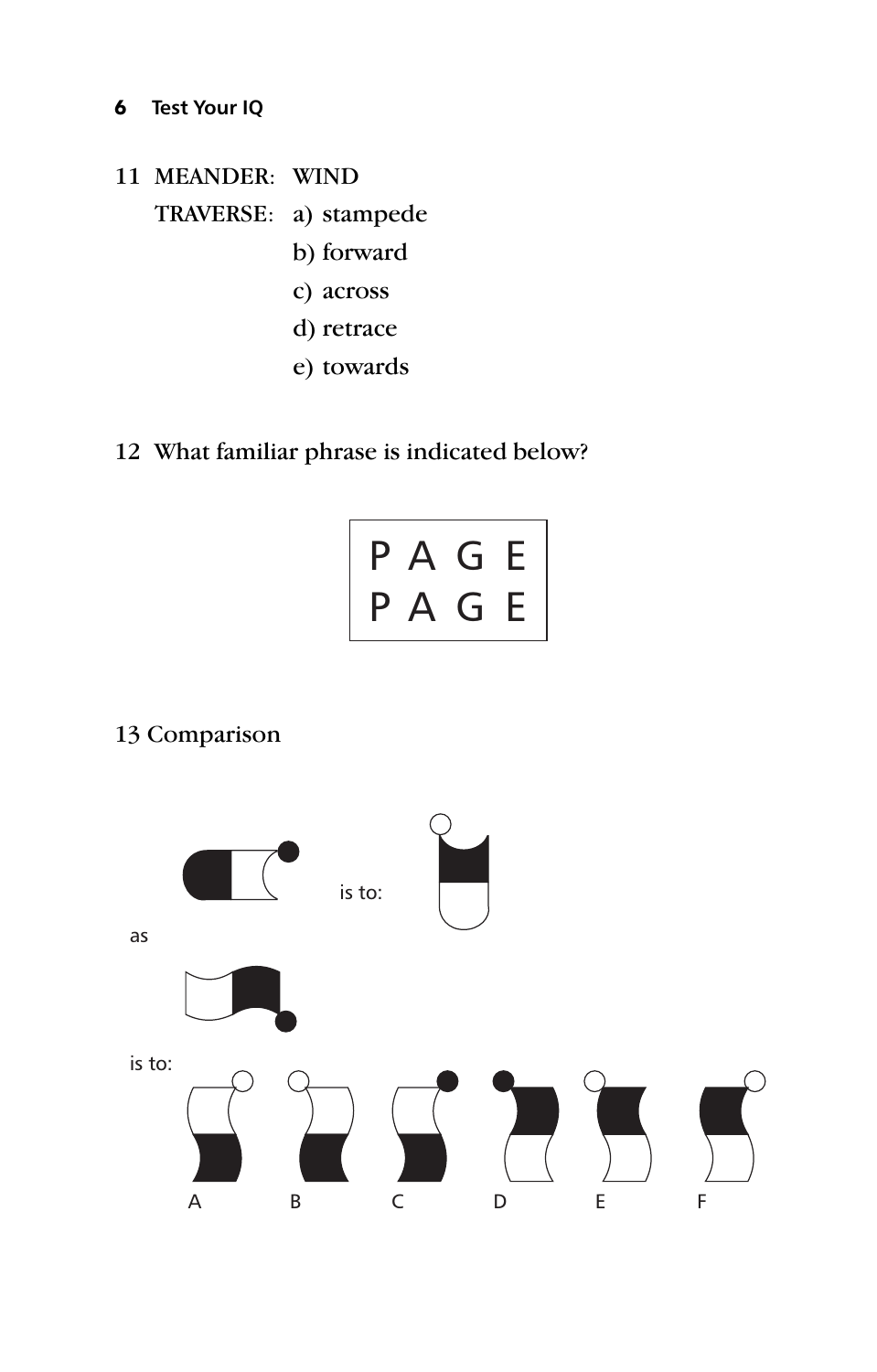14 The following is an anti-magic square, where none of the horizontal, vertical or corner-to-corner lines totals 34. It is possible, however, by moving the position of just four of the numbers to convert this into a true magic square, where each horizontal, vertical and corner-to-corner line adds up to 34.

Can you make the necessary corrections?

| 4 | 14 | 8  |    |
|---|----|----|----|
| 9 | 16 | 6  | 12 |
| 5 | 11 | 10 | 15 |
|   | 2  | 3  | 13 |

- 15 What do the following words have in common? LEGUMES, QUASHED, AFFIRMS, CLOAKED
- 16 What number should replace the question mark?
	- 926 : 24 799 : 72  $956:$ ?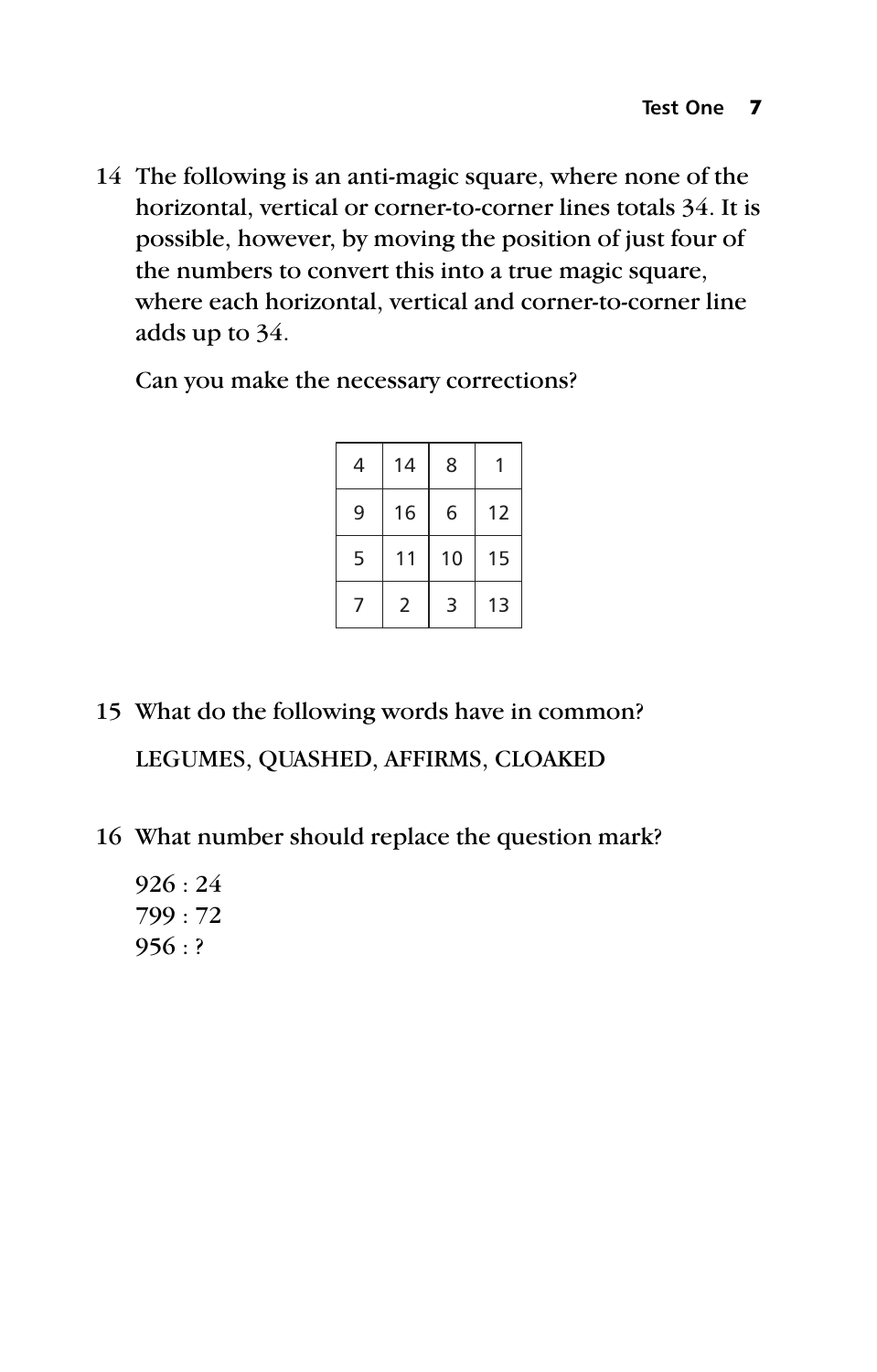17 Solve the three anagrams to complete a quotation by Confucius.

Clue: Save something for a rainy day.

WHEN  $P \dots P \dots Q \dots Q \dots Q \dots Q \dots Q \dots P$  $\blacklozenge$ SOPPY TRIER $\blacklozenge$ . . E A . . . . IT. **A** FOUL ALES

18 Add one letter, not necessarily the same letter, to each word at the front, end or middle to find two words that are opposite in meaning.

LOG PITY

19 What number should replace the question mark?

| 7 | 10 | 9 | 6 |
|---|----|---|---|
| 5 |    | 3 | 7 |
| 2 | 3  | 2 |   |
| 4 | 12 | 8 | 7 |

20 What well-known proverb is opposite in meaning to the one below?

Beware of Greeks bearing gifts.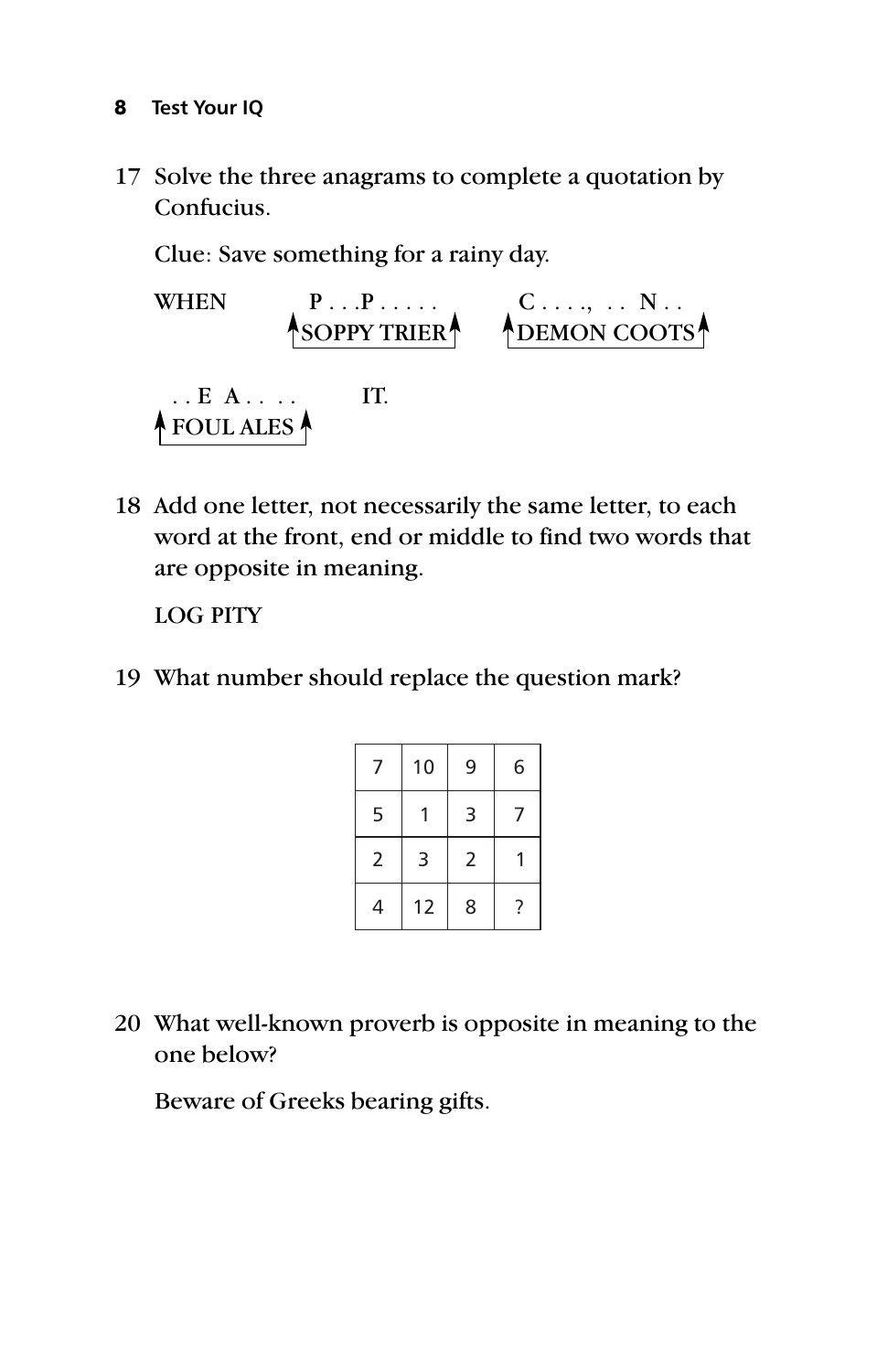- 21 Which word means the same as ANCHORITE?
	- a) recluse
	- b) hieroglyphics
	- c) trammel
	- d) lackey
- 22 What is the value of x?

 $64 - 12 \times 2 + 6 \div 3 = x$ 

23 Fill in the blanks, clockwise or anti-clockwise, to form two words that are synonyms.



- 24 What is JULIENNE?
	- a) reed bunting
	- b) an evergreen shrub
	- c) a sleeveless jacket
	- d) clear soup
	- e) a skull-cap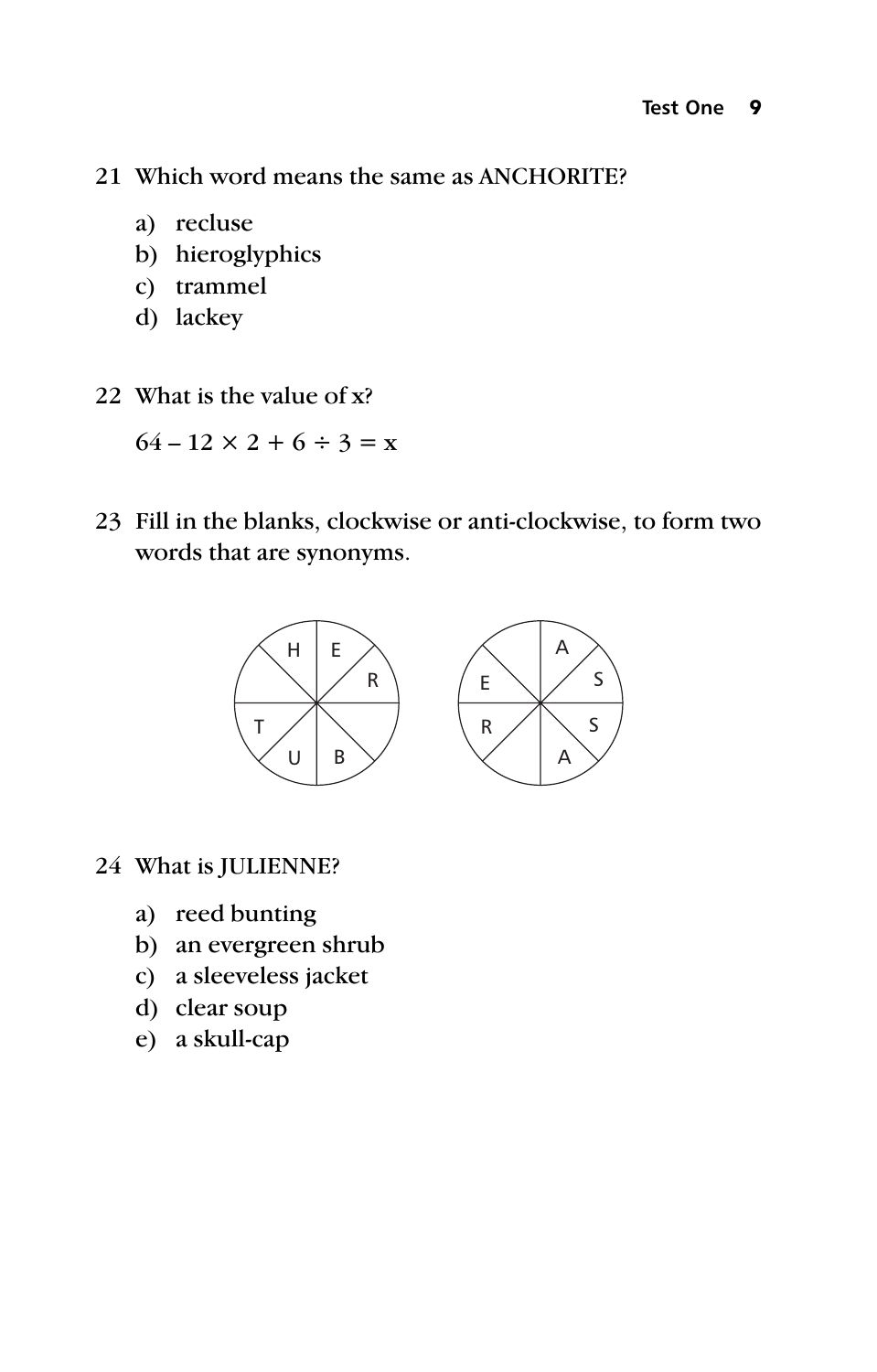#### **10 Test Your IQ**

#### 25 Grid

Each of the nine squares in the grid marked 1A to 3C should incorporate all the lines and symbols that are shown in the squares of the same letter and number immediately above and to the left. For example, 2B should incorporate all the lines and symbols that are in 2 and B.

One of the squares is incorrect. Which one is it?

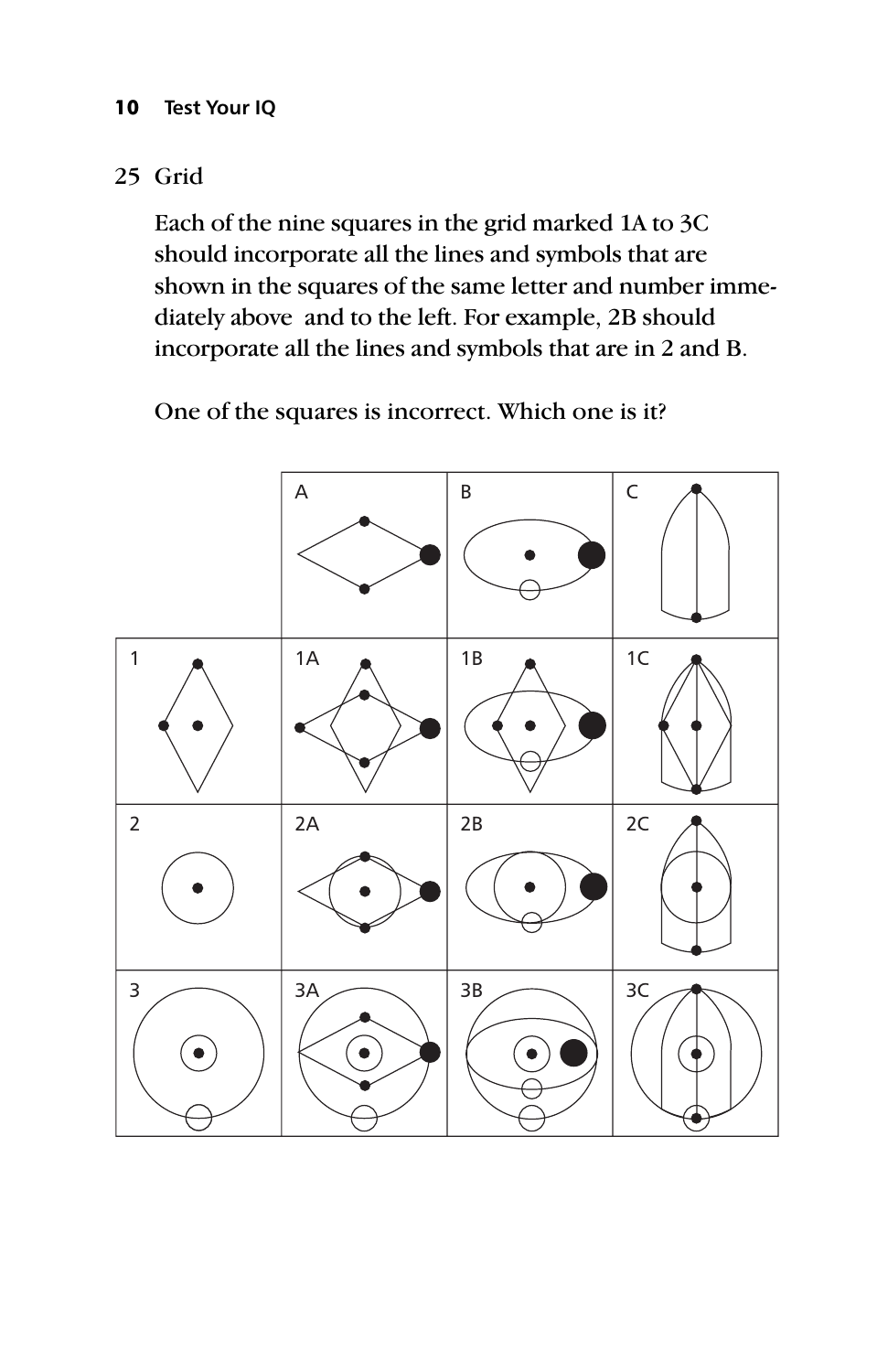26 Solve the one-word anagram.

APE COLT

27 Insert a word that means the same as the words outside the brackets.

COOK (. . . . . ) CROSS EXAMINE

28 What number should replace the question mark?



- 29 Make a six-letter word using only these four letters:
	- R E
	- F L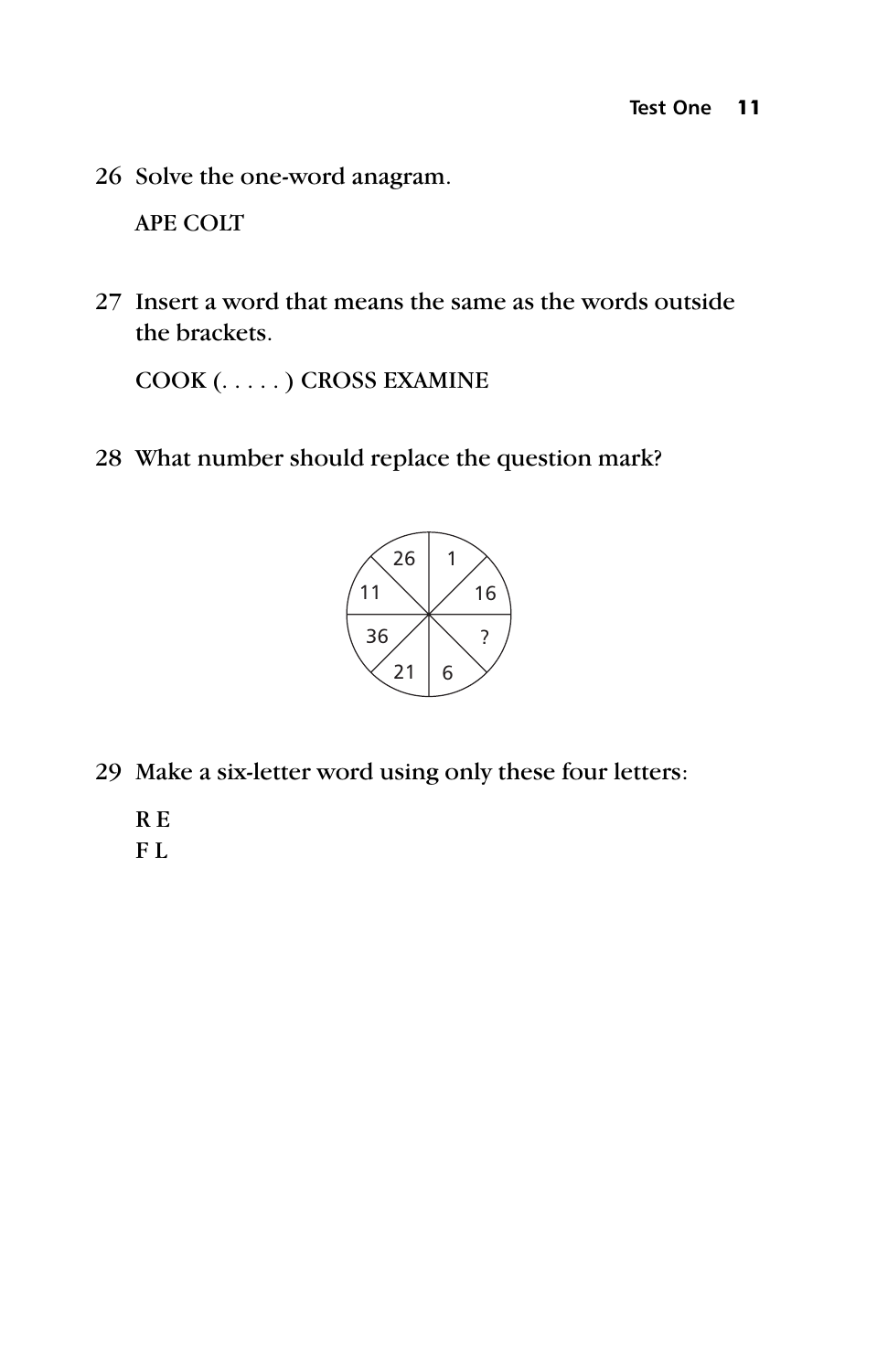#### **12 Test Your IQ**

#### 30 Circles

Which of A, B, C, D or E fits into the blank circle to carry on a logical sequence?



31 Which two words mean the opposite?

DOLOROUS, CONVENE, DISPARAGE, OFFEND, PRAISE, TREMBLE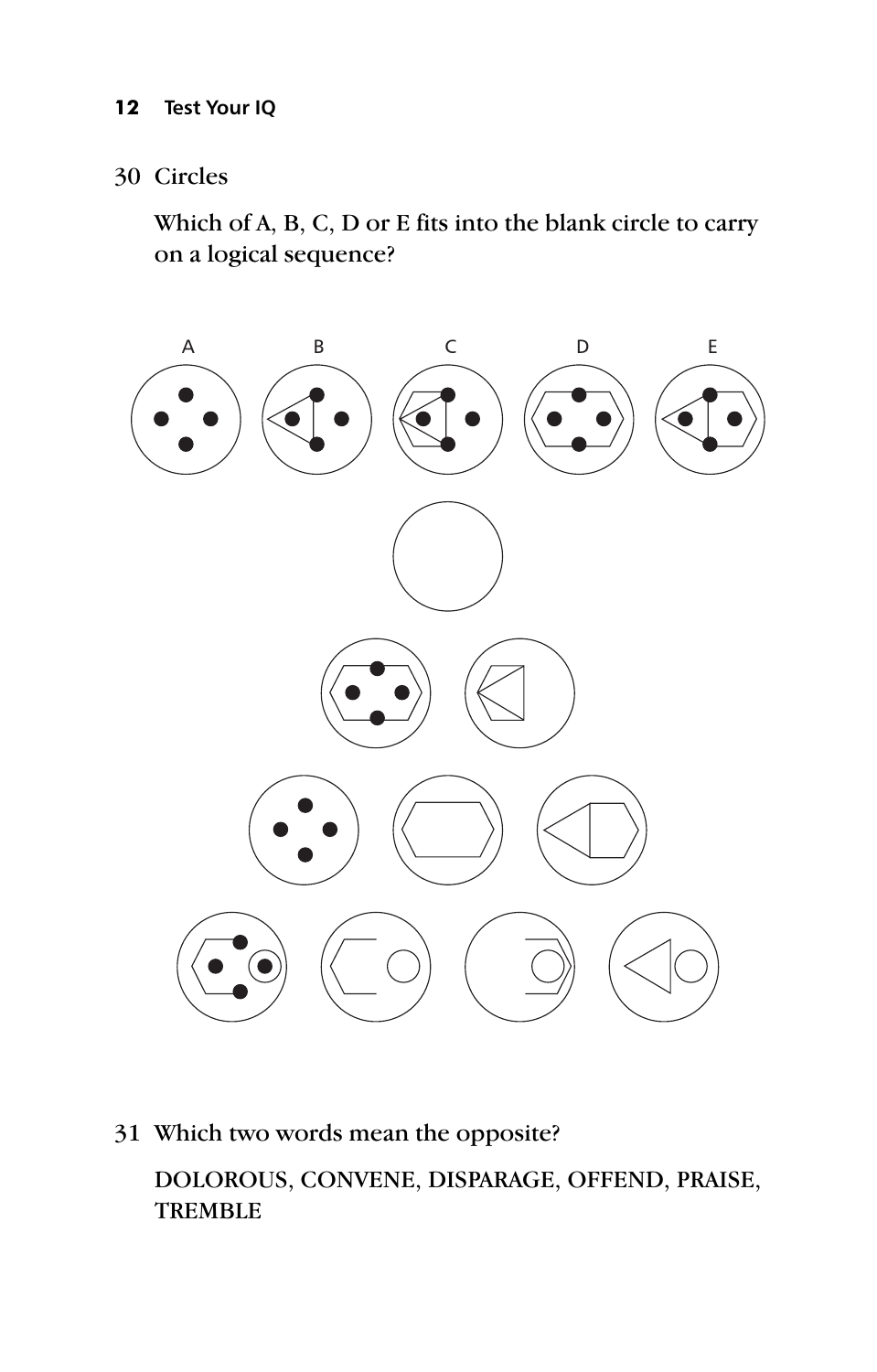32 What is the name given to a group of ROOKS?

- a) murmuration
- b) park
- c) building
- d) set
- e) business

#### 33 Replace the dots with a word to make five new words.



34 What number should replace the x ?

$$
\frac{5}{6} \div \frac{1}{7} = x
$$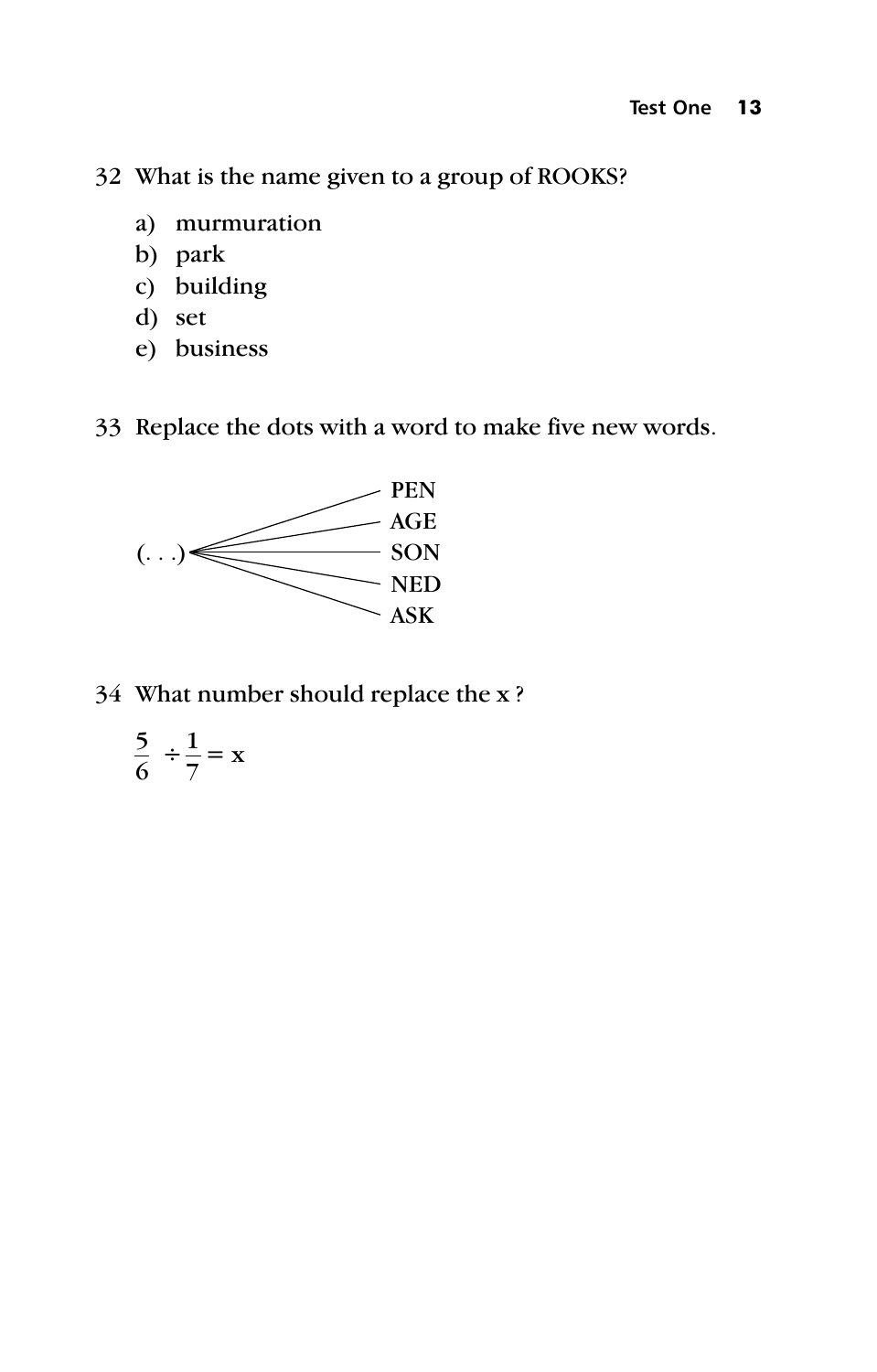#### 35 Hexagon

Which hexagon, A, B, C, D or E, fits the missing space?

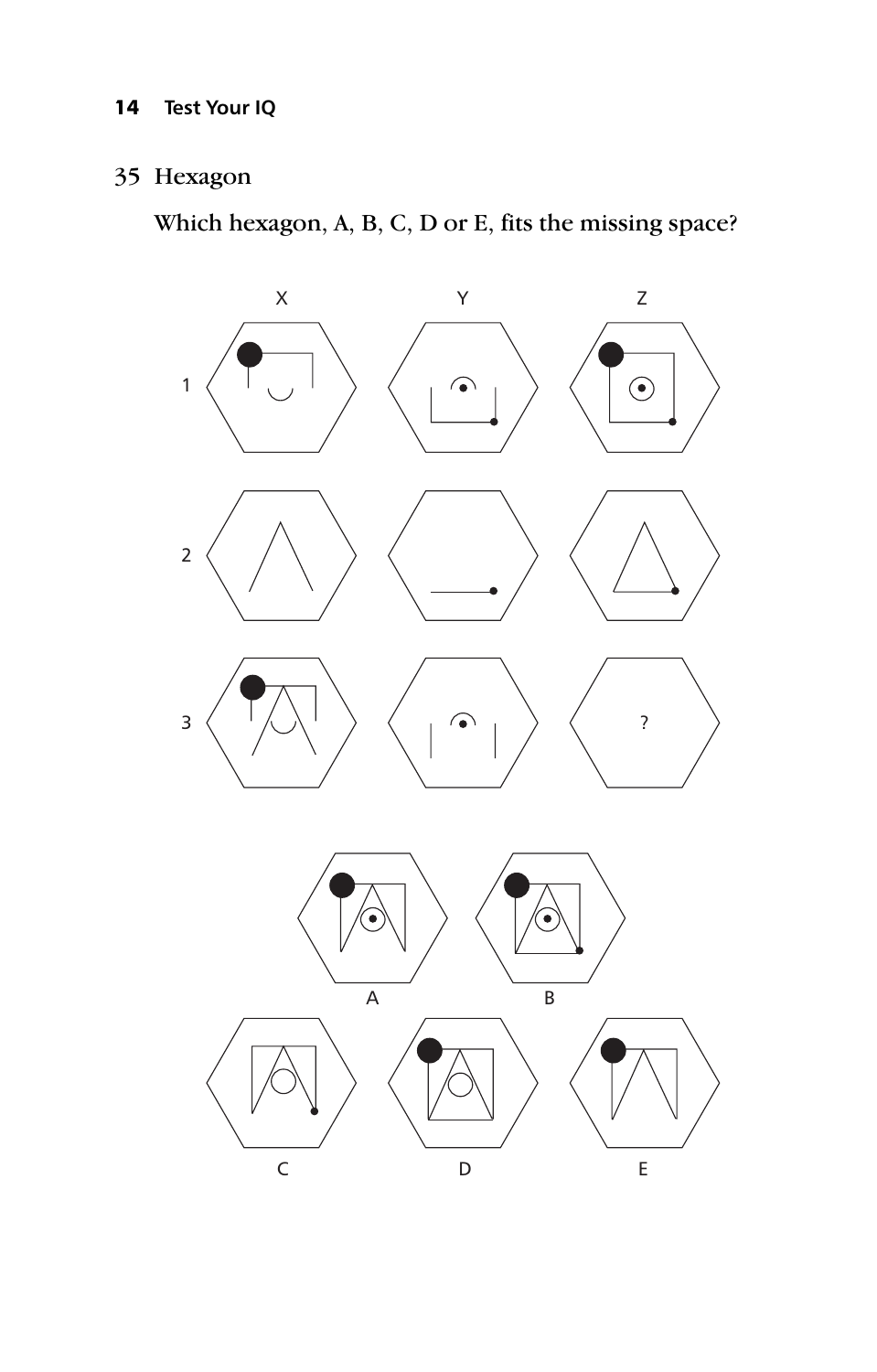- 36 Place three two-letter bits together to make a CURRENCY. DO – RO – LI – ES – EK – SH – UB – CU – AL
- 37 What is always associated with a BINNACLE?
	- a) a jib
	- b) a life raft
	- c) a limpet
	- d) a mast
	- e) a compass
- 38 Fill in the blanks, clockwise or anti-clockwise, to complete the word.



39 What number should replace the question mark ?

| 7  | 8  | 8 | 48 |
|----|----|---|----|
| 9  | 7  | 5 | 58 |
| 11 | 5  |   | 48 |
| 6  | 12 | 5 | 7  |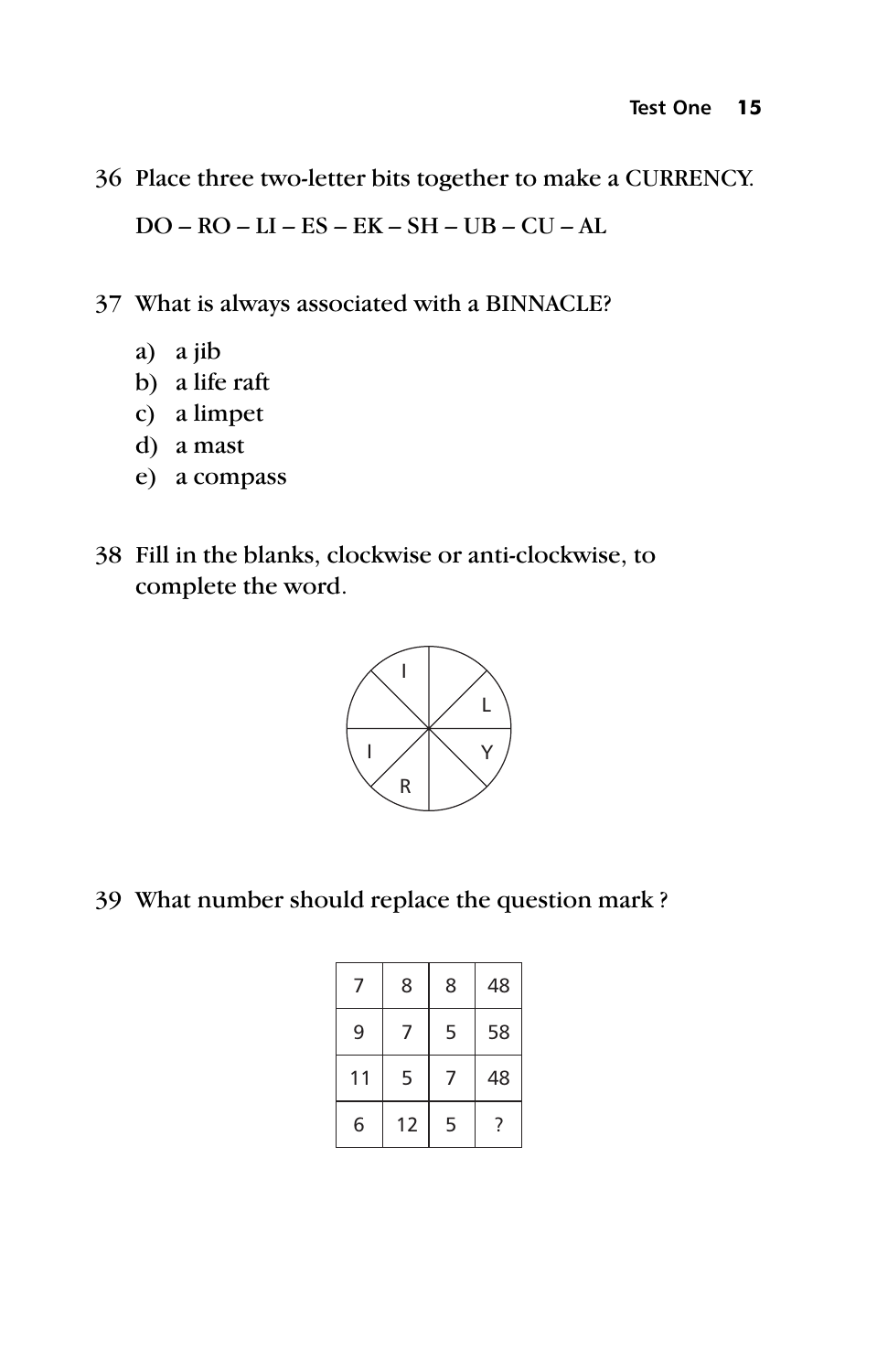#### 40 Symbols



Each line and symbol that appears in the four outer circles, above, is transferred to the centre circle according to these rules:

if a line or symbol occurs in the outer circles:

| once:    | it is transferred          |
|----------|----------------------------|
| twice:   | it is possibly transferred |
| 3 times: | it is transferred          |
| 4 times: | it is not transferred.     |

Which of the circles A, B, C, D or E, shown below, should appear at the centre of the diagram, above?

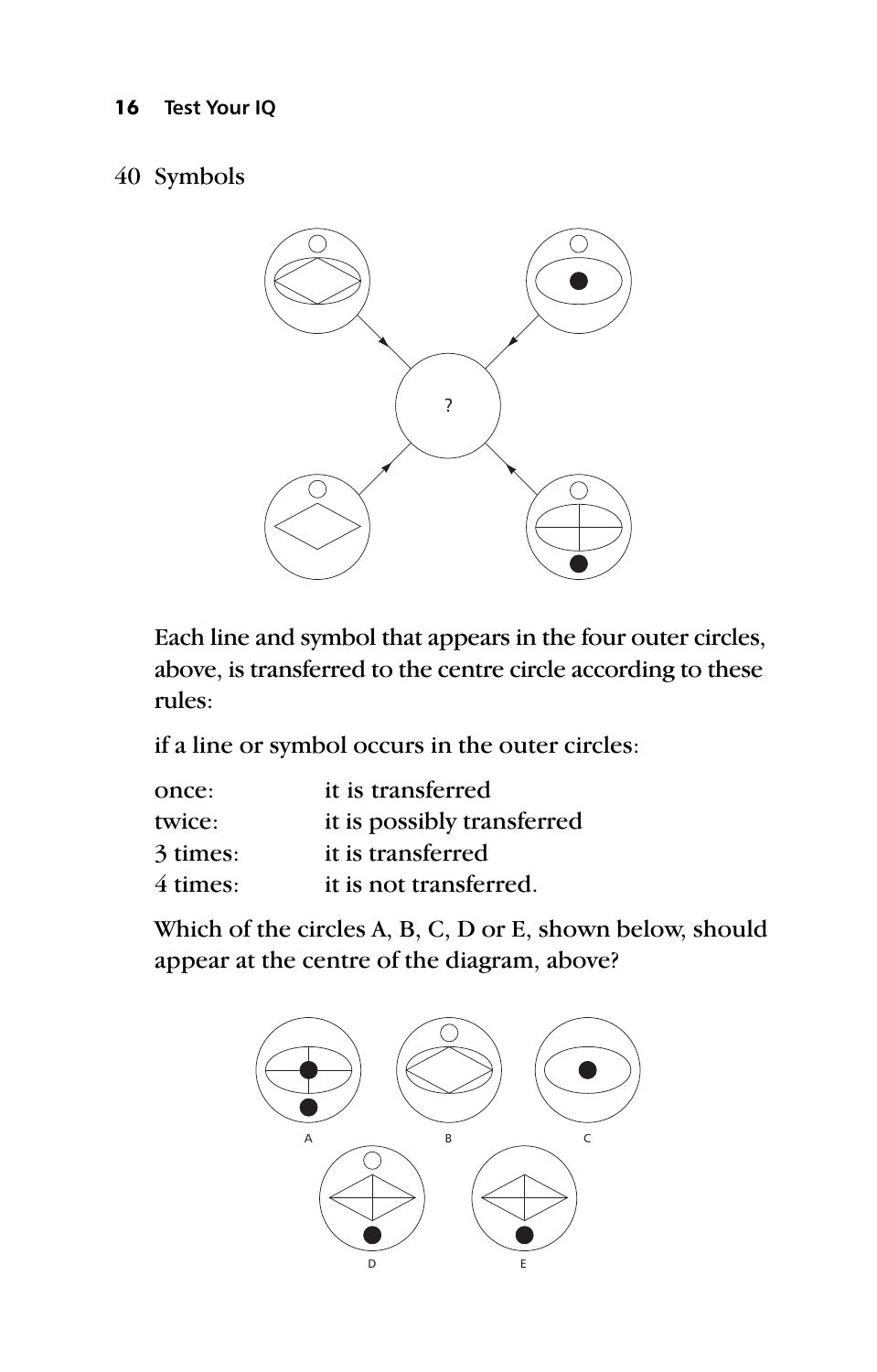### Test two

1 How many lines appear below?

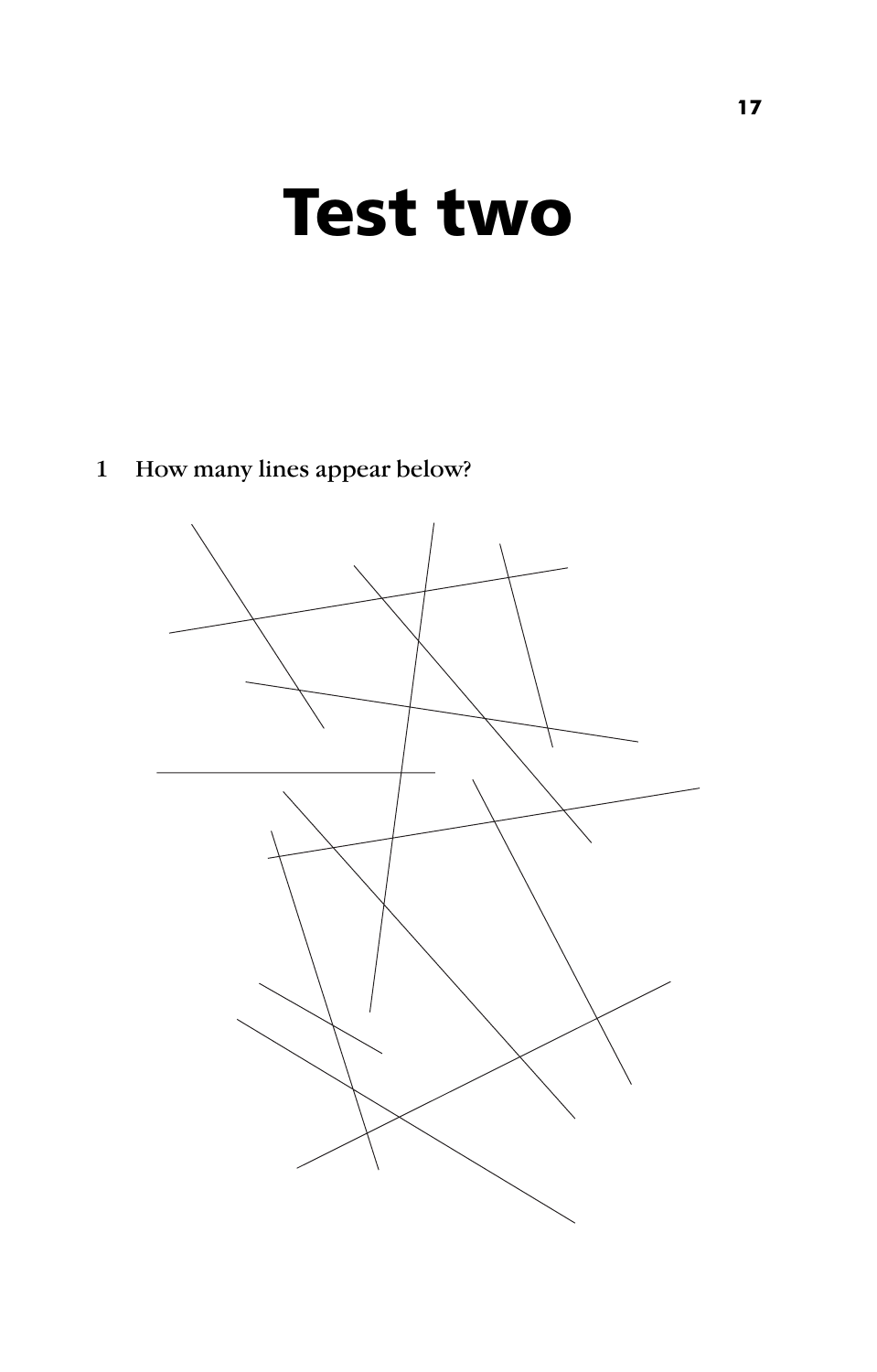#### **18 Test Your IQ**

2 Susceptible to attack or damage.

Which word below most closely fits the above definition?

DEBILITATED, VULNERABLE, UNSTABLE, EMASCULATED, UNPREPARED

3 SUNDAY **MONDAY TUESDAY WEDNESDAY THURSDAY** FRIDAY **SATURDAY SUNDAY** 

> Which day is three days before the day immediately following the day two days before the day three days after the day immediately before Friday?

4 Change one letter only in each word below to find a wellknown phrase.

ON TIE WINK

5 Spiral clockwise to spell out a ten-letter word that starts and finishes with the same two letters. You must provide the missing letter.

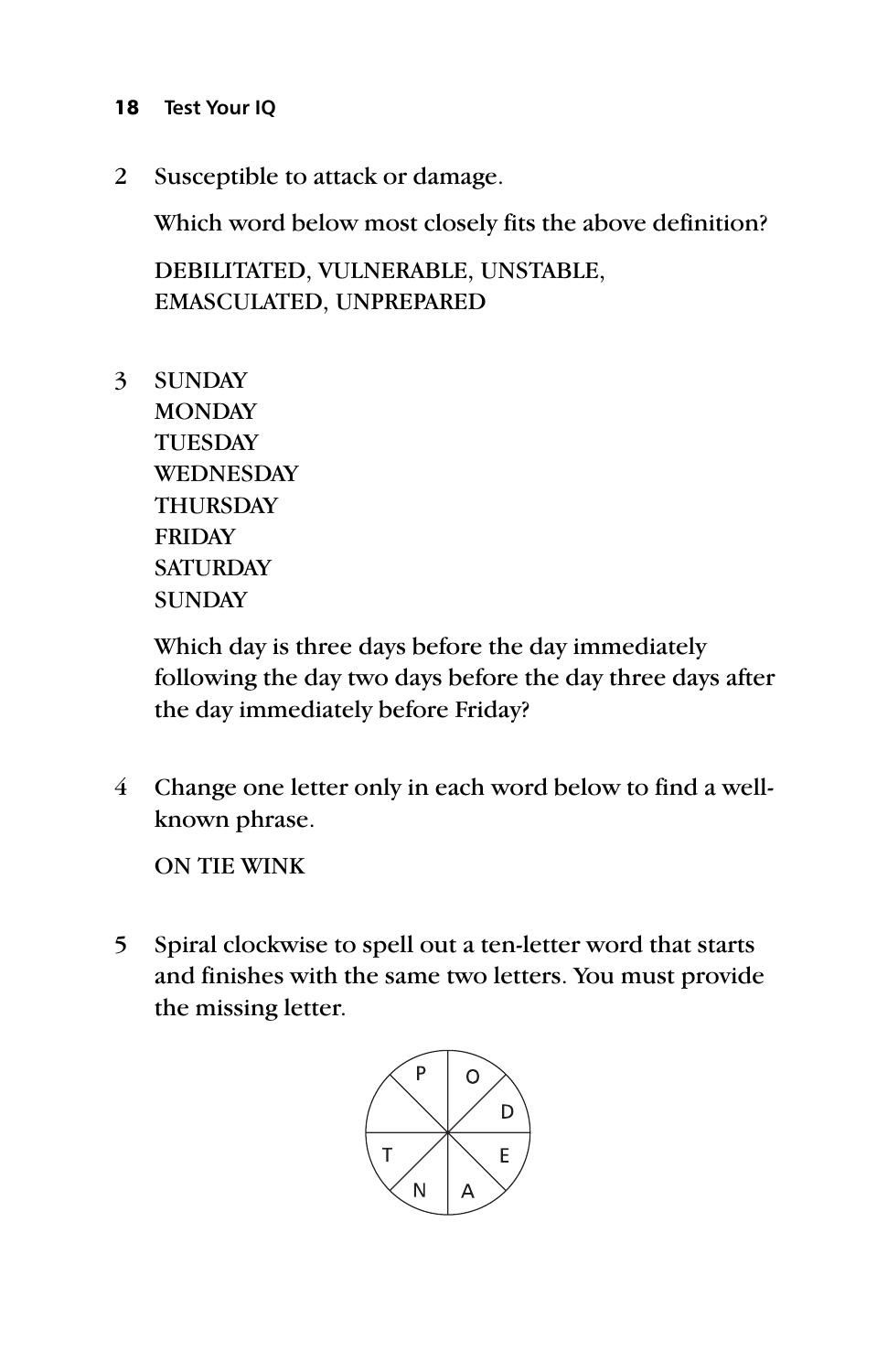6 Insert the letters provided into the spaces to spell out a palindromic phrase, that is, one that reads the same backwards and forwards.

Clue: exercise franchise

TREE VISITOR

 $\ldots$  S .  $\ldots$  . O . . . . .

7 Squares



Which of the following pieces, when fitted to the above piece, will form a perfect square?

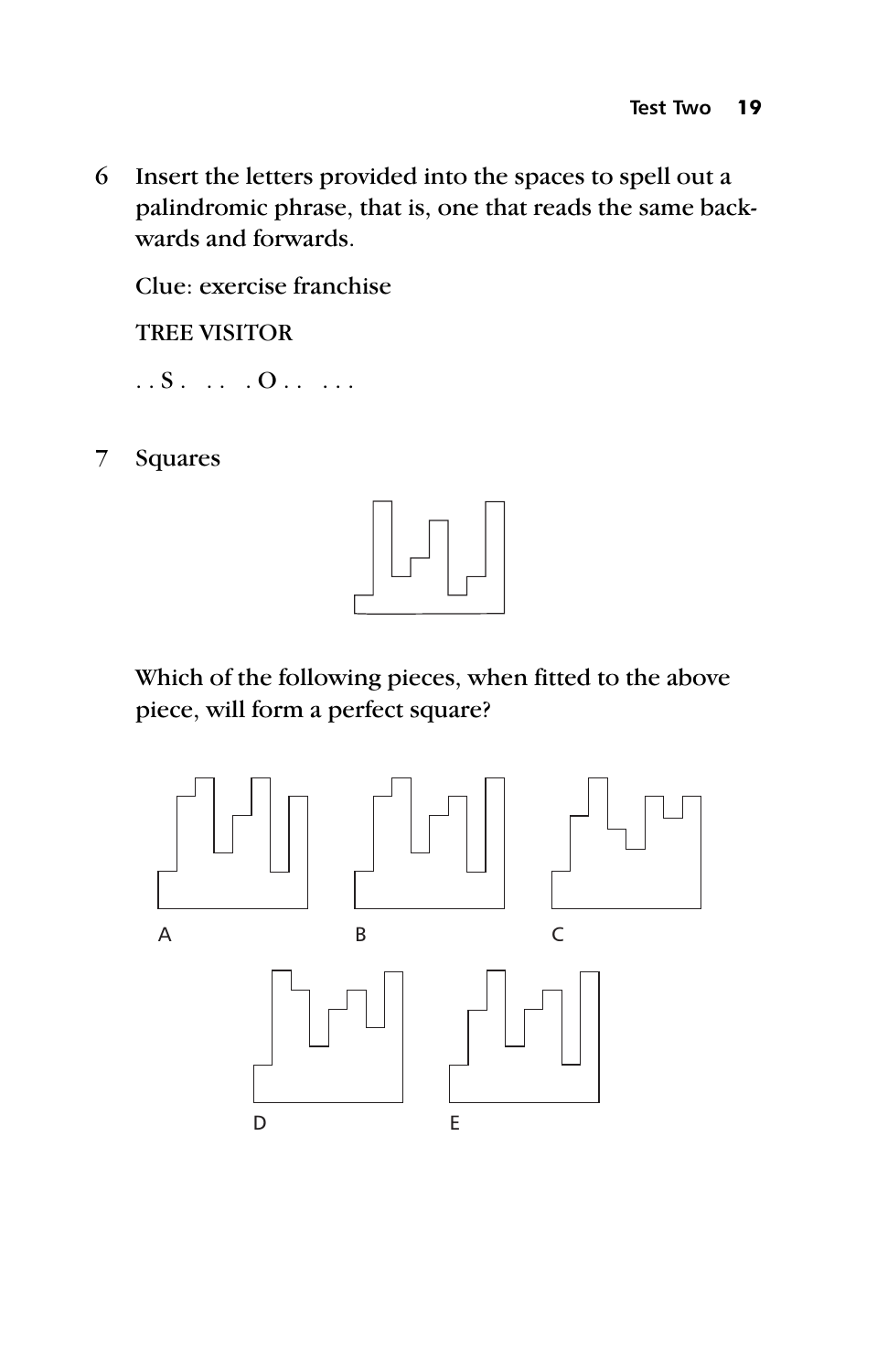- **20 Test Your IQ**
	- 8 On glancing through your morning newspaper you notice that four pages are missing. One of the missing pages is page 8. The back page of the newspaper is 28. What are the other three missing pages?
	- 9 Which of the following is not an anagram of a type of book?

NEIL COX ASSURE HUT SUMO BIN SACK OBOE ROY COKE

10 Which word in brackets is opposite in meaning to the word in capitals?

SIGNIFICANT (ordinary, stupid, modest, petty, dull)

- 11 FELINE: CAT
	- VULPINE: a) ferret
		- b) fox
		- c) deer
		- d) wolf
		- e) sheep
- 12 What number should replace the question mark?

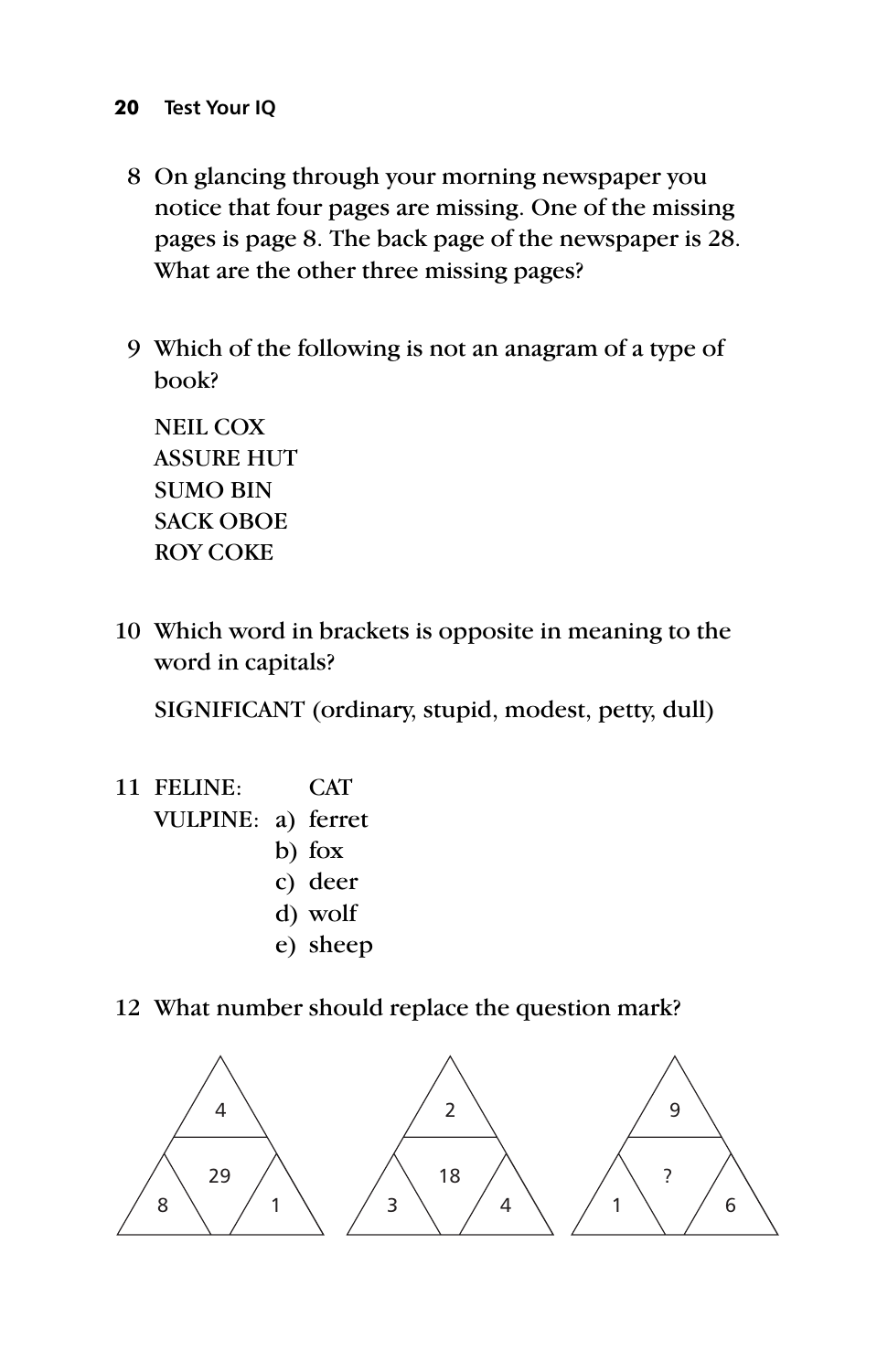13 Find two words, one in the first grid and one in the second, that are antonyms. The words can be read backwards, forwards, horizontally, vertically or diagonally, but always in a straight line.

| Τ | E | D            | Y            | T | Η | L | N |
|---|---|--------------|--------------|---|---|---|---|
| R | R | U            | $\mathbf{L}$ | S | P | R | P |
| Y | Α | Α            | P            | Α | A | Α | А |
| S | Н | $\mathsf{R}$ | $\mathsf{P}$ |   |   | R | A |
| T | S | $\mathsf F$  | Α            | B | T | E | N |

| D | Υ |         | Η |   | M | S | P |
|---|---|---------|---|---|---|---|---|
| U |   | $\sf S$ | P | R | P | M | Α |
| A | P | Α       | Α | A | Α |   | S |
| R | P |         | Τ | R | Α | Τ | S |
| F | Α | B       | Т | Ε | M | Α | S |

#### 14 Odd one out

Which of A, B, C, D or E is the odd one out?

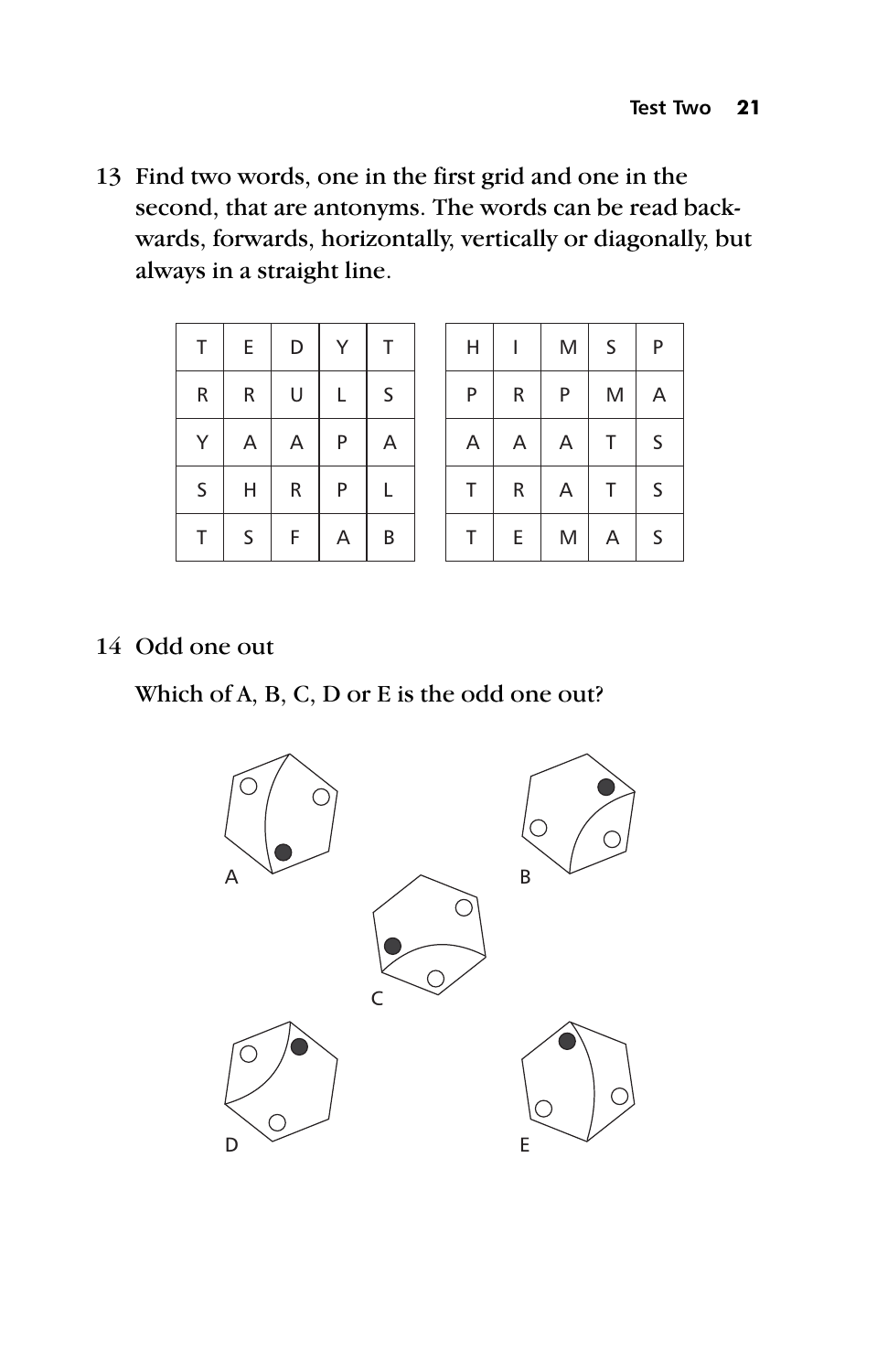- **Test Your IQ**
- 15 Arrange the following words in a line so that each pair of words in the line forms a new word or phrase:

for example: word, game, pass, point = pass, word, game, point to give the words or phrases, password, word game and game-point.

SHORT, GROUP, WATER, LINE, STORY, AGE, FRESH, FALL

- 16 Which two numbers come next in this sequence? 38, 24, 62, 12, 74, ?
- 17 Which is the odd one out? ROOSTER, BUCK, GANDER, PEN, RAM
- 18 The following is extracted from which hyphenated word?

Clue: viewing area

 $\ldots$  R E – G A  $\ldots$  .

19 Which two numbers should replace the question marks?

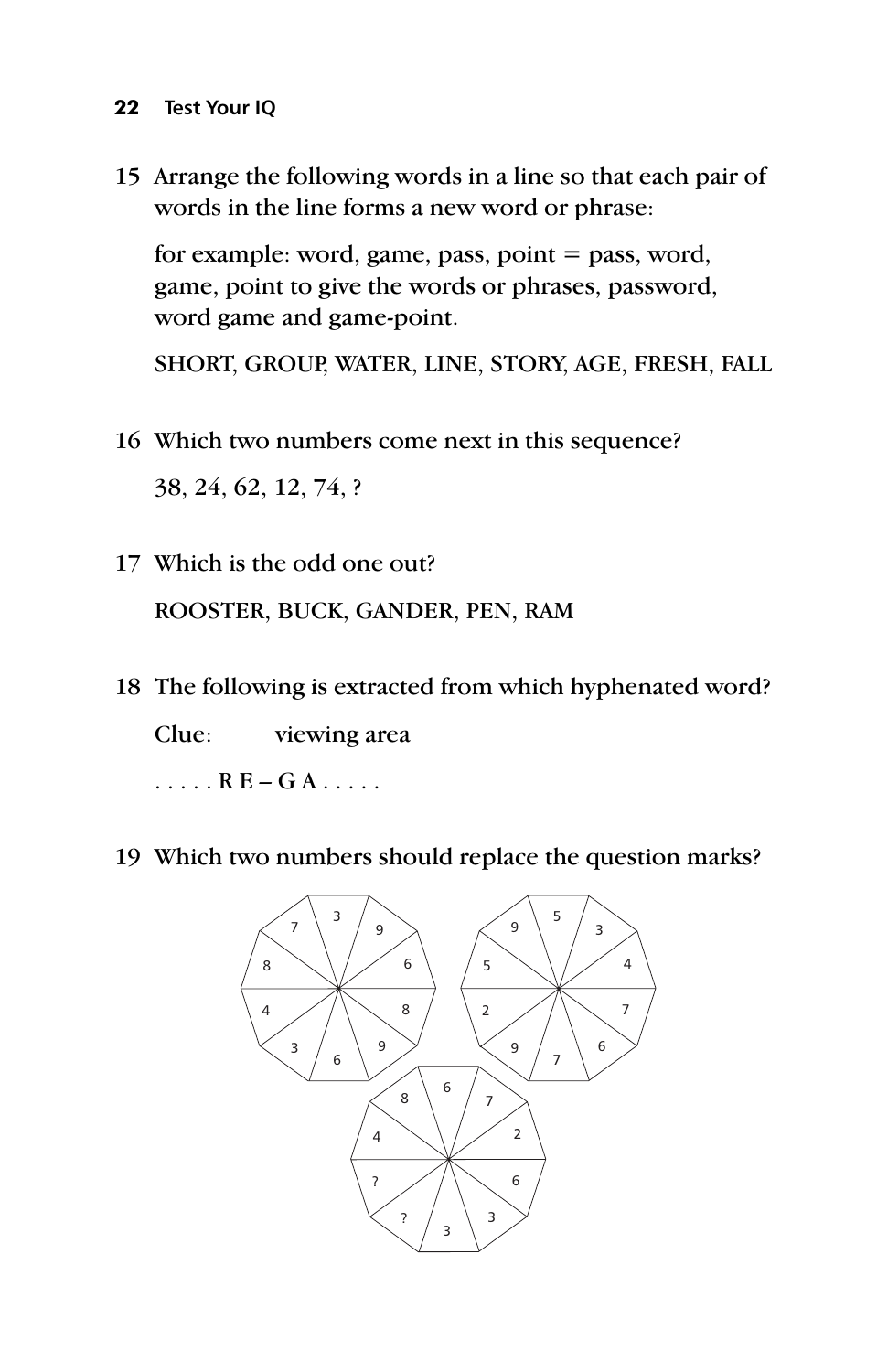- 20 OUTLINE TAX is an anagram of which 10-letter word?
- 21 Fill in the blanks, clockwise or anti-clockwise, to complete the word.



- 22 What is always associated with a CARBOY?
	- a) velveteen
	- b) a mechanic
	- c) a valet
	- d) basketwork
	- e) a bell boy
- 23 Insert a word that means the same as the words outside the brackets.

SMALL WATCH  $( \ldots )$  FOIST

24 Solve the one-word anagram.

COD COILER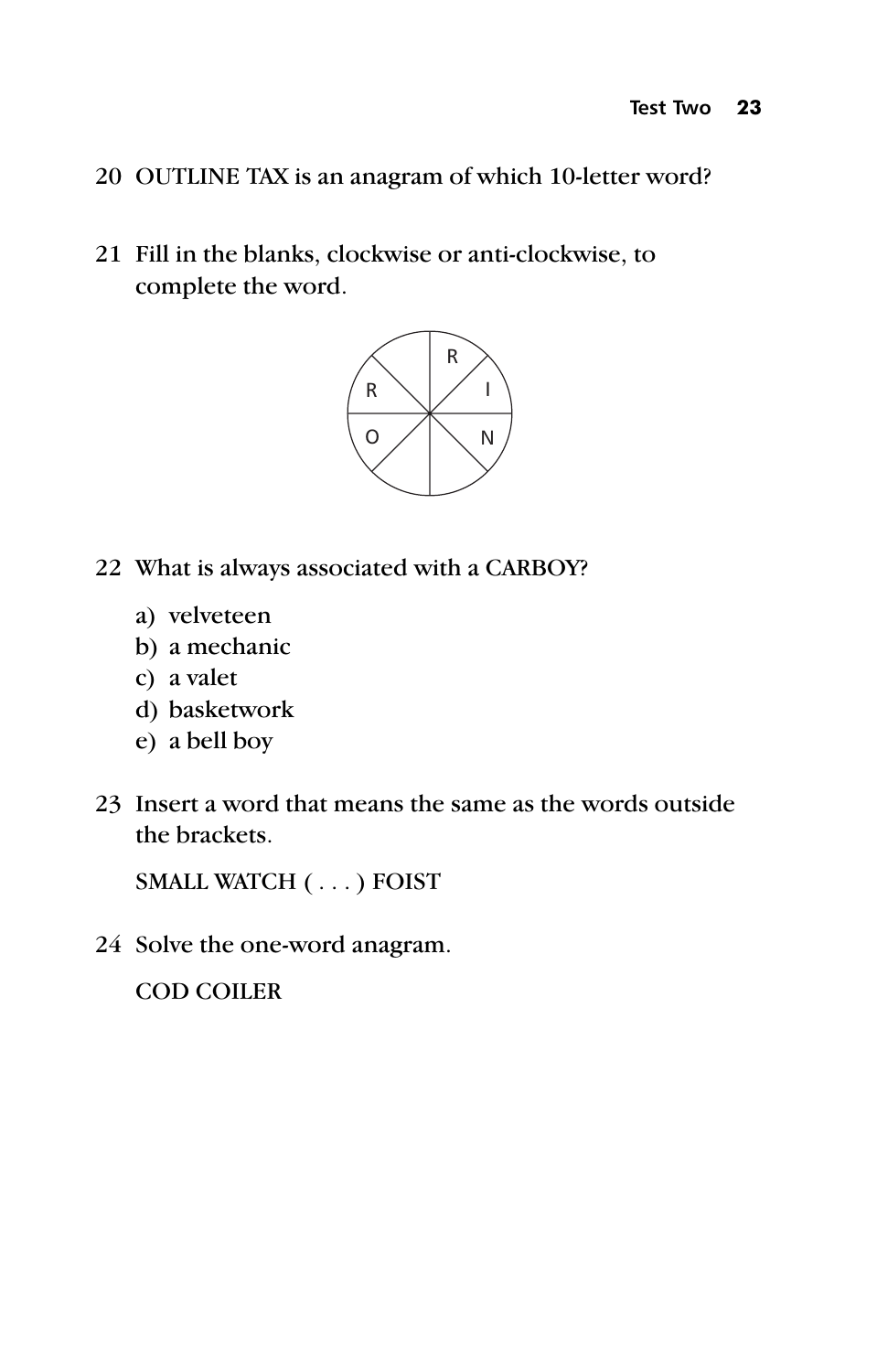#### 25 Odd one out

Which of these is the odd one out?



26 What number should replace the question mark?

61, 54, 62, ?, 63, 56, 64

#### 27 What is a KIBITZER?

- a) a settlement
- b) a covered wagon
- c) a trinket
- d) a fish trap
- e) an onlooker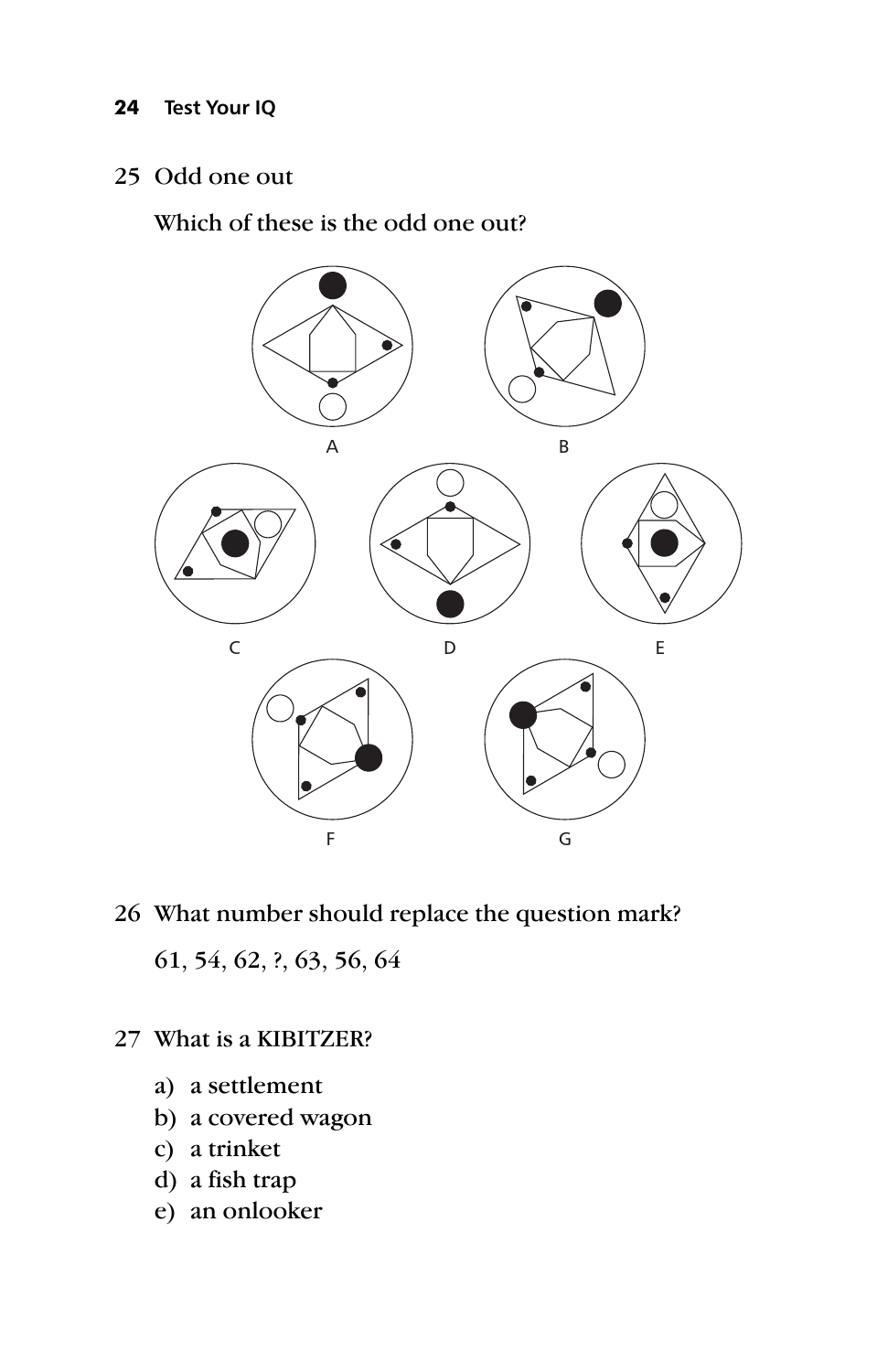28 Place two three-letter bits together to make a tree. CAS – CHE – ACA – RRI – HER – CIA – AND – ALM

29 Replace the dots with a word to make five new words.



30 Circles

Which of A, B, C, D or E fits into the blank circle to carry on a logical sequence?

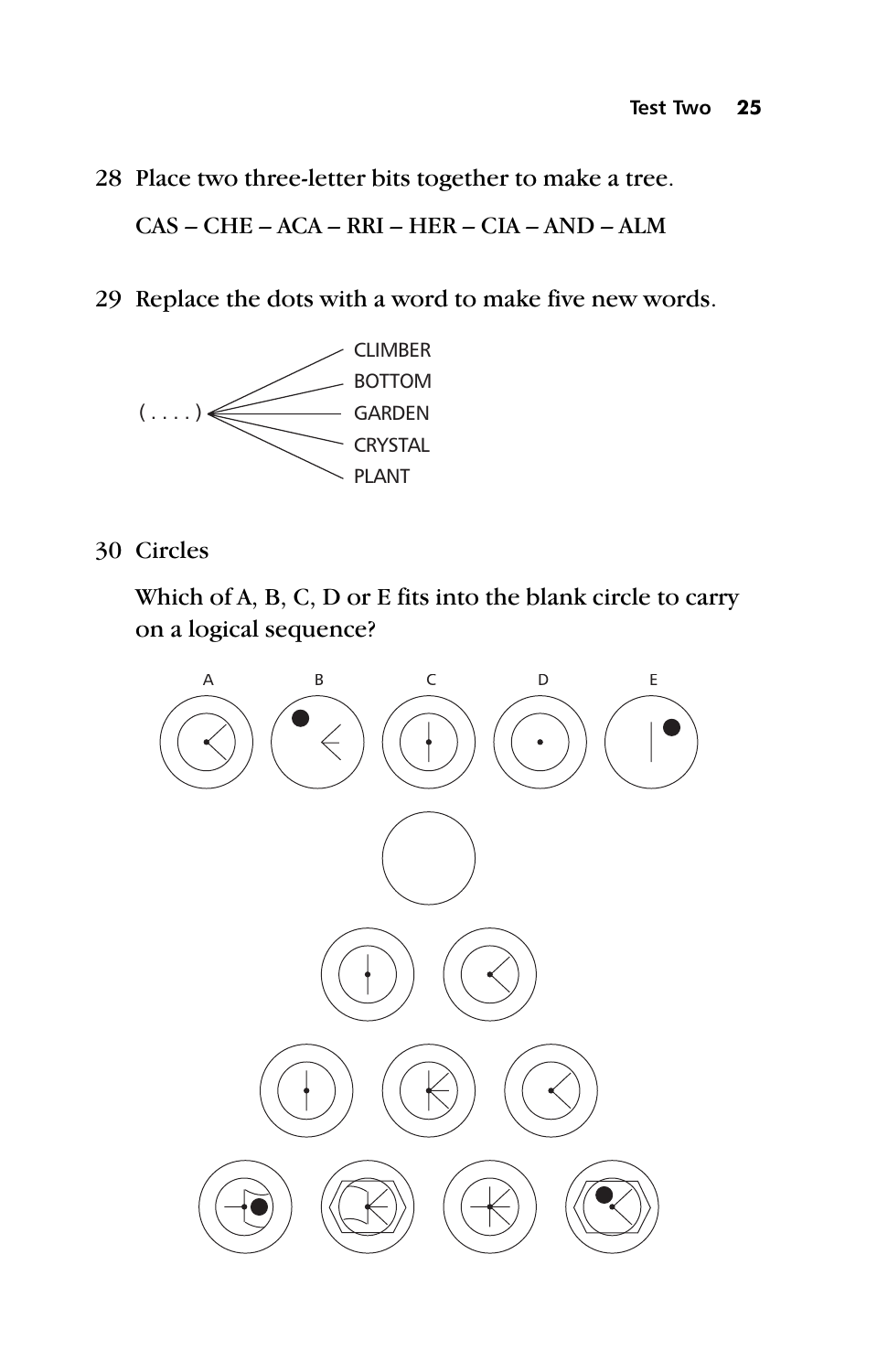#### **26 Test Your IQ**

31 Which two words mean the same?

FLACCID, FLICKERING, MENDACIOUS, INFLUENTIAL, VITAL, LAMBENT

32 Fill in the blanks, clockwise or anti-clockwise, to form two words that are synonyms.



- 33 Which word means the same as NEOPHYTE?
	- a) scallywag
	- b) junta
	- c) gimrack
	- d) novice
- 34 What is the value of x?

$$
-\frac{4}{13} \div \frac{9}{52} = x
$$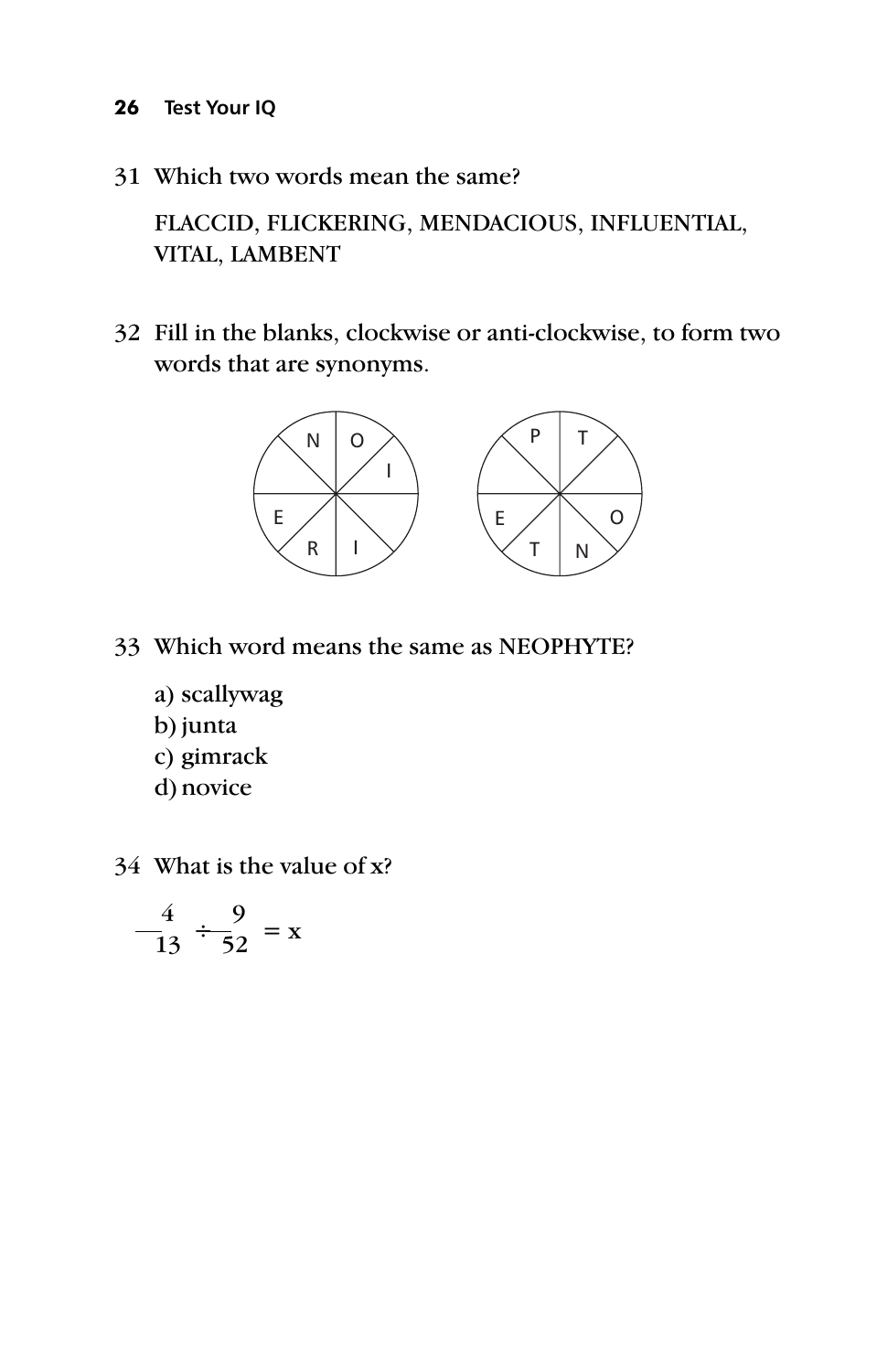#### 35 Hexagon

Which hexagon, A, B, C, D or E, fits the missing space?

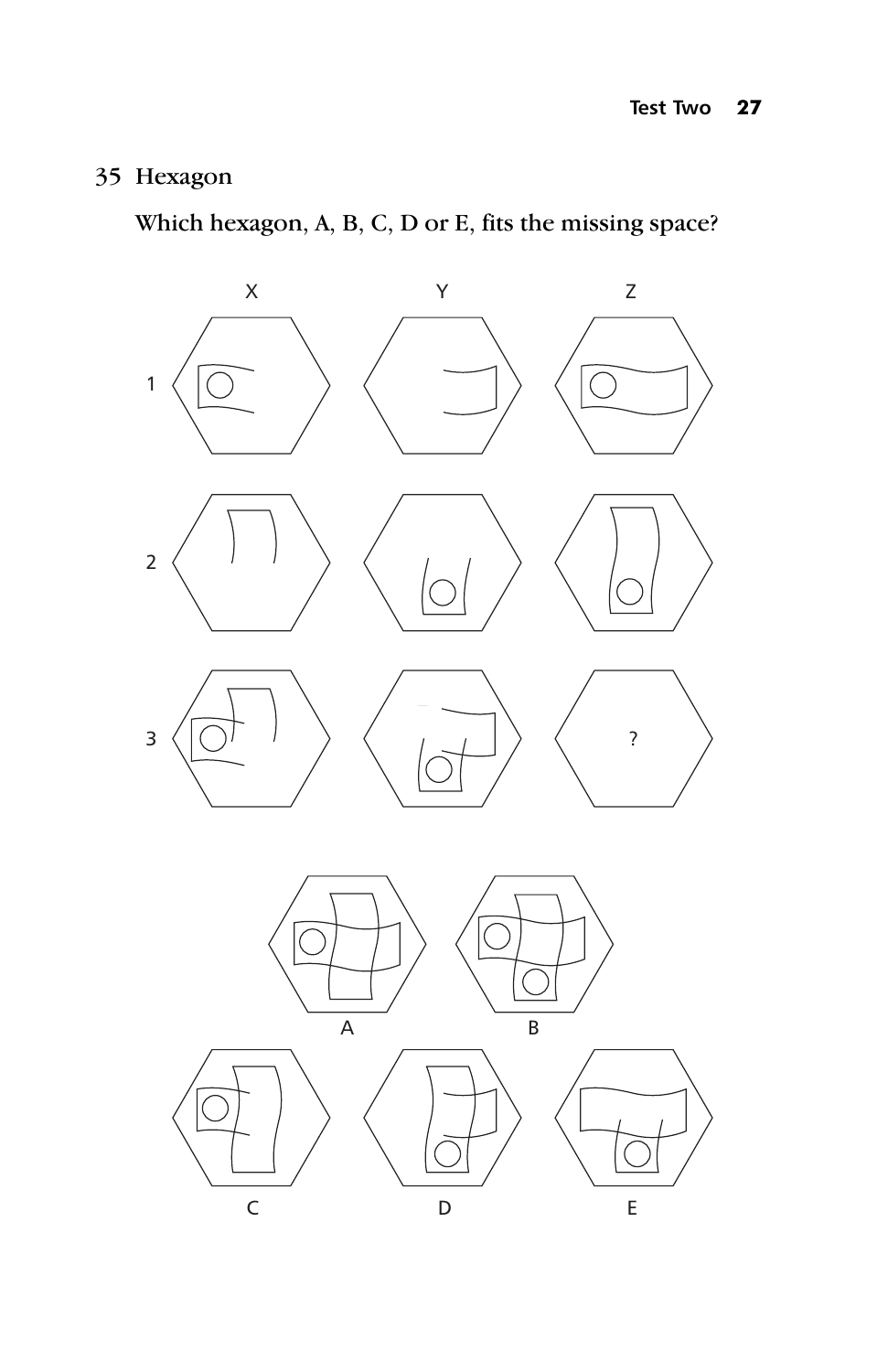#### **Test Your IQ**

|  | 36 What number should replace the question mark? |  |  |  |  |  |
|--|--------------------------------------------------|--|--|--|--|--|
|--|--------------------------------------------------|--|--|--|--|--|

| 7  | 6 | 4 | 52 |
|----|---|---|----|
| 9  | 3 | 5 | 60 |
| 10 | 5 | 4 | 60 |
| 8  | 7 | 3 | 7  |

37 What is the value of x?

 $7 \times 9 - 3 \times 4 + 10 = x$ 

- 38 What is the name given to a group of HERRINGS?
	- a) caste
	- b) quiver
	- c) sute
	- d) sedge
	- e) glean

39 What number should replace the question mark?

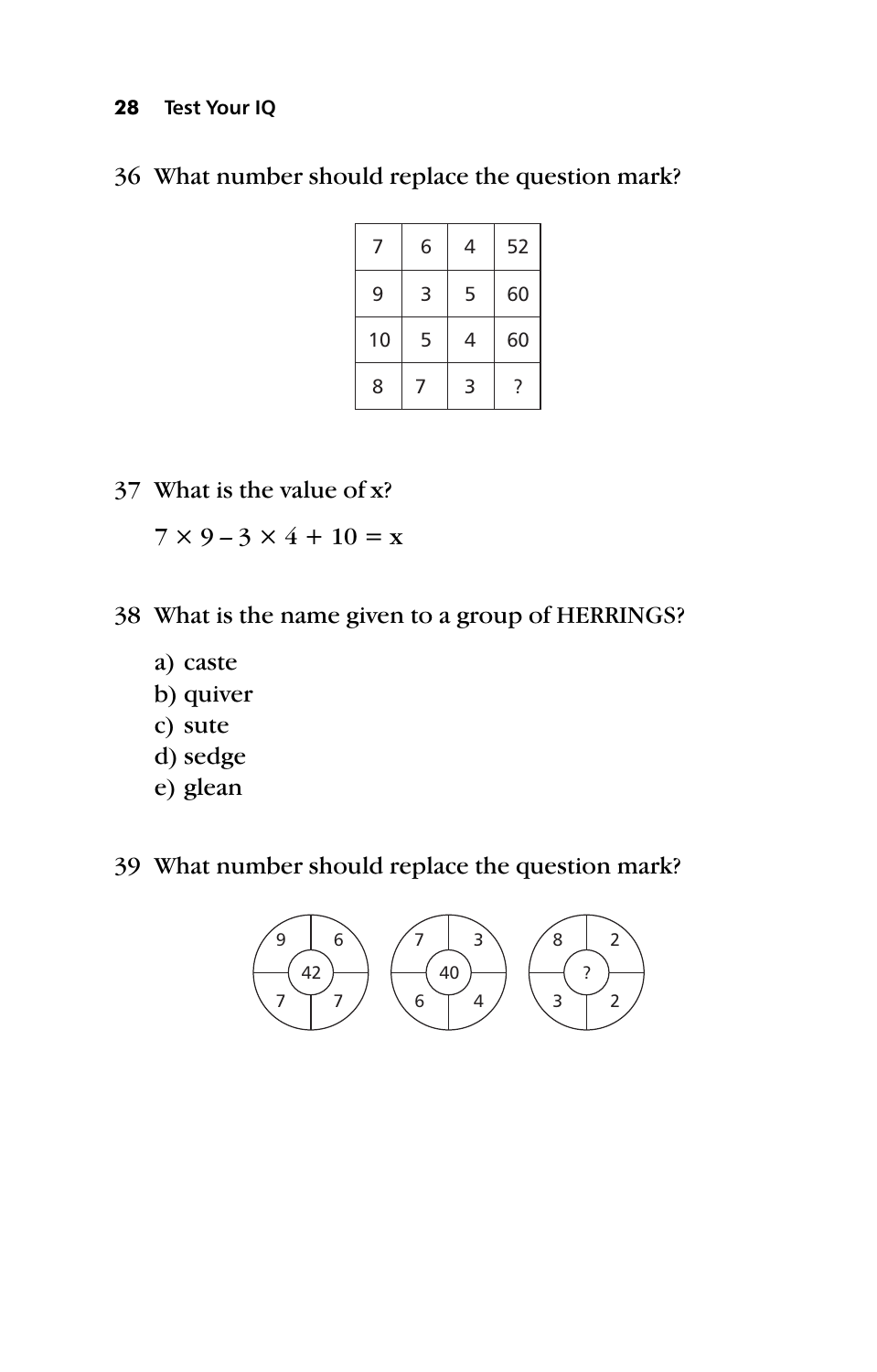#### 40 Grid

Each of the nine squares in the grid marked 1A to 3C should incorporate all the lines and symbols that are shown in the squares of the same letter and number immediately above and to the left. For example, 2B should incorporate all the lines and symbols that are in 2 and B.

One of the squares is incorrect. Which one is it?

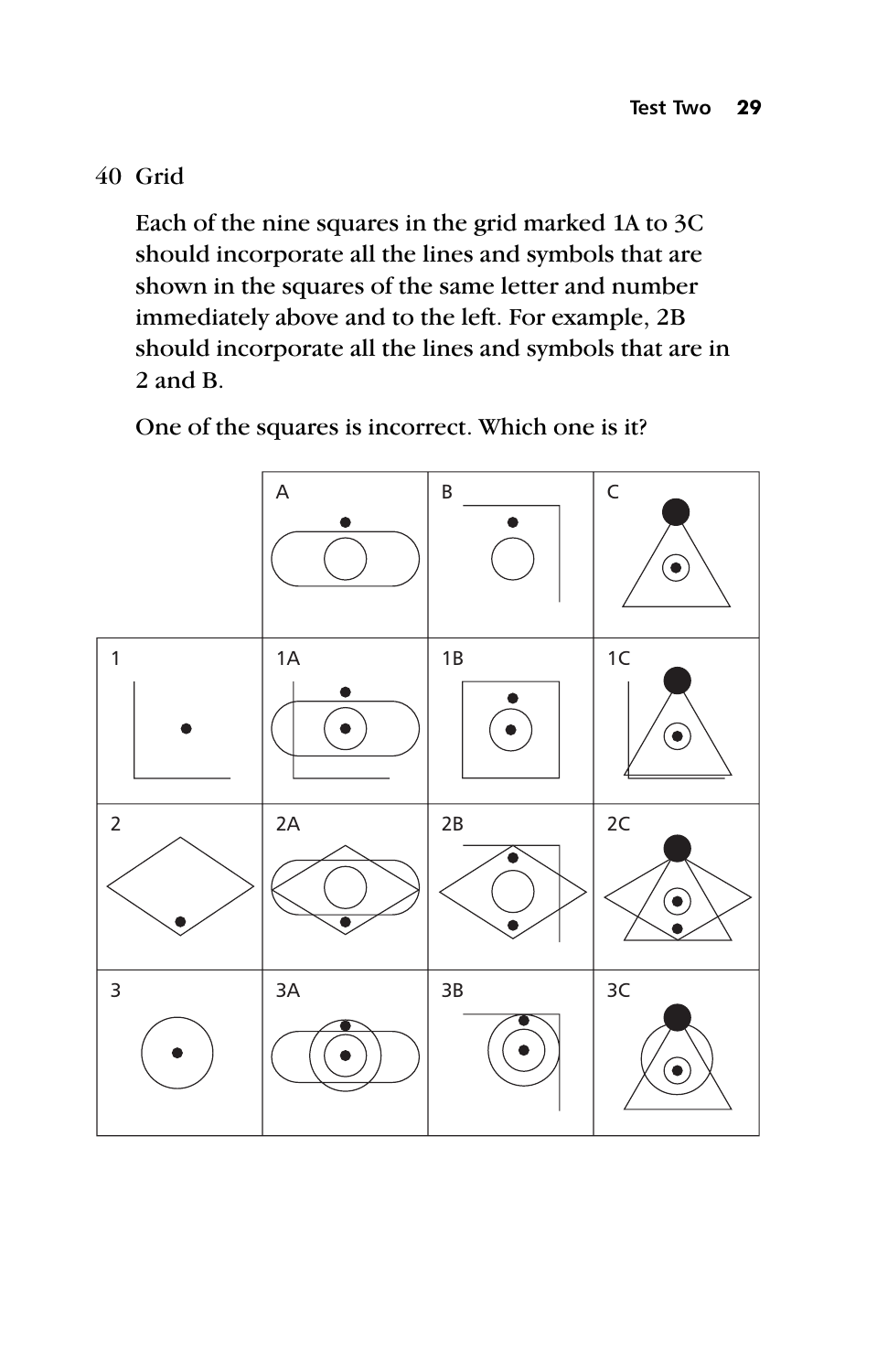## Test three

- 1 You are looking for one word in this paragraph. The word appears only once, its first letter is the ninth letter to appear after a certain vowel and the same vowel is the fifth letter to appear after its last letter.
- 2 Find the starting point and track from letter to letter along the lines to spell out the name of an American city (12 letters).

There is one double letter in the name.

Note: when travelling from letter to letter along a side of the triangle, lines may have to pass through letters that are not part of the solution.

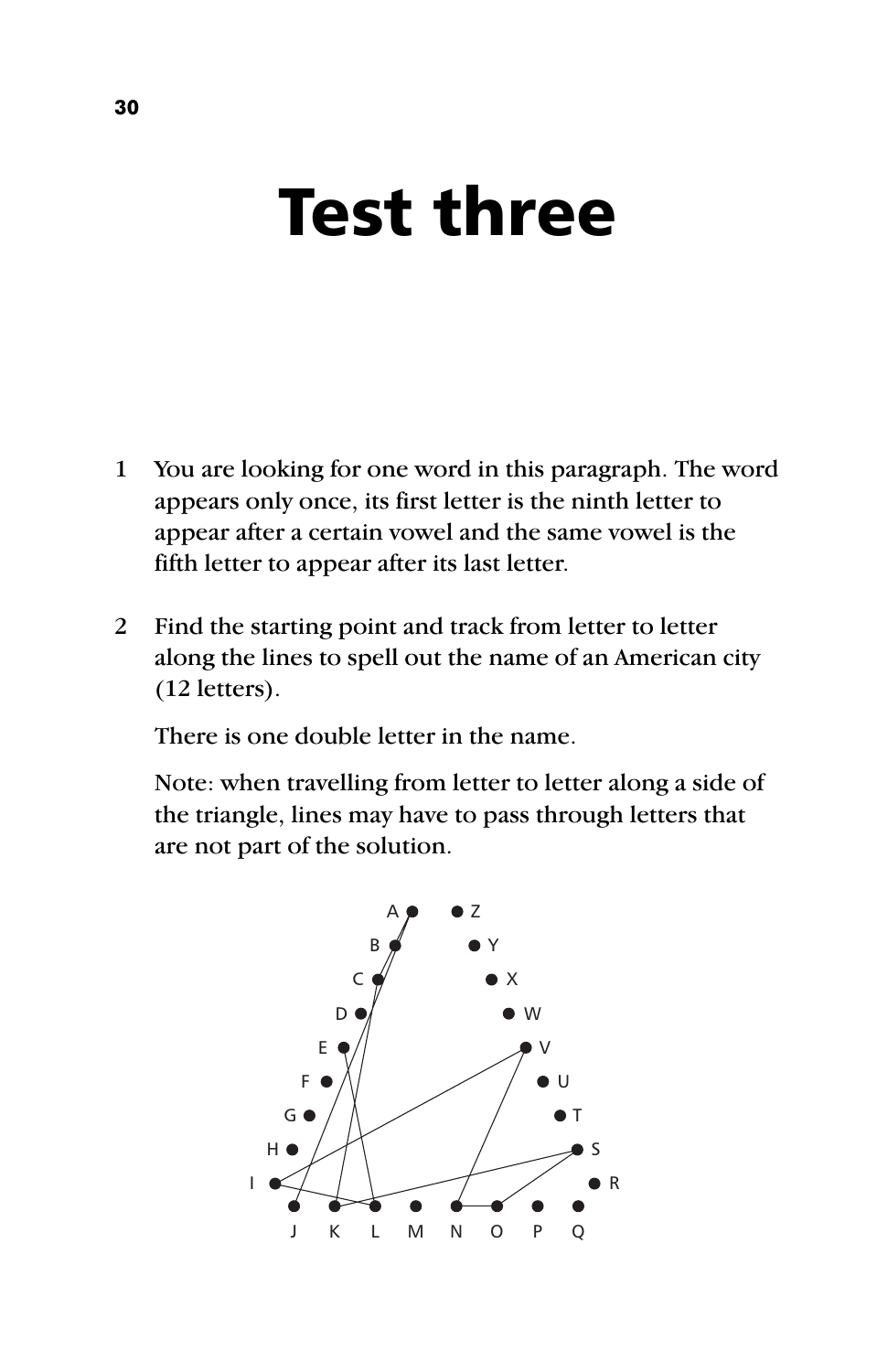3 Sequence



## Which option below continues the above sequence?



4 What numbers should replace the question marks?

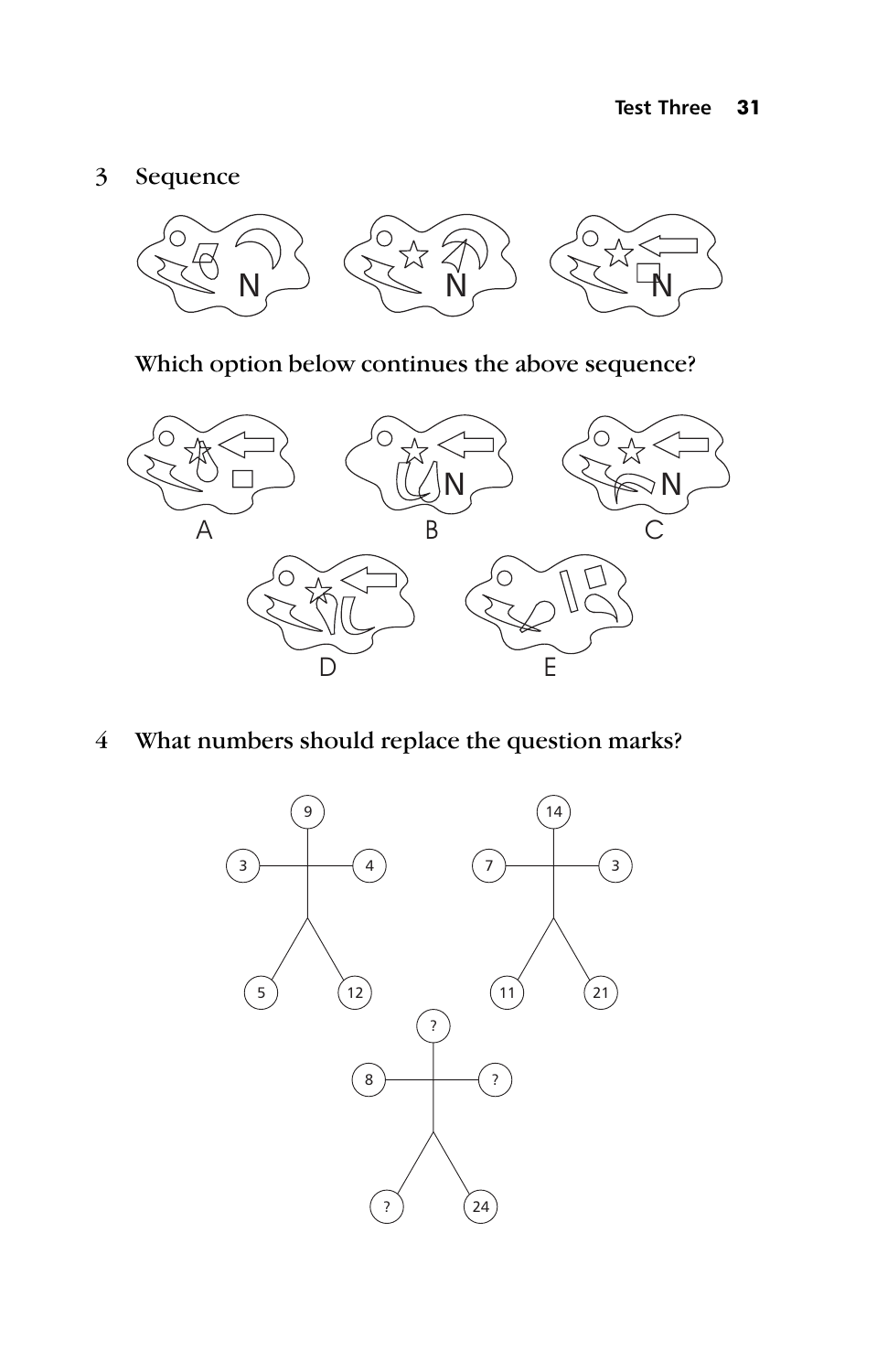- **32 Test Your IQ**
- 5 Taking the respective numerical position of the alphabet, decode the following phrase, for example IQ TEST =  $9$ , 17, 20, 5, 19, 20 or 9172051920.

1211241211471925145

6 Solve each anagram to find two phrases that are spelt differently but sound alike, as in: 'a name', 'an aim'.

SEMI ARC CRIME ACE

7 Which number is the odd one out?



8 What phrase can be inserted into the bottom row to complete the three-letter words reading downwards? Clue: musical solo

> A G H U D I L E P A F A H O P E M A W A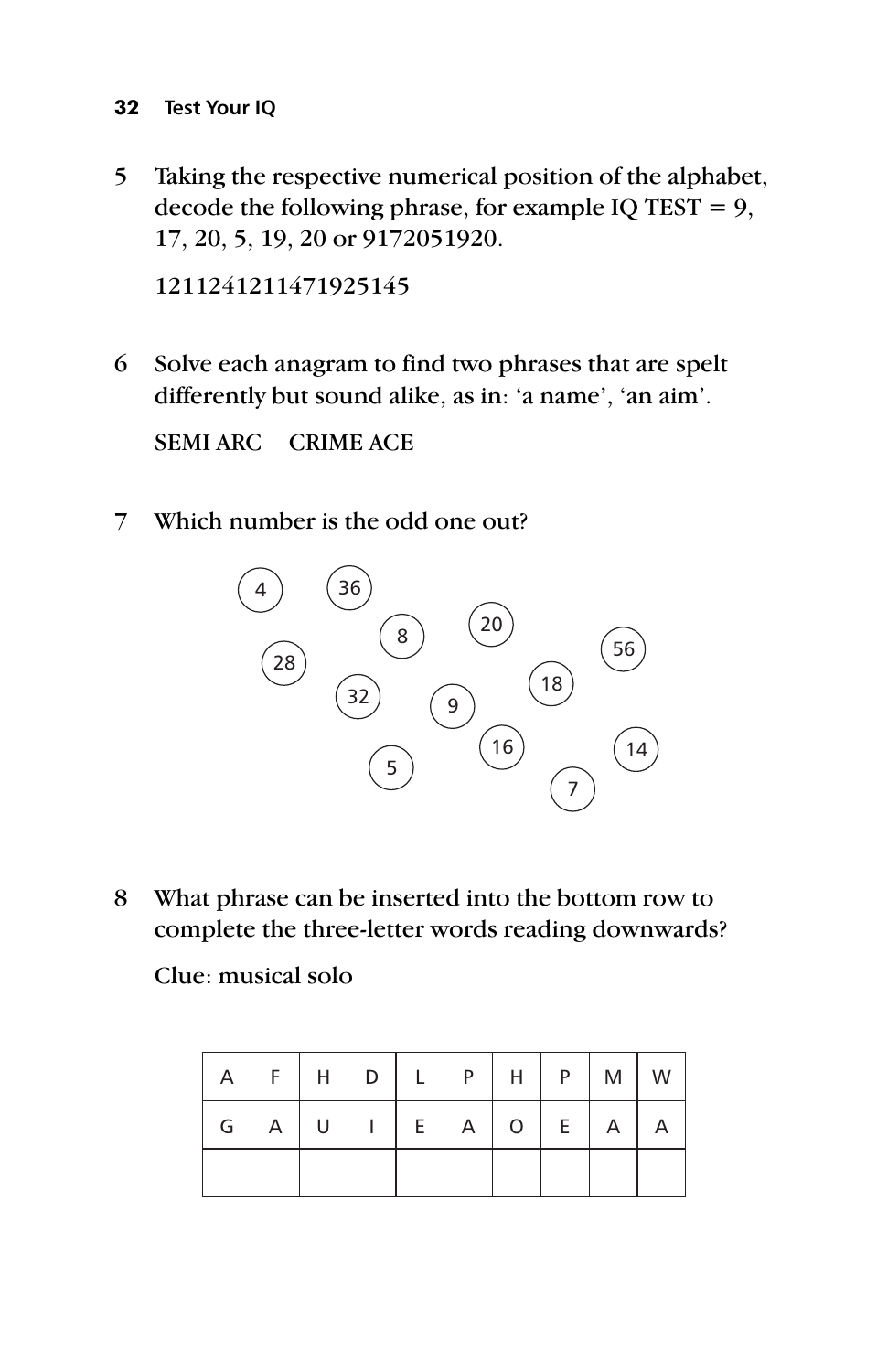9 Solve the cryptic clue below. The answer is a 10-letter word anagram contained within the clue.

> **NEEDLEWORK DECORATES** MY DIRE ROBE

- 10 What is a BURGEE a type of?
	- a) elastic
	- b) flag
	- c) rope
	- d) window
	- e) food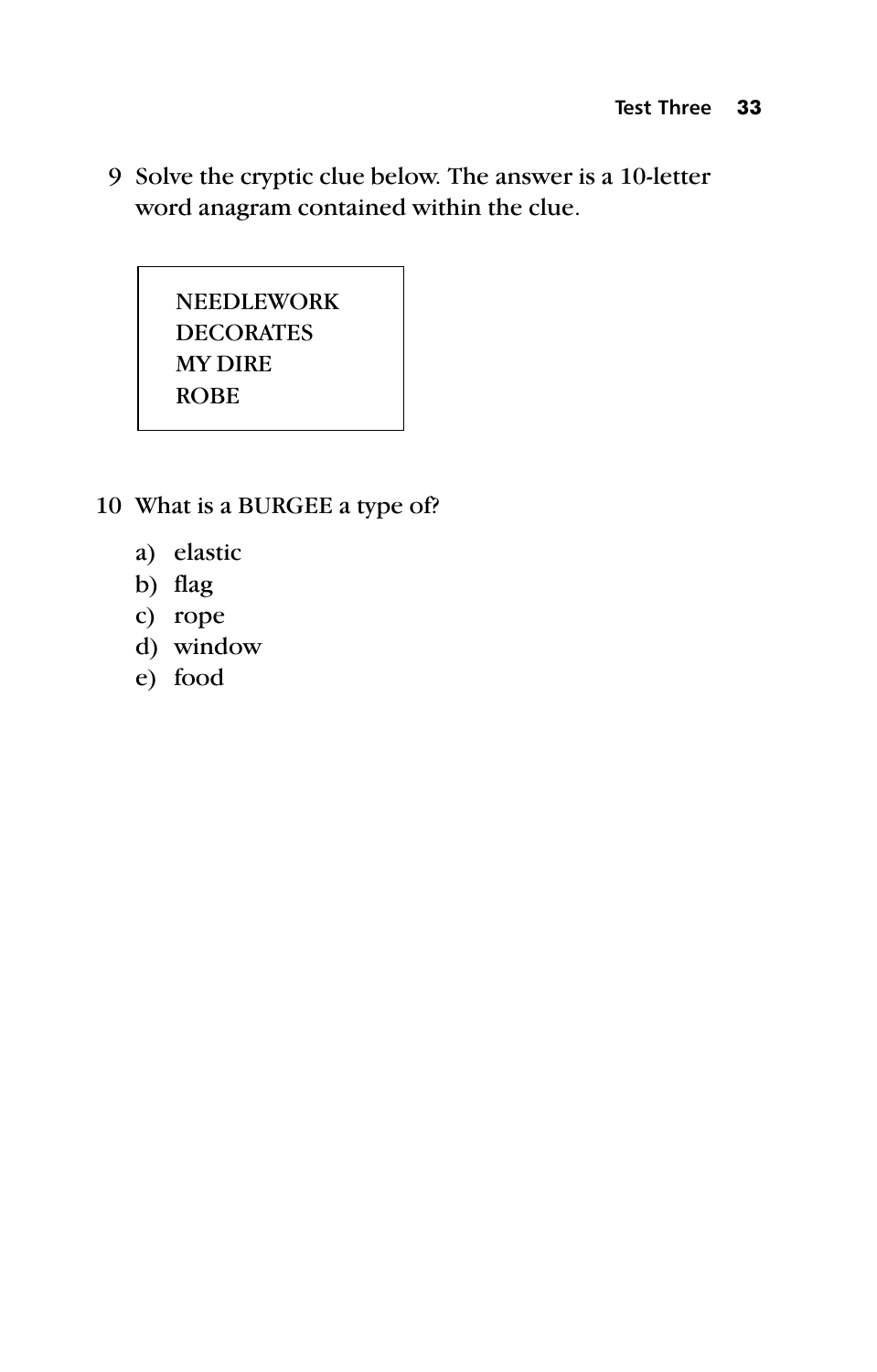11 Odd one out

Which is the odd one out?

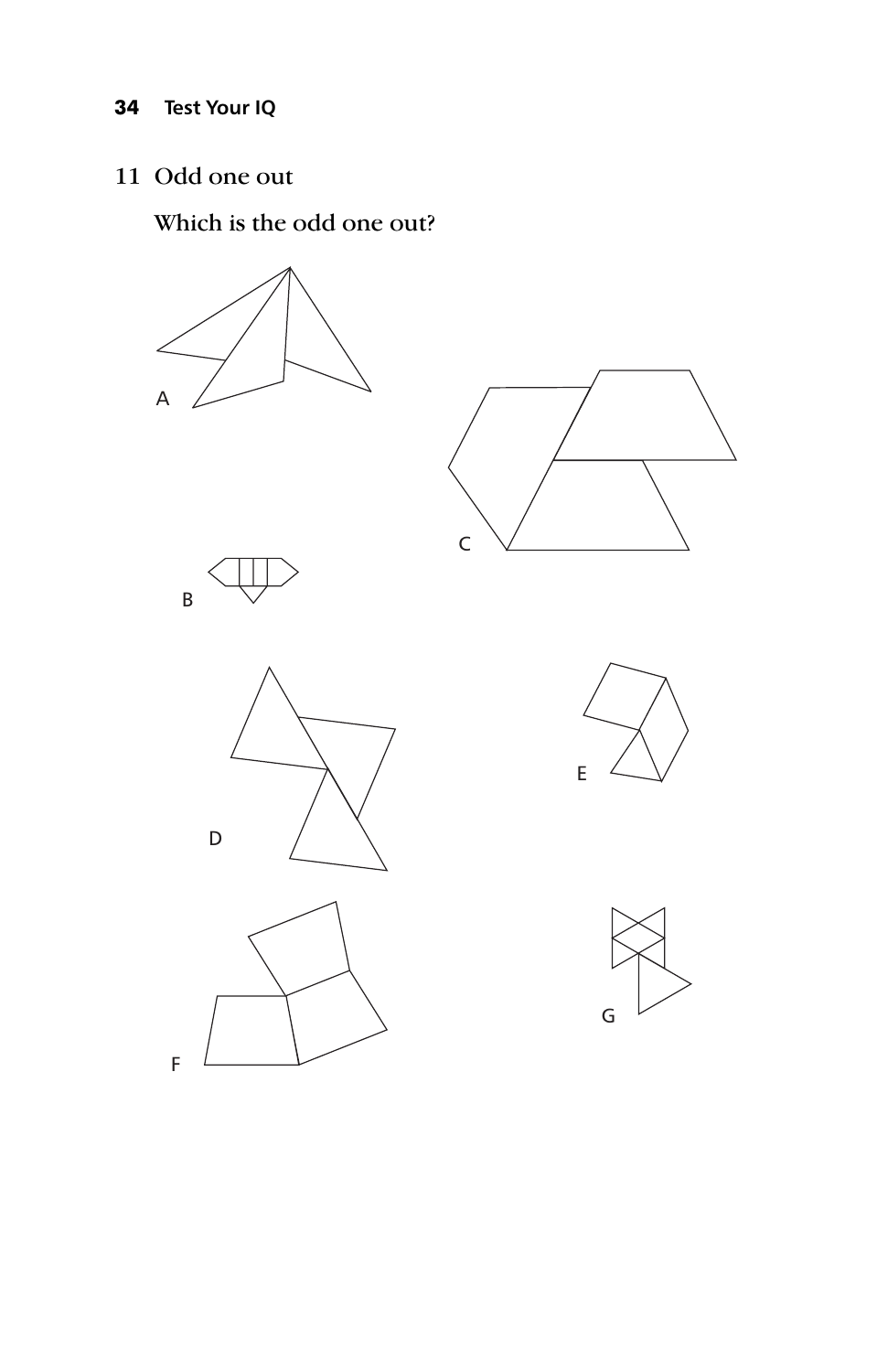- 12 Which two of these words are closest in meaning? GLUT, SUPPLICATION, AID, CACHE, GUIDANCE, PLEA
- 13 Which number comes next in this sequence?

 $1, 2, 0, 3, -1, 4, ?$ 

14 Complete each seven-letter word in such a way that the name of a novel is spelt out by the three letters inserted in each word. You are actually looking for seven threeletter words.

 $HO \ldots AD$  $SC \ldots ED$ RO . . . CE  $SL \ldots ER$  $DI \dots RY$ RO . . . TE

15 What, with reference to this question, is the next number in the sequence below?

3, 3, 5, 1, 3, 4, 1, 2, 3, 4, 1, 2, ?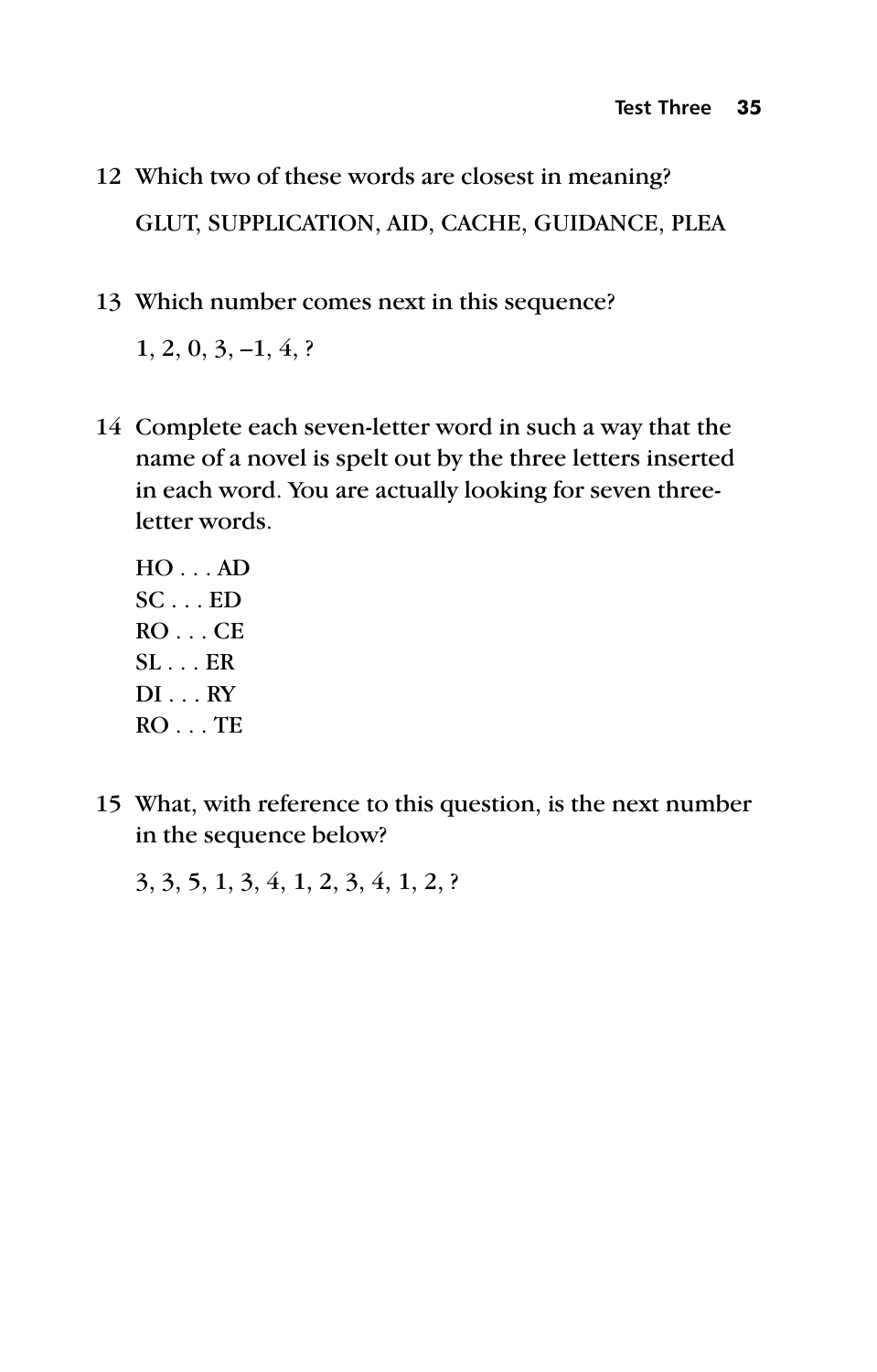# 16 Sequence



# Which option below continues the above sequence?



<sup>17</sup> LOB is to ORE as ORB is to ?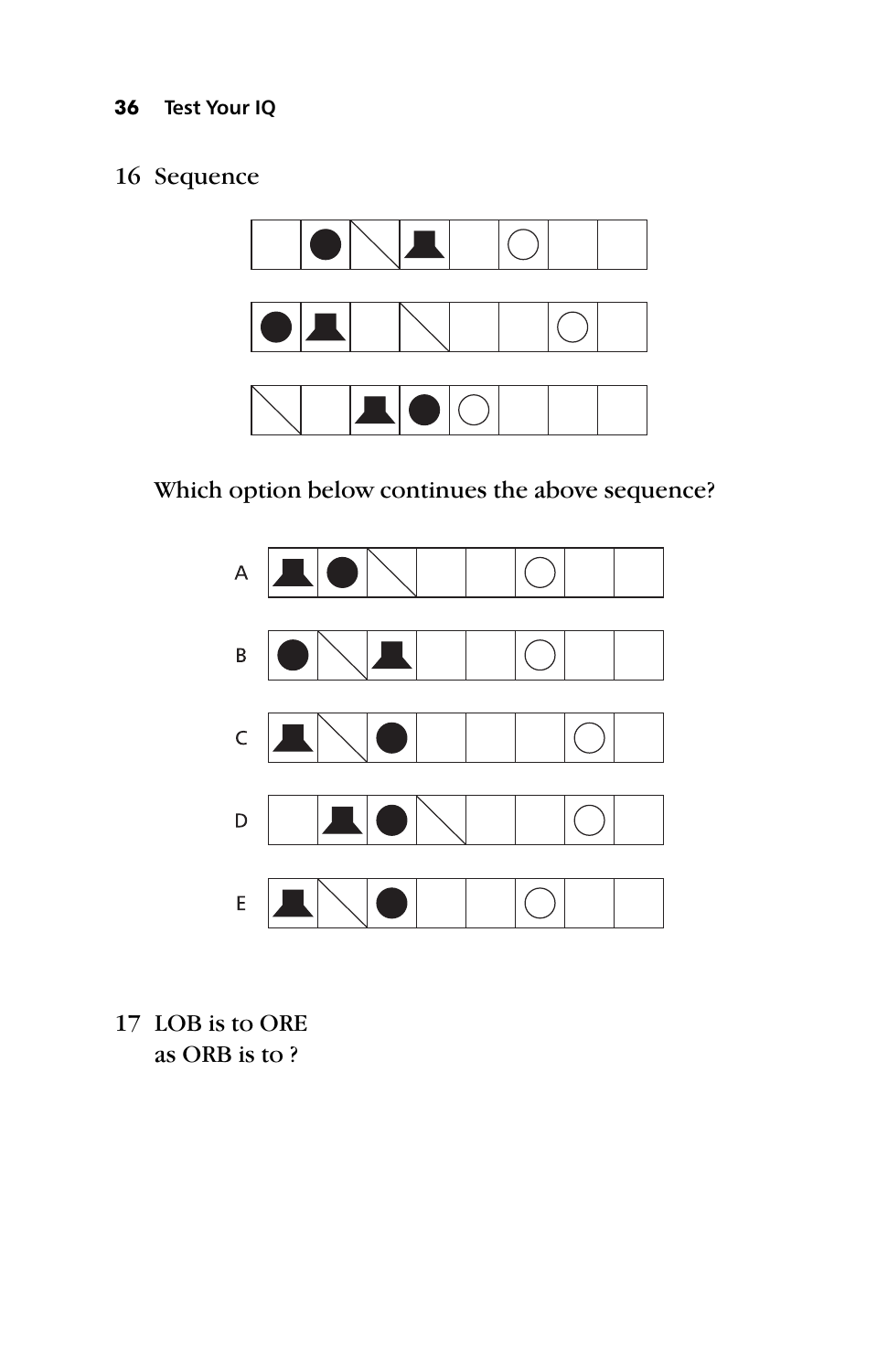

What number should replace the question mark?

19 Which two words that sound alike, but are spelt differently, mean:

SLACK/REQUIRES

20 Which word in brackets is opposite in meaning to the word in capitals?

FREQUENT (glow, restrain, avoid, discard, resort)

21 Fill in the blanks, clockwise or anti-clockwise, to complete the word.

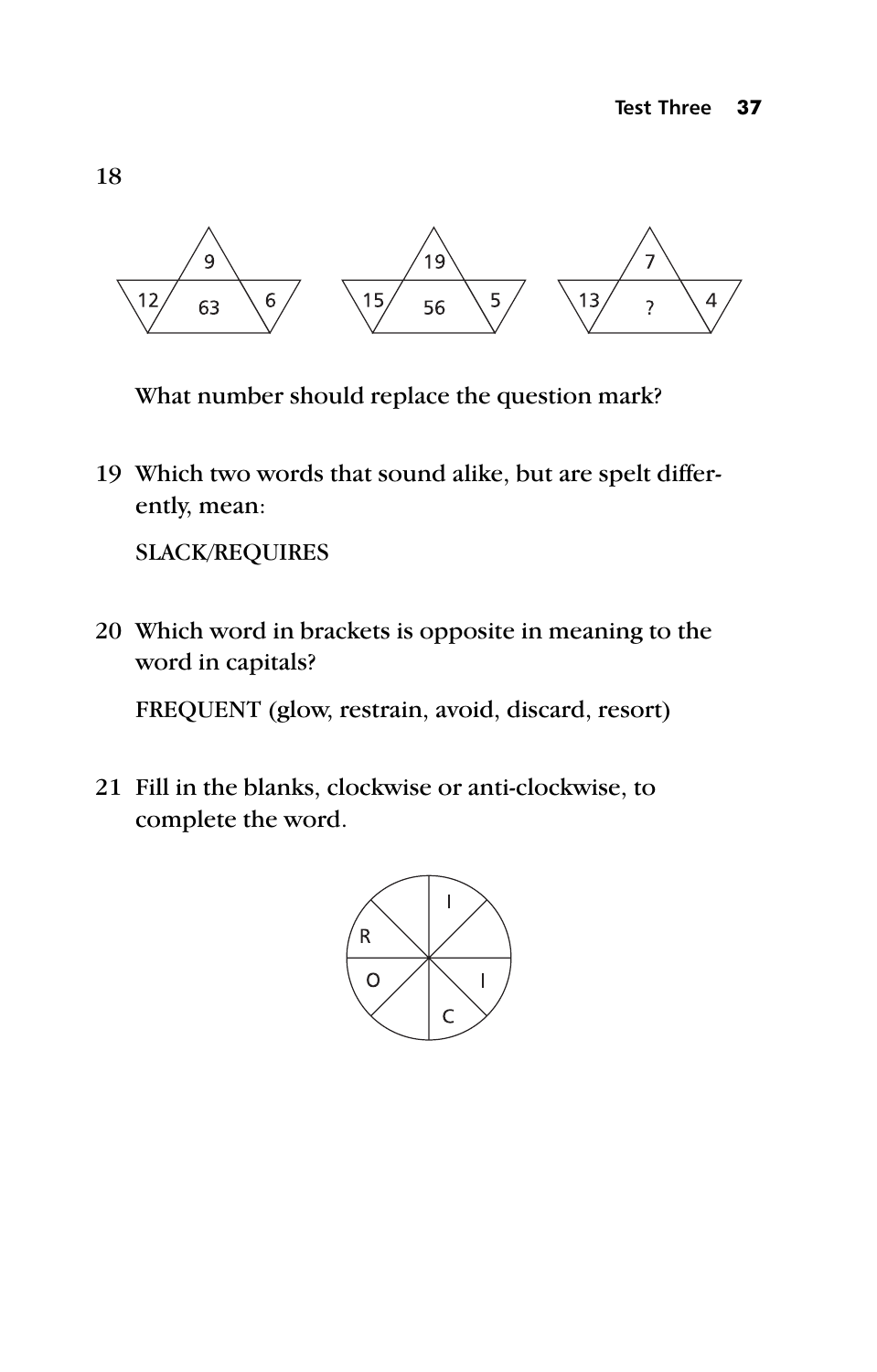## **38 Test Your IQ**

### 22 What number should replace the question mark?



23 What is always associated with DOLMEN?

- a) clothes
- b) ironwork
- c) stone
- d) a statue
- e) brickwork
- 24 Replace the dots with a word to make five new words.

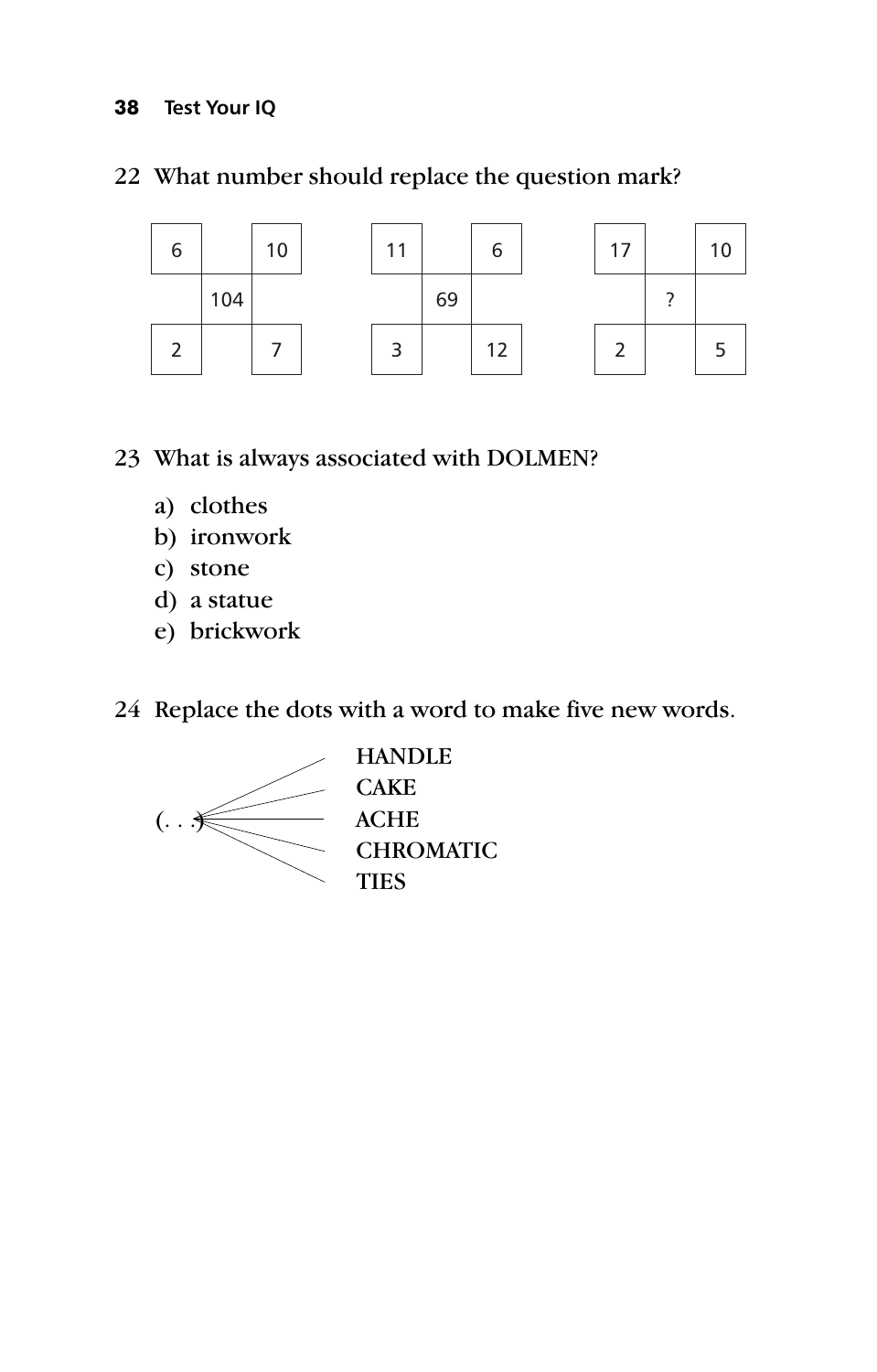### 25 Symbols



Each line and symbol that appears in the four outer circles, above, is transferred to the centre circle according to these rules:

if a line or symbol occurs in the outer circles:

| it is transferred          |
|----------------------------|
| it is possibly transferred |
| it is transferred          |
| it is not transferred.     |
|                            |

Which of the circles A, B, C, D or E, shown below, should appear at the centre of the diagram, above?

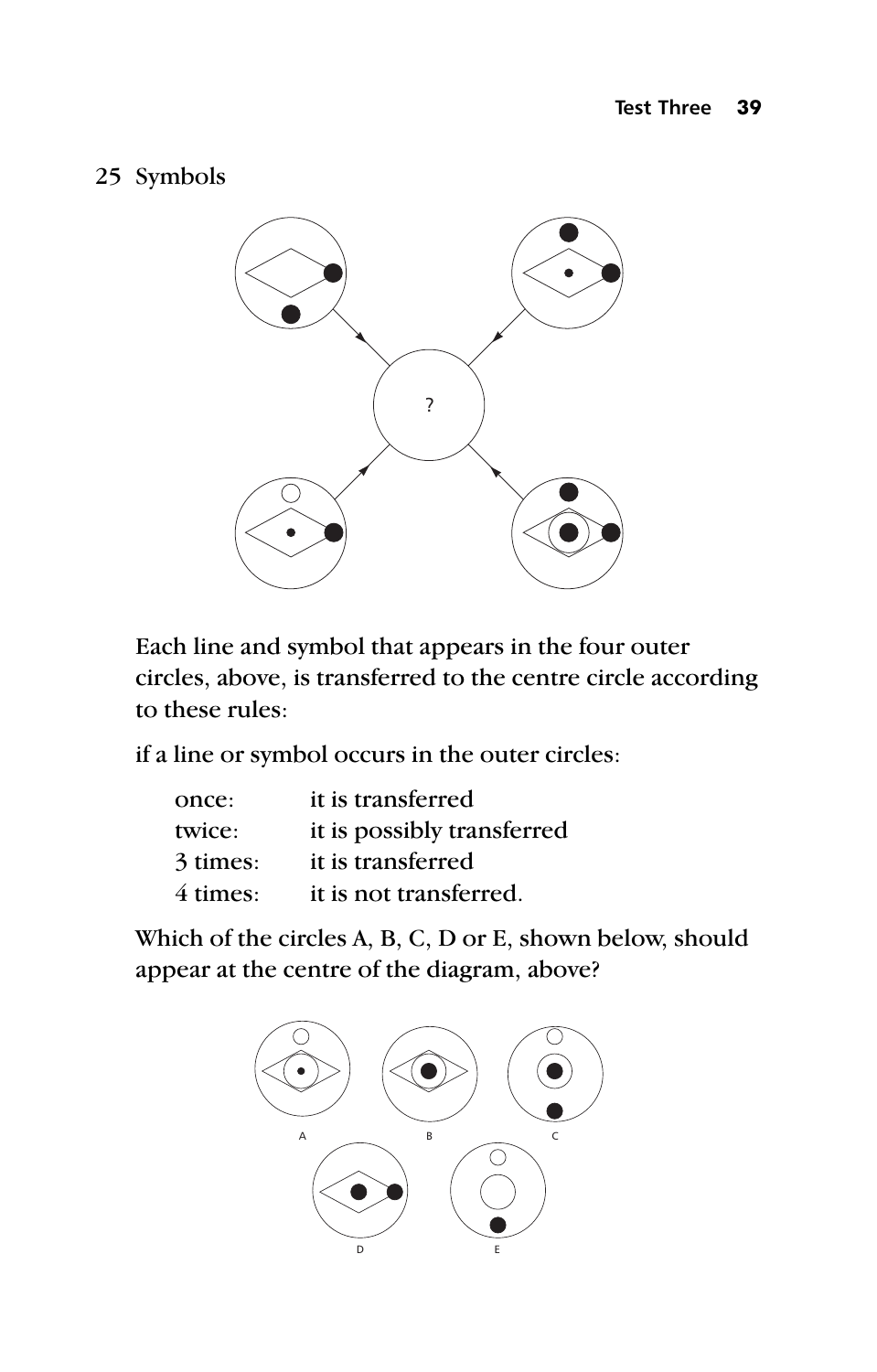26 What is the name given to a group of FINCHES?

- a) a charm
- b) a cluster
- c) a nest
- d) a pace
- e) a spring
- 27 What is the value of x?

$$
\frac{5}{11} \div \frac{15}{44} = x
$$

28 Place three two-letter bits together to make a BIRD.

 $CA - NA - AN - GP - GE - IE - RI - MA - PI$ 

- 29 Make a six-letter word using only these four letters.
	- Z G F I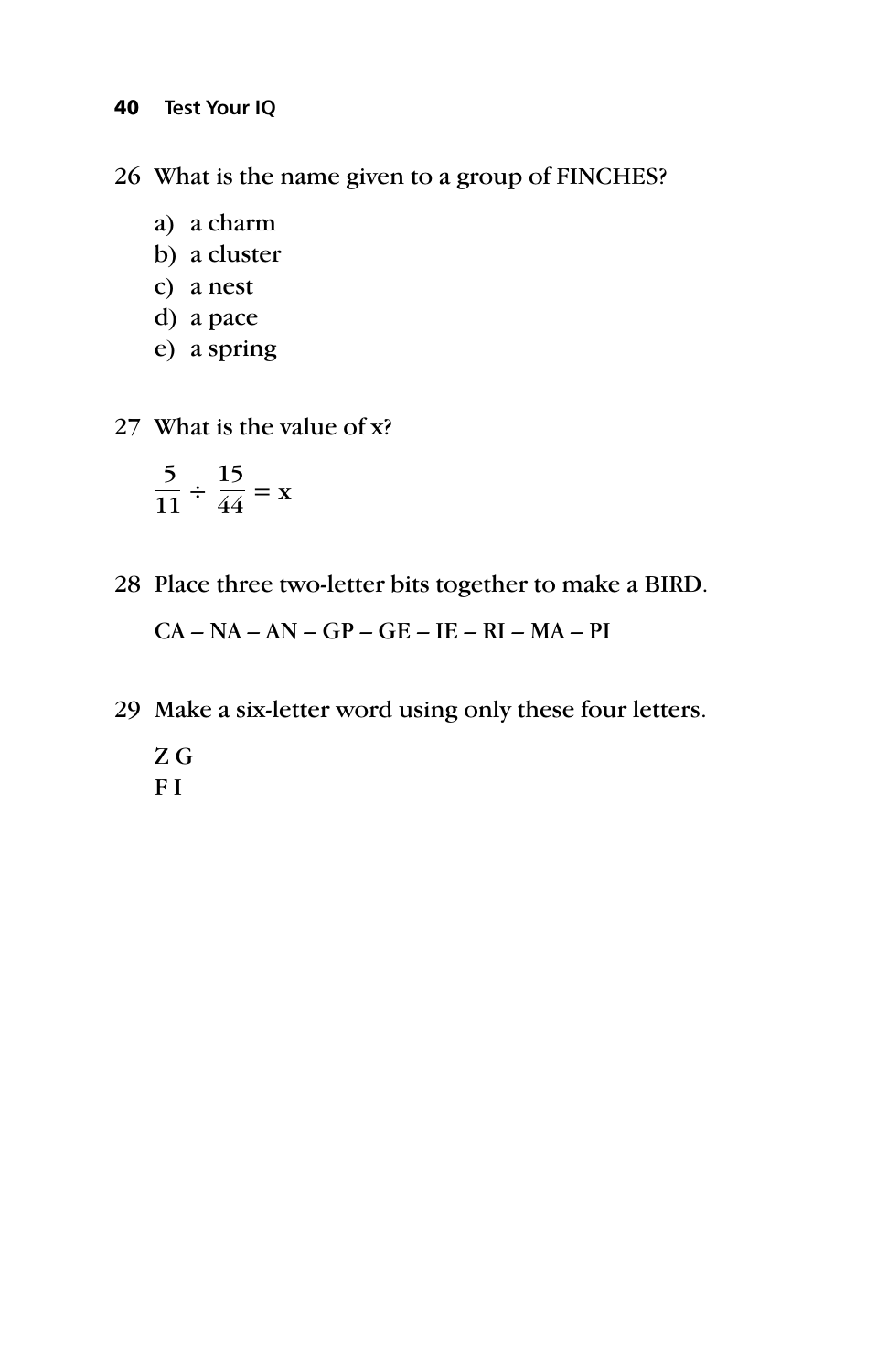# 30 Comparison

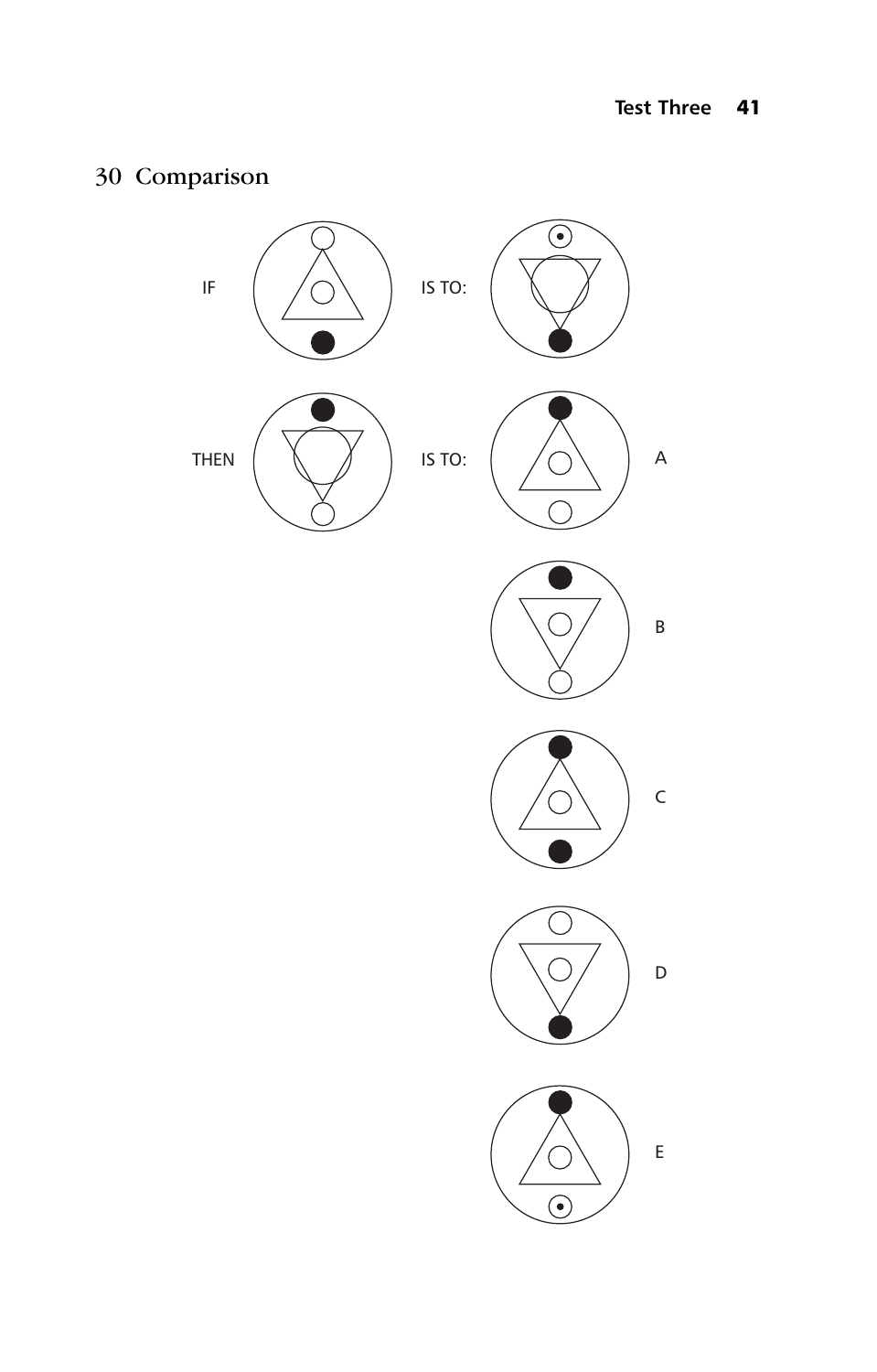- **42 Test Your IQ**
- 31 Insert a word which means the same as the words outside the brackets.

FROZEN RAIN ( . . . . ) SUMMON

32 What is the value of x?

 $-8 + 6 \times 8 - 2 \times 5 = x$ 

33 Fill in the blanks, clockwise or anti-clockwise, to form two words which are synonyms.



- 34 What is a GOOGOL?
	- a) a mathematical term
	- b) an albatross
	- c) a folk dance
	- d) a carrion crow
	- e) not a gypsy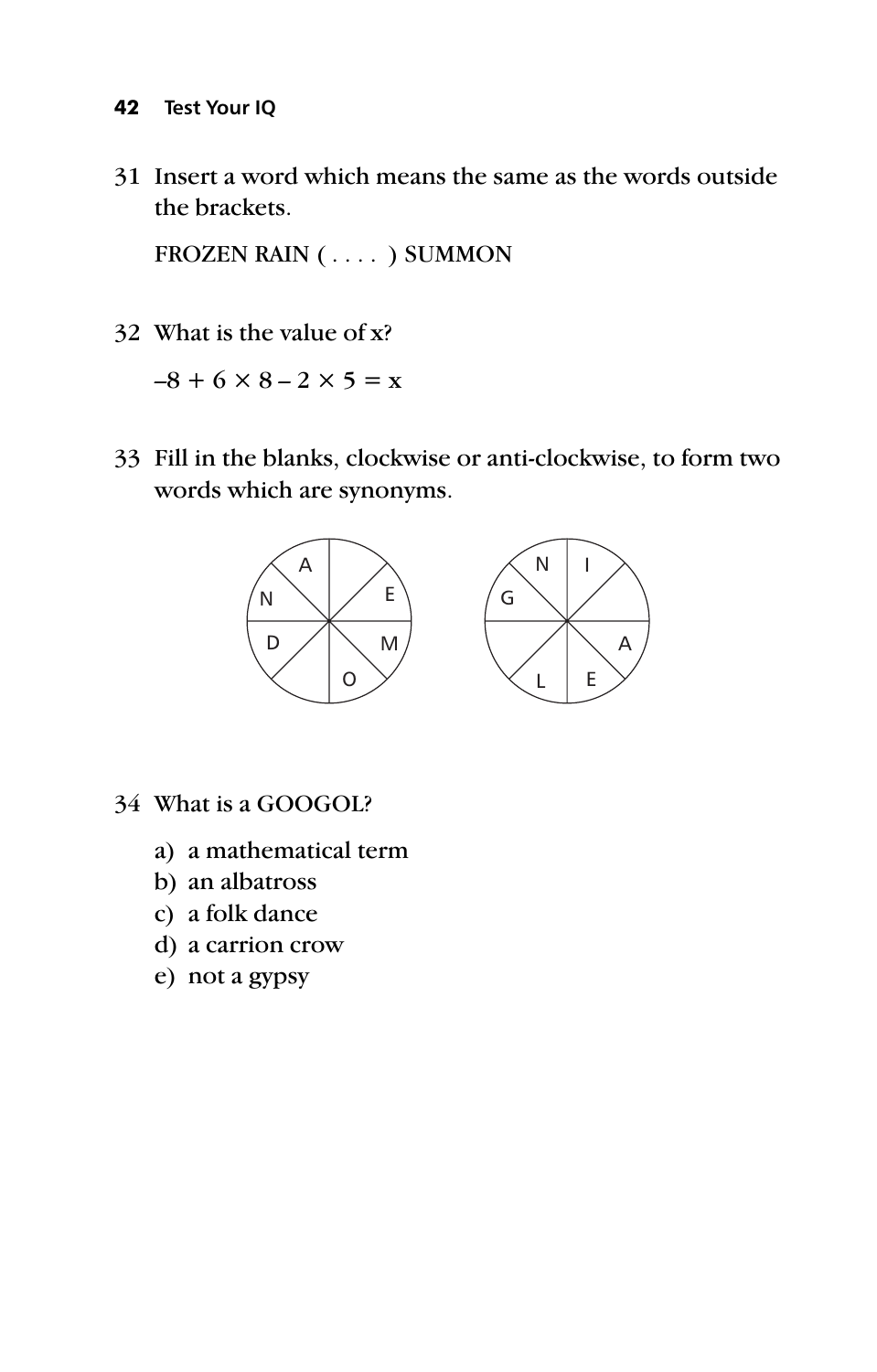## 35 Grid

Each of the nine squares in the grid marked 1A to 3C should incorporate all the lines and symbols that are shown in the squares of the same letter and number immediately above and to the left. For example, 2B should incorporate all the lines and symbols that are in 2 and B.

One of the squares is incorrect. Which one is it?



## 36 Which two words mean the same?

PRETENSION, INDECOROUS, GRATUITOUS, FREE, OVERSHADOW, NEFARIOUS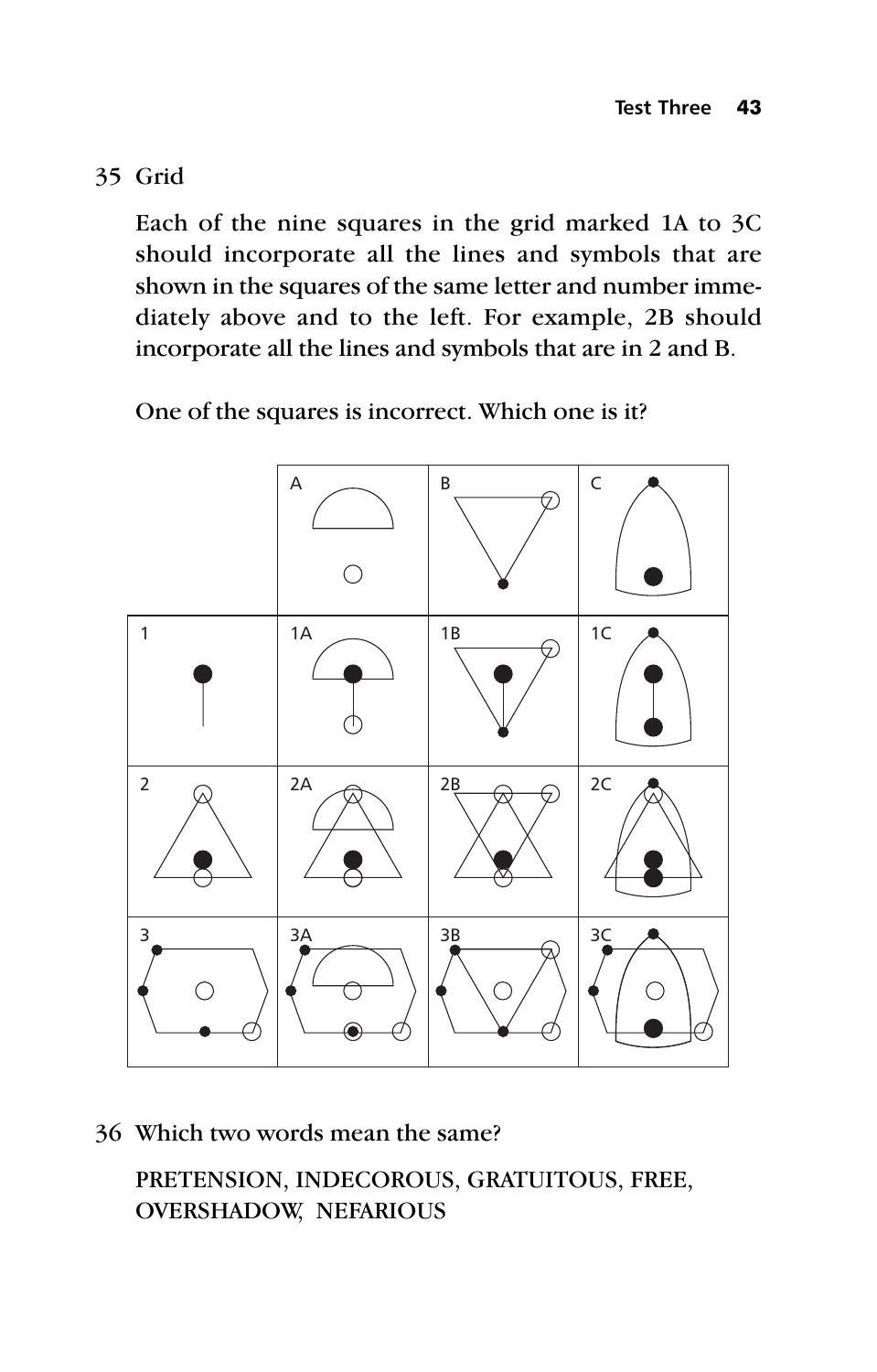37 Solve the one-word anagram.

GORILLA SET

38 What number should equal the question mark?

| 4 | 2 | 8  | 16 |
|---|---|----|----|
| 6 | 3 | 7  | 14 |
| 9 | 3 | 8  | 24 |
| 8 | 4 | 16 | ?  |

39 What number should replace the question mark?

27, 31, ?, 32, 29, 33, 30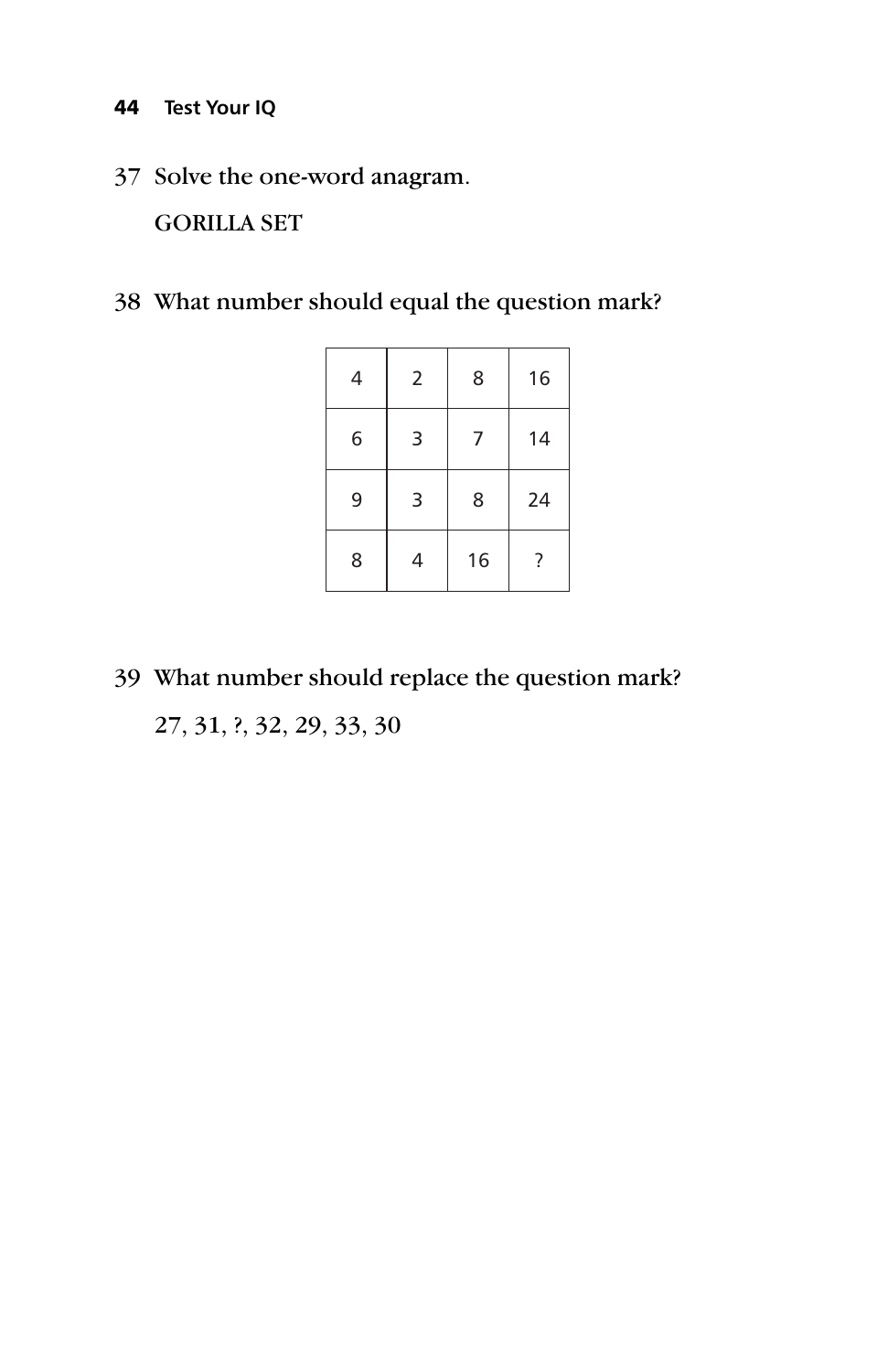# 40 Hexagon

Which hexagon fits the missing space?





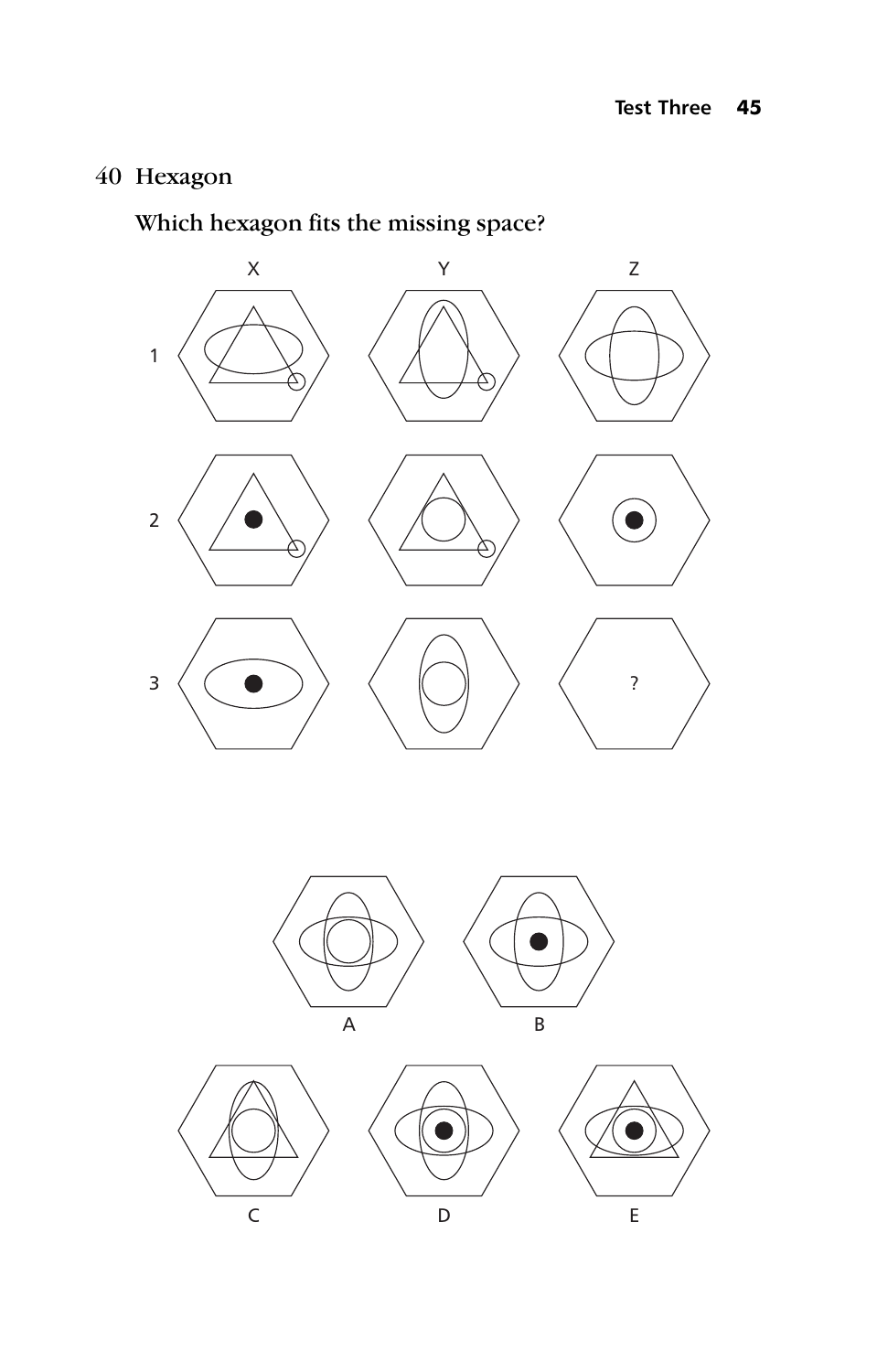# Test four

- 1 Which is the odd one out? CLAVICHORD, SPINET, HARPSICHORD, CLARION, **ACCORDION**
- 2 'SLOW OR FAST ROADS' is an anagram of which familiar phrase: 2, 1, 4, 3, 5, which means the opposite of verbose?
- 3 586321 is to 268 as 94783219647 is to ?
- 4 What do the following have in common?

RHAPSODY IN BLUE QUICK ON THE DRAW BOXING MATCHES WHISKY GALORE VENUS FLYTRAP QUESTION MARK PANTY GIRDLES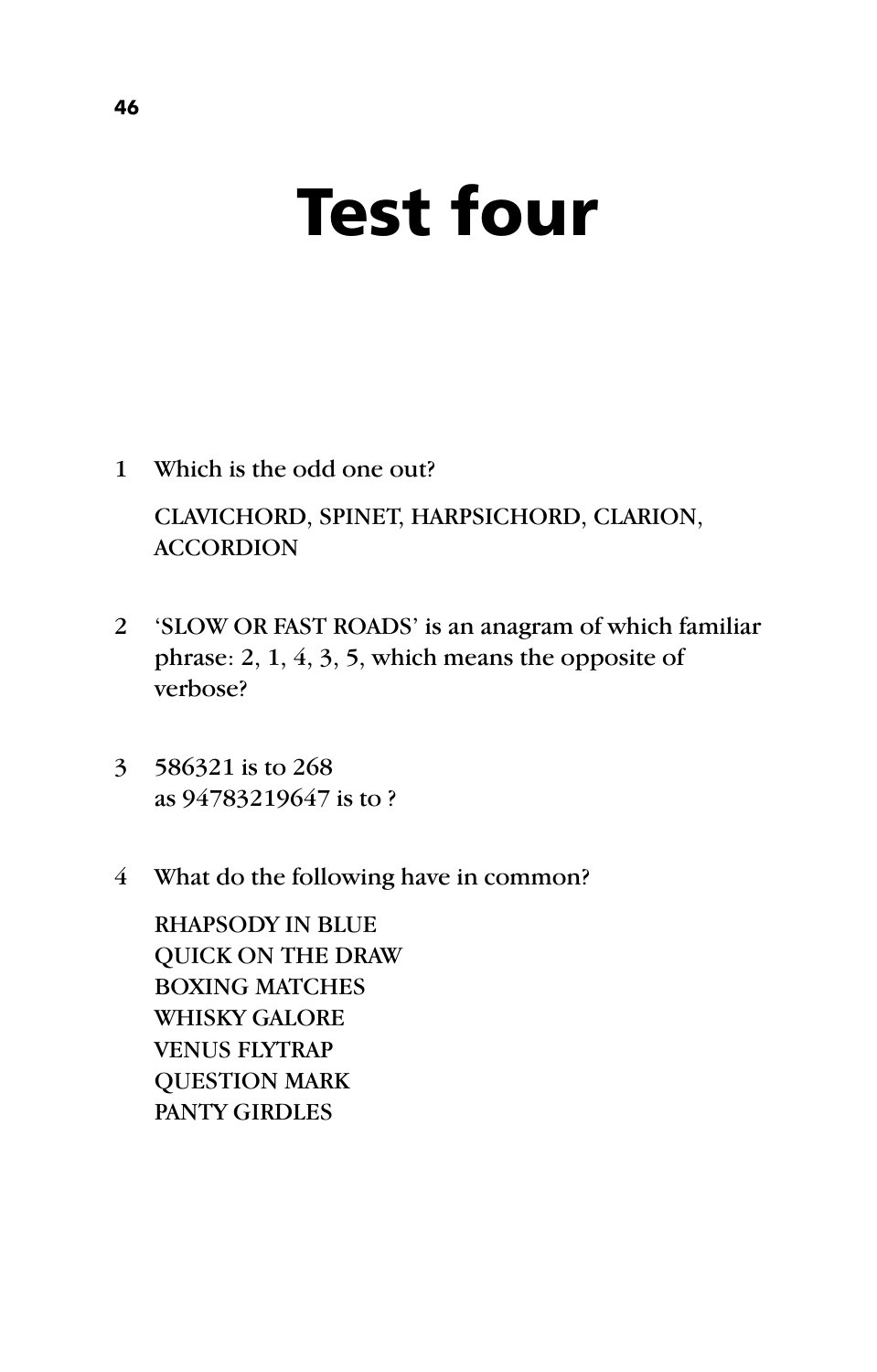# 5 Shields



Which shield should replace the question mark?

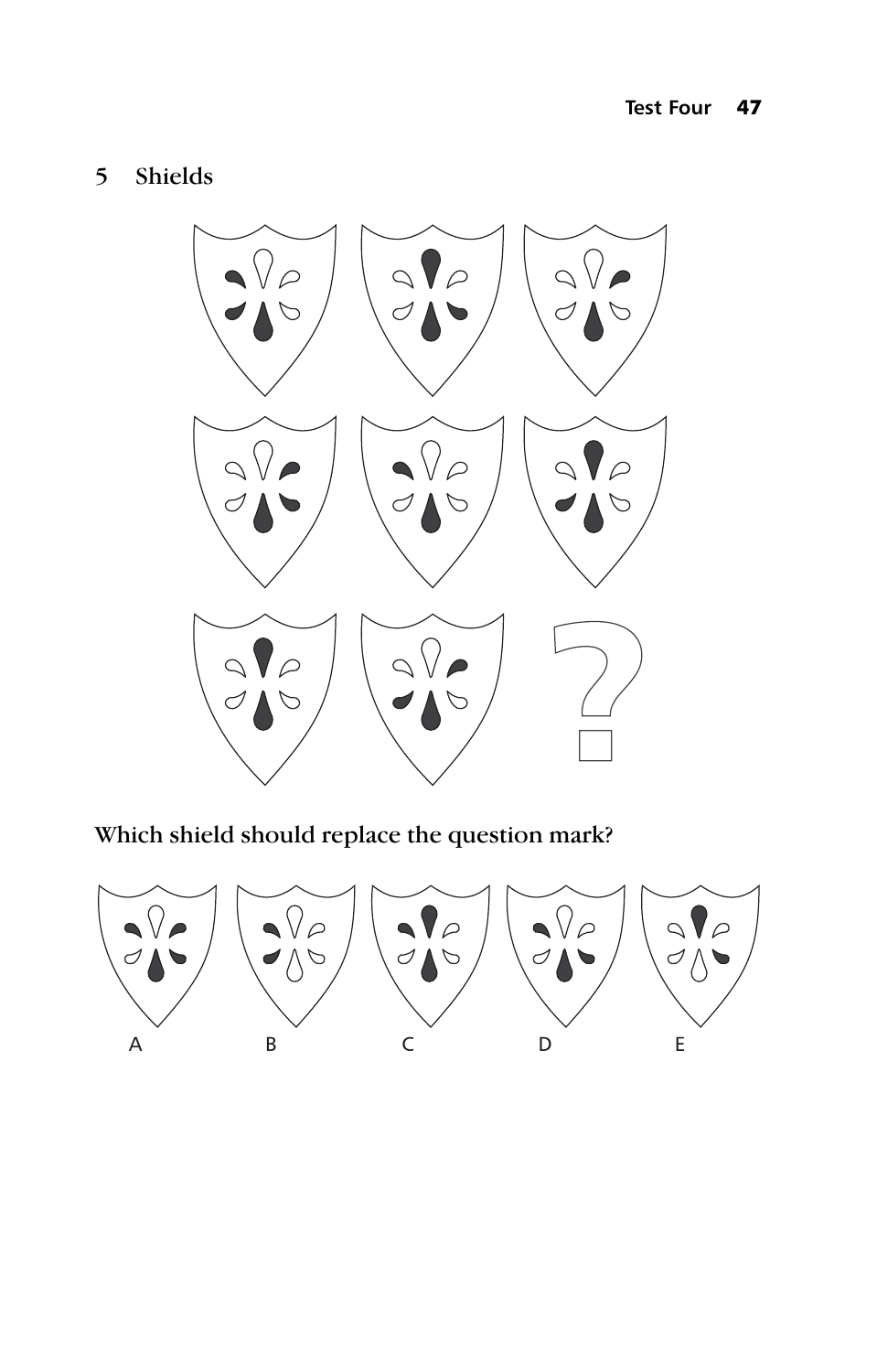6 Spiral clockwise round one of the circles and anticlockwise round the other to find two words that have similar meanings.



7 LATTICE : WINDOW

Which two words below have the same relationship as the two words above?

- a) portal : gable
- b) embrasure : chimney
- c) mansard : roof
- d) parapet : door
- e) fascia : floor
- 8 Which word in brackets means the same as the word in capitals?

INDISCRETION (crudity, sloth, folly, aversion, vacillation)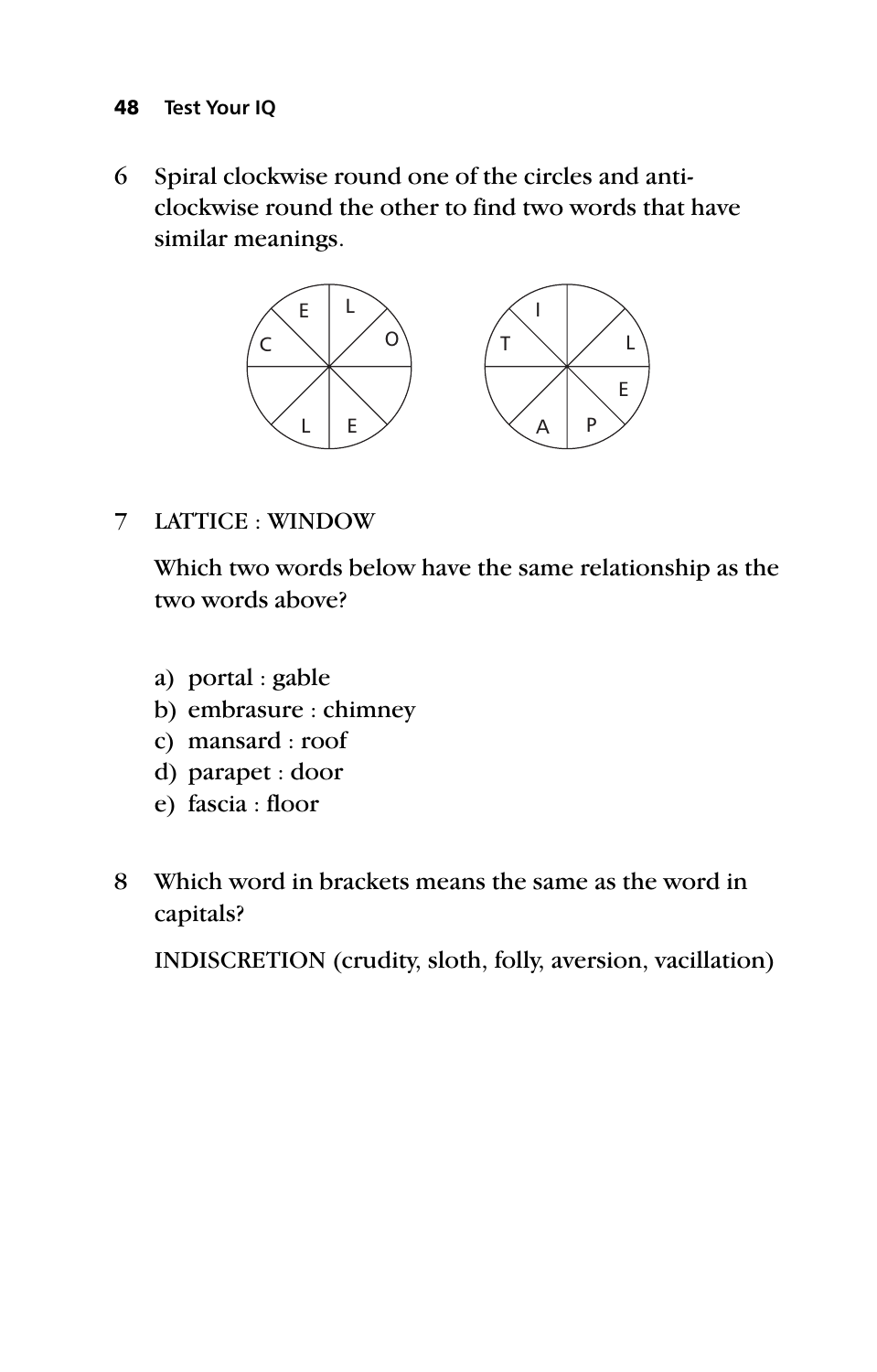| 7 | 5 | 4  | 6 |
|---|---|----|---|
| 5 | 8 | 10 | 8 |
| 6 | ? | ?  | 7 |
| 8 | 6 | 7  | 9 |

## 9 What numbers should replace the question marks?

- 10 What do the following words have in common? PRECIOUS, CIRCLE, TONE, AUTOMATIC
- 11 A well-known phrase has had all its vowels removed and has been split into groups of three letters, which are in the correct order. What is the phrase?

KPT HBL LRL LNG

12 What is the missing number?

| $\overline{2}$ | 7              | 6 | 8 | 4 |
|----------------|----------------|---|---|---|
|                | $\mathsf 2$    |   | 9 | 6 |
| $\overline{2}$ | $\overline{5}$ | 4 | 7 | 8 |
| 6              | $\sqrt{5}$     | 3 | 5 | ? |

13 What comes next?

A, 1A, 111A, 311A, ?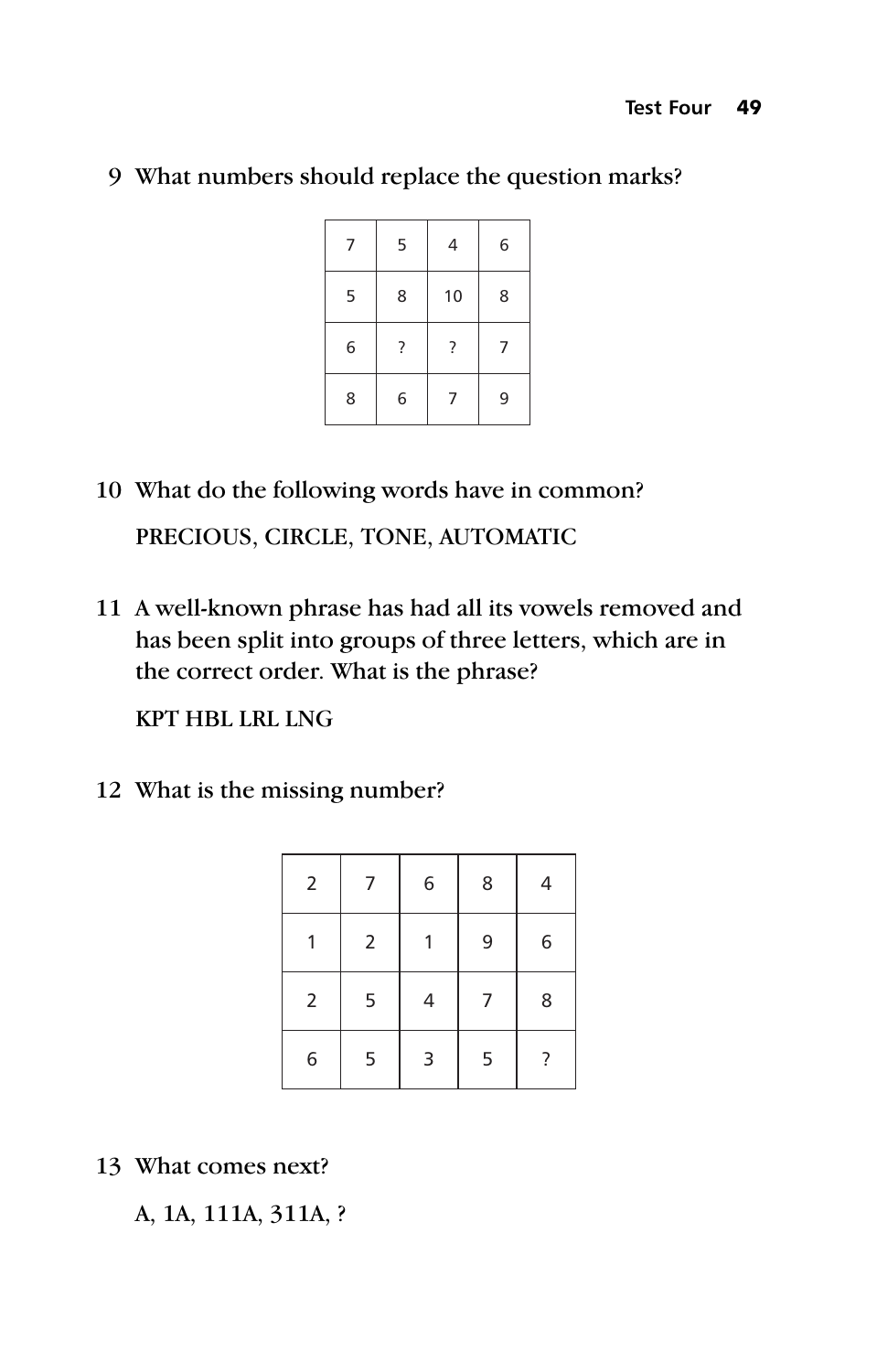14 Complete two magic word squares where the same four words in each square can be read both vertically and horizontally. Clues are given, but in no particular order.

|   | A                       |         | P                         |   |              |   |
|---|-------------------------|---------|---------------------------|---|--------------|---|
|   |                         |         | $\boldsymbol{\mathsf{A}}$ |   |              |   |
|   |                         | W       | $\mathsf{S}$              |   |              |   |
| P | $\overline{\mathsf{A}}$ | $\sf S$ | $\mathsf T$               | I | $\mathsf{M}$ | E |
|   |                         |         | Ī                         |   | $\circ$      |   |
|   |                         |         | $\overline{\mathsf{M}}$   |   |              |   |
|   |                         |         | E                         |   |              |   |

Clues:

- 1. Dense plant
- 2. Yard or street
- 3. Stretch of land
- 4. Moist
- 5. Someone in addition
- 6. Figure of worship

## 15 Comparison

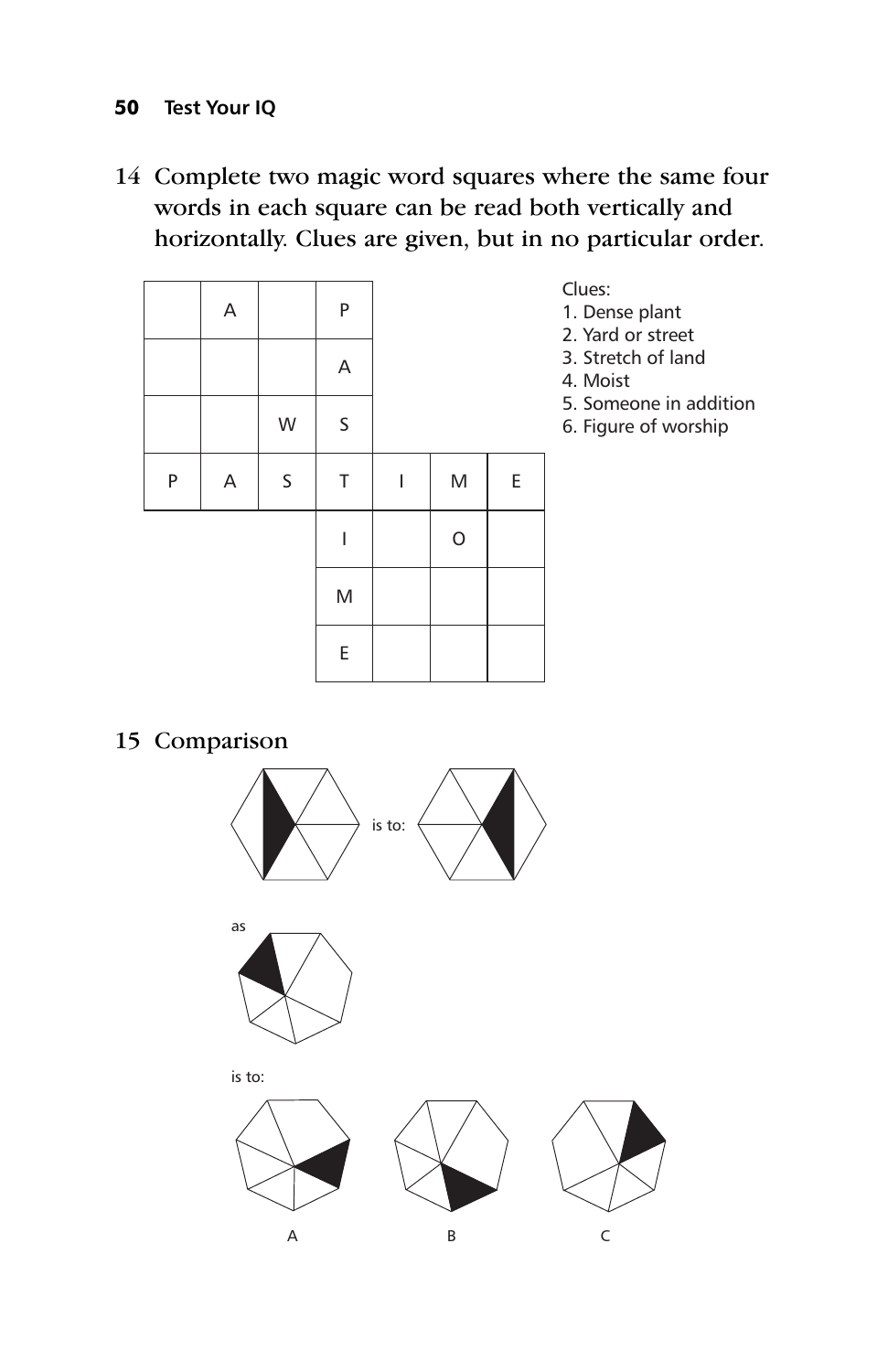16 Which is the odd one out?

SALIFEROUS, EVACUATION, REGULATION, EXHAUSTION, INOCULATED, DUODECIMAL

## 17 Which number is the odd one out?



18 Which two words are most opposite in meaning?

MALICIOUS, KNAVISH, HOPEFUL, SERVILE, PRINCIPLED, AWKWARD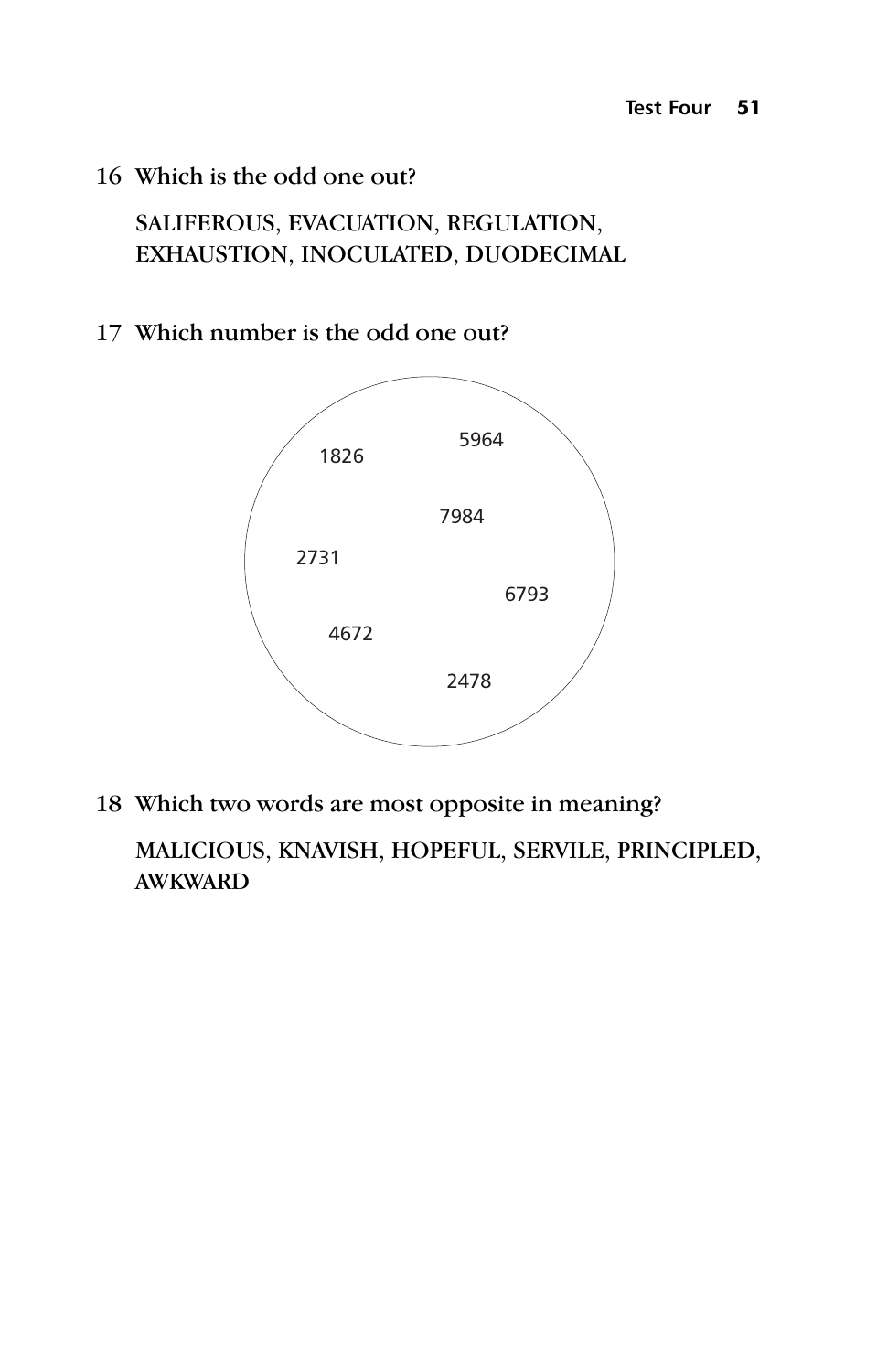19 Which other 12-letter weather phrase can be placed in the right-hand column in order to complete the three-letter words reading across?

| H | A              |     |
|---|----------------|-----|
| I |                |     |
| G |                |     |
| H | E              |     |
| P | A              |     |
| R | U              |     |
| E | $\overline{A}$ |     |
| S |                |     |
| S | I              |     |
| U |                |     |
| R |                |     |
| E | L              | (7, |

20 I strode to Dorset, ate milk and rice in Limerick and bought Edna a beer in Aberdeen. Whom did I meet in Antrim?

 $5)$ 

21 Insert a word that means the same as the words outside the brackets.

SKIN  $(\ldots)$  CONCEAL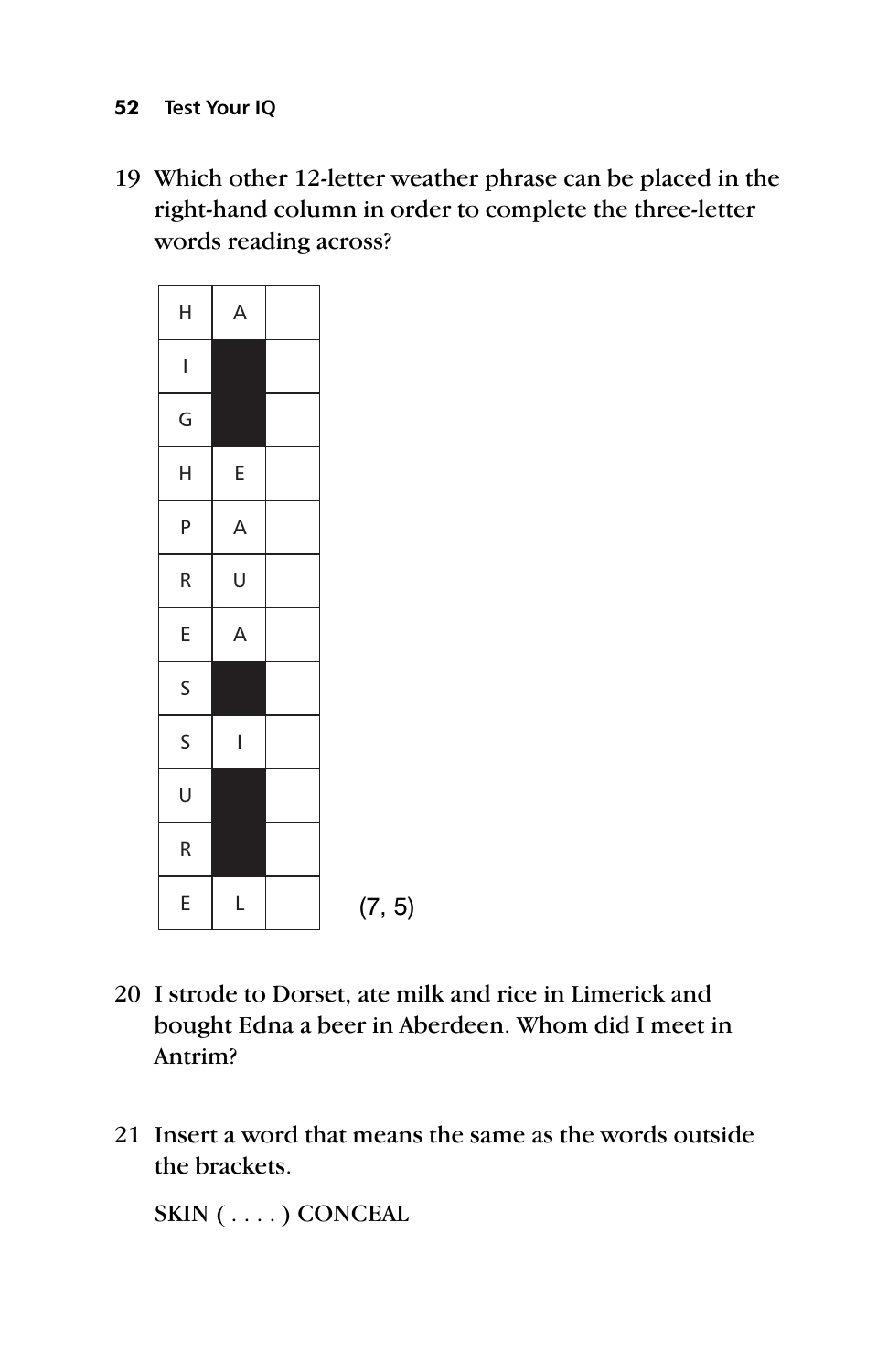22 Replace the dots with a word to make five new words.



23 Which number should replace the question mark?



- 24 What is the name given to a group of HORSES?
	- a) husk
	- b) haras
	- c) mute
	- d) rush
	- e) sord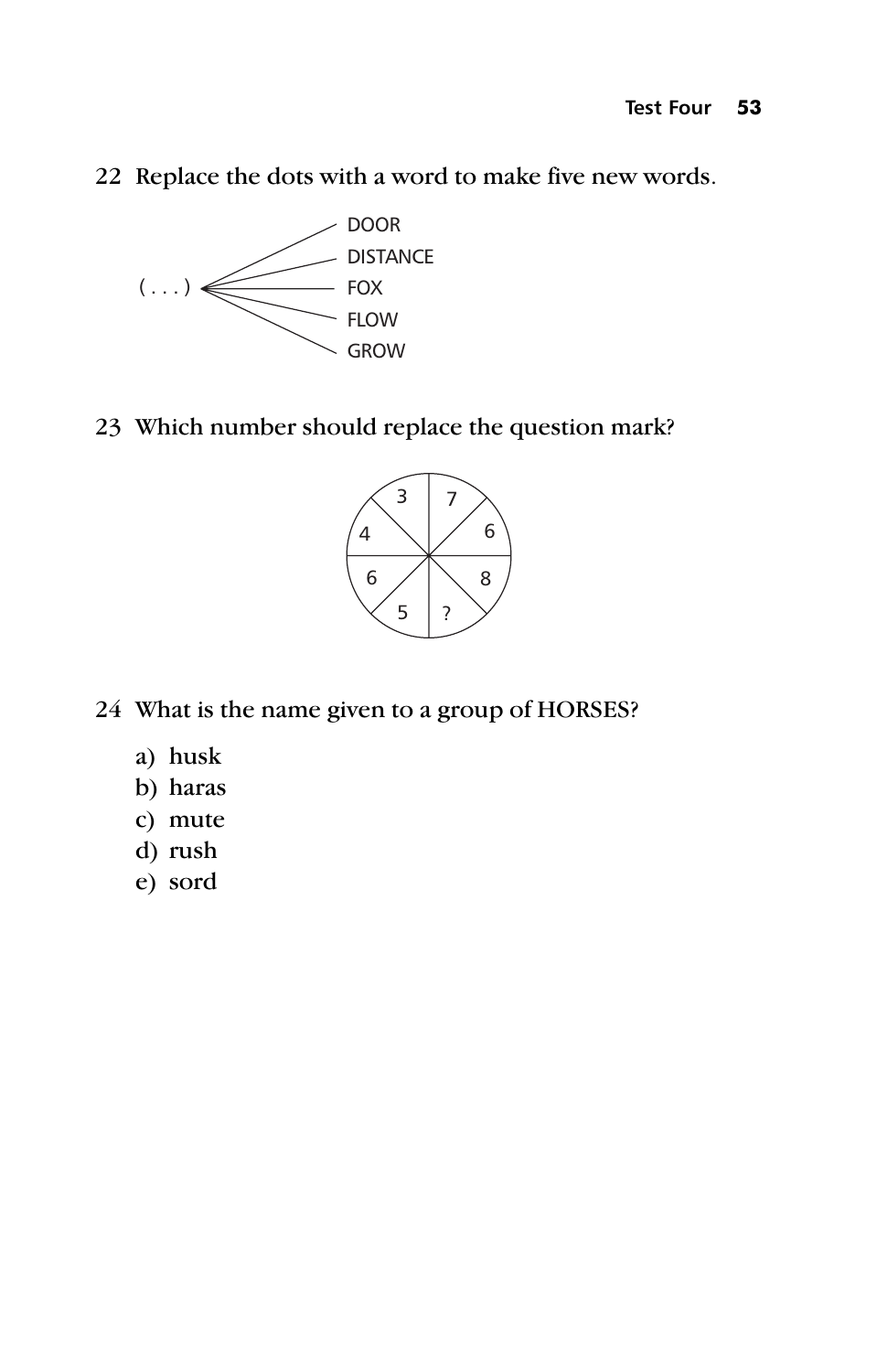# 25 Comparison

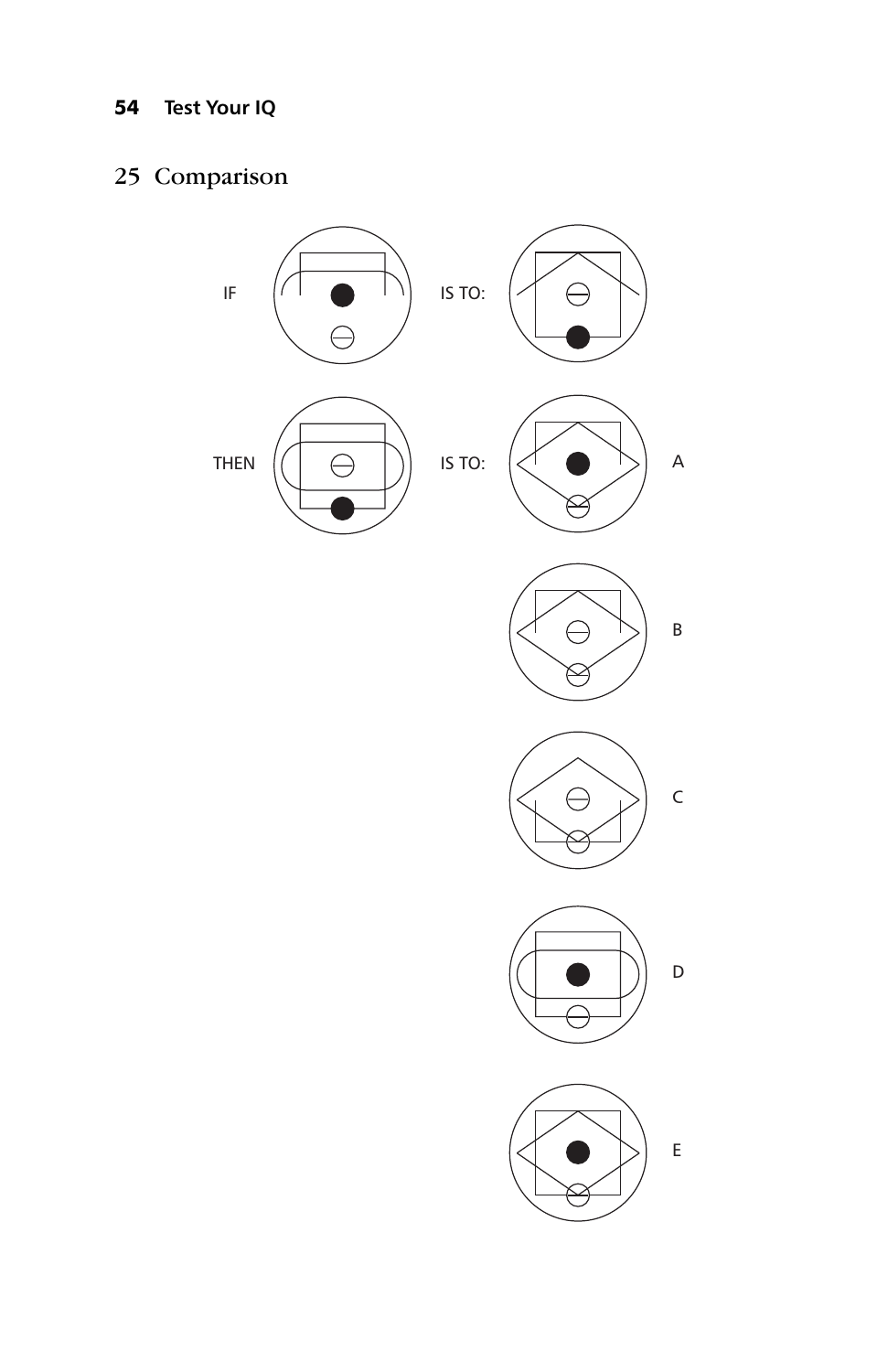26 Fill in the blanks, clockwise or anti-clockwise, to form two words that are synonyms.



- 27 What is an ORRERY?
	- a) a clockwork model
	- b) a Florentine iris
	- c) a golden ornament
	- d) a museum
	- e) a dungeon
- 28 What is the value of x?

$$
\frac{17}{19} \div \frac{3}{38} = x
$$

29 Which one of these is not an animal?

LAWSEE **GADBER** DIHRAS MACYAN ROUGAC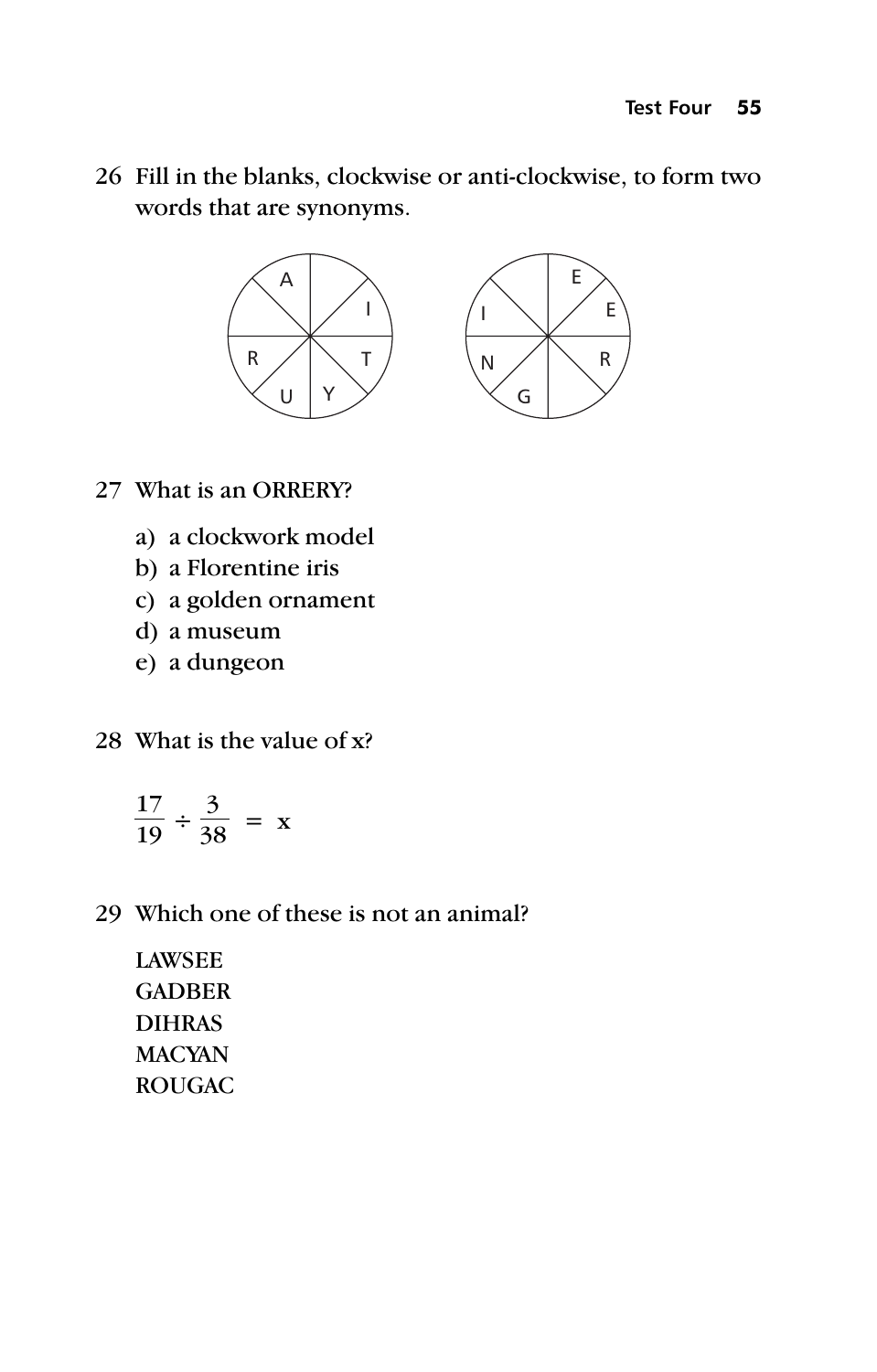## 30 Hexagon

Which hexagon, A, B, C, D or E, fits the missing space?



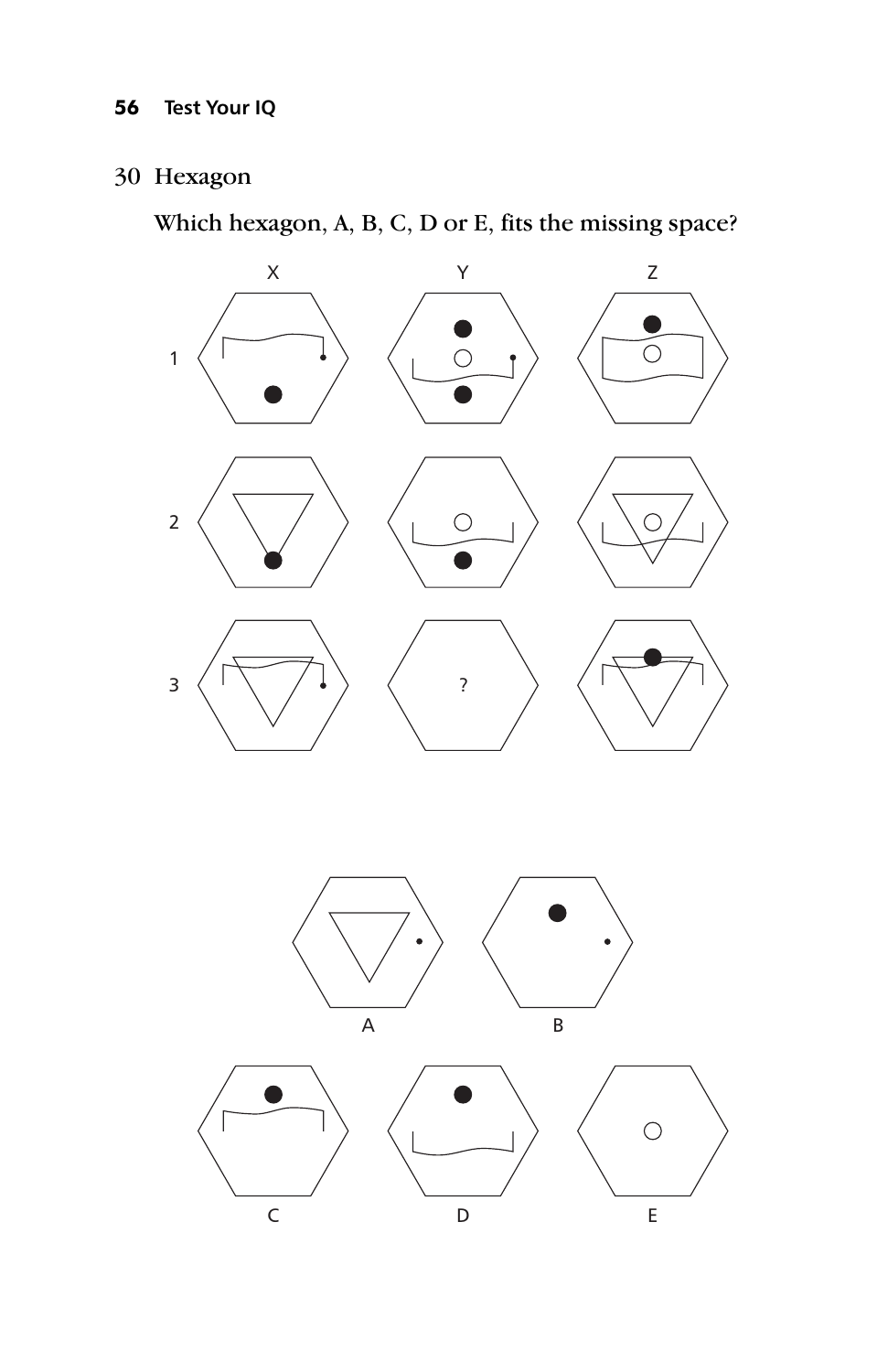# 16 | 3 | 17 | 8 | 14 3 4 2 1 4 72 160 ? 3 | | 17 | | 8 | | 14 | | 8 4 | 2 | 1 | 4 | 3

## 31 What number should replace the question mark?

32 Solve the one-word anagram.

NO MORE STARS

33 Which two words mean the same?

ADVOCATE, LAMPOON, MEDIATE, DEFAME, PROJECT, ARBITRATE

34 Replace the dots with a word to make five new words.

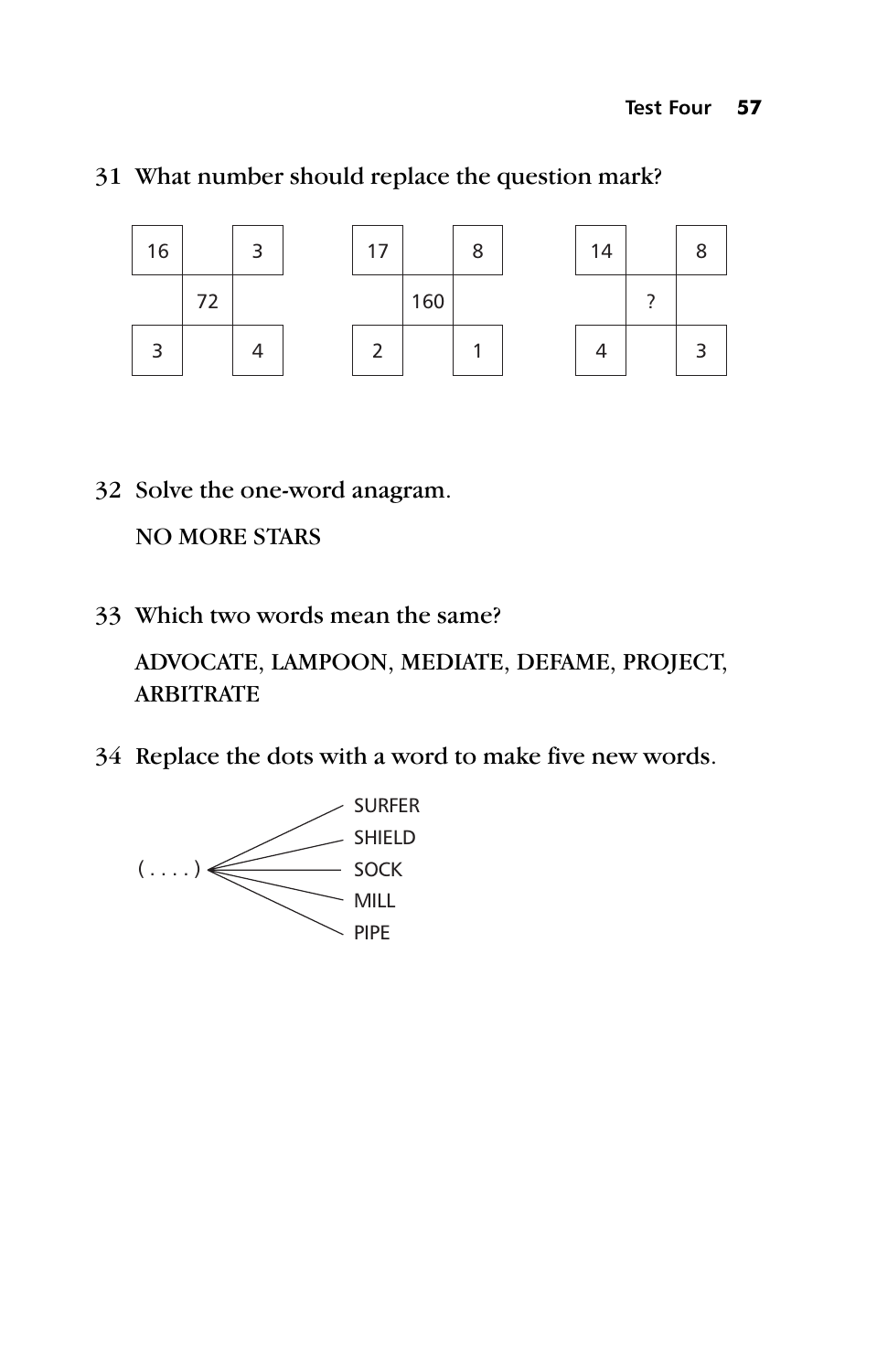## 35 Symbols



Each line and symbol that appears in the four outer circles, above, is transferred to the centre circle according to these rules:

if a line or symbol occurs in the outer circles:

| once:    | it is transferred          |
|----------|----------------------------|
| twice:   | it is possibly transferred |
| 3 times: | it is transferred          |
| 4 times: | it is not transferred      |

Which of the circles A, B, C, D or E, shown below, should appear at the centre of the diagram, above?

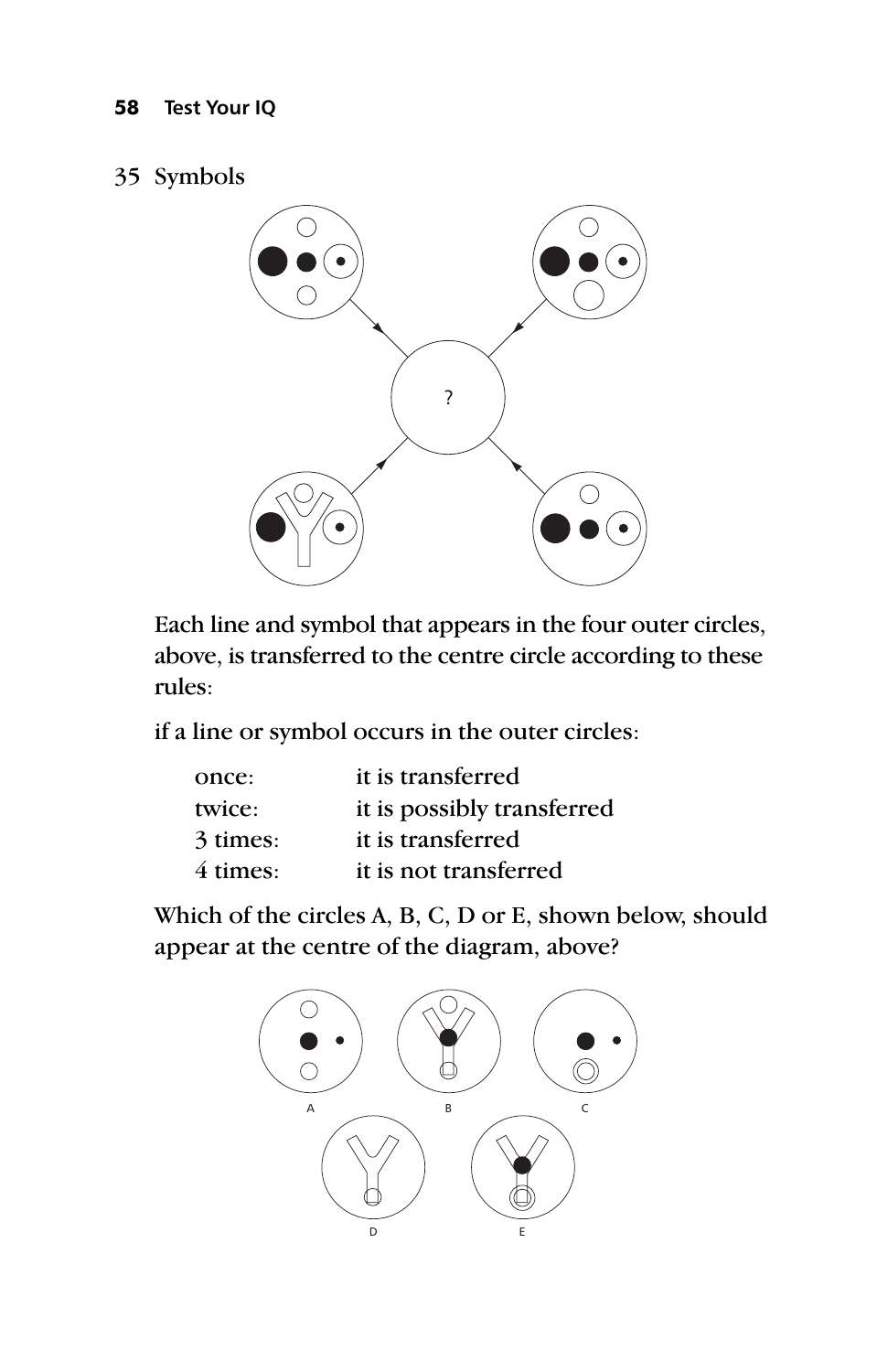- 36 What is a HARBINGER?
	- a) a flowering shrub
	- b) a type of boat
	- c) a messenger
	- d) a cloak
	- e) a drink
- 37 Fill in the blanks, clockwise or anti-clockwise, to complete the words.



38 What is the value of x?

 $3 - 6 \times 7 + 6 \div 4 = x$ 

39 Place three two-letter bits together to make an ANIMAL.  $EY - CK - DO - AT - RR - ES - NK - FE - JA$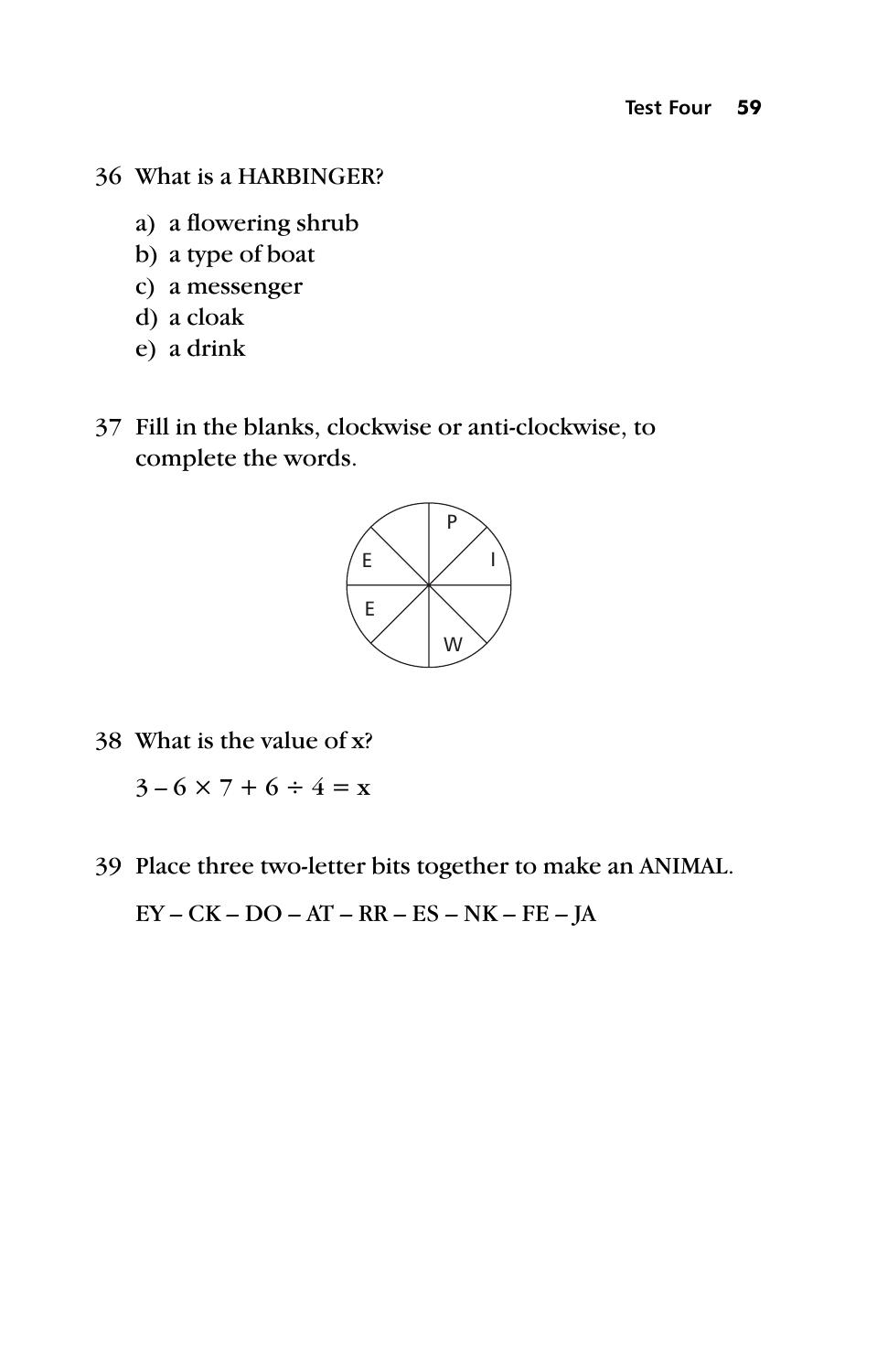## 40 Grid

Each of the nine squares in the grid marked 1A to 3C should incorporate all the lines and symbols that are shown in the squares of the same letter and number immediately above and to the left. For example, 2B should incorporate all the lines and symbols that are in 2 and B.

One of the squares is incorrect. Which one is it?

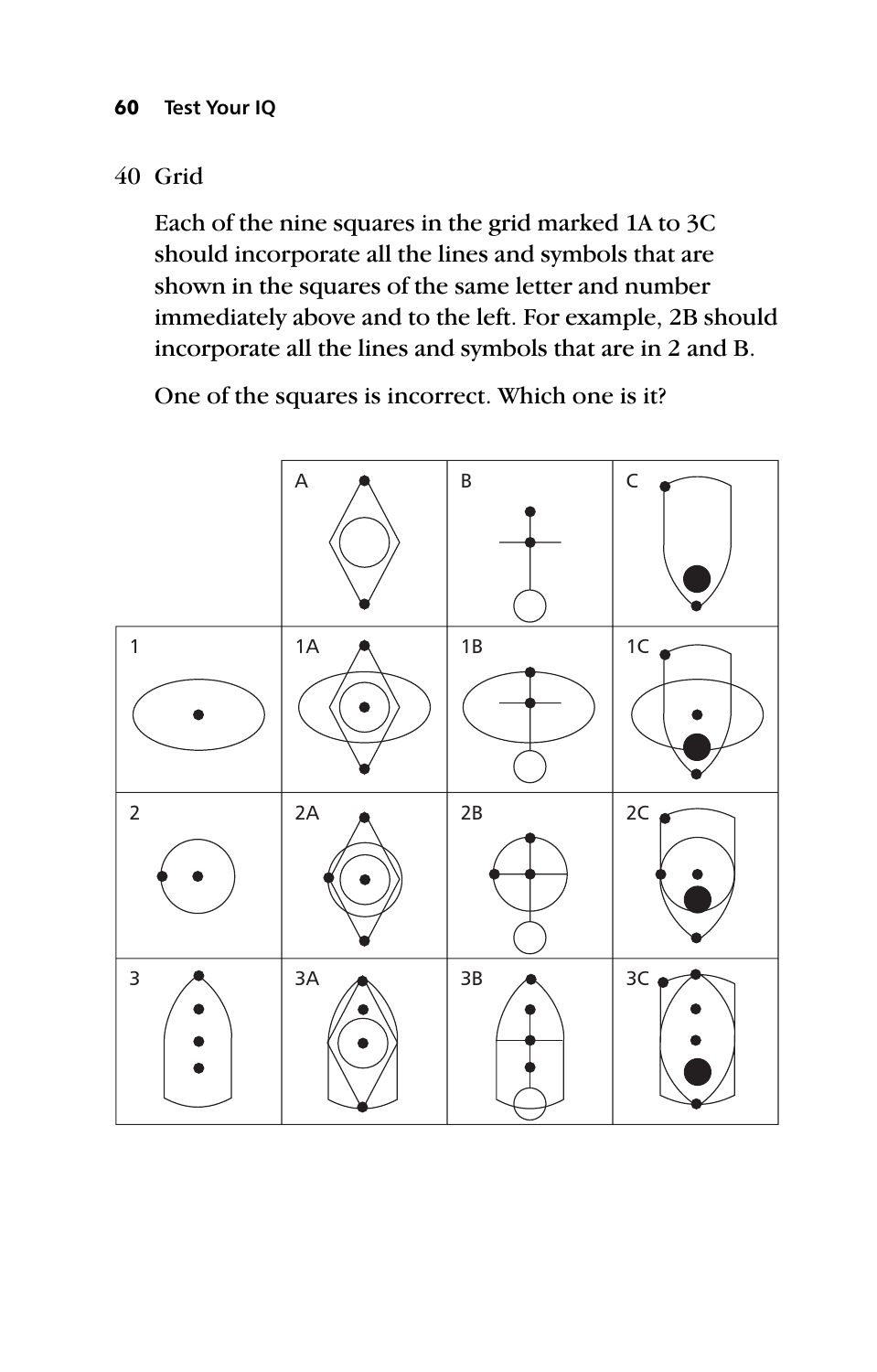# Test five

# 1 How many circles appear below?

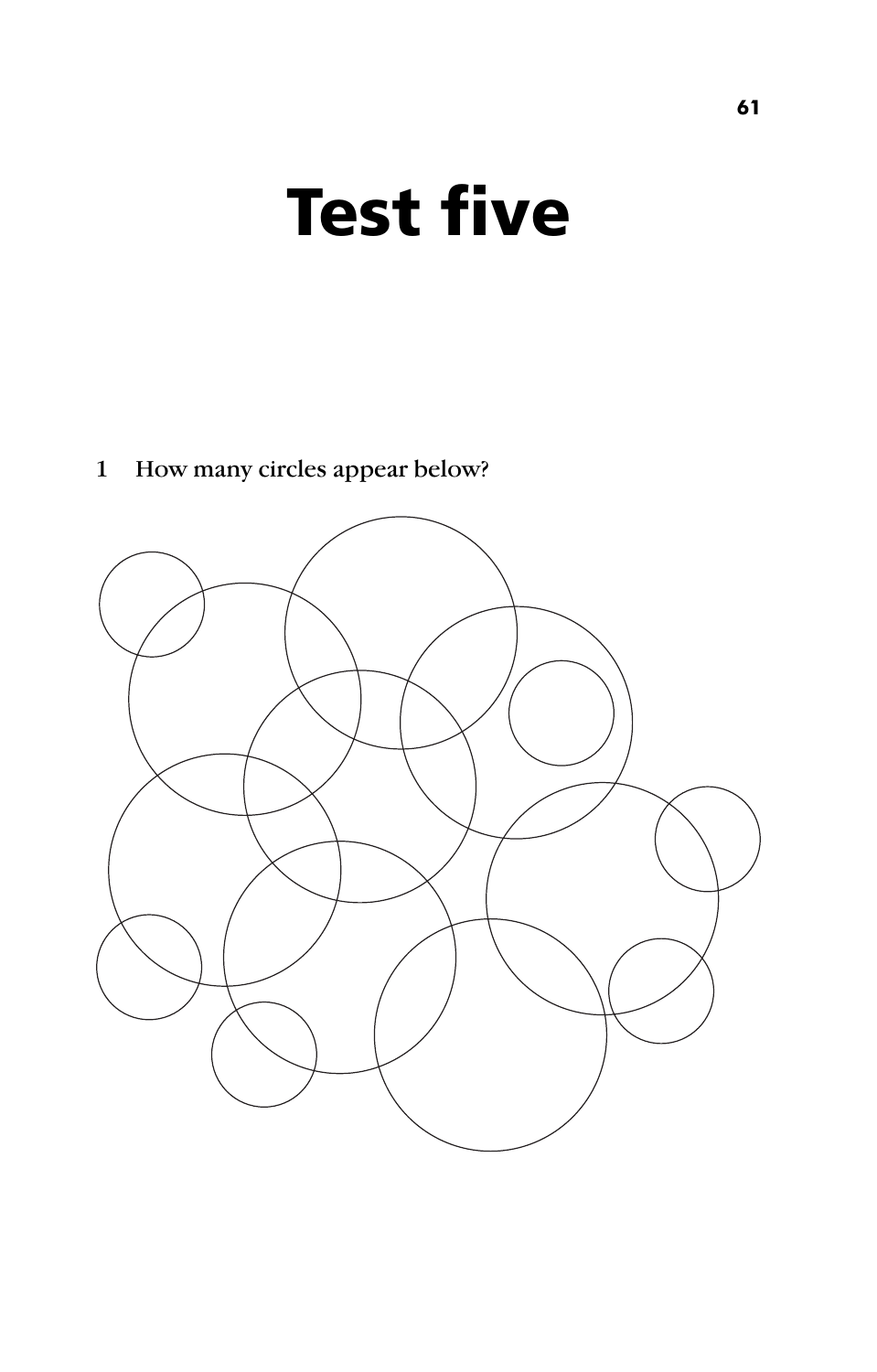#### **62 Test Your IQ**

- 2 Complete the six words so that two letters are common to each word. That is, reading across, the same two letters that end the first word also start the second word, etc. The two letters that end the sixth word are also the first two letters of the first word, to complete the circle.
	- $A B$  $\ldots$  N G  $\ldots$  $I.E.$ .
	- $\ldots$  N D  $\ldots$
	- $A C$ .
	- . . S S . .
- 3 You have accidentally left the plug out of the bath and are attempting to fill the bath with both taps full on. The hot tap takes three minutes to fill the bath and the cold tap two minutes, and the water empties through the plug hole in six minutes. In how many minutes will the bath be filled?
- 4 Sequence



What continues the above sequence?

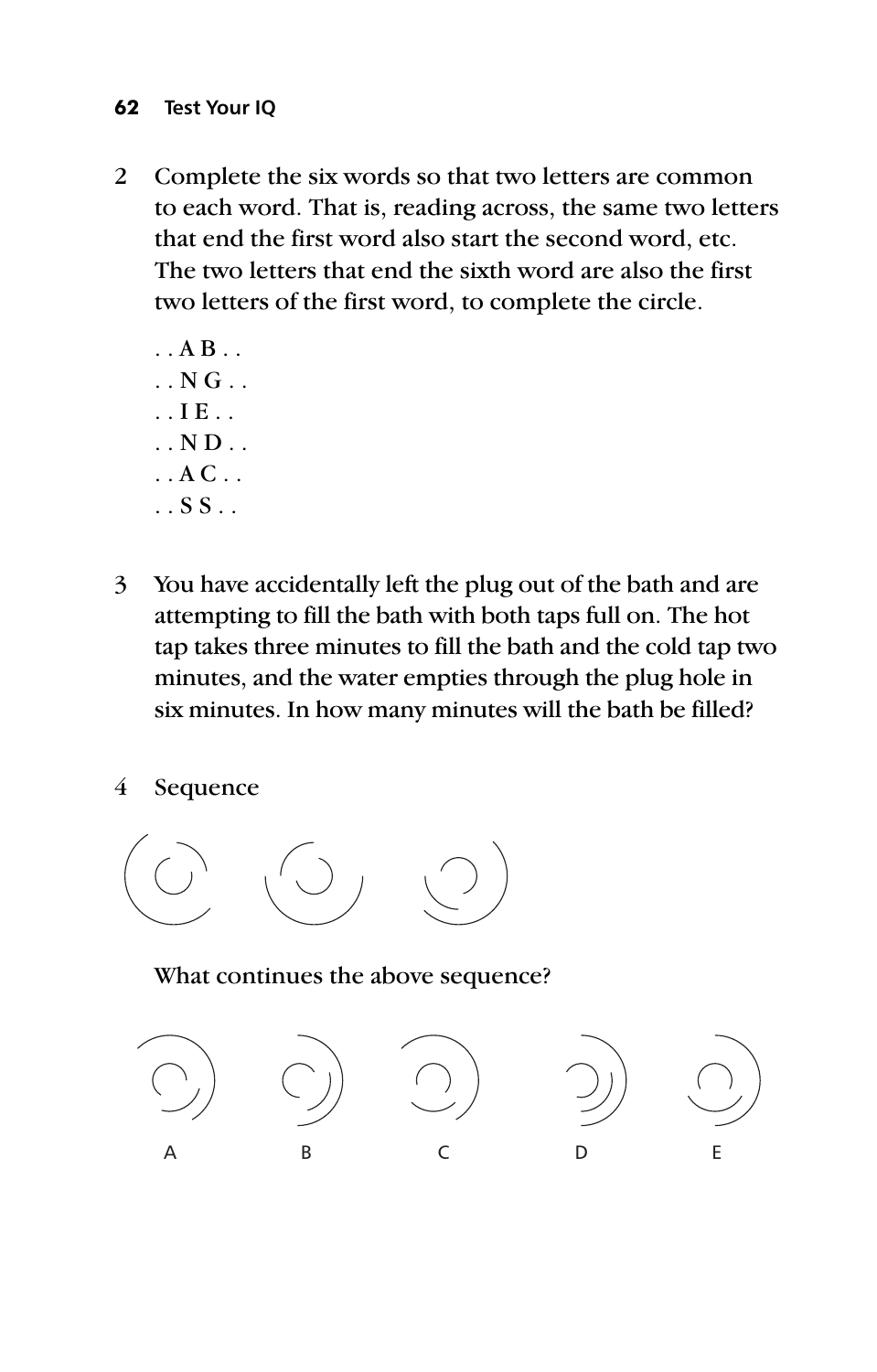## 5 Which word is the odd one out?



## 6 What number should replace the question mark?



7 What do these words have in common? ABUNDANCE, ALLEVIATE, UNTRUTHS, PROCAINE, **CHAMBER**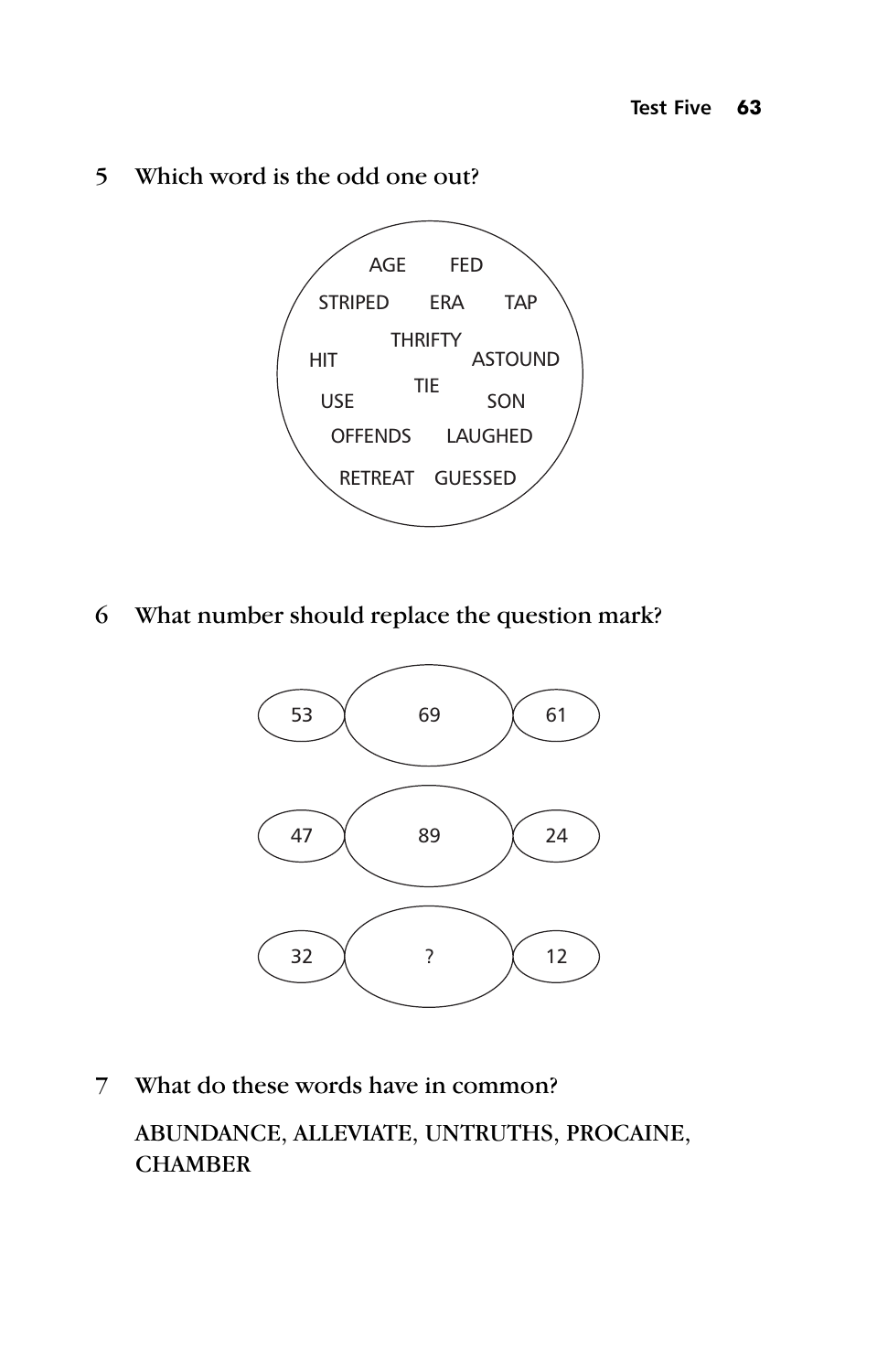## **64 Test Your IQ**



## 8 What letter should replace the question mark?

9 Solve the anagram in brackets to complete the quotation correctly. You are looking for a two-word answer (5, 6).

Clue: convenience

The (FUTILE SLOTH) is the basis of western civilization (Alan Coult).

10 Sequence



What comes next in the above sequence?

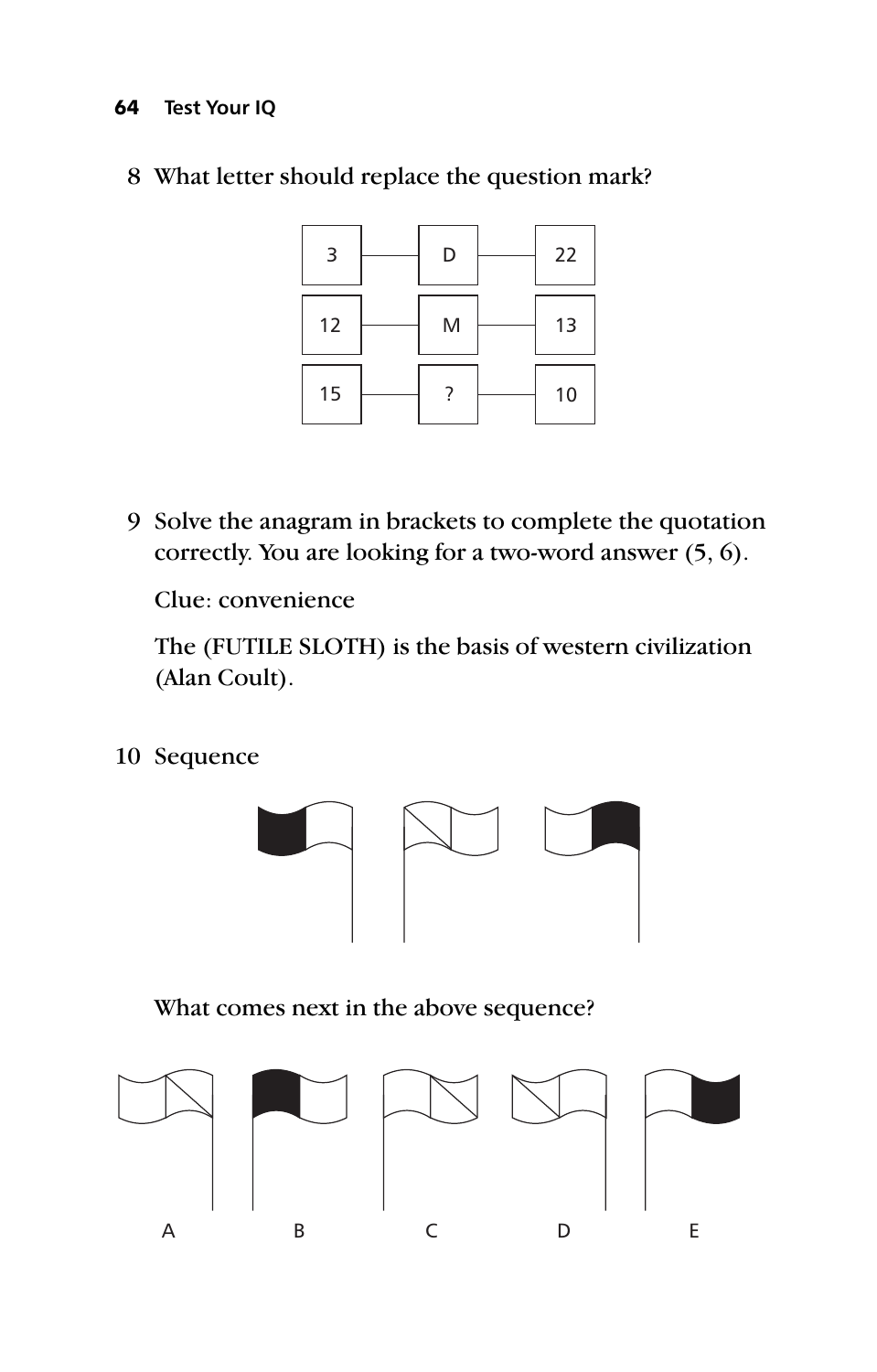11 Insert the numbers 1–5 in the circles so that for any particular circle the sum of numbers in the circles connected directly to it equals the value corresponding to the number in that circle, as given in the list.



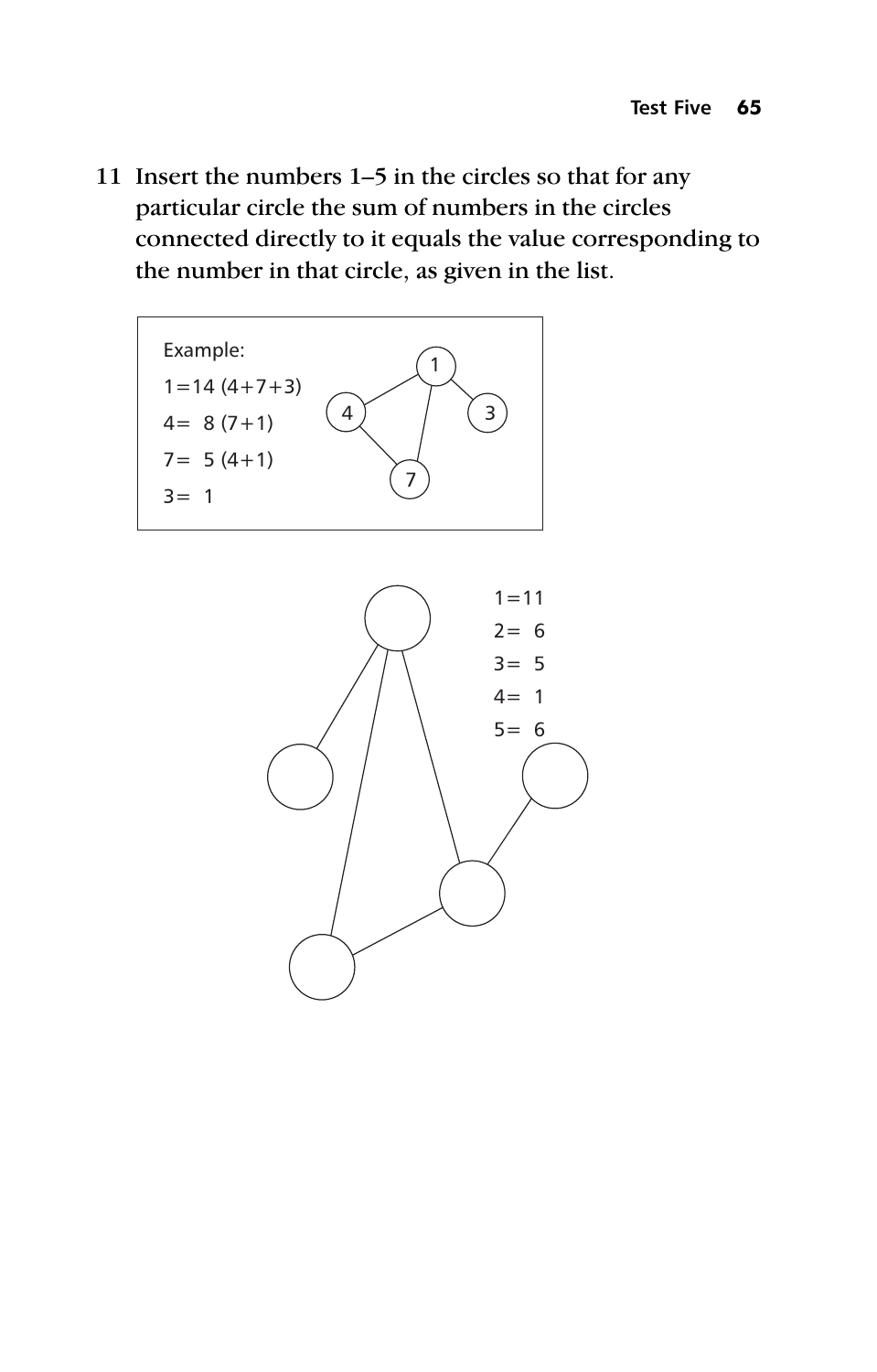12 Pick a letter from each circle and, reading anti-clockwise, spell out two words that are synonyms. Each word starts in a different circle.



13 Create two words using the following ten letters each once only:

Clue: easier tariff

**MXERPLAITS** 

14 MUSIC: COMPOSE

DEVICE: a) use

- b) create
- c) construct
- d) invent
- e) change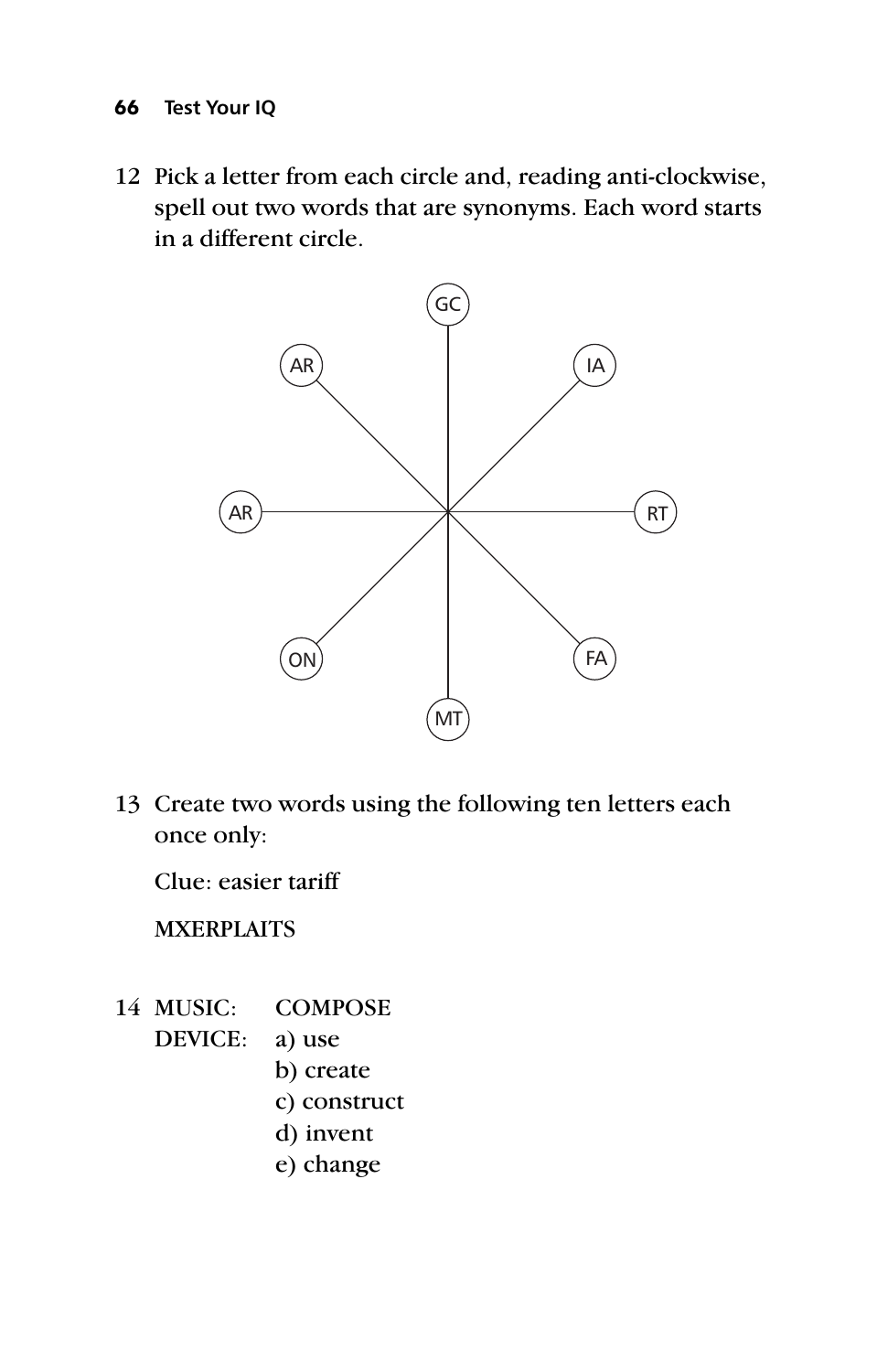15 Find two of the three words that will form an anagram synonymous with the word remaining.

Example: LEG – MEEK – NET = MEEK – GENTLE (LEG, NET)

TRUCE – NONE – MEET

16 What number continues this sequence?

987, 251, 369, 872, 513, ?

17 Move horizontally and vertically, but not diagonally, to spell out a 12-letter word. You must provide the missing letters.

| E | F | Ο |   |
|---|---|---|---|
| S | Ο | N | P |
|   |   | Α | L |

18 What comes next in this sequence?

7, 8, 9, 10, 12, 14, 16, 20, 21, 28, ?

- 19 Which two words are closest in meaning? EXPLORER, VAGRANT, MINSTREL, RESIDENT, SOLDIER, ITINERANT
- 20 Change one letter only from each word to find a familiar phrase:

OUT OF IRE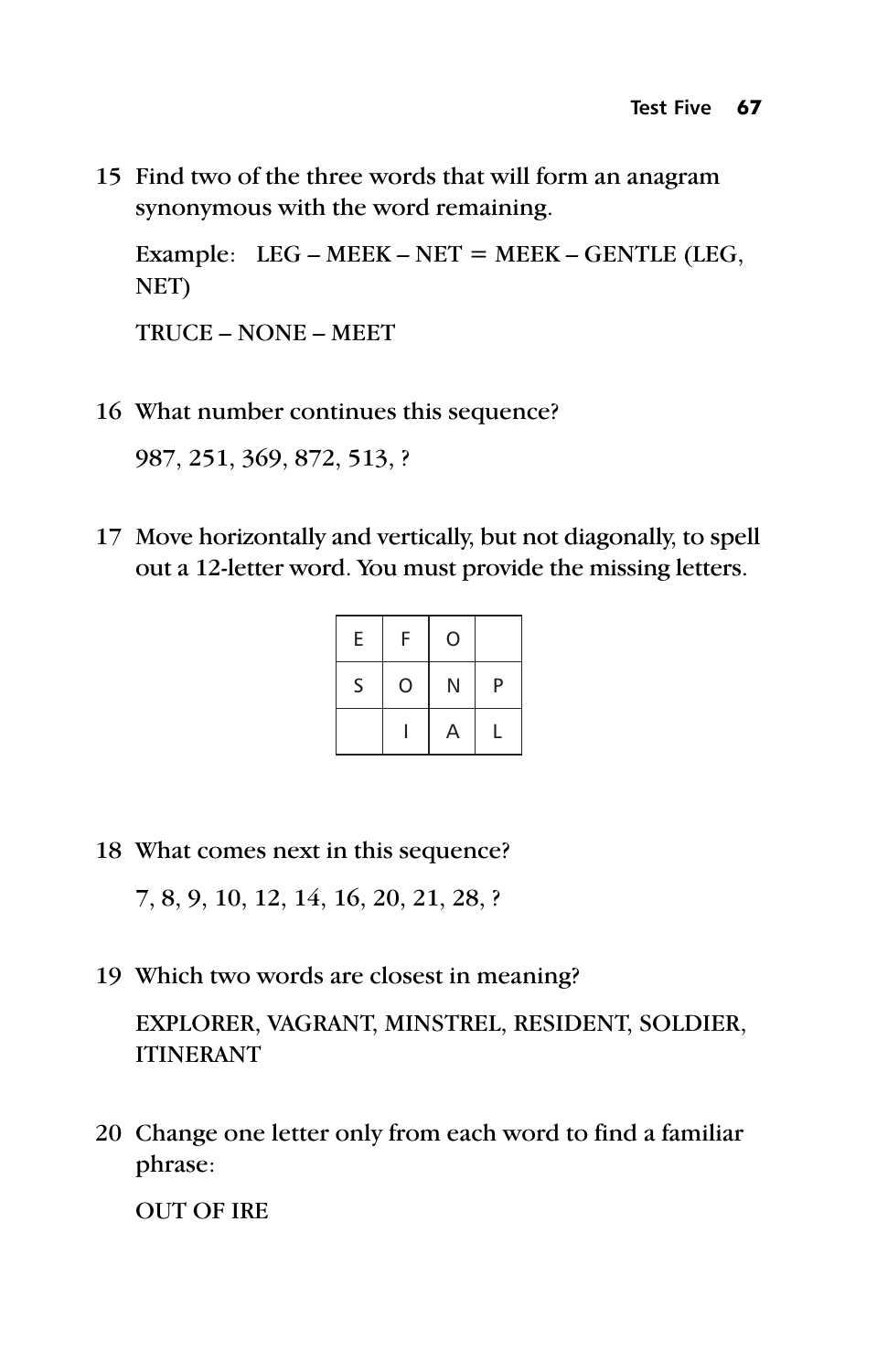21 Which one of these is not a vegetable?

ROCART EYECLR ROMRAW TOPAOT XESTTE

#### 22 What number should replace the question mark?



23 Replace the dots with a word to make five new words.



24 What is the name given to a group of BUTLERS?

- a) blast
- b) host
- c) draught
- d) morbidity
- e) staff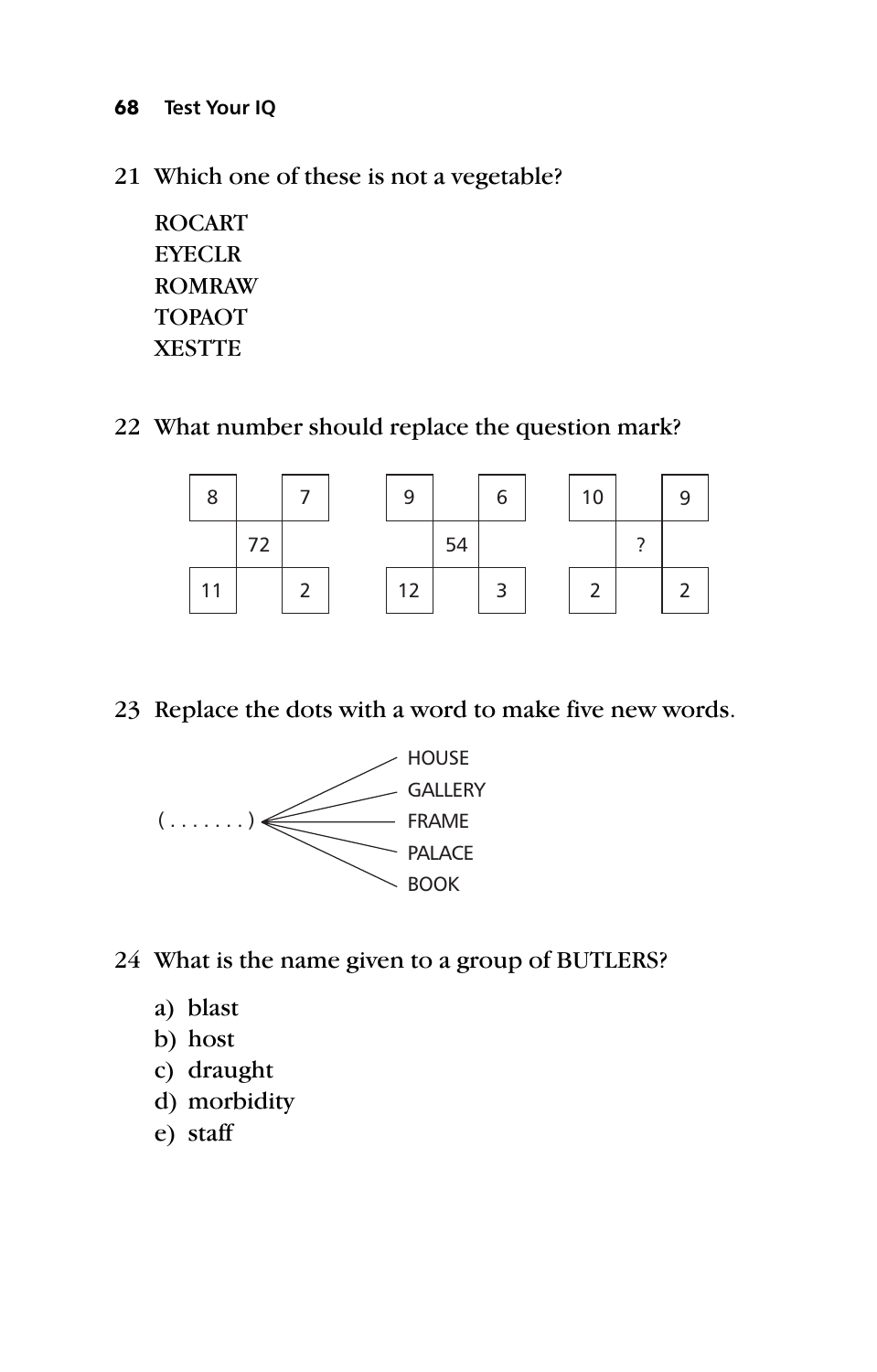#### 25 Circles

Which of A, B, C, D or E fits into the blank circle to carry on a logical sequence?



### 26 What is a CURRICLE?

- a) a vehicle
- b) a boat
- c) a curtain
- d) French dressing
- e) a vegetable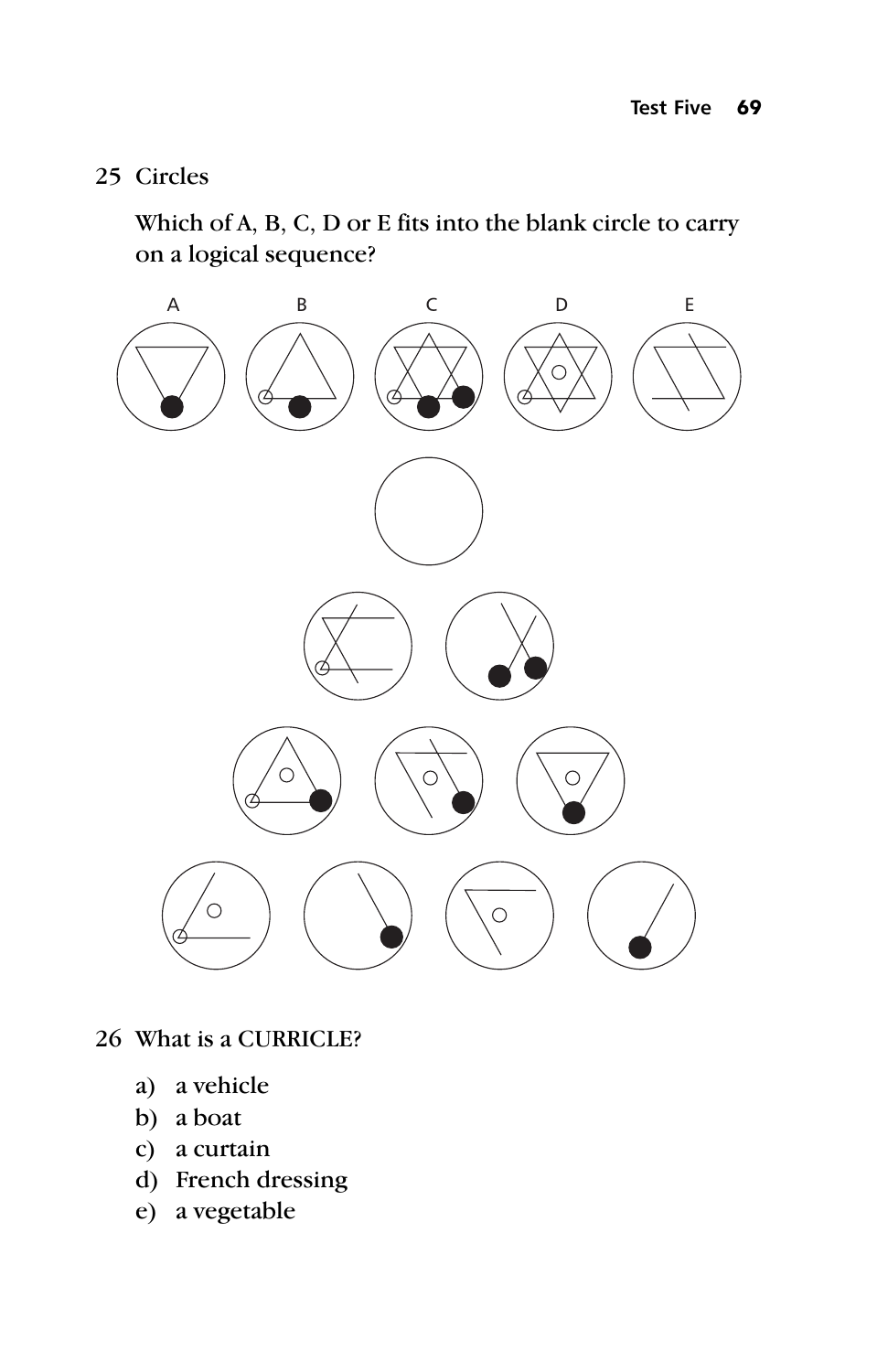27 Fill in the blanks to complete the word, clockwise or anticlockwise.



28 Insert a word that means the same as the words outside the brackets.

BE EVASIVE ( . . . . . ) BUSHES

- 29 Make a six-letter word using only these four letters.
	- L O G I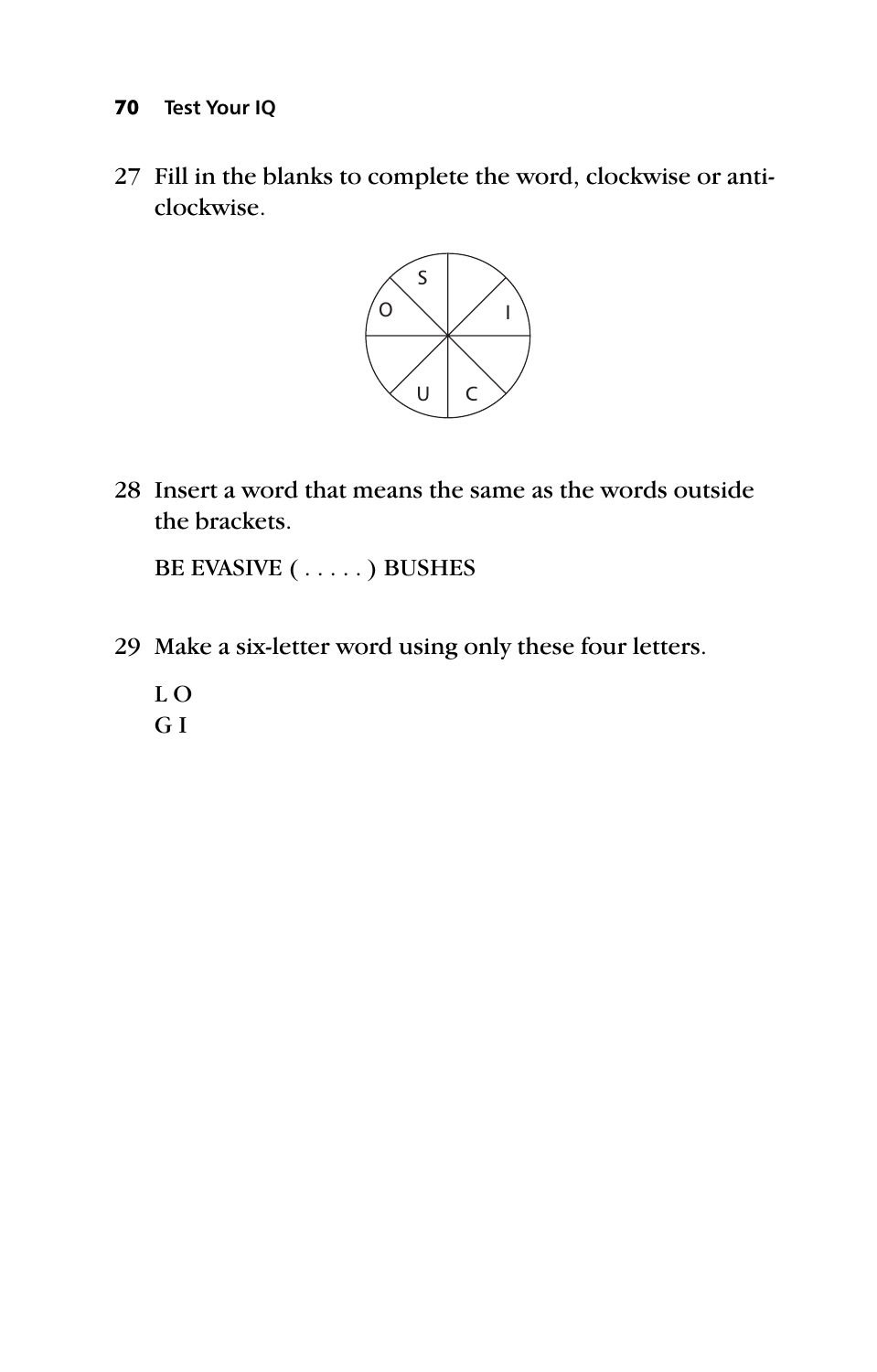#### 30 Grid

Each of the nine squares in the grid marked 1A to 3C should incorporate all the lines and symbols that are shown in the squares of the same letter and number immediately above and to the left. For example, 2B should incorporate all the lines and symbols that are in 2 and B.

One of the squares is incorrect. Which one is it?

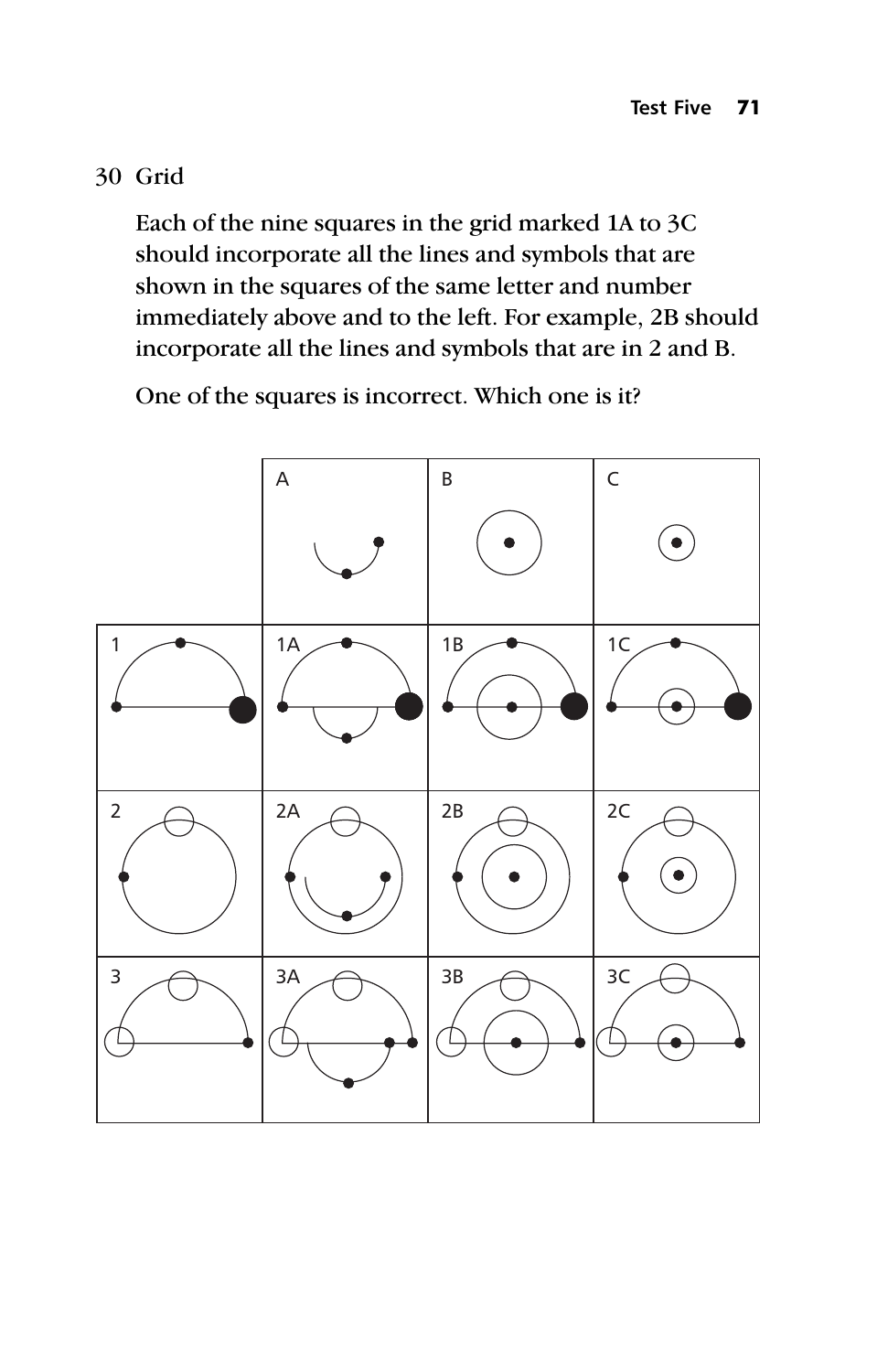- **72 Test Your IQ**
- 31 Which word means the same as NEGATORY?
	- a) fallacious
	- b) prodigious
	- c) trifling
	- d) restraining
- 32 Fill in the blanks to form two words which are synonyms, clockwise or anti-clockwise.



33 What is the value of x?

$$
-\frac{7}{9} \div \frac{5}{27} = x
$$

- 34 What is always associated with FAIENCE?
	- a) pottery
	- b) fairies
	- c) zinc
	- d) ingots
	- e) ghosts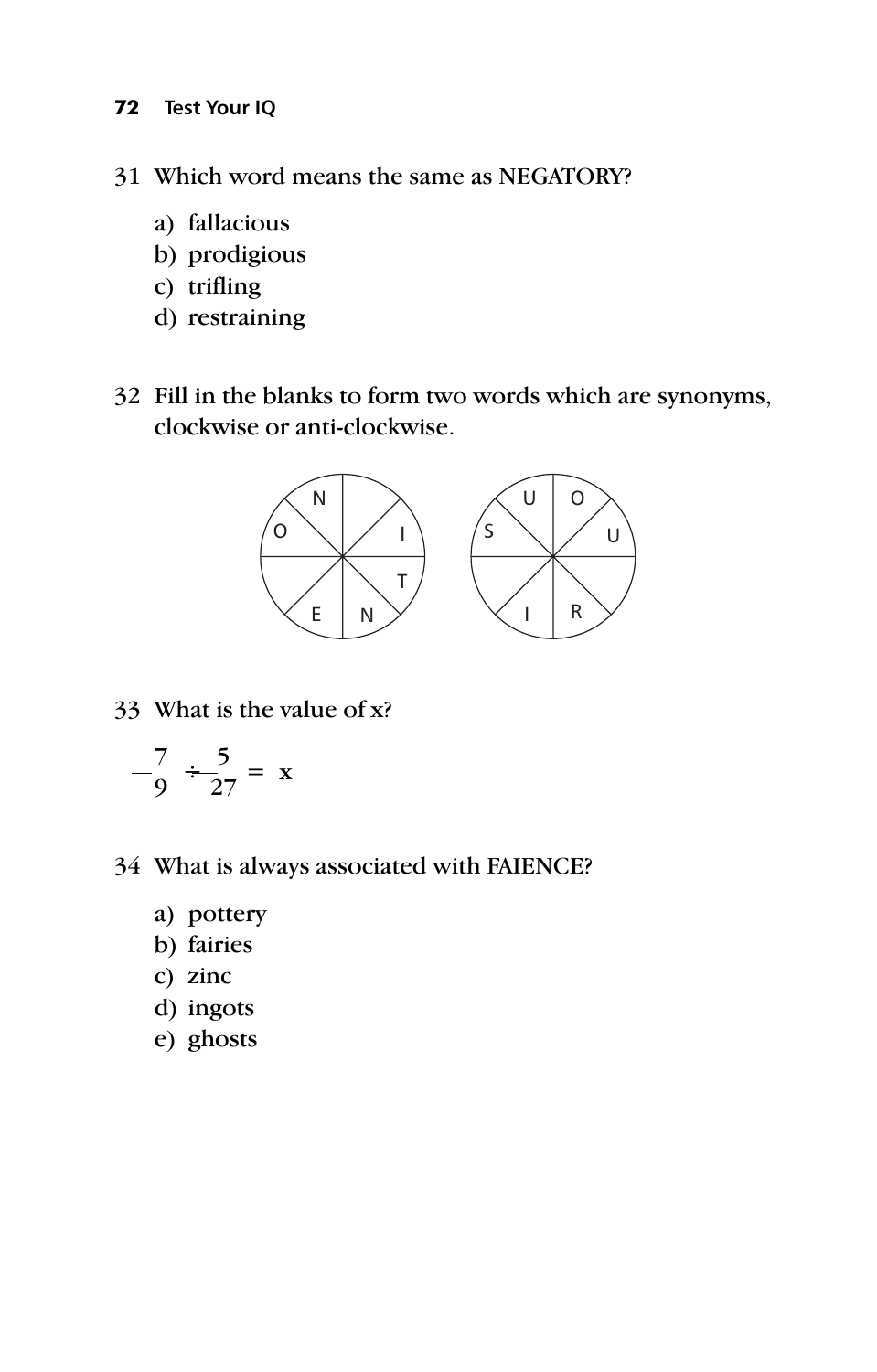# 35 Missing tile

# Which of A–F is the missing tile?





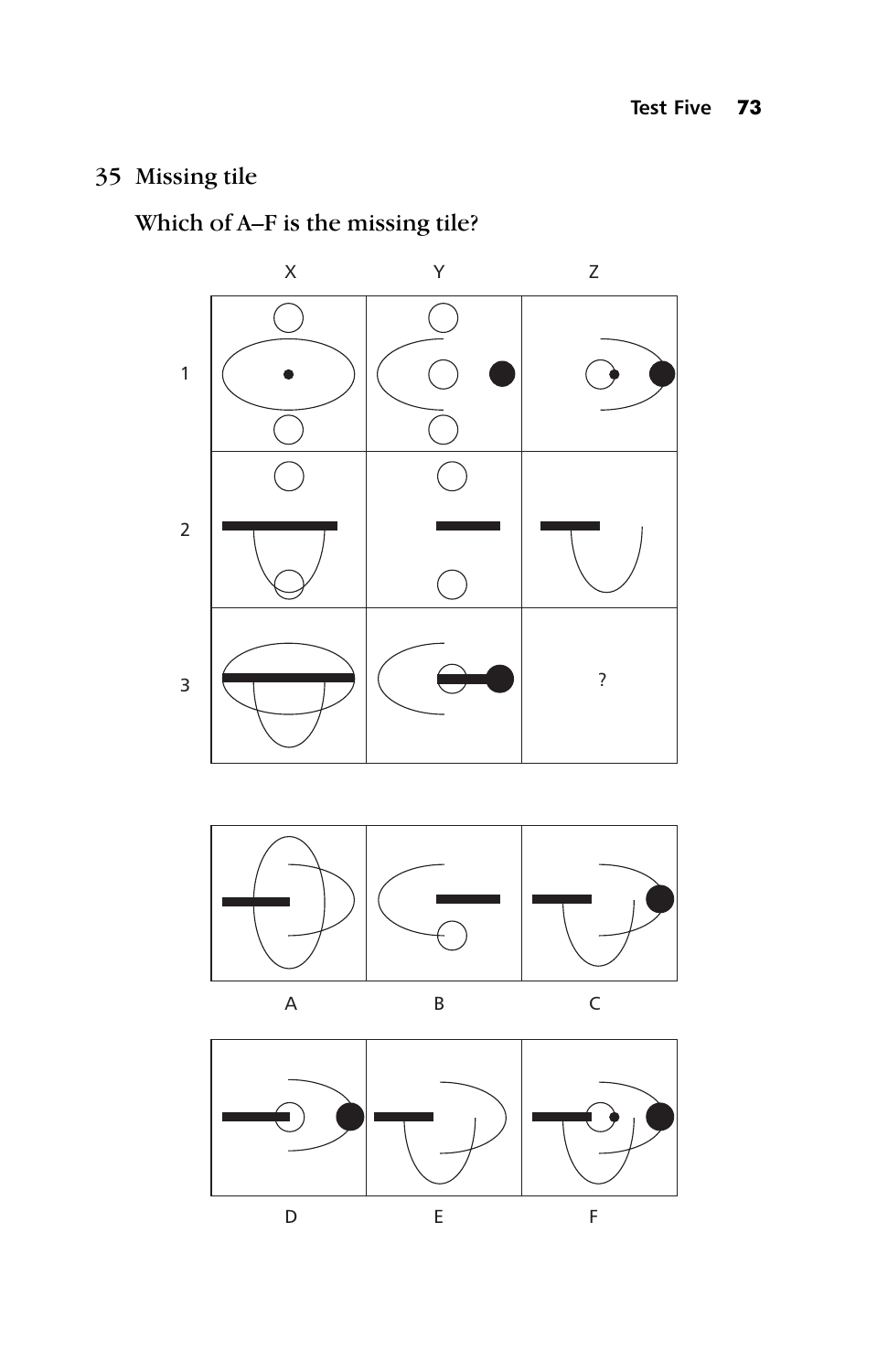- 36 What is the value of x?  $4 \times 3 - 70 \div 10 + 6 = x$
- 37 What two words mean the opposite? CONTRADICT, CALUMNY, DISINGENUOUS, DETESTATION, INFAMOUS, CANDID
- 38 Place three two-letter bits together to make a PLANT. CH – LL – CL – OR – BR – MA – ER – IC – OV
- 39 Solve the one-word anagram. NINE PUGS
- 40 Odd one out

Which of these is the odd one out?

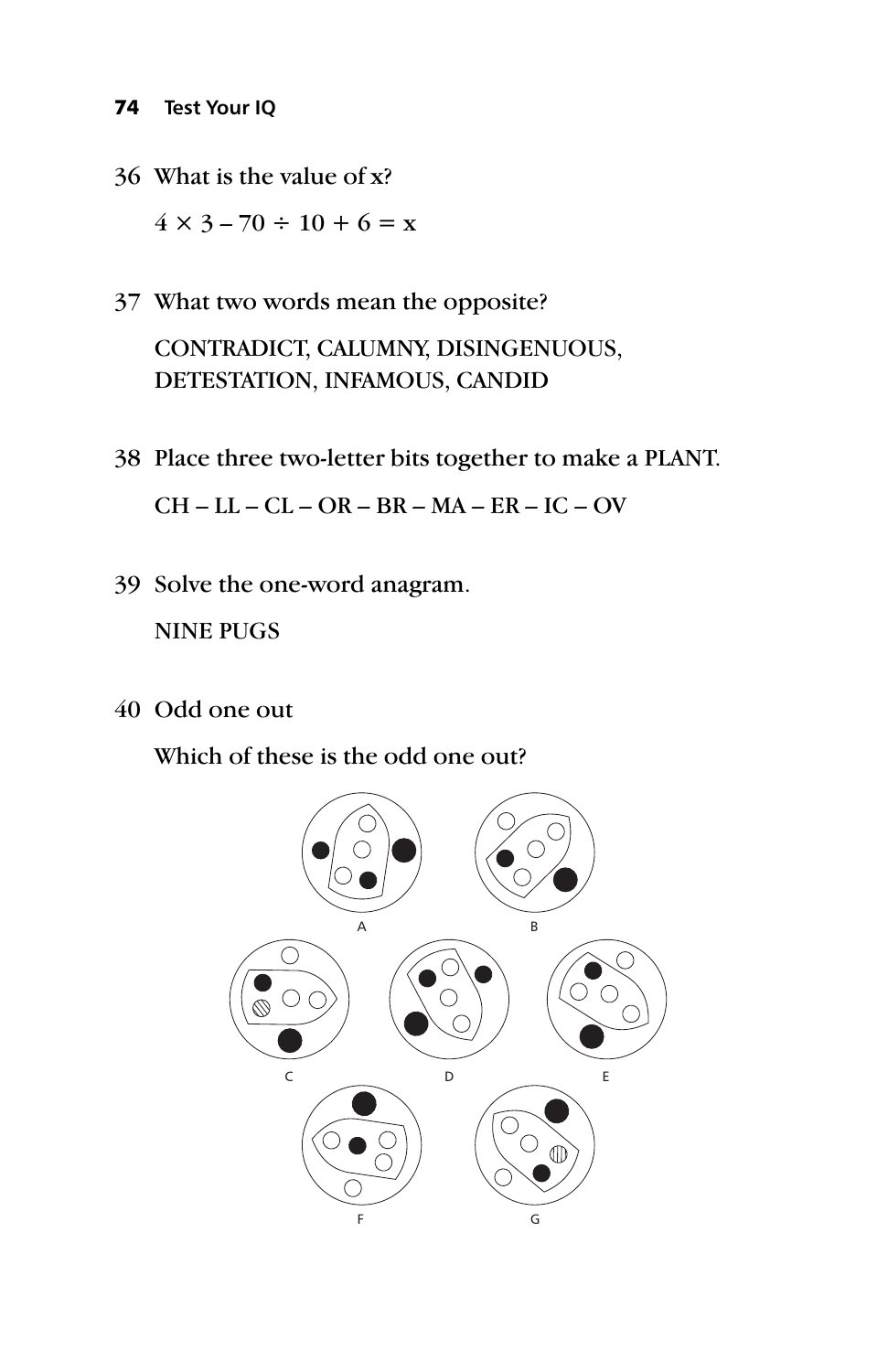# Test six

1 Pair a word in list A with its related adjective in list B.

| List B        |
|---------------|
| <b>ROOK</b>   |
| <b>PARROT</b> |
| <b>RIVER</b>  |
| <b>SPRING</b> |
|               |

2 What number should replace the question mark?

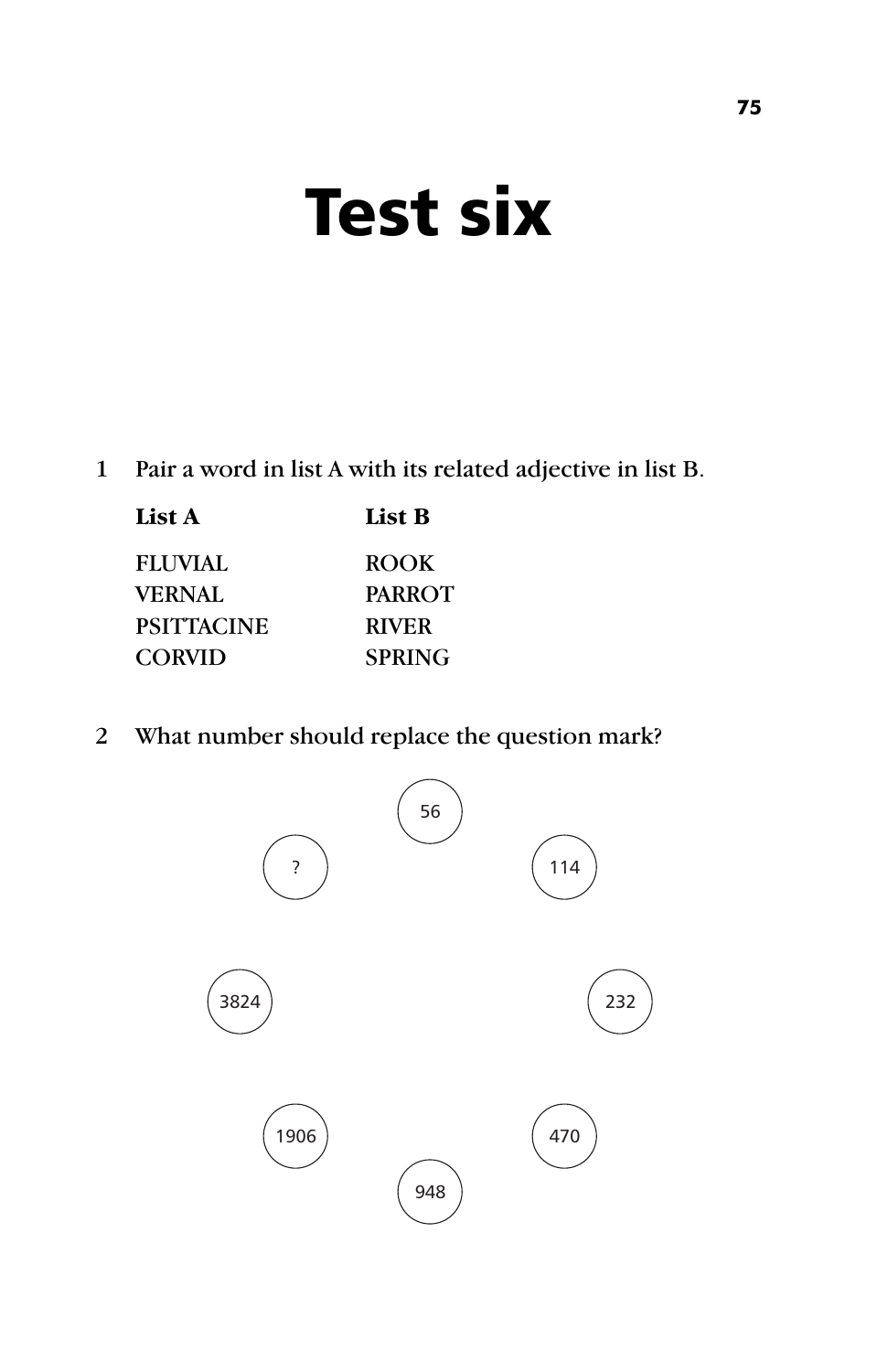#### 3 Comparison



- 4 63 : 369 47 : 7411  $86:?$
- 5 Add one letter, not necessarily the same letter, to each word at the front, end or middle to find two words that are synonyms.

RUSH, BEAK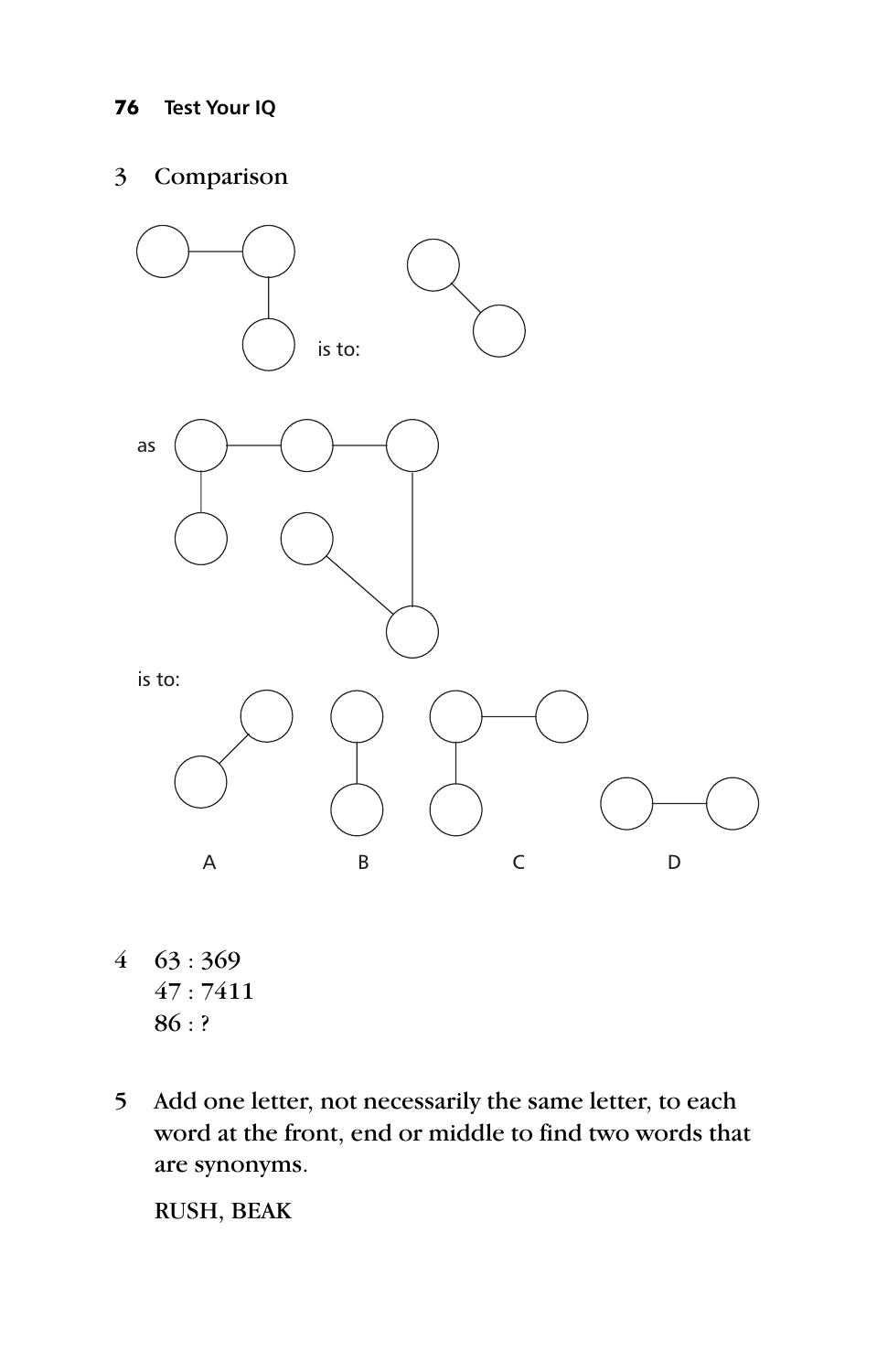6 Start at one of the corner squares and spiral clockwise round the perimeter to spell out a nine-letter word and finish at the centre square. You must provide the missing letters.

| R | E |   |
|---|---|---|
| Α | R |   |
| C | E | Κ |

7 Which number comes next in the following sequence?

53472, 2435, 342, ?

8 Which of the following is not an anagram of an animal?

BRISK PONG PUNCH KIM RED OPAL MOMS HOUR FAB FOUL.

9 What letter completes this sequence?

A B D O P Q ?

10 Which word in brackets means the same as the word in capitals?

PROGENY (skill, lineage, movement, progress, vocation)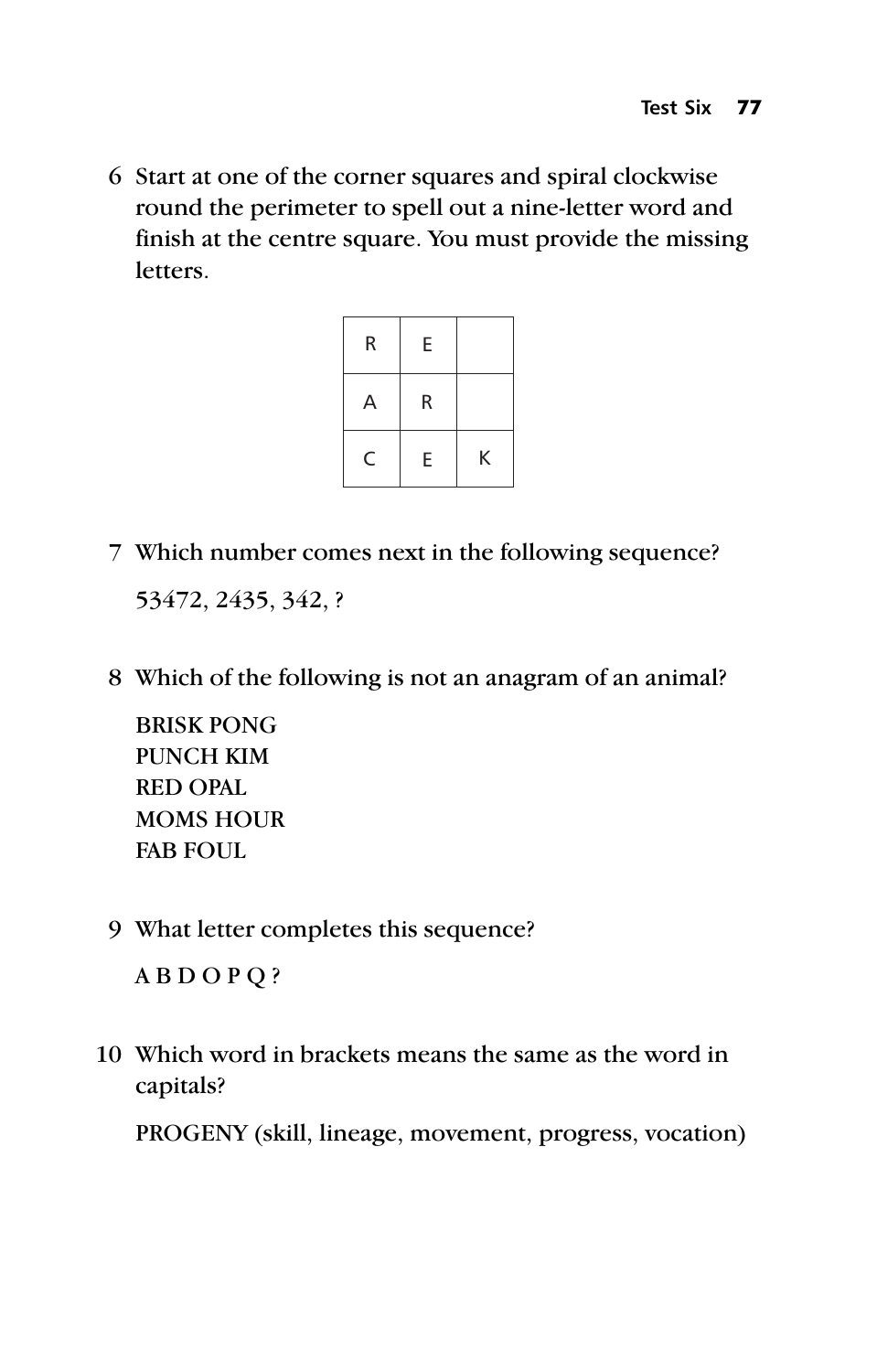11 Which three words can be inserted so that the phrase is palindromic, ie it reads the same backwards and forwards?

A DOG! . . . . . . . . A PAGODA

12 How many lines appear below?

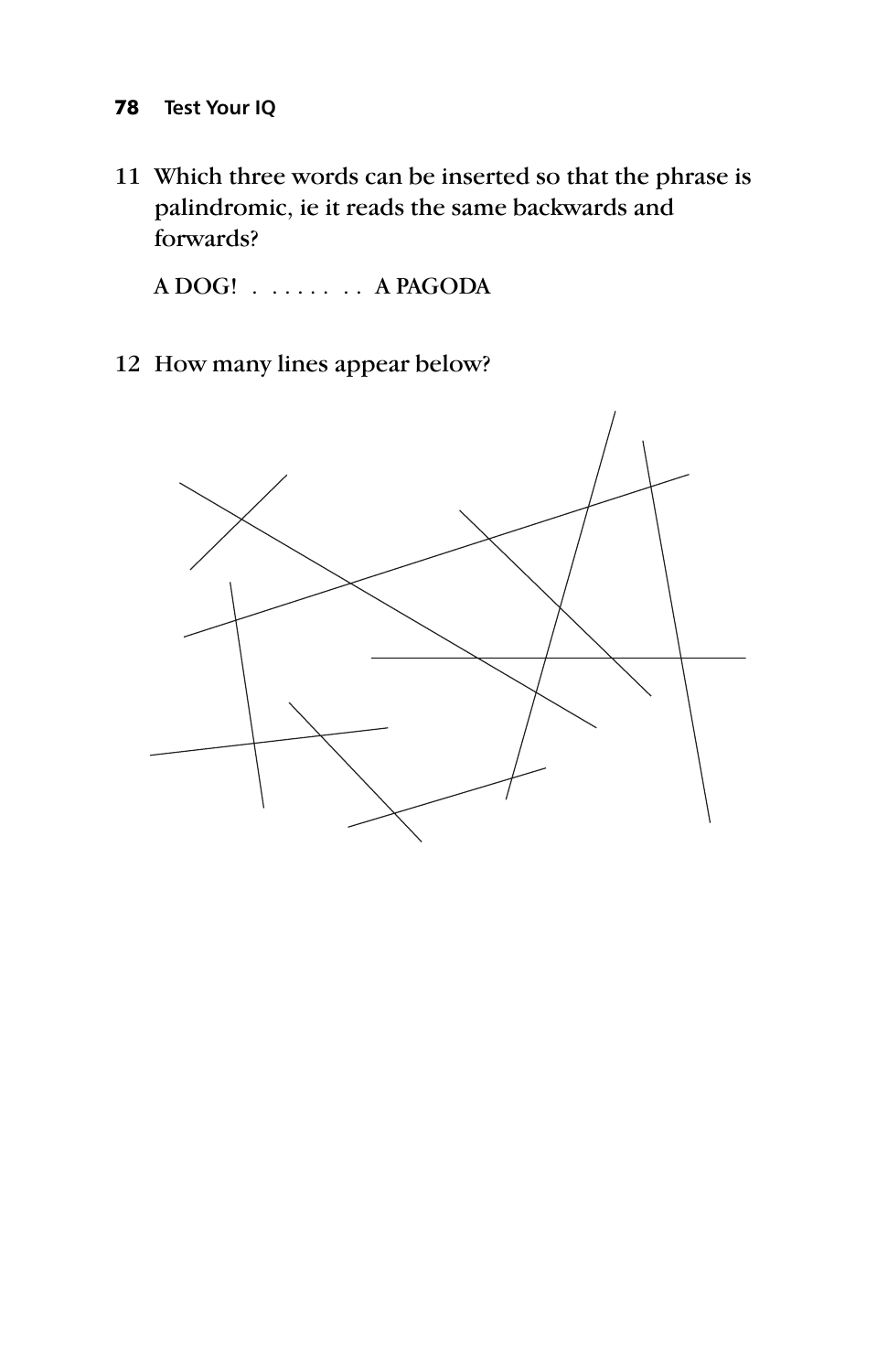#### 13 Sequence



What comes next in the above sequence?



14 Below are eight CARING words. Take one letter from each of the eight words in turn to spell out a ninth CARING word.

Clue: dependable

FERVENT, CORDIAL, DOTING, DEVOTED, ATTACHED, FOND, AMOROUS, LOVING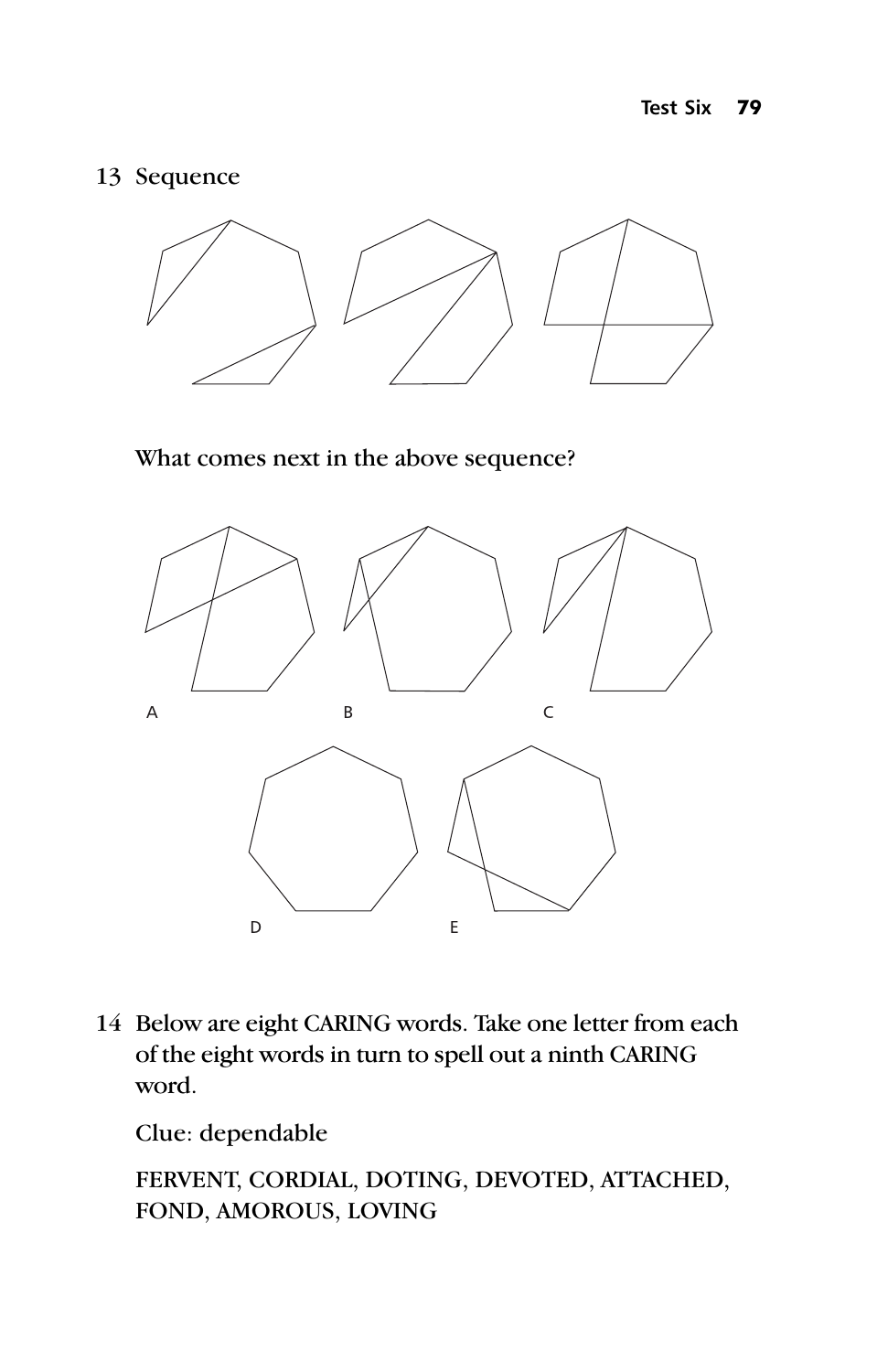15



You have a range of weights available from 1–10 units. They are all single weights. Which one should you use to balance the scale, and where should you place it?

- 16 OLD ELASTIC is an anagram of which 10-letter word?
- 17 Odd one out

Which is the odd one out?

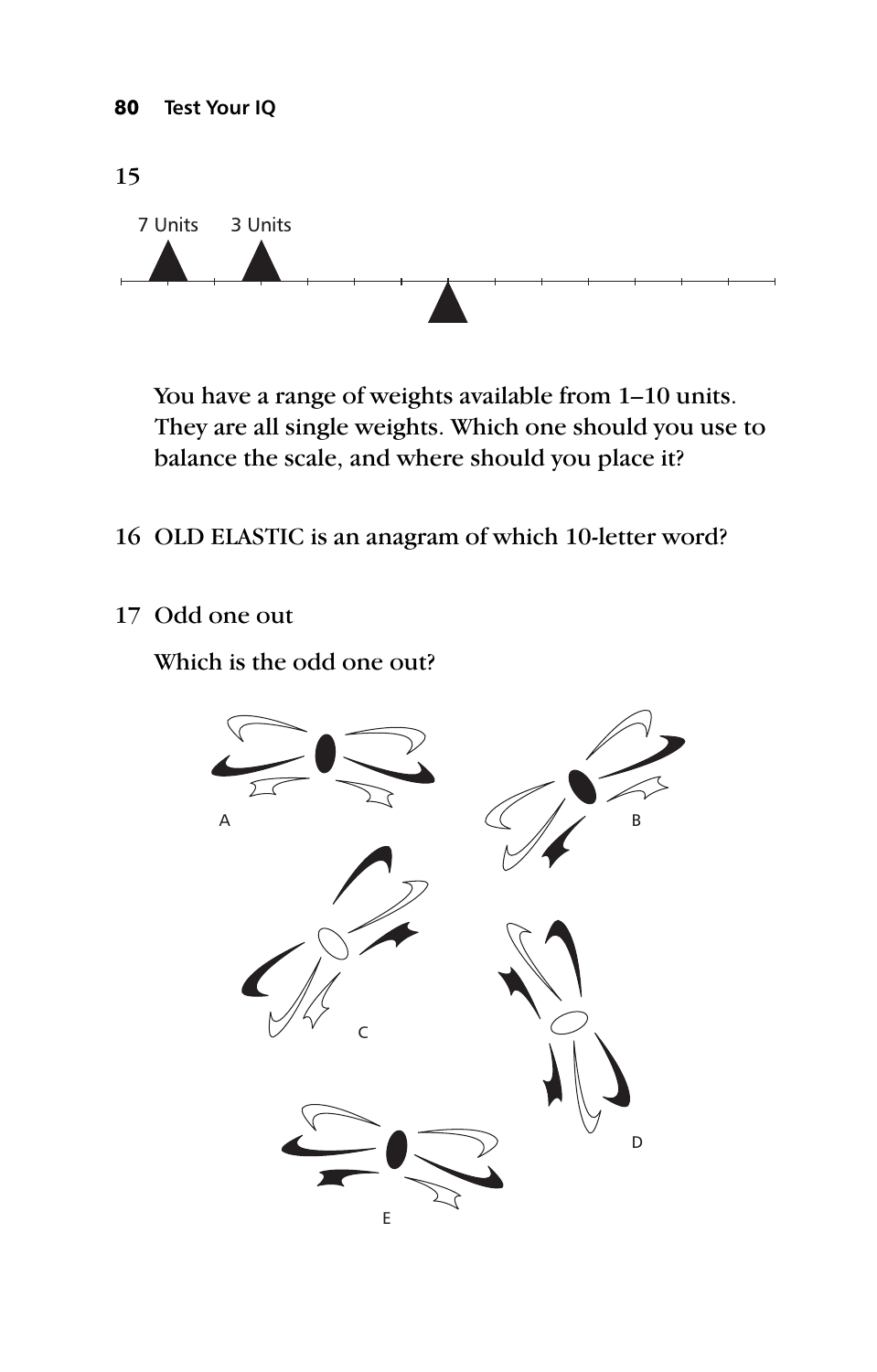18 Find the phrase that has been hidden by removing the initial letter of each word, then removing the space between them.

NHEEVEL

19 What number should replace the question mark?



20 PERIGEE : APOGEE PERIHELION : a) azimuth b) eliptic c) orrery d) nadir e) aphelion

21 Fill in the blanks, clockwise or anti-clockwise, to complete the word.

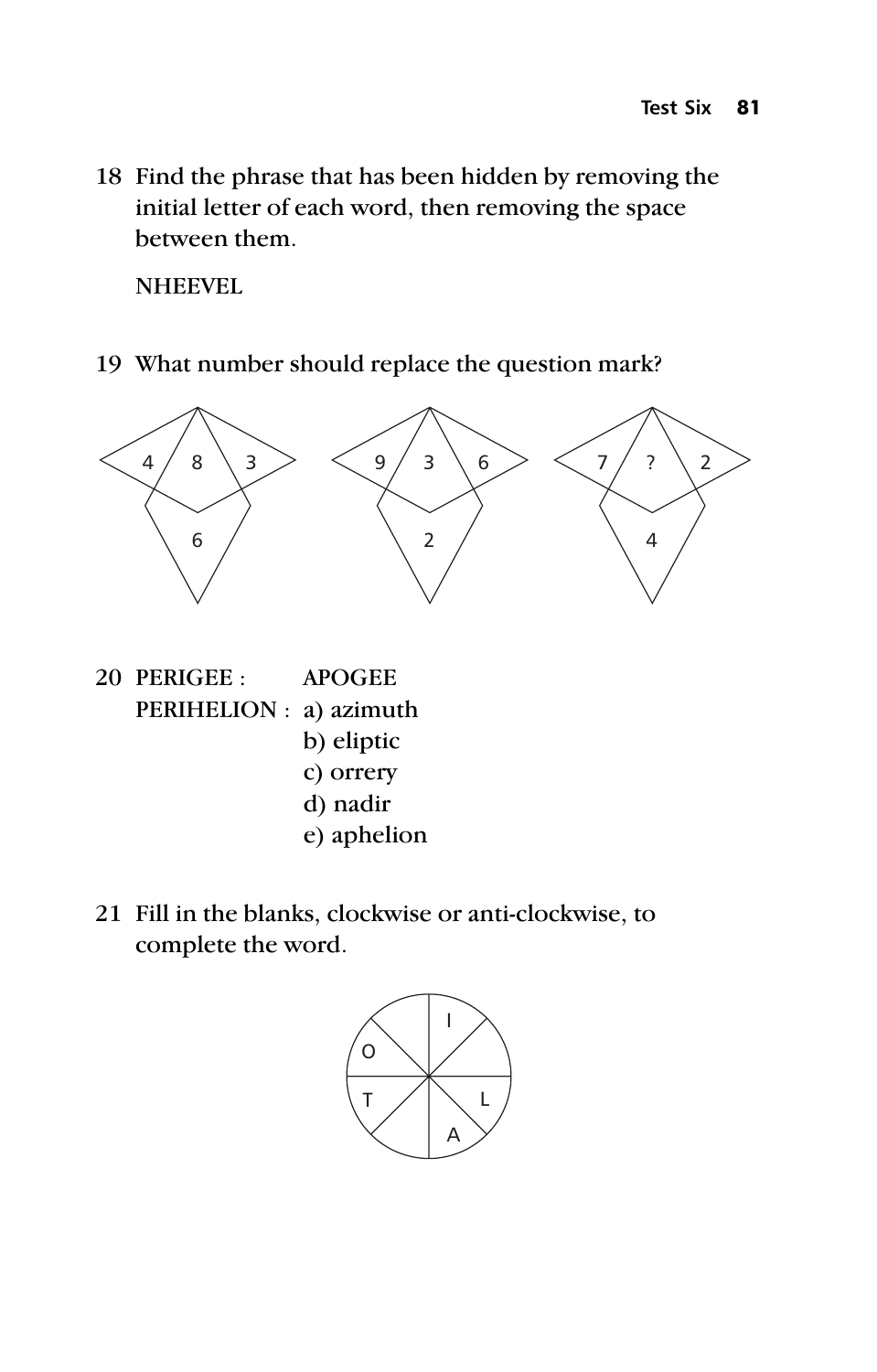- **82 Test Your IQ**
- 22 Which two words mean the same?

VERBOSE, MERCIFUL, CONCORDANT, MOMENTOUS, MENIAL, PROLIX

23 Place three two-letter bits together to make a vegetable.

 $RA - EN - LE - RI - CI - DI - CE - VE - SH$ 

- 24 What is a FERRULE?
	- a) a metal band
	- b) a circus wheel
	- c) a window
	- d) a funeral
	- e) rusty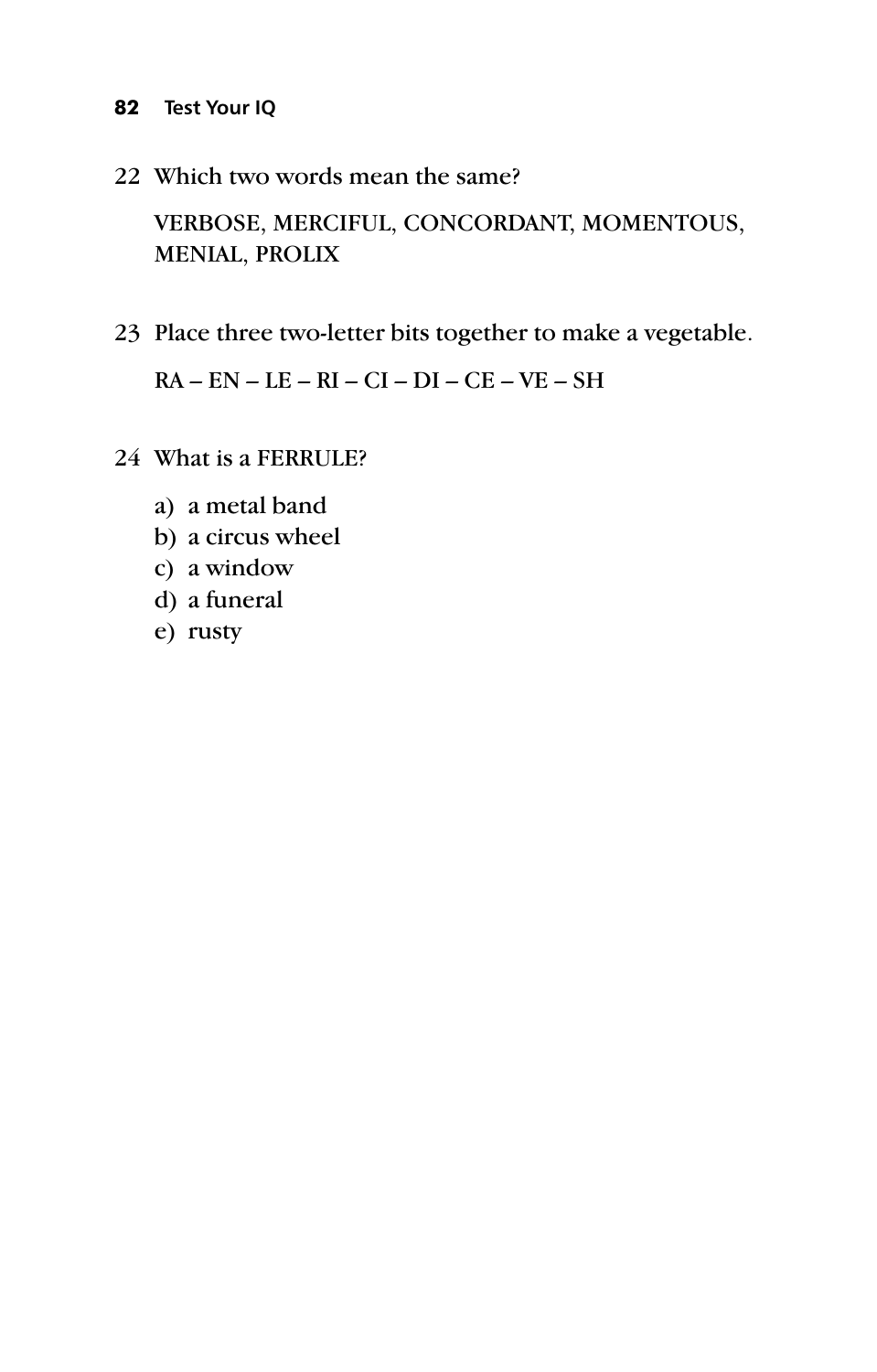



Each line and symbol that appears in the four outer circles, above, is transferred to the centre circle according to these rules:

if a line or symbol occurs in the outer circles:

| once:             | it is transferred          |
|-------------------|----------------------------|
| twice:            | it is possibly transferred |
| 3 times:          | it is transferred          |
| $4 \times$ times: | it is not transferred.     |
|                   |                            |

Which of the circles A, B, C, D or E, shown below, should appear at the centre of the diagram, above?

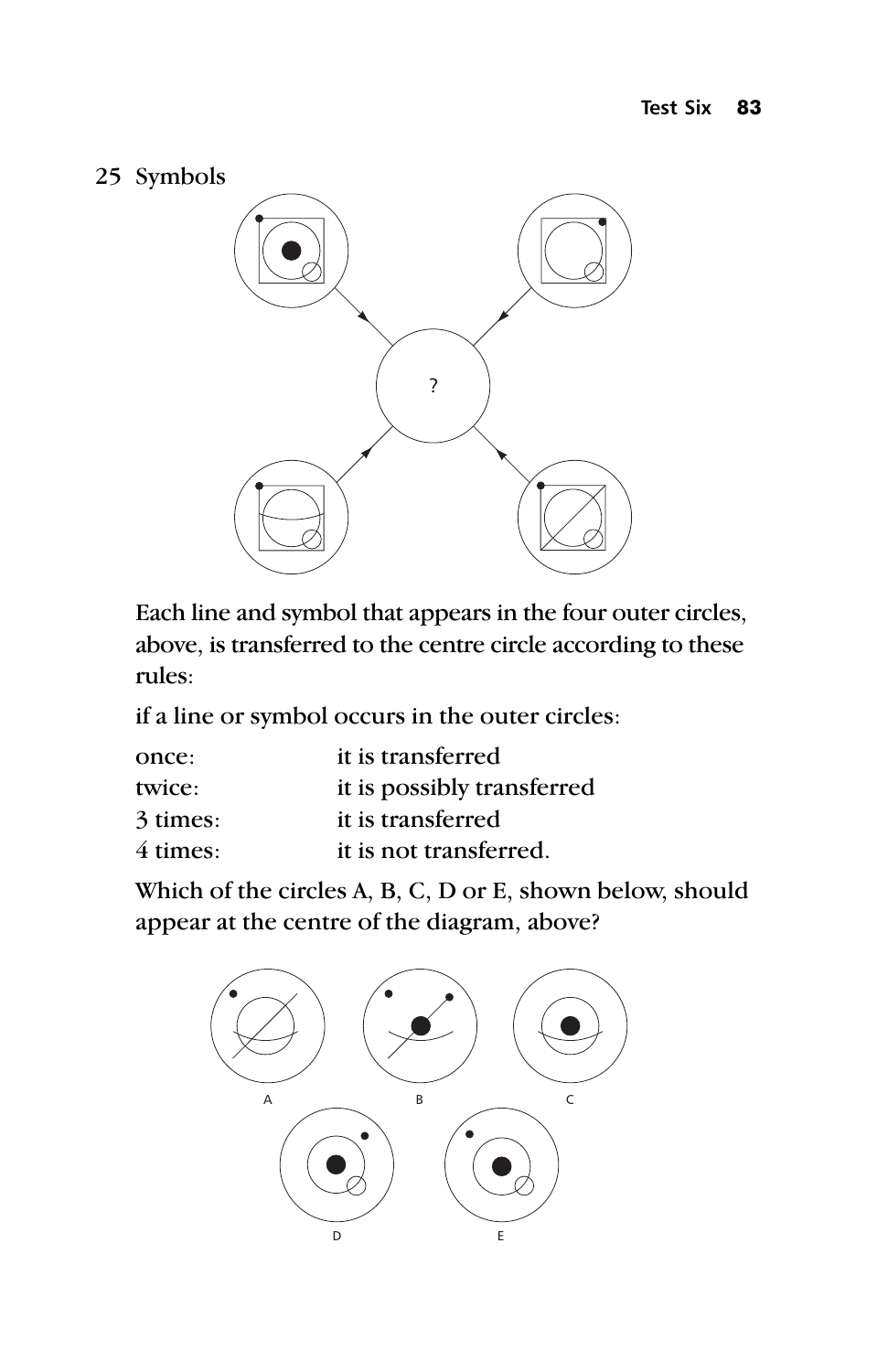- 26 Place two three-letter bits together to make a dog. TER – ZOE – BEA – SET – IER – GLI – BAS – BOR
- 27 What number should replace the question mark?

| 6 | 4 | 4 | 22 |
|---|---|---|----|
| 4 | 3 | 3 | 13 |
|   | 5 | 4 | 21 |
| 2 | 6 | 7 | 7  |

28 What number should replace the question mark?



- 29 What is the name given to a group of KITTENS?
	- a) clutch
	- b) labour
	- c) swarm
	- d) kindle
	- e) sounder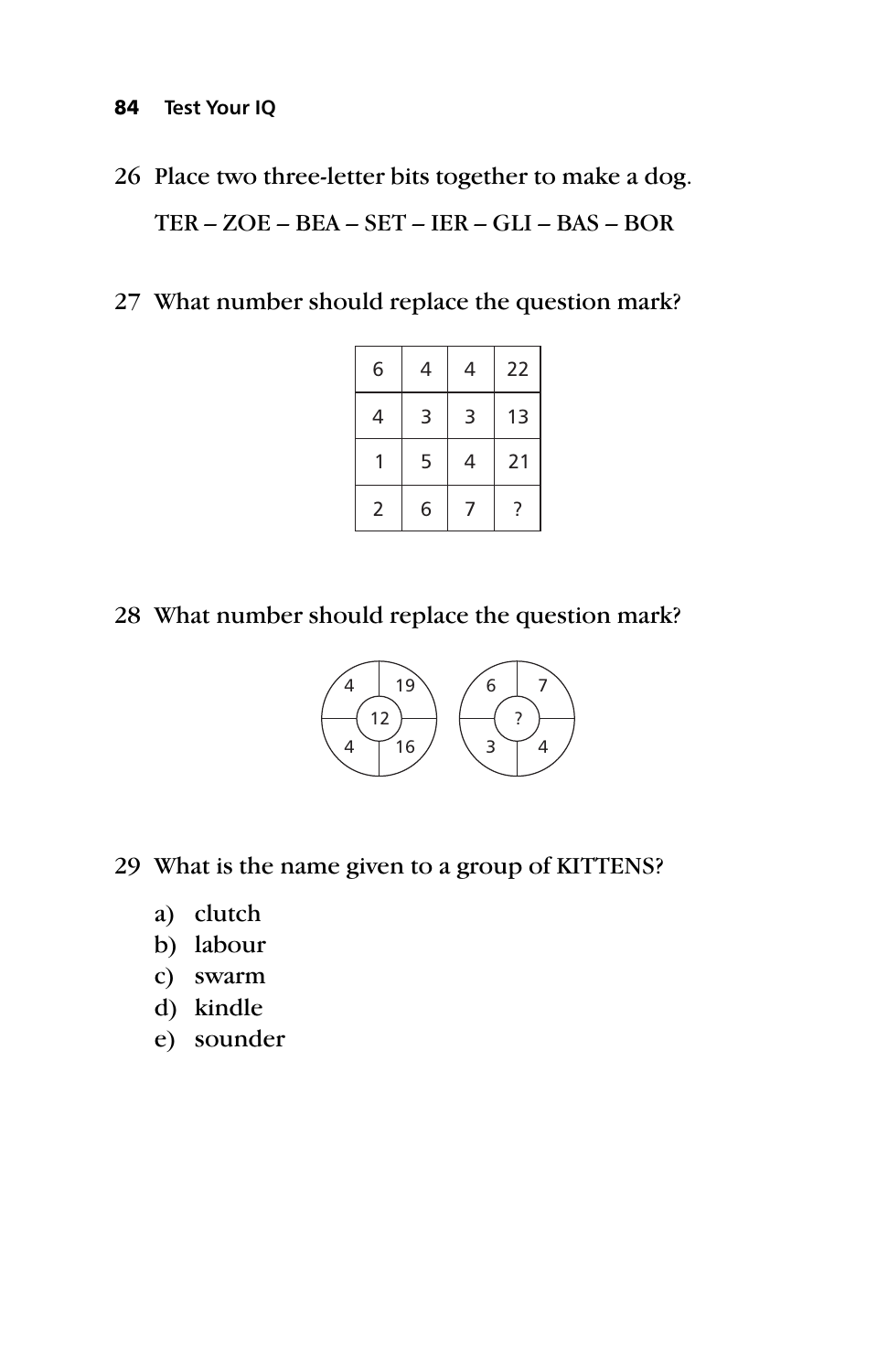#### 30 Grid

Each of the nine squares in the grid marked 1A to 3C should incorporate all the lines and symbols that are shown in the squares of the same letter and number immediately above and to the left. For example, 2B should incorporate all the lines and symbols that are in 2 and B.

One of the squares is incorrect. Which one is it?

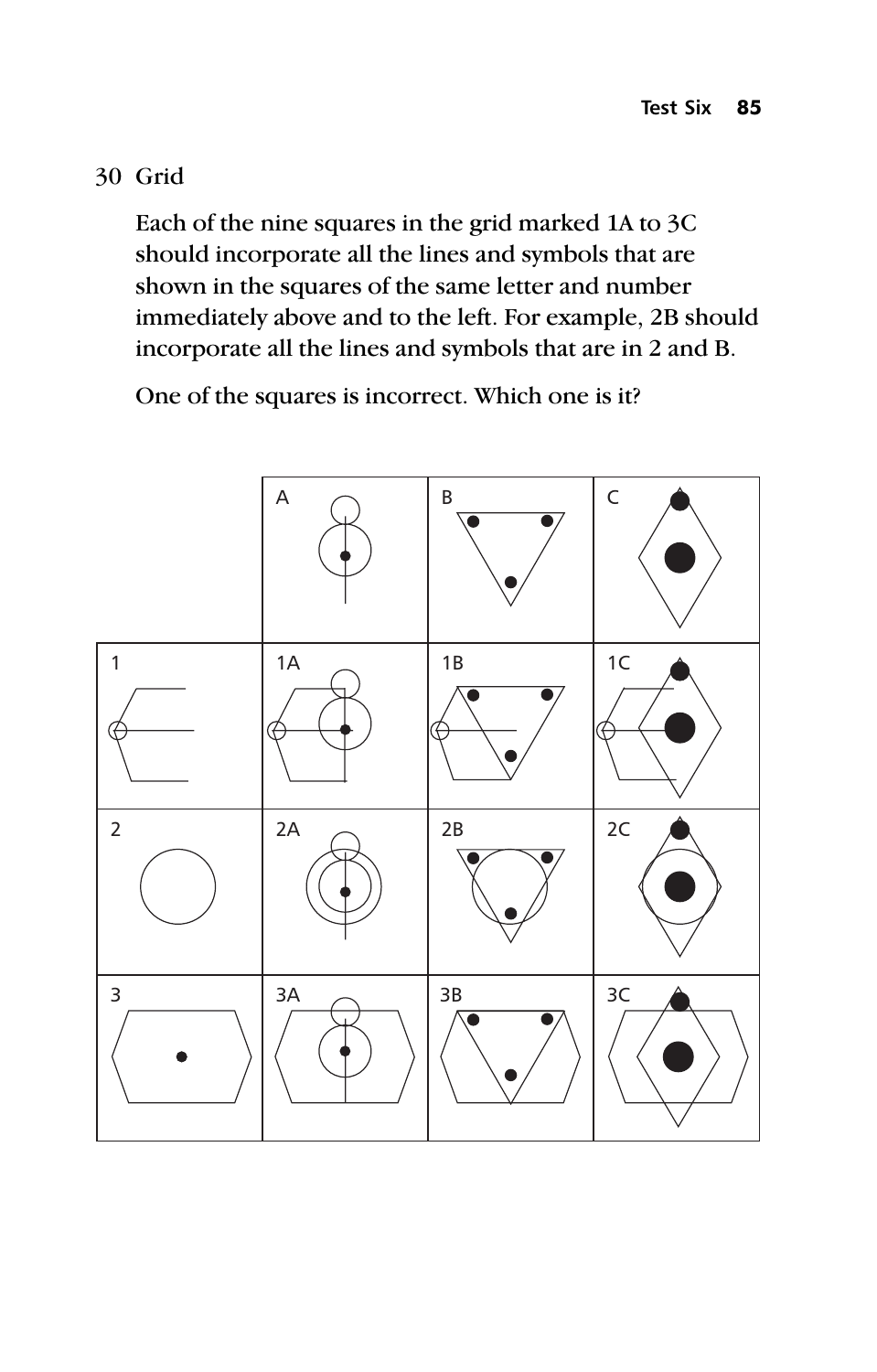- 31 What is always associated with GENOA?
	- a) a bustle
	- b) haberdashery
	- c) an eye glass
	- d) a sail
	- e) a short cloak
- 32 Solve the one-word anagram.

IRON COPS

33 What number should replace the question mark?

10, 1, 9, 6, 8, 11, 7, ?

34 Fill in the blanks, clockwise or anti-clockwise, to form two words that are synonyms.

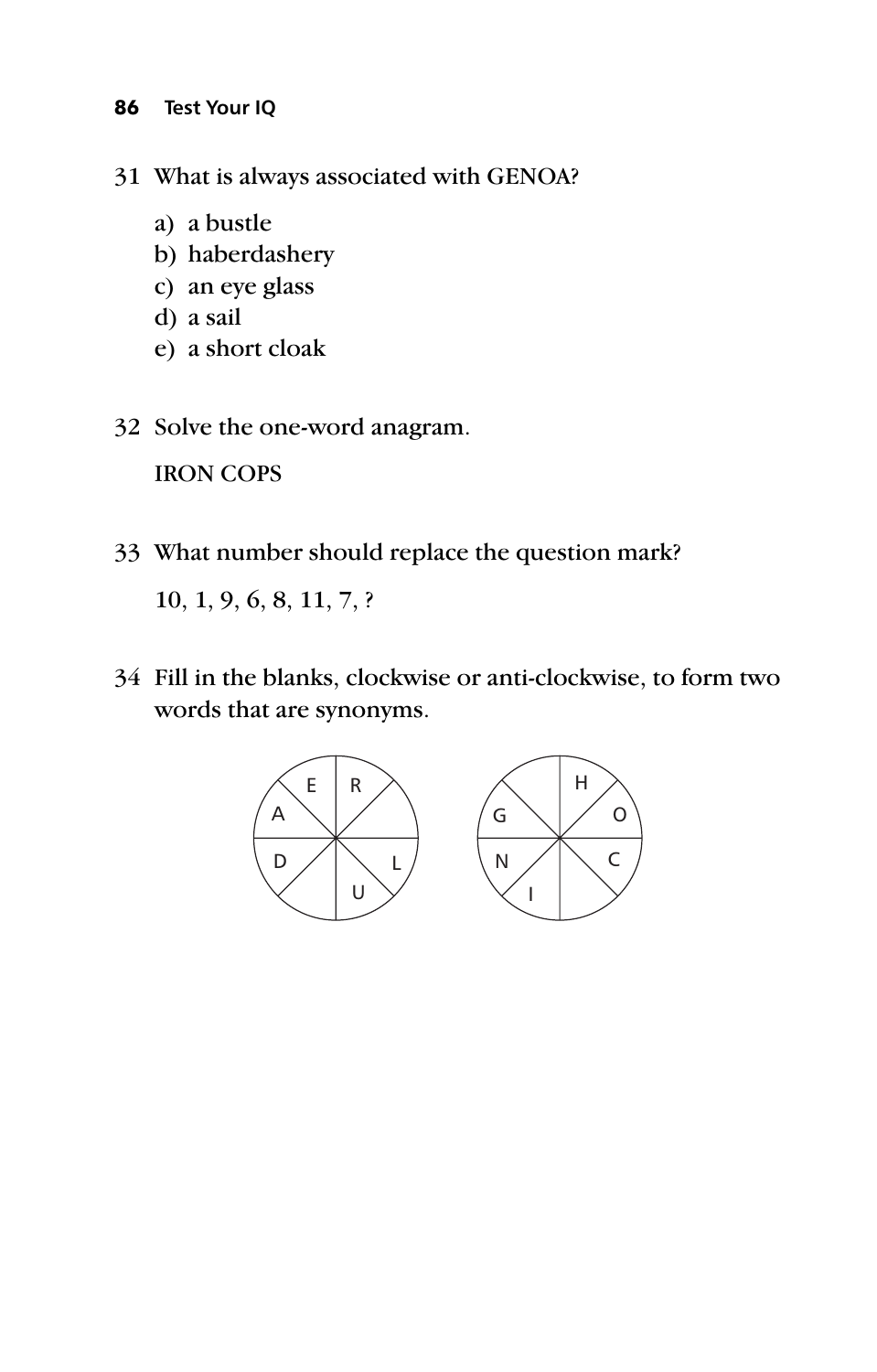#### 35 Circles

Which of A, B, C, D or E fits into the blank circle to carry on a logical sequence?

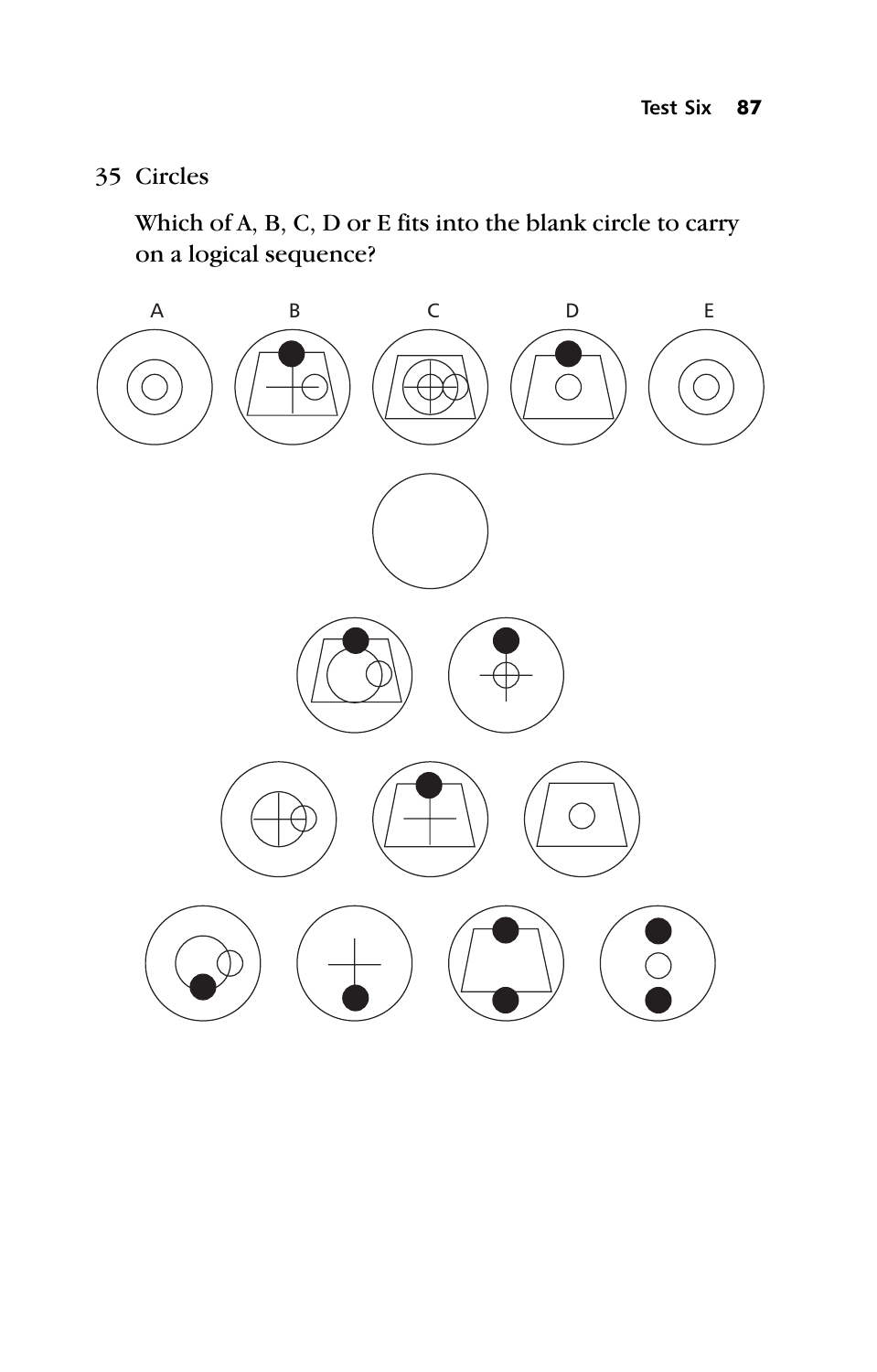#### **88 Test Your IQ**

#### 36 What number should replace the question mark?



37 Which one of these is not a flower?

ALEZAA **SUCROC** VILSAA **TEVOIL TRYLUS** 

38 Insert a word that means the same as the words outside the brackets.

STINGY ( . . . . ) AVERAGE

39 Solve:

 $-6 + (7 \times 8) - 3 \div 2 + 19 = x$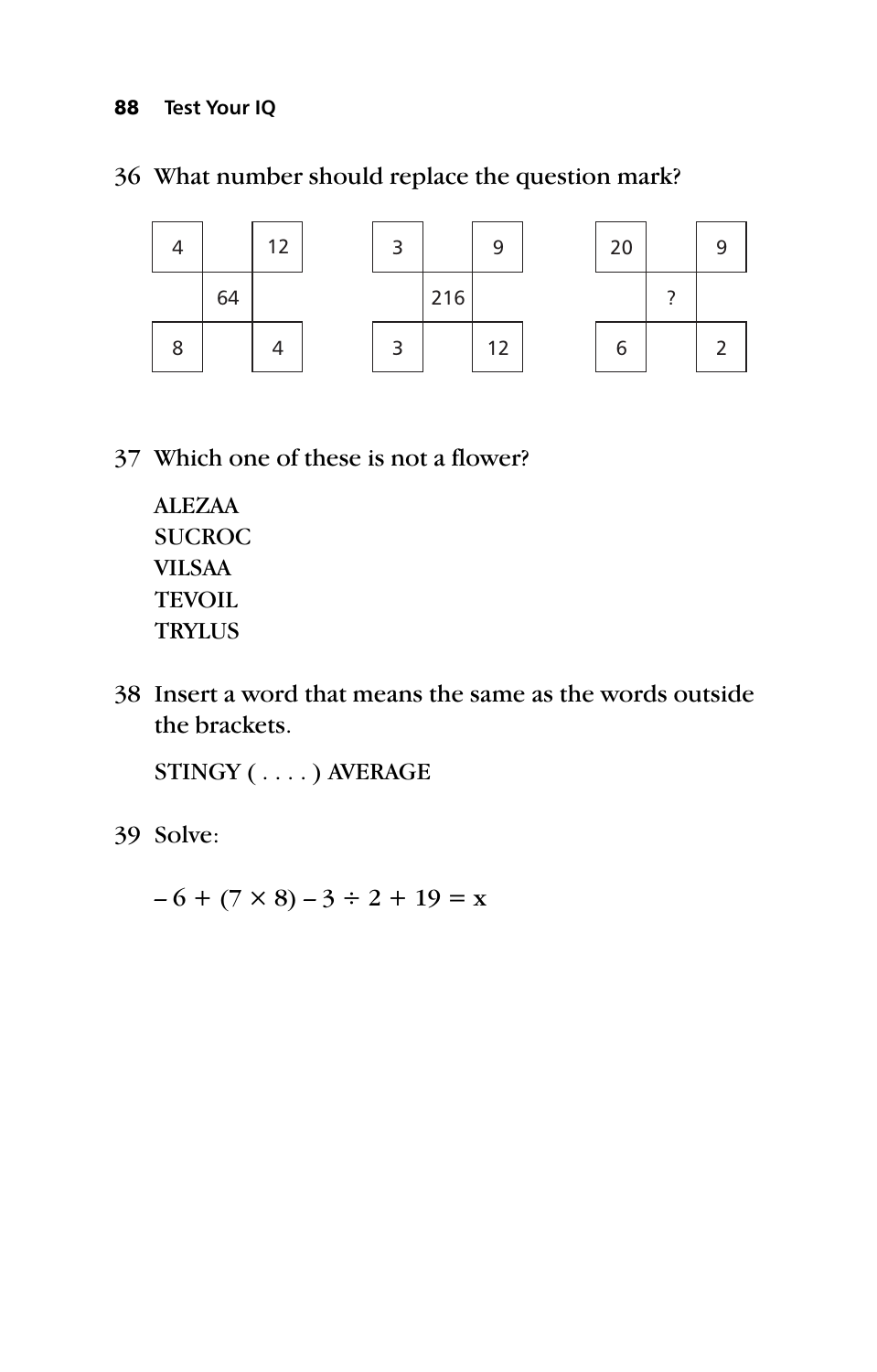# 40 Comparison

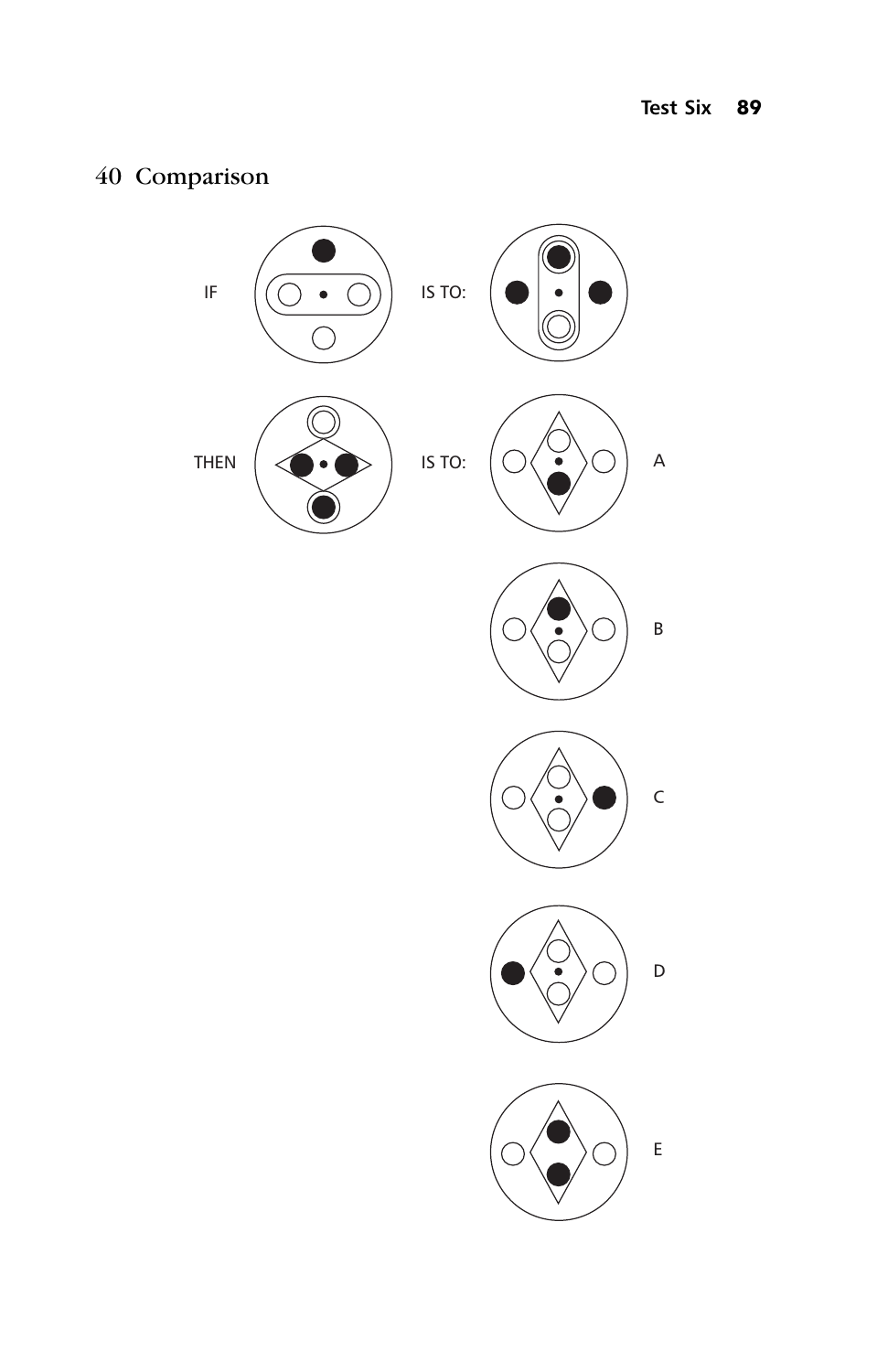# Test seven

#### 1 Sequence



What comes next in the above sequence?



2 Which other sport-related phrase can be placed in the right-hand column reading downwards in order to complete the six three-letter words reading across? The phrase you are looking for has two words (8, 4).

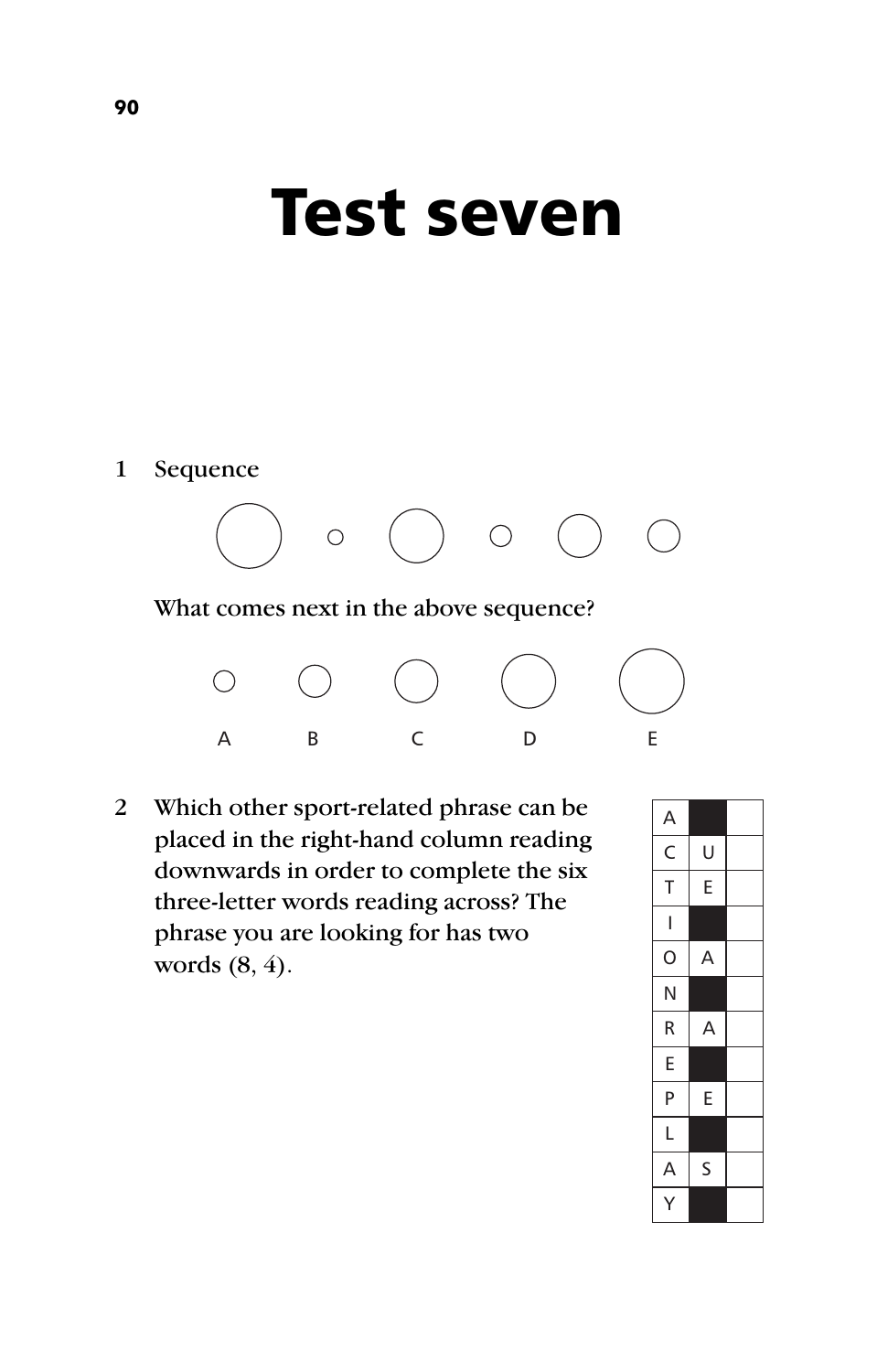3 Which word continues this sequence?

COUNTERFEIT, FLOUNDERING, ENCOUNTERED, **SUBJOINDERS** 

Is it: viscountess, dumbfounded or preannounce?

4 What number should replace the question mark?

Clue: think laterally



5 Which of the following is not an anagram of 'intelligence test'?

TESTING ELECT LINE TESTING CLIENTELE TIES GENTLE CLIENT LET TESTING CLIENT GET LITTLE INCENSE ELICIT GENTLE NETS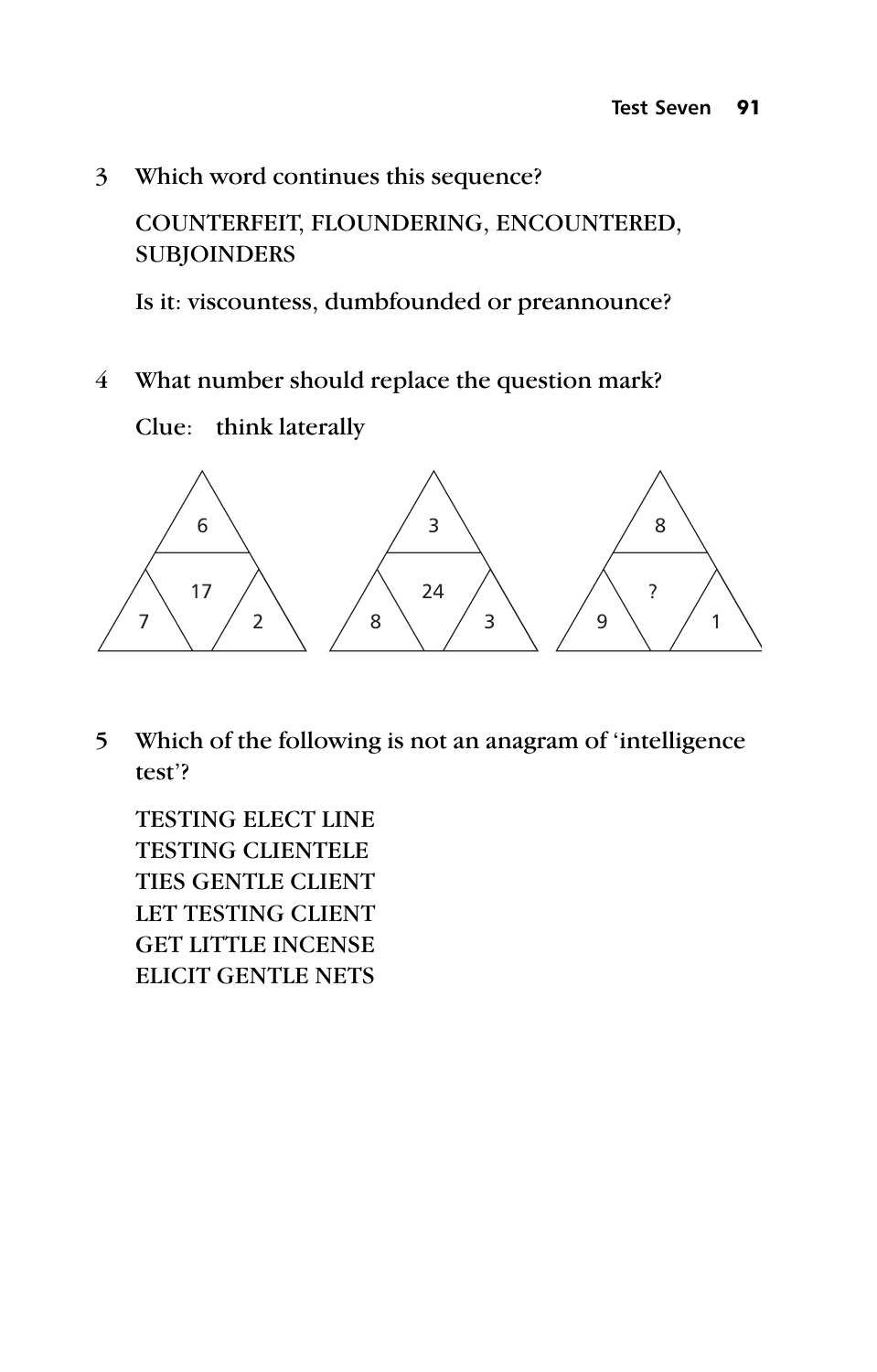#### **Test Your IQ**

6 Which of the numbers, from 1 to 121, appears in the grid twice, and which number is missing?

| 102 | 30  | 115 | 80  | 32  | 73  | 110 | 36  | 89  | 18  |
|-----|-----|-----|-----|-----|-----|-----|-----|-----|-----|
| 35  | 119 | 74  | 117 | 83  | 48  | 26  | 11  | 95  | 50  |
| 113 | 19  | 7   | 101 | 41  | 15  | 3   | 94  | 44  | 13  |
| 14  | 25  | 120 | 53  | 109 | 43  | 23  | 29  | 81  | 6   |
| 99  | 98  | 2   | 108 | 78  | 62  | 34  | 56  | 69  | 40  |
| 10  | 24  | 93  | 72  | 22  | 107 | 51  | 1   | 118 | 28  |
| 75  | 92  | 47  | 104 | 86  | 114 | 17  | 76  | 105 | 21  |
| 4   | 27  | 116 | 52  | 12  | 84  | 71  | 111 | 63  | 8   |
| 59  | 16  | 68  | 39  | 66  | 96  | 25  | 100 | 70  | 38  |
| 42  | 79  | 9   | 55  | 64  | 77  | 5   | 54  | 88  | 45  |
| 103 | 46  | 97  | 31  | 87  | 106 | 58  | 121 | 65  | 112 |
|     |     |     |     |     |     |     |     |     |     |

7 Which word in brackets is opposite in meaning to the word in capitals?

GRUESOME (enjoyable, appealing, wholesome, young, virtuous)

8 What number should replace the question mark?

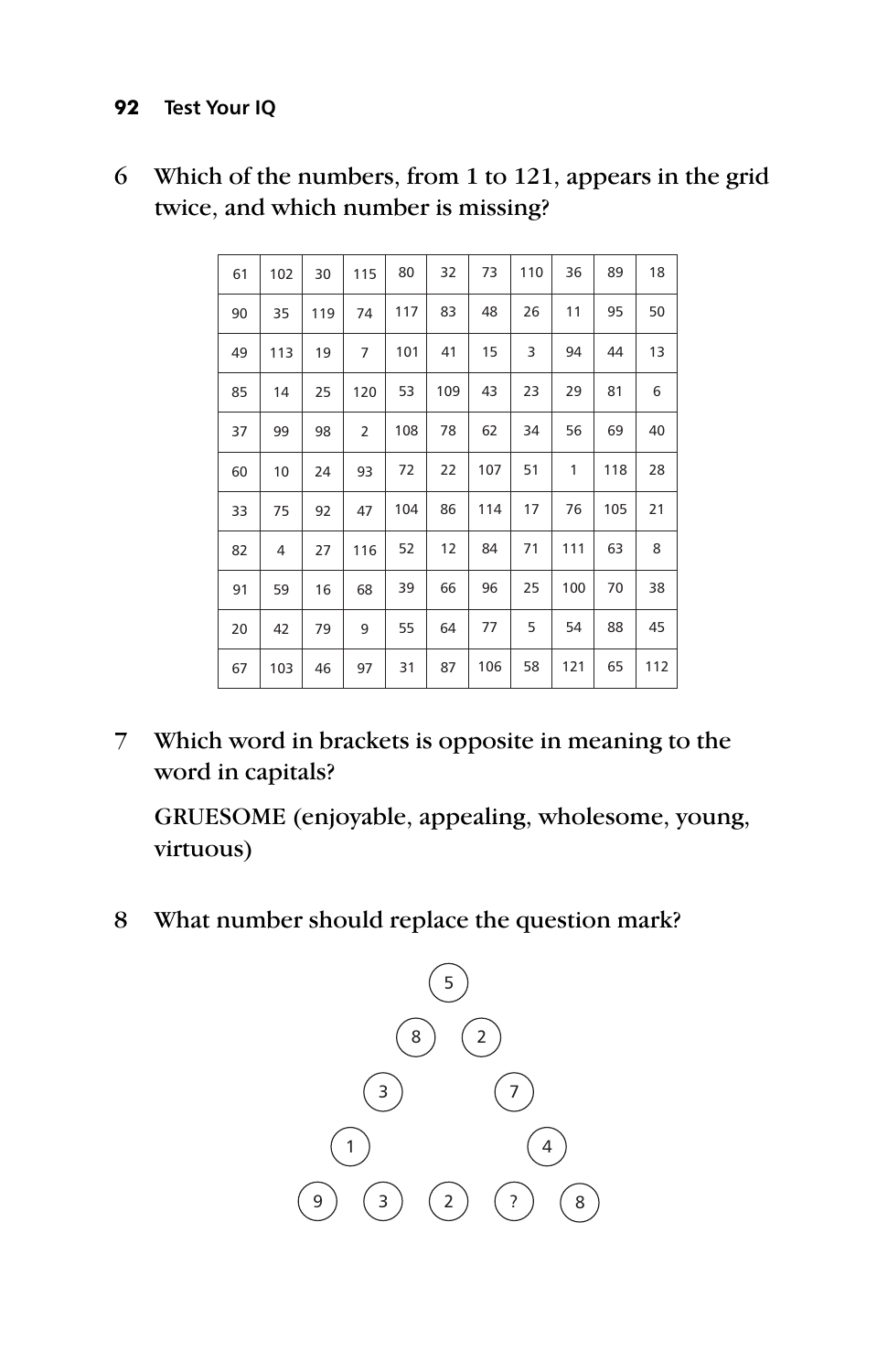- 9 Solve the clues to find four six-letter words. The same three letters are represented by XYZ in each word.
	- X Y Z . . . Clue: bovine animals<br>X Y Z . . Clue: attack with seve
	- Clue: attack with severe criticism
	- . . X Y Z . Clue: find
	- $\ldots$  X Y Z Clue: type of grape



What comes next in the above sequence?



11 Change CAPRICORN to LIBRA. Each word repeats several letters from the word above it as indicated by \*.

C A P R I C ORN \*\*\*\*\*\*. . .\*\*\*. . . . \*\*\*. L I B RA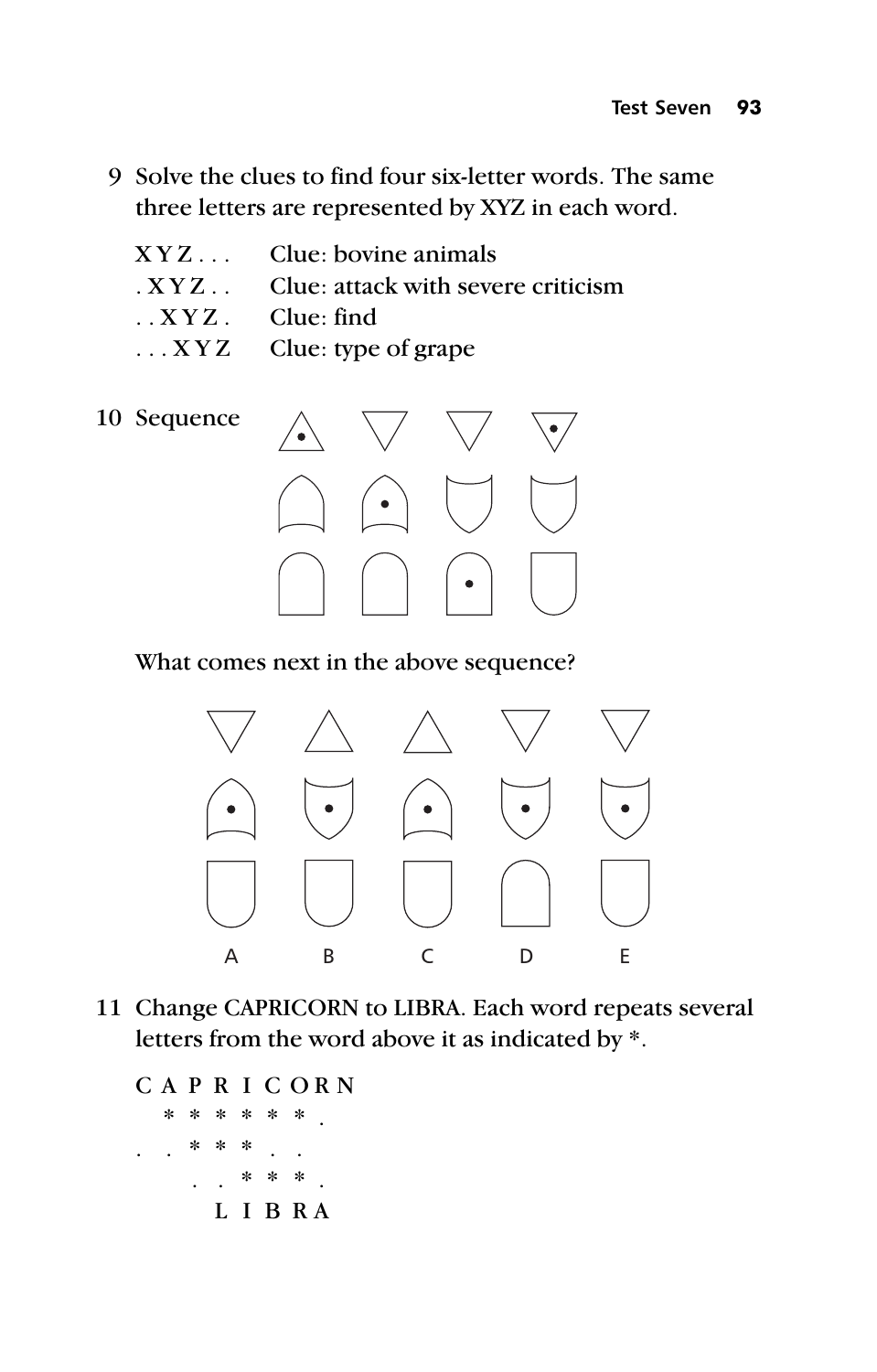12 Find the starting point and follow the correct route from circle to circle to spell out a phrase (4, 2, 1, 3)



13 Insert a three-letter word that will complete the first word and start the second.

 $SEA$  (  $\ldots$  ) NET

14 A number of antonyms of the keyword are shown. Take one letter from each of the antonyms, in order, to spell out another antonym of the keyword.

KEYWORD : OMNIPOTENT ANTONYMS: INFERIOR, IMPOTENT, POWERLESS, VULNERABLE, FRAIL, INCAPABLE

15 SUNDAY **MONDAY** WEDNESDAY **SATURDAY WEDNESDAY** 

Which day comes next?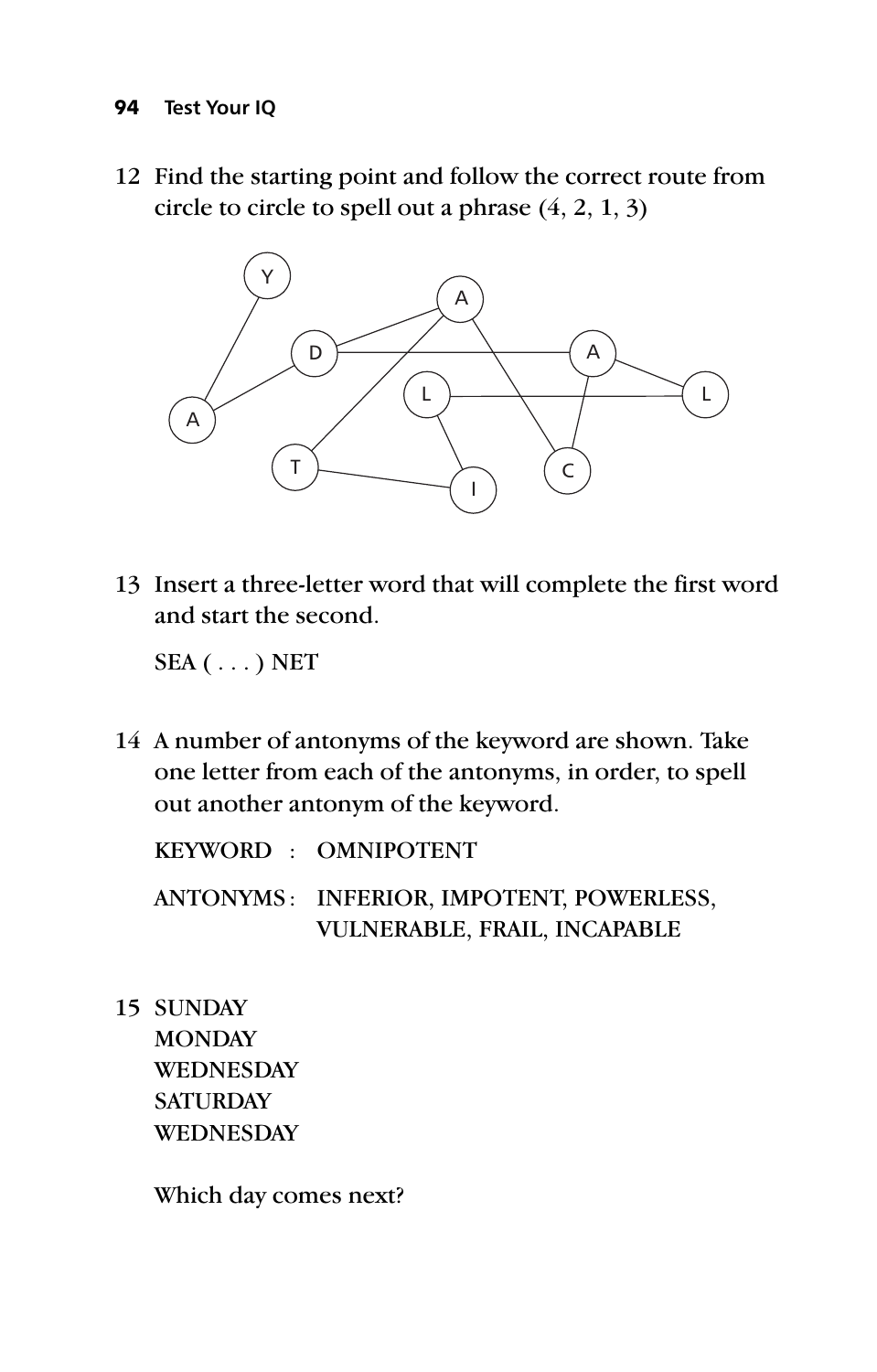# 16 Sequence



# What comes next in the above sequence?









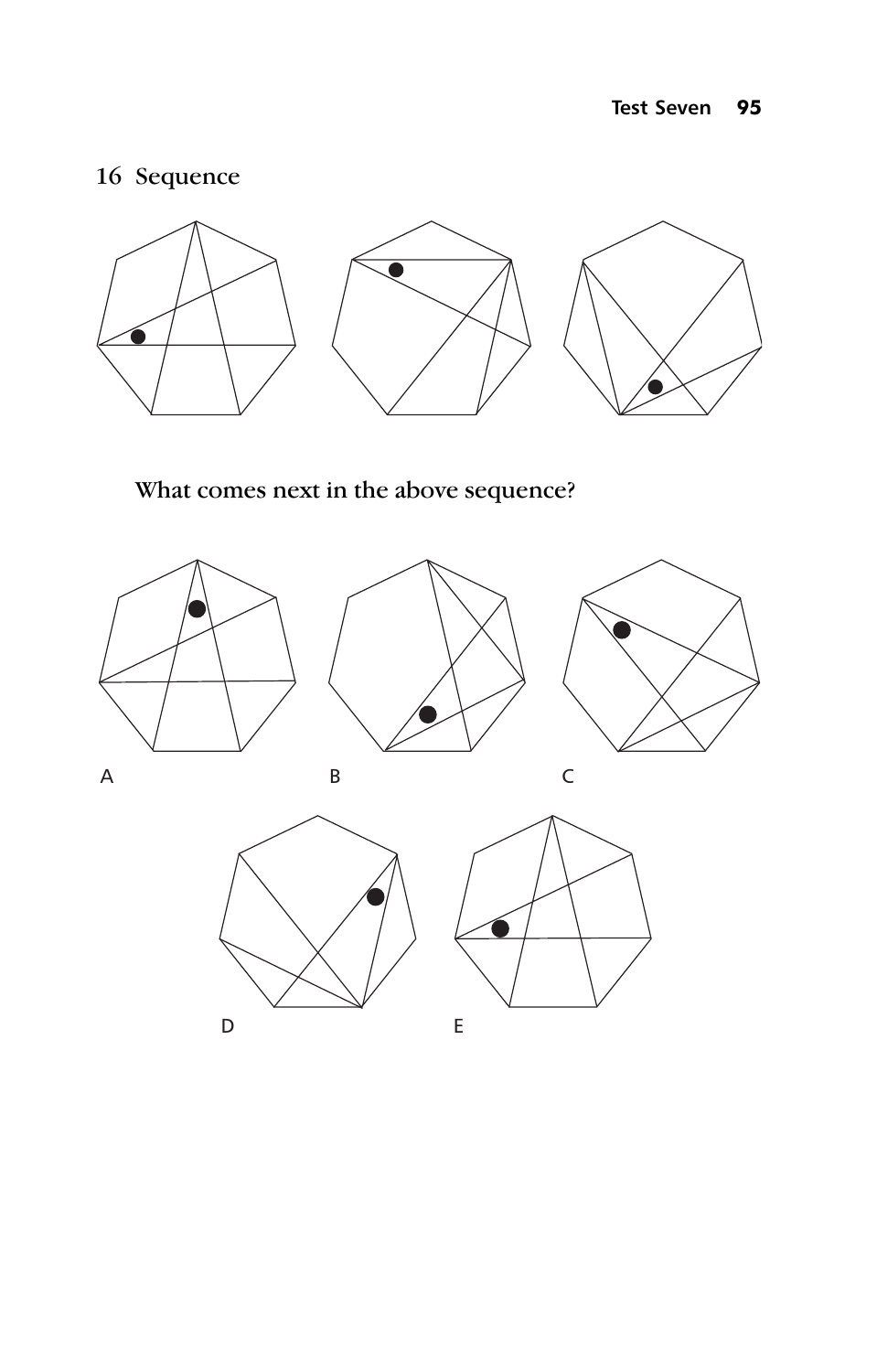17 Visit each square once only and finish at the centre square to collect the treasure. 1E means one square East, 2W means two squares West.



18 Solve each anagram to find two phrases that are spelt differently but sound alike, as in 'a name', 'an aim'.

WOKEN CANON INTO NOON

19 The grid contains 25 different letters of the alphabet. What is the longest word that can be found by starting anywhere and working from square to square horizontally, vertically and diagonally, and not repeating a letter?

Clue: Significantly

| Q | U | J | X | F |
|---|---|---|---|---|
| W | N | O | E | K |
| S | V | D | C | R |
| G |   | Υ | A | H |
| Ρ | M | L | B | Т |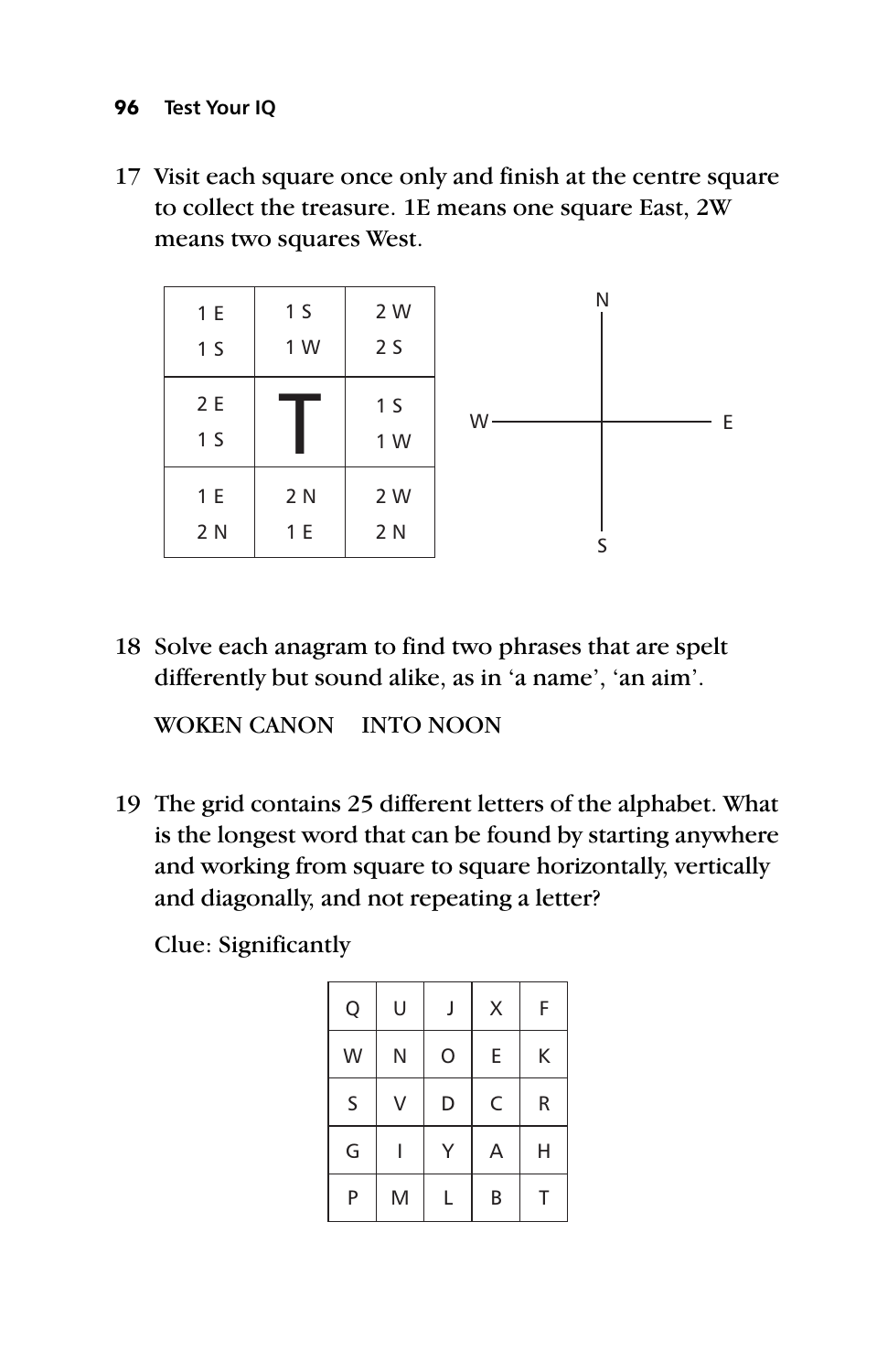20 What do the following have in common?

TOTAL ECLIPSE A PIG IN A POKE WHITE ADMIRALS

21 Fill in the blanks, clockwise or anti-clockwise, to complete the word.



- 22 Which word means the same as ESOTERIC?
	- a) pristine
	- b) misshapen
	- c) gibbous
	- d) secret

#### 23 What number should replace the question mark?



24 Solve the one-word anagram.

IT CLAW'D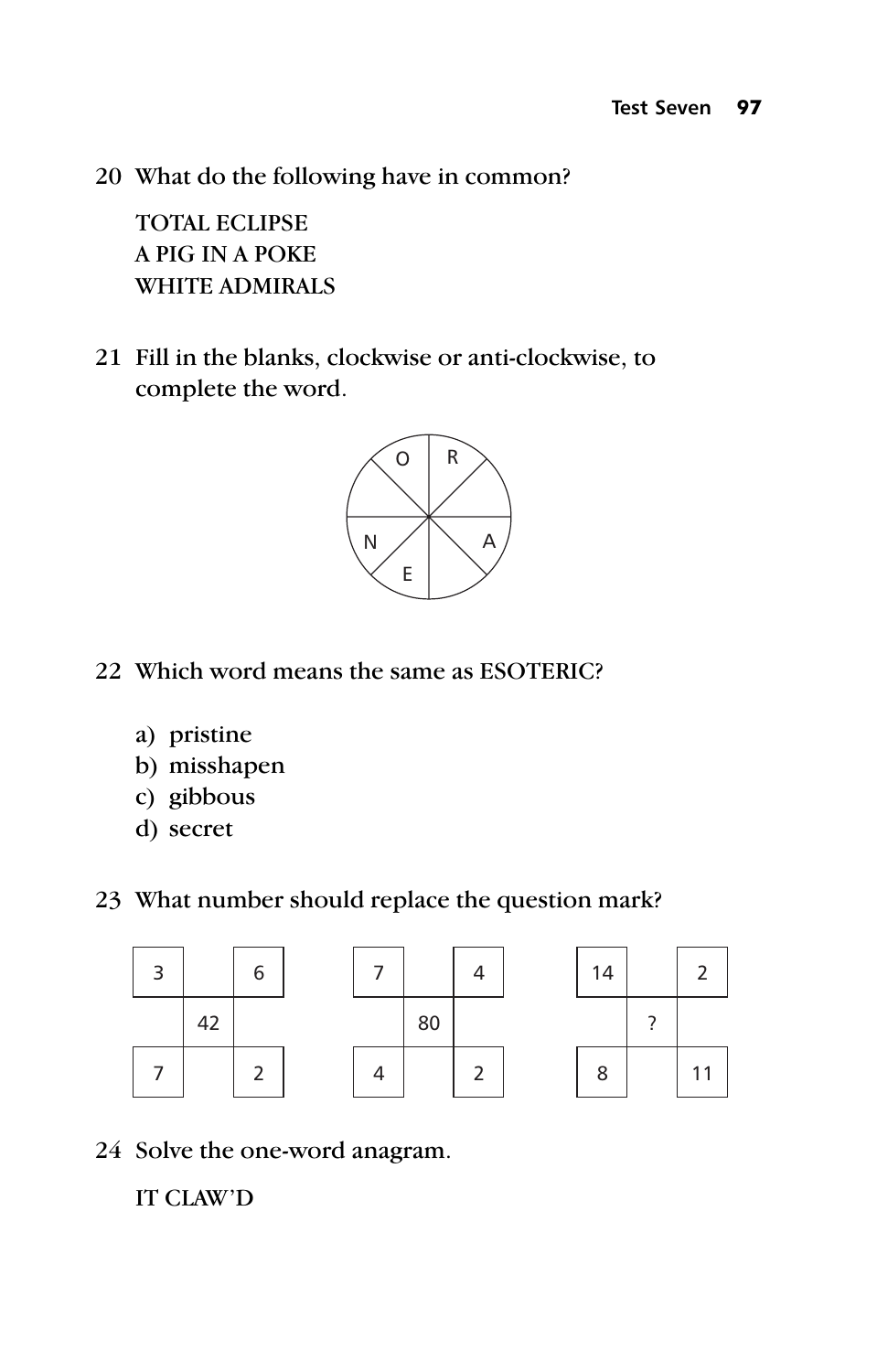#### 25 Circles

Which of A, B, C, D or E fits into the blank circle to carry on a logical sequence?

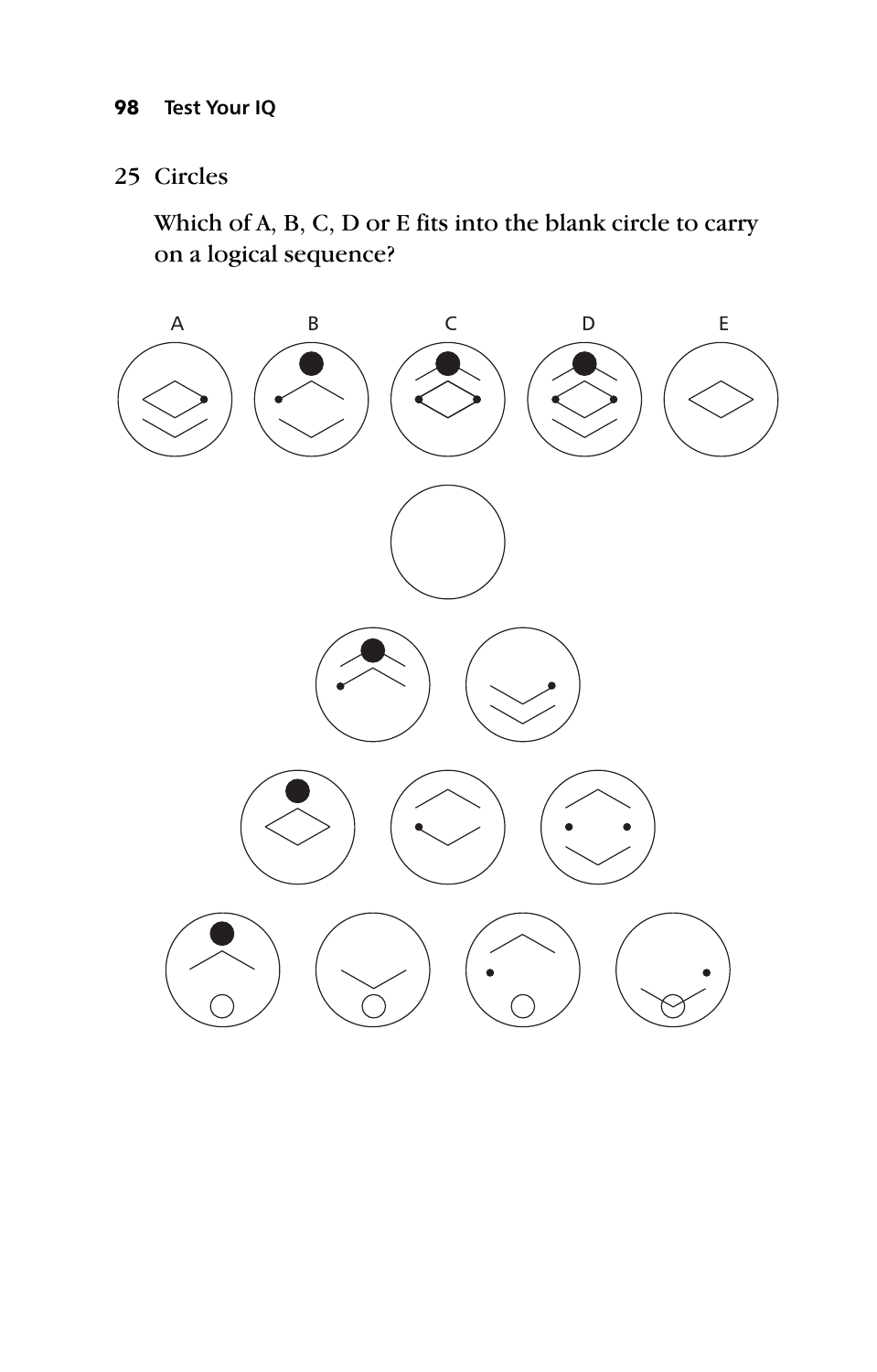#### 26 What number should replace the  $\times$  ?

| 64 | 8 | 2 | 6 |
|----|---|---|---|
| 21 | 7 |   | 2 |
| 30 | 5 |   | 5 |
| 24 | 4 | 2 | X |

- 27 What is a GIGOT?
	- a) a dancer
	- b) a leg of mutton
	- c) a rogue
	- d) a measure
	- e) a ravine
- 28 Place two three-letter bits together to make a FISH.

KIP – ICY – PLA – MIN – PEN – NOW – HAD – DOK

29 Which two words mean the opposite?

LICENTIOUS, CARP, FITFUL, CIRCUMSPECTION, APPROVE, DEMEANOUR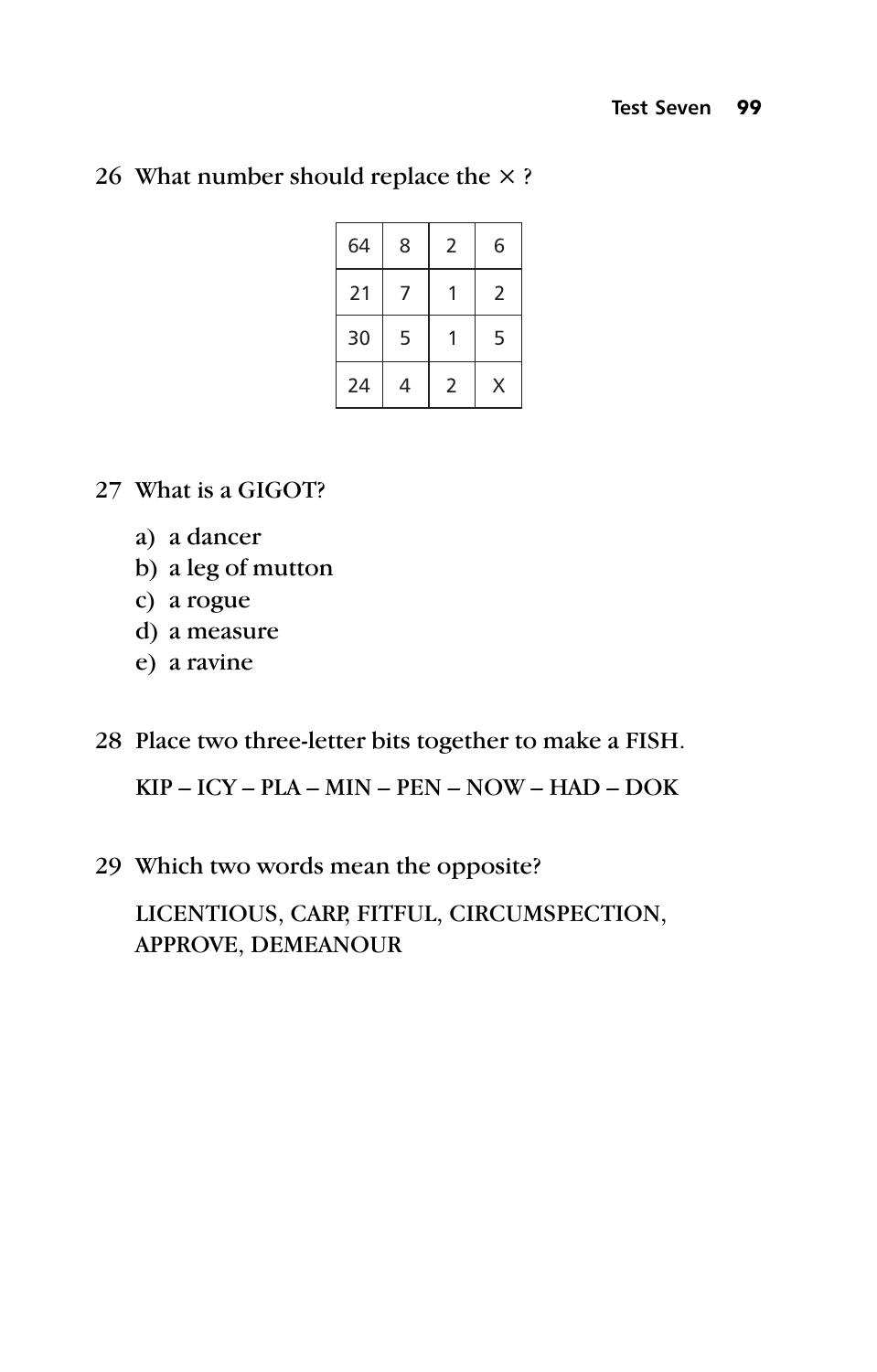



Each line and symbol that appears in the four outer circles, above, is transferred to the centre circle according to these rules:

if a line or symbol occurs in the outer circles:

| once:             | it is transferred          |
|-------------------|----------------------------|
| twice:            | it is possibly transferred |
| 3 times:          | it is transferred          |
| $4 \times$ times: | it is not transferred.     |

Which of the circles A, B, C, D or E, shown below, should appear at the centre of the diagram, above?

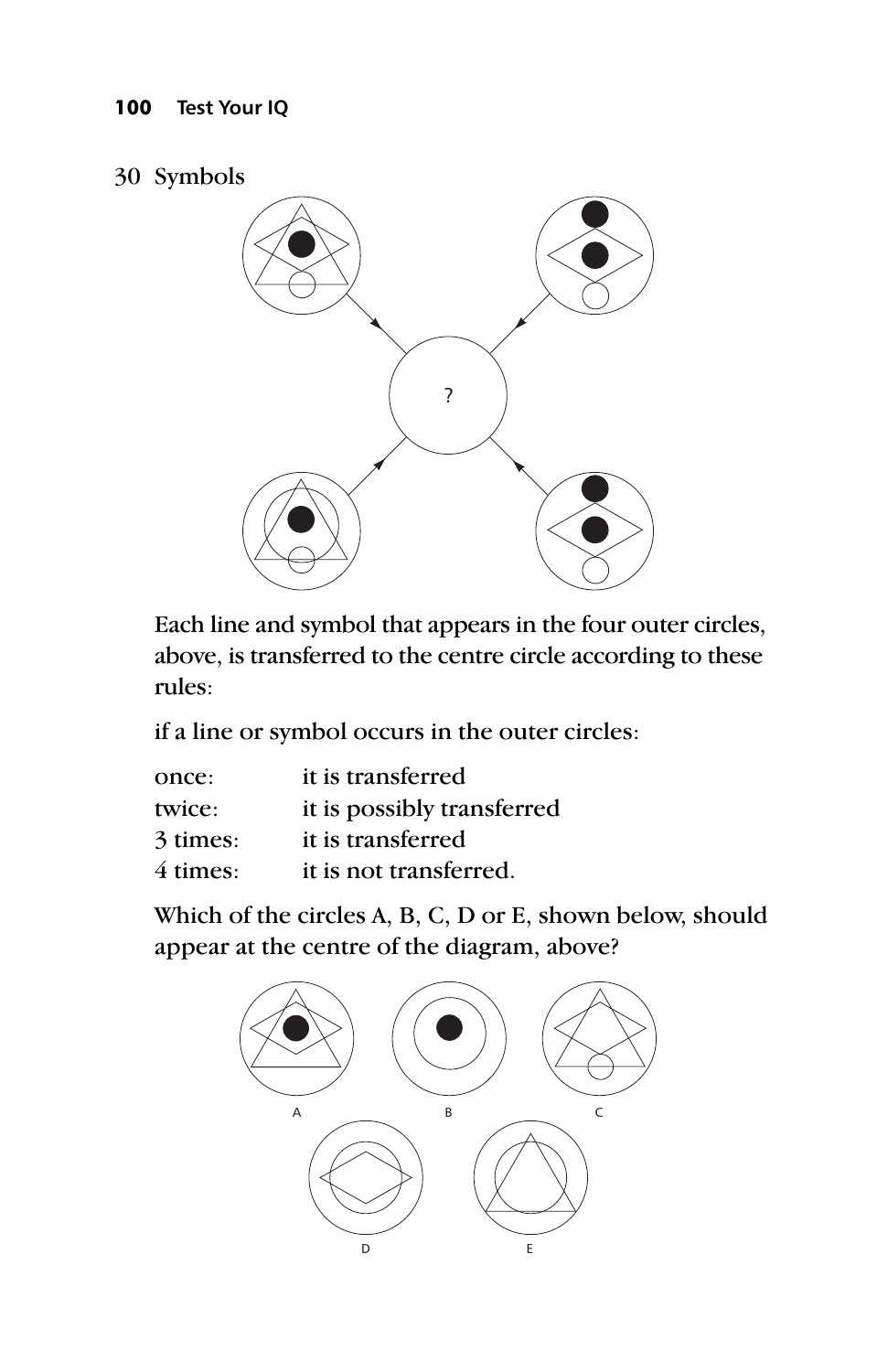- 31 What is always associated with HASLET?
	- a) food
	- b) drink
	- c) a machine
	- d) a necklace
	- e) a farm appliance
- 32 What number is to replace the question mark?



33 Fill in the blanks, clockwise or anti-clockwise, to form two words that are synonyms.



- 34 Make a six-letter word using only these four letters.
	- $I\mathbf{Y}$

GO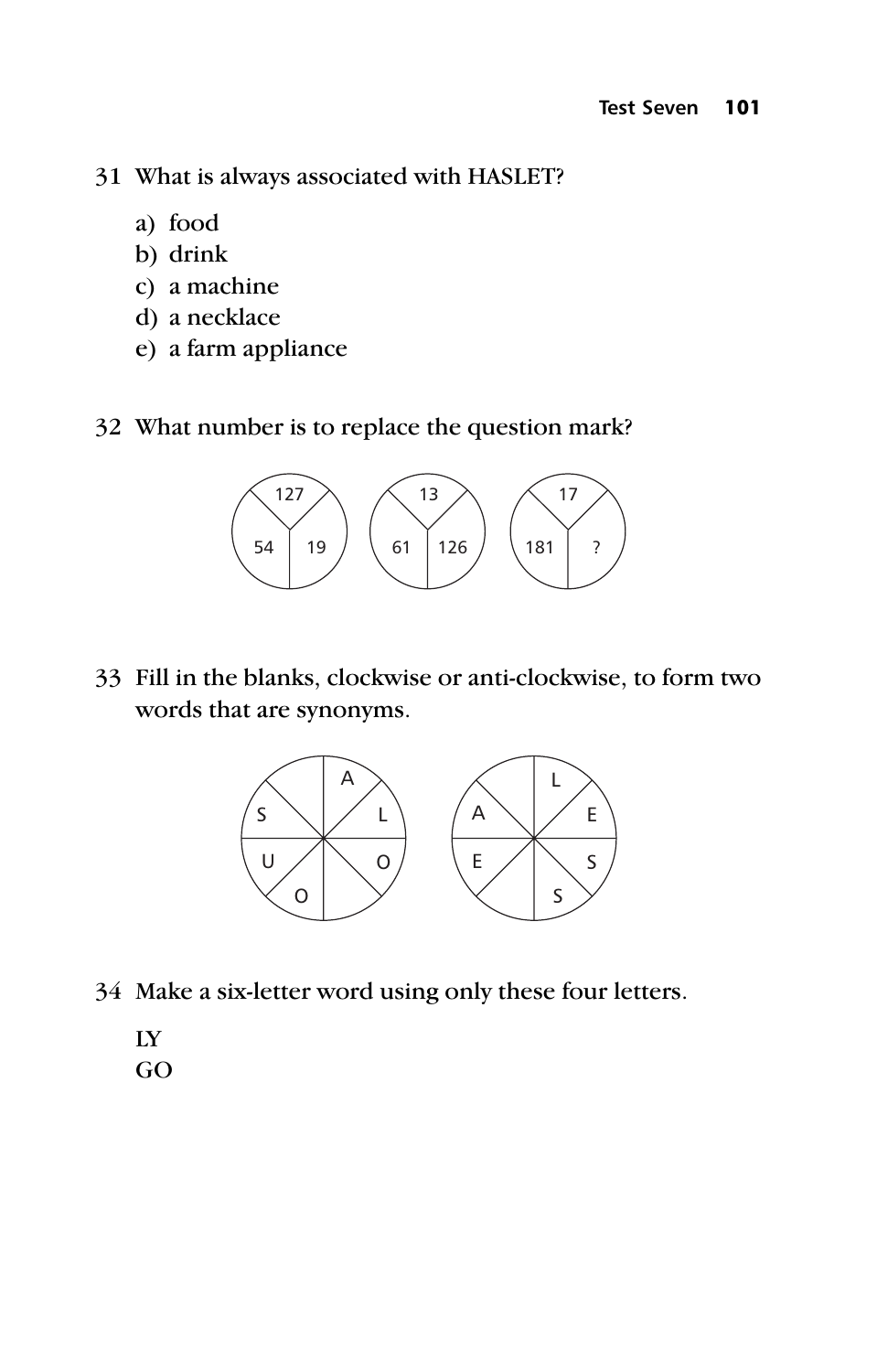#### 35 Grid

Each of the nine squares in the grid marked 1A to 3C should incorporate all the lines and symbols that are shown in the squares of the same letter and number immediately above and to the left. For example, 2B should incorporate all the lines and symbols that are in 2 and B.

One of the squares is incorrect. Which one is it?

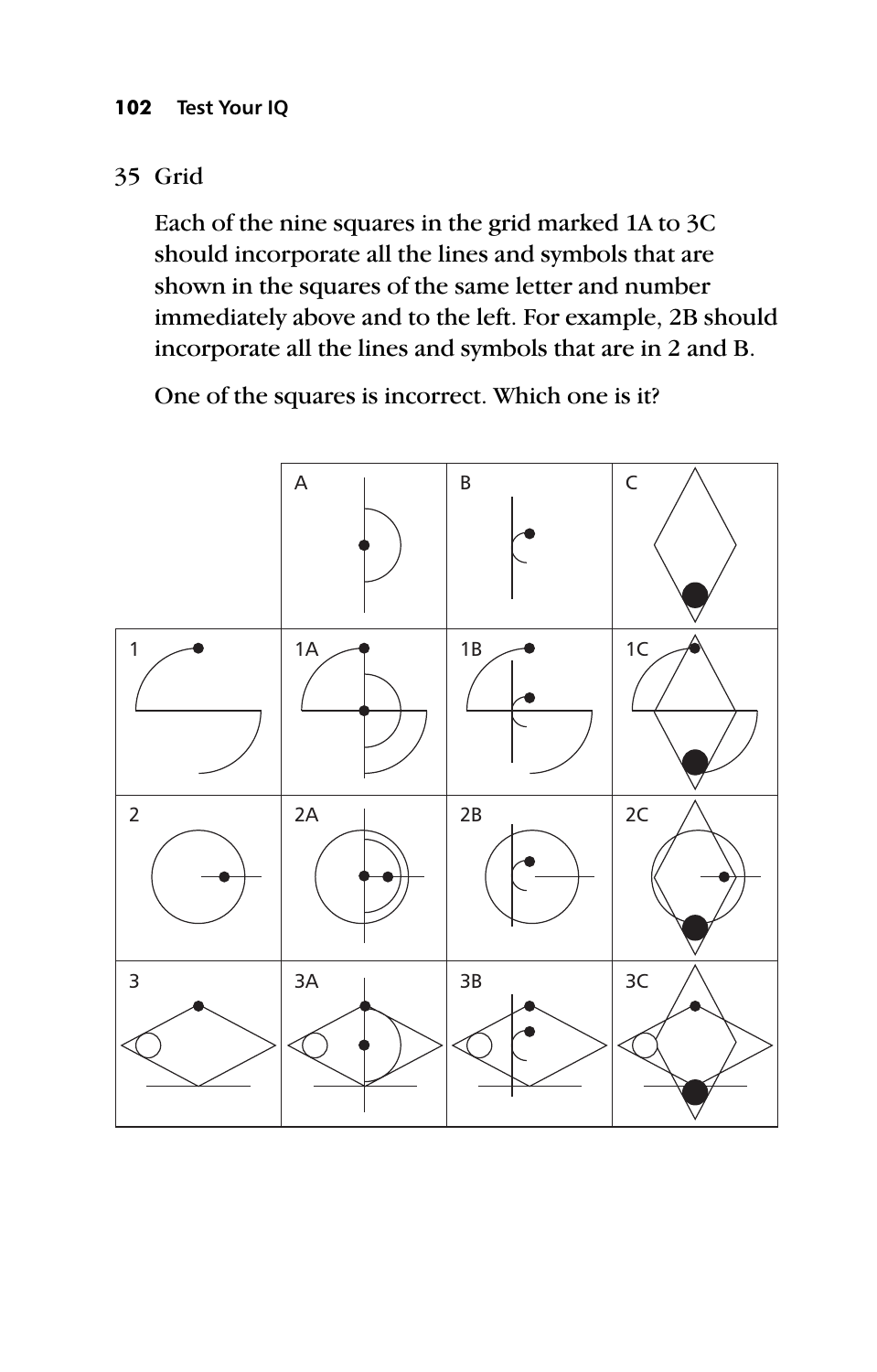36 Insert a word that means the same as the words outside the brackets.

NOBLE ( . . . . ) KIND

37 What number should replace the question mark?

7, 14, 8, 10, 9, 6, 10, ?

- 38 What is the name given to a group of LARKS?
	- a) exaltation
	- b) badelynge
	- c) flock
	- d) pitying
	- e) run
- 39 Which one of these is not a musical instrument?
	- NILOIV MATBAN **THIZRE** LAMYCB DDIEFL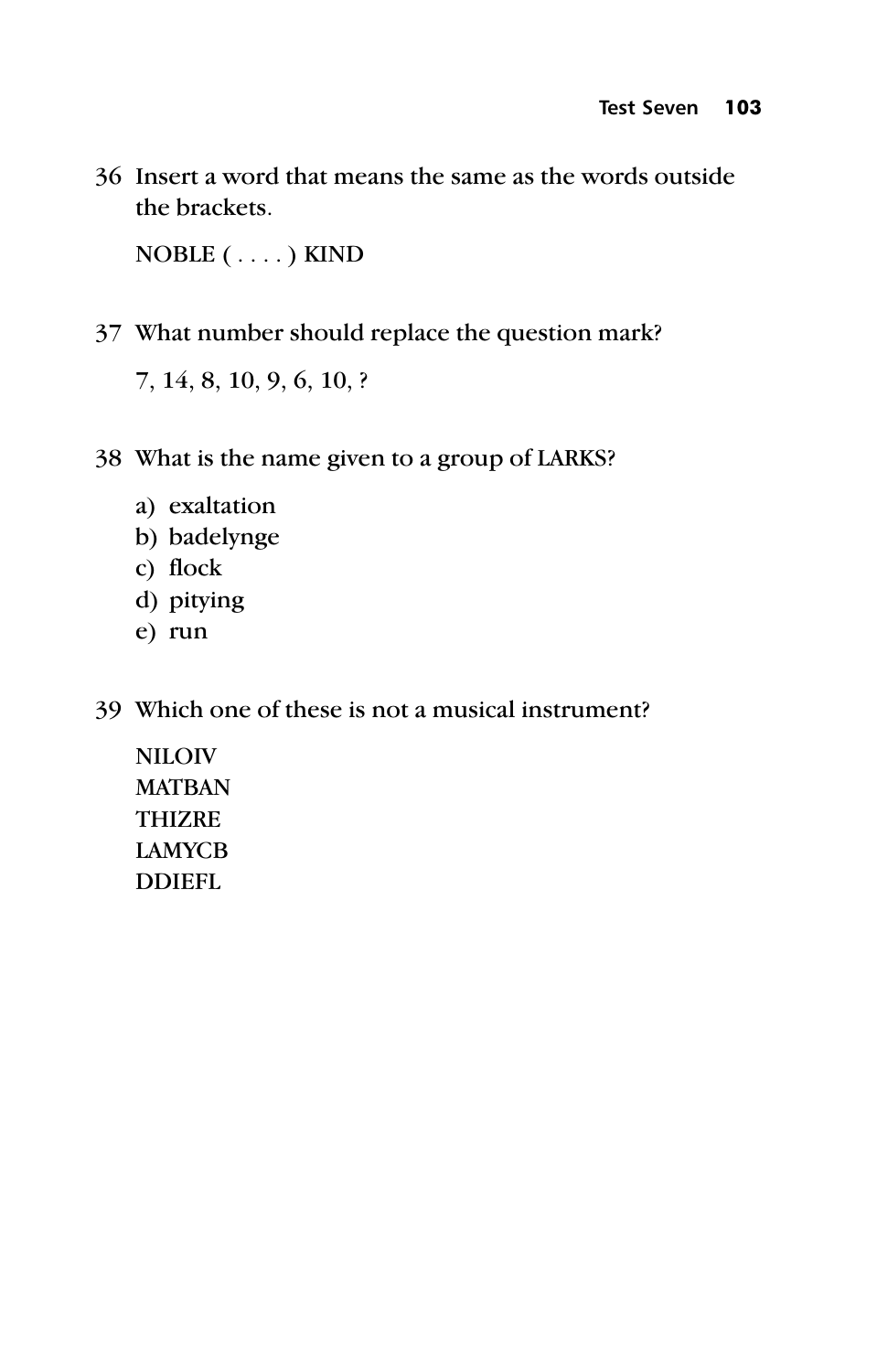#### 40 Hexagon

Which hexagon, A, B, C, D or E, fits the missing space?

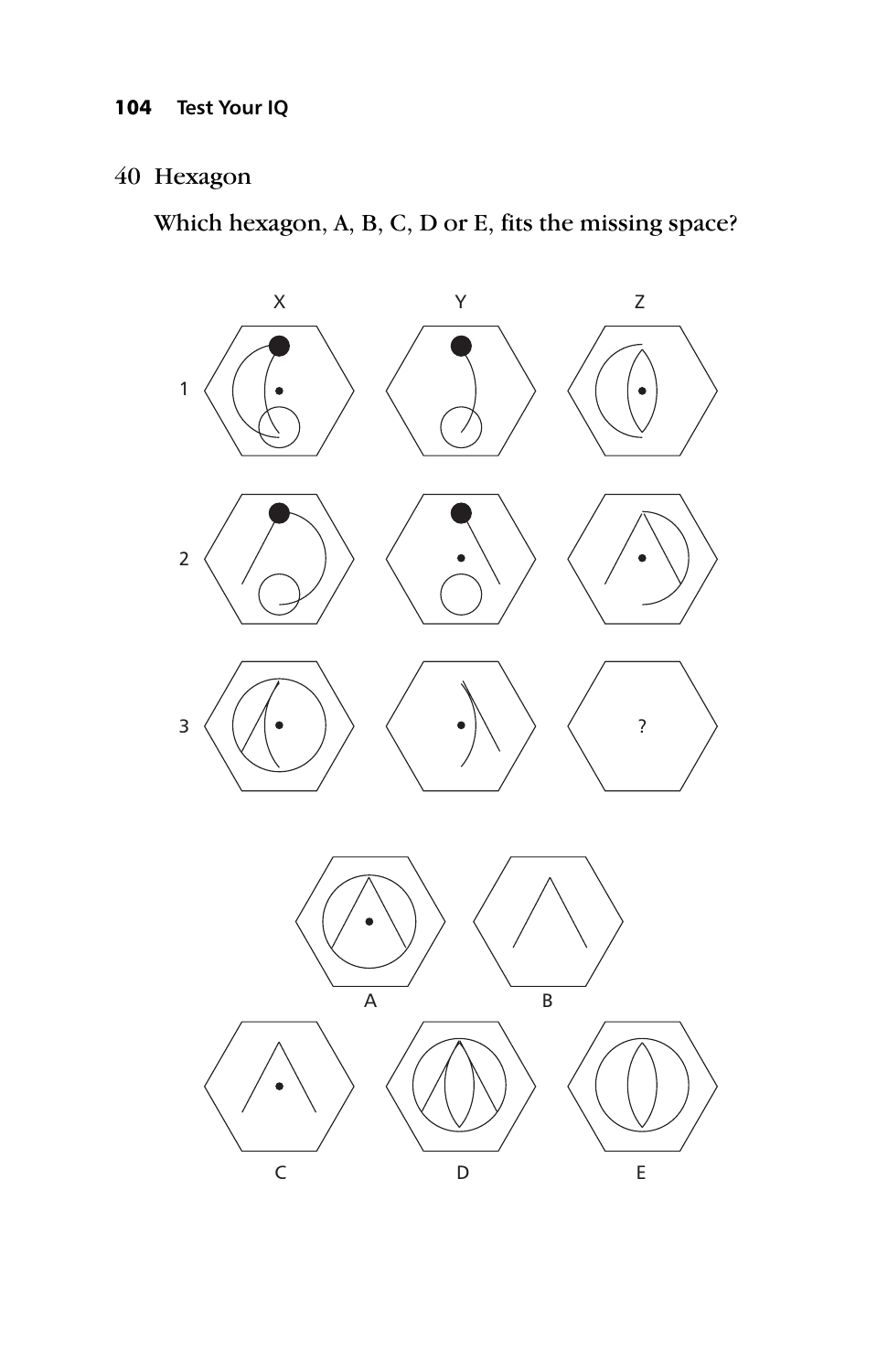# Test eight

1 Only one set of letters below can be arranged into a fiveletter word. Can you find the word?

**KIRCE** EMRUD ONTDI ENCID

2 What number should replace the question mark?

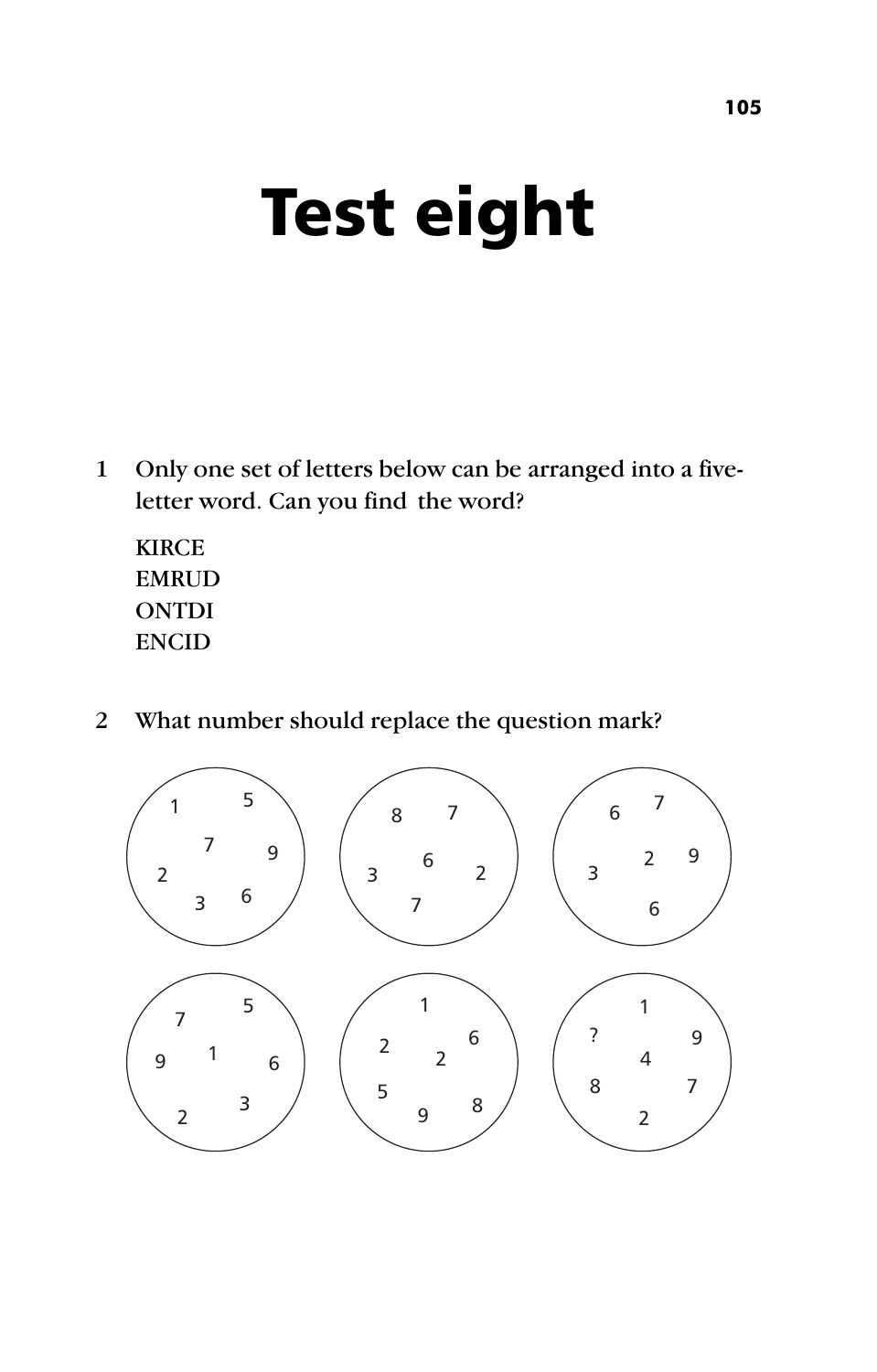3 Solve the cryptic clue below. The answer is a 10-letter word anagram contained within the clue.



4 What famous building can be inserted into the bottom line to complete nine three-letter words reading downwards?

| $T  O W  E  R  O  F  L  O N  D  O N$ |  |                                 |            |  |  |  |
|--------------------------------------|--|---------------------------------|------------|--|--|--|
| B                                    |  | $\blacksquare$ W $\blacksquare$ | $E \mid A$ |  |  |  |
|                                      |  |                                 |            |  |  |  |

- 5 In a game of 10 players lasting for 30 minutes, five reserves substitute each player, so that all players, including reserves, are on the pitch for the same length of time. How long is each player on the pitch?
- 6 Comparison

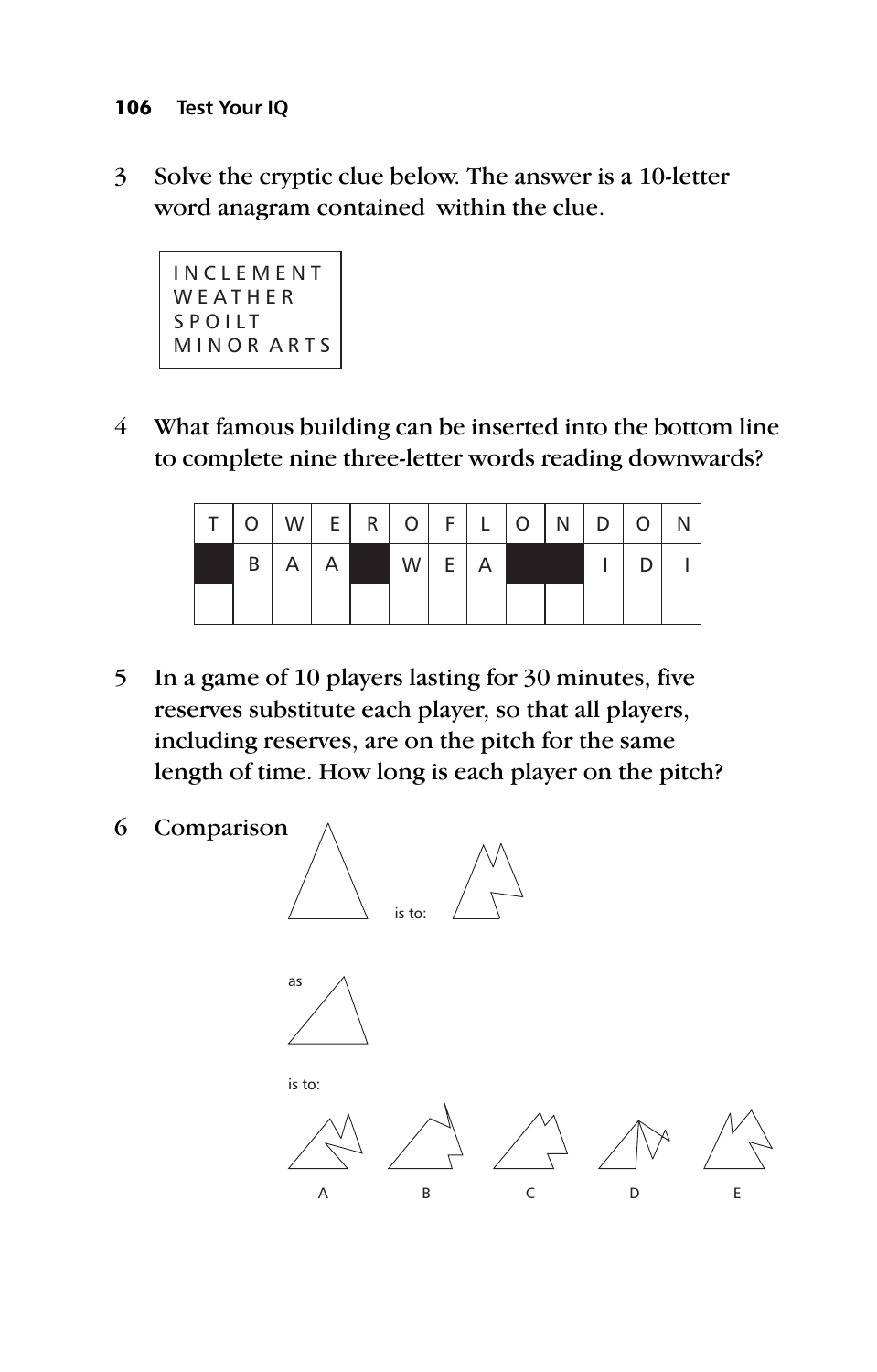| 25 | 13 | 10 |    | 17 |
|----|----|----|----|----|
| 8  | 24 | 11 | 12 | 4  |
| 19 | 6  | 21 | 7  | 5  |
| 9  | 15 | 5  | 18 | 3  |
| 14 | 20 | 22 | 16 | 2  |

What number is two places away from itself, plus 3, three places away from itself doubled, two places away from itself minus 2, two places away from itself plus 4, two places away from itself minus 1, and two places away from itself plus 6?

8 Start at one of the corner squares and spiral clockwise round the perimeter to spell out a nine-letter word, finishing at the centre square. You must provide the missing letters.

| F | E | A |
|---|---|---|
| E |   | т |
|   |   |   |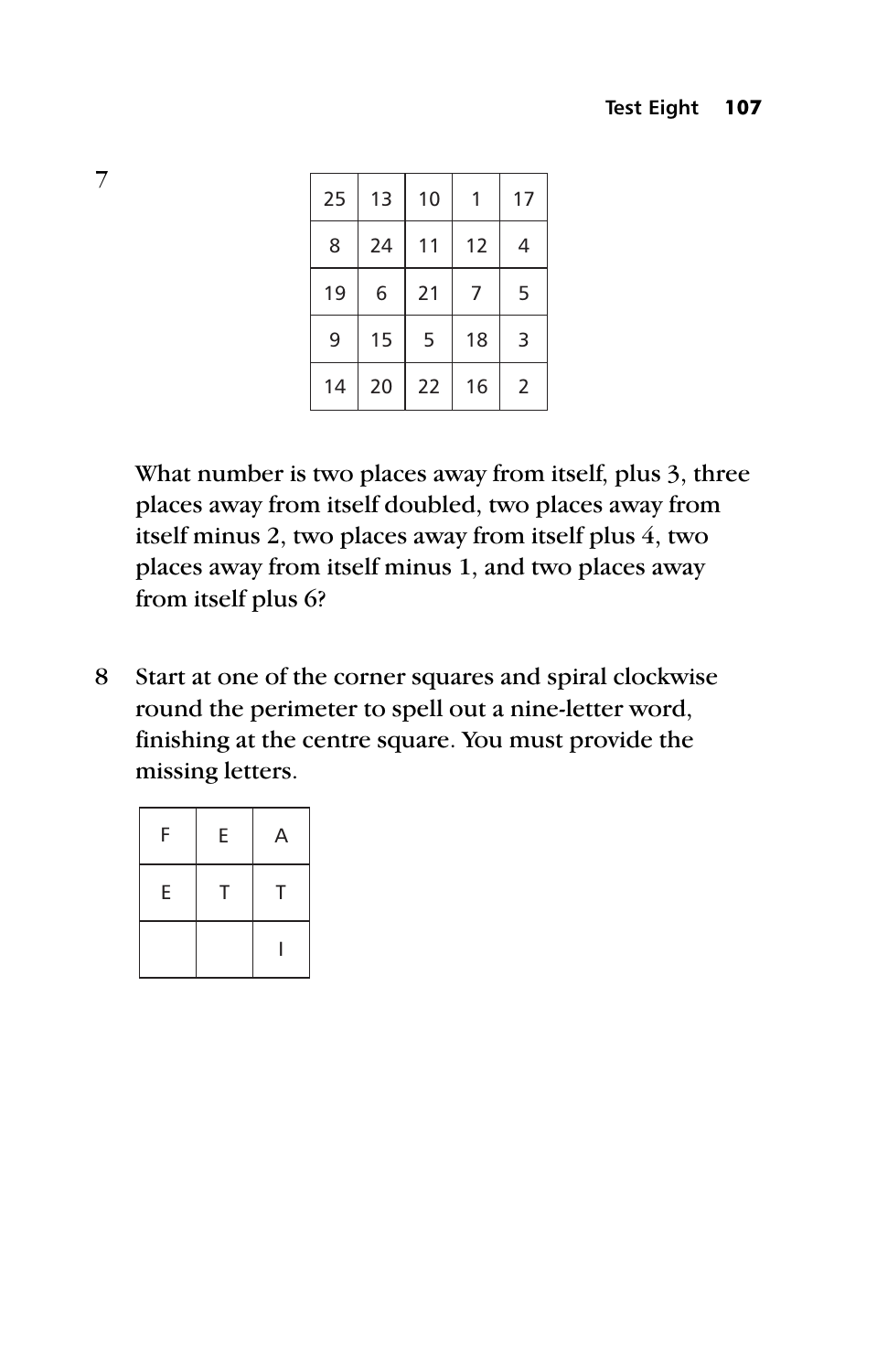#### 9 Comparison





Complete two words, one reading clockwise round the inner circle and one round the outer circle. You must provide the missing letters. The two words are related in that they form a phrase.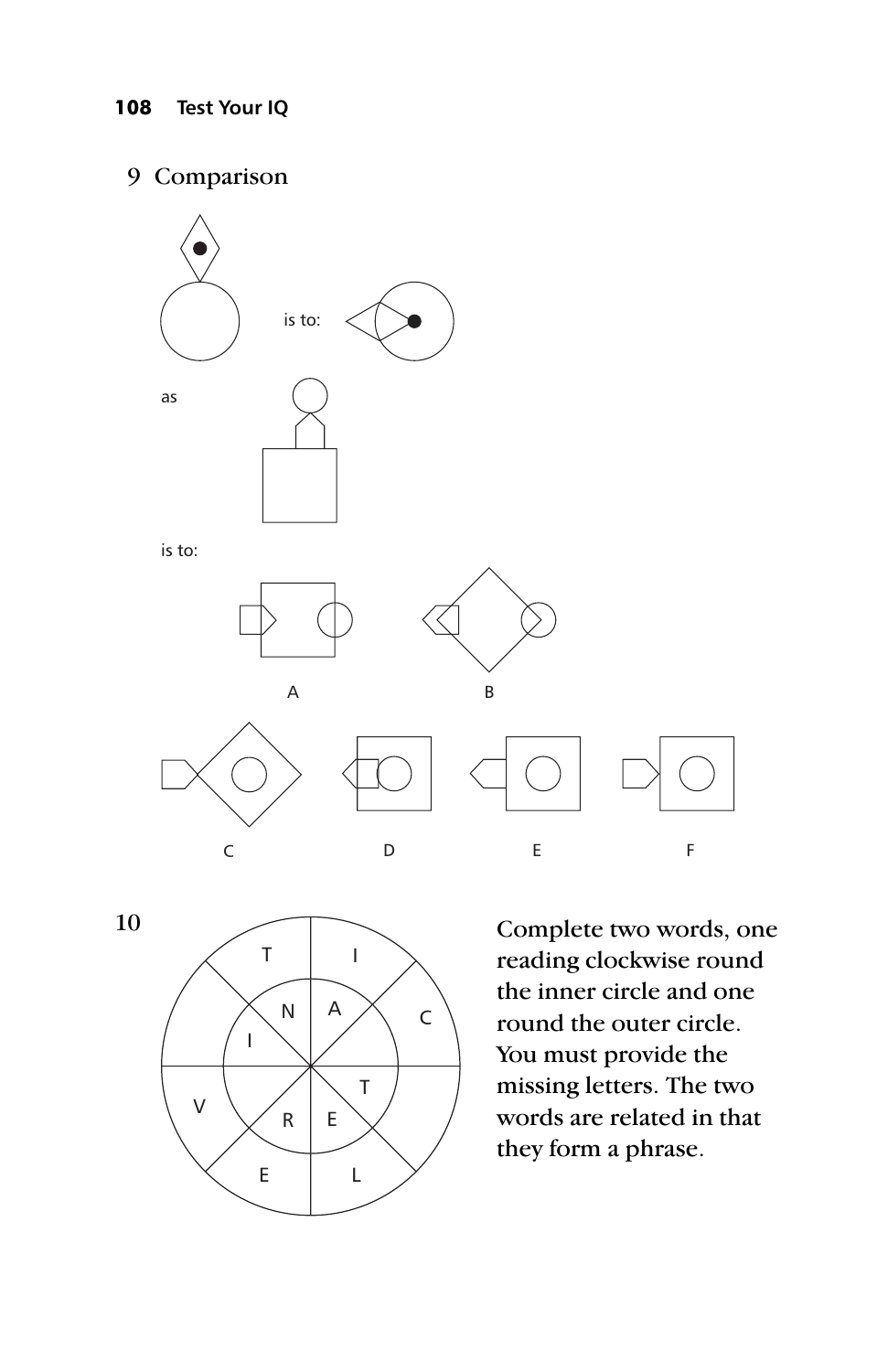11 Add one letter, not necessarily the same letter, to each word at the front, end or middle to find two words that are synonyms.

COOK, HEAT

12 Which word in brackets is opposite in meaning to the word in capitals?

SURREPTITIOUS (servile, trusty, scarce, overt, unauthorized)

13 What number continues this sequence?

1, 4, 8, 13, 19, ?

14 Solve the two anagrams below to create a familiar phrase.

Clue: Low-cost curiosity

. P . . . . F . . . . . R T . . . . . . . FRY ONE PAN **TEXALL TO A TYOU HURT GHOST** 

15 Which is the odd one out?

MOGUL, SHANG, TANG, MING, HAN

- 16 GENEALOGY : ANCESTRY ETYMOLOGY : a) knowledge
	- b) insects
	- c) fossils
	- d) inscriptions
	- e) words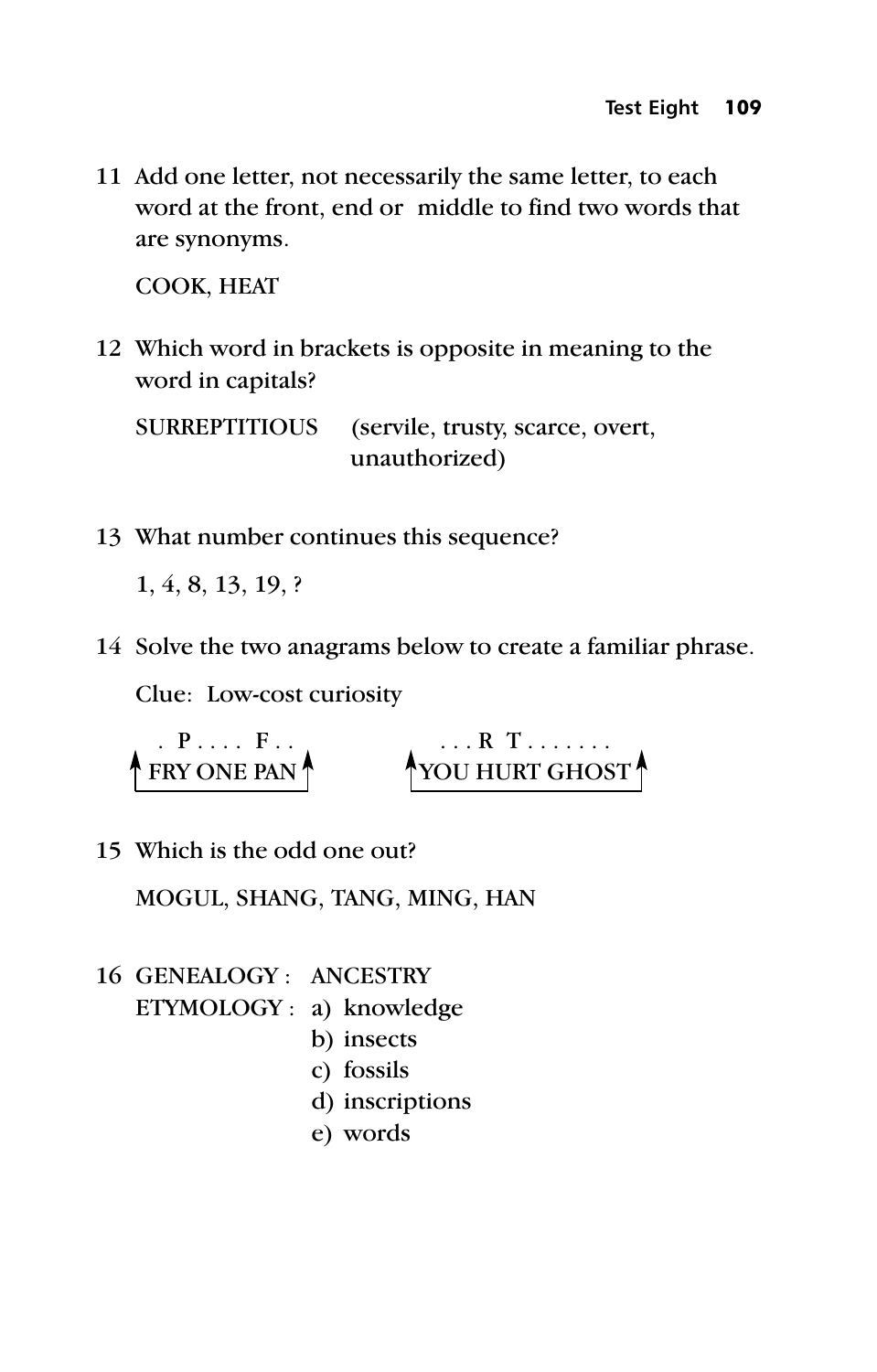#### **110 Test Your IQ**

#### 17 What number should replace the question mark?



18 What three letters can be inserted into the brackets to spell out a girl's name when added to the first three letters and placed in front of the second three letters?

 $MAR$  (...) RON

19 Sequence



Which option below continues the above sequence?

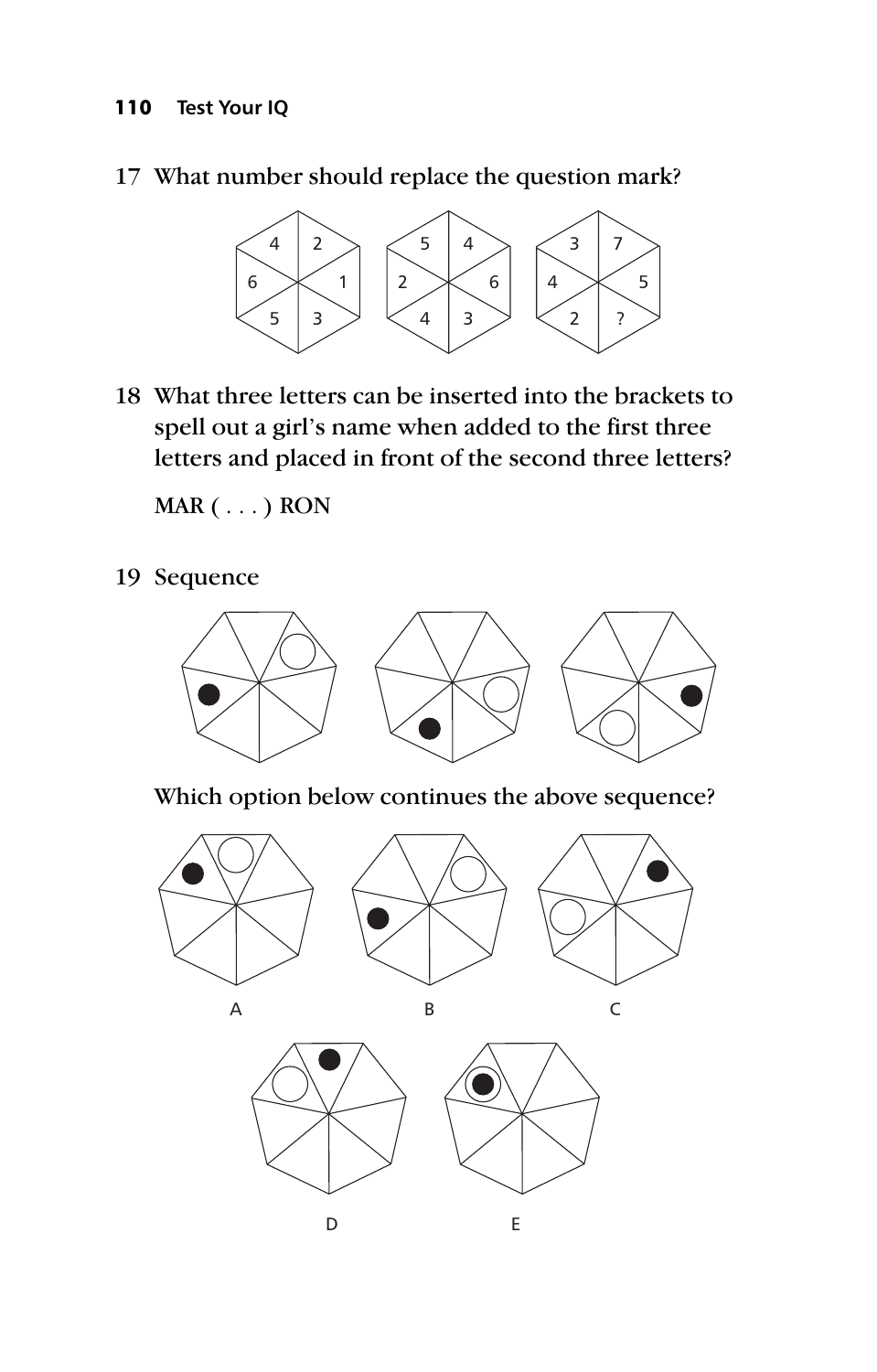#### 20 Odd one out

Which of these clock faces is the odd one out?



21 What number should replace the question mark?



22 What have the five words in common?

KNELL **STAPLE** SNORED **REMOTE SUGGEST**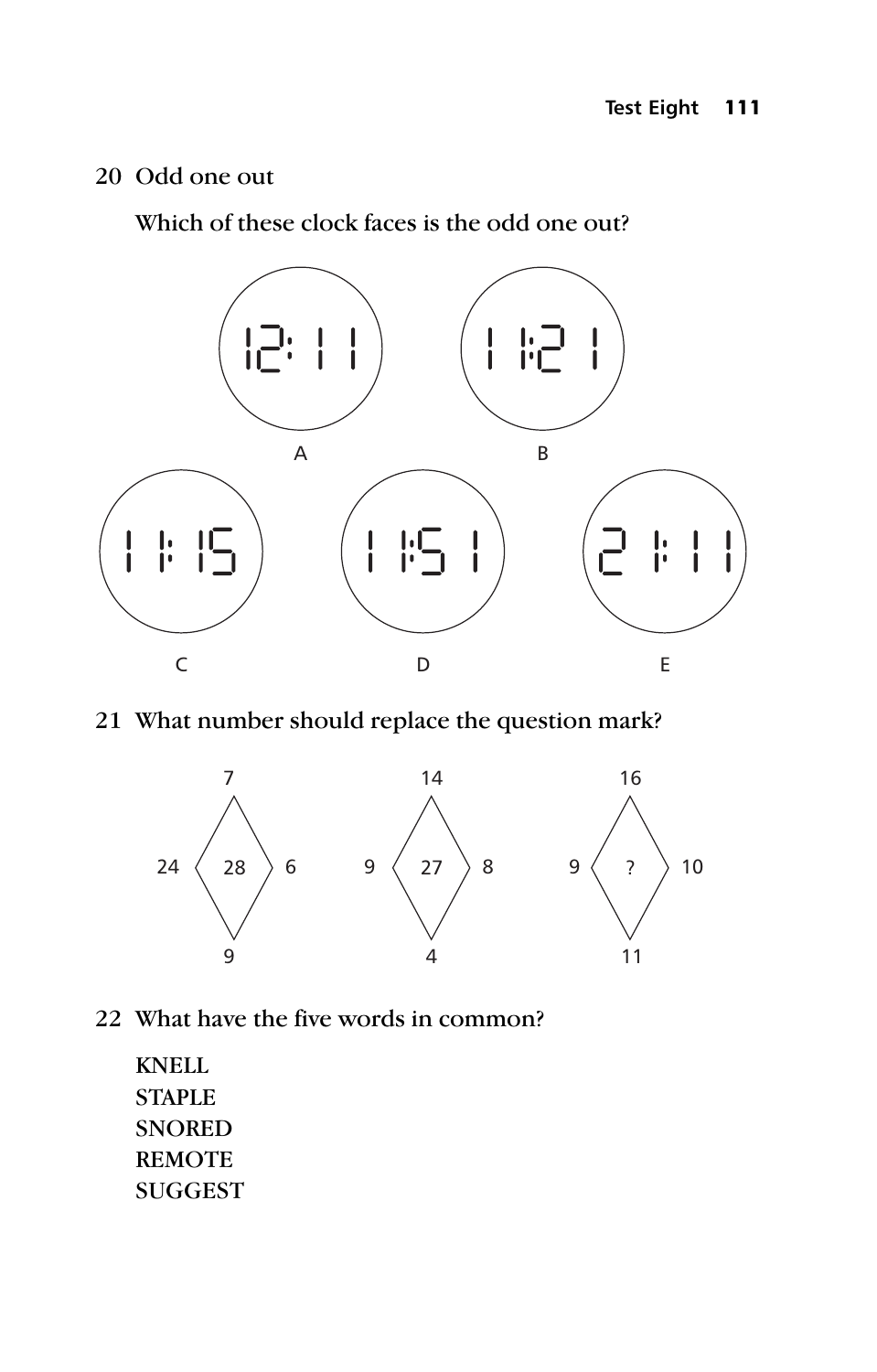- **112 Test Your IQ**
- 23 What number should replace the question mark?

1 11 21 1211 111221 ?

24 Solve the one-word anagram.

TRAILING

25 Circles

Which of A, B, C, D or E fits into the blank circle to carry on the sequence?

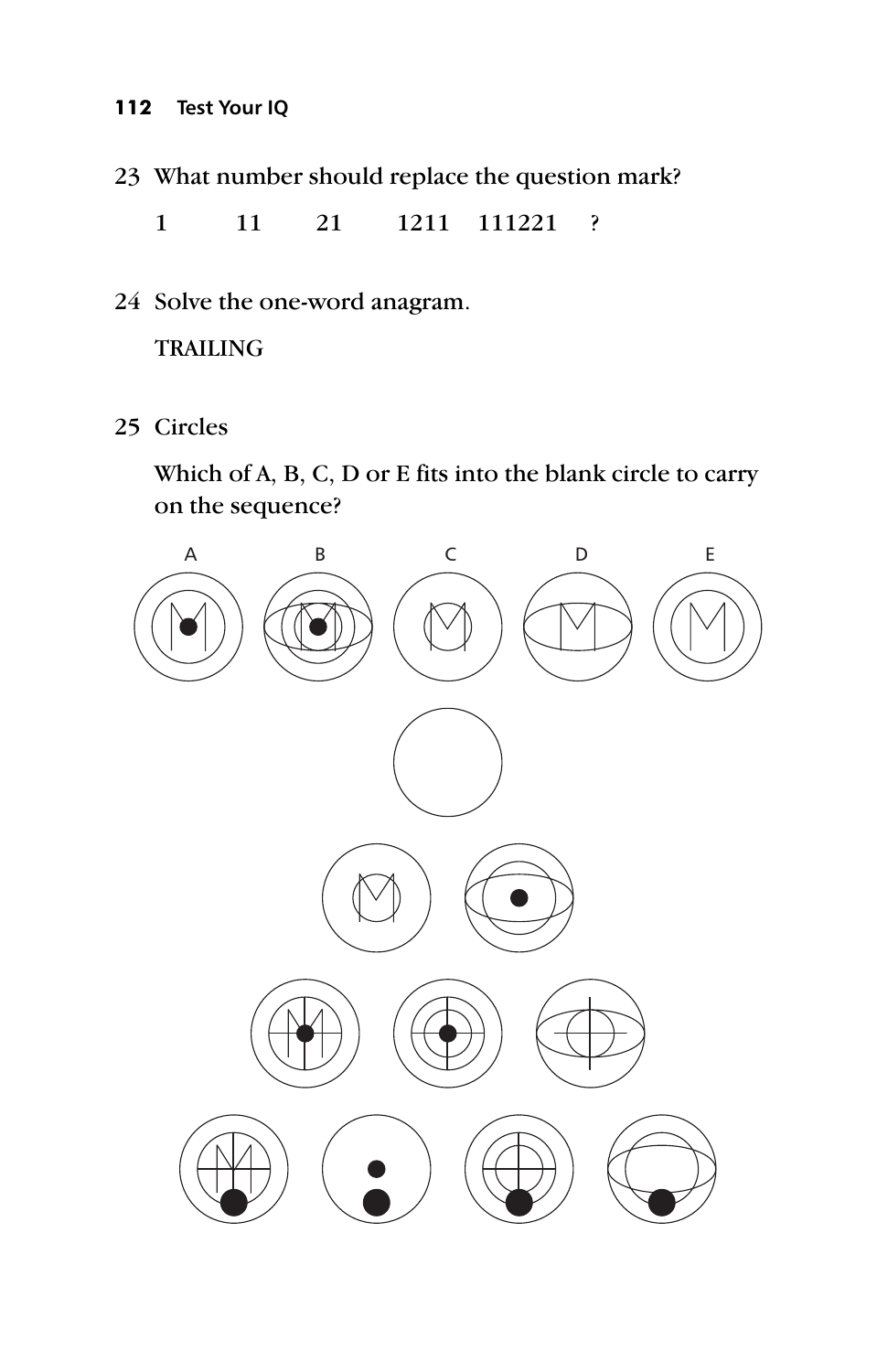26 Fill in the blanks, clockwise or anti-clockwise, to complete the word.



- 27 Place two three-letter bits together to make an insect. SPI, LOC, ADA, IST, SPI, CIC, DAR, DIR
- 28 What number should replace the question mark?



- 29 What is STOCCADO?
	- a) a stockade
	- b) fast talking
	- c) a dance
	- d) a fencing stroke
	- e) illness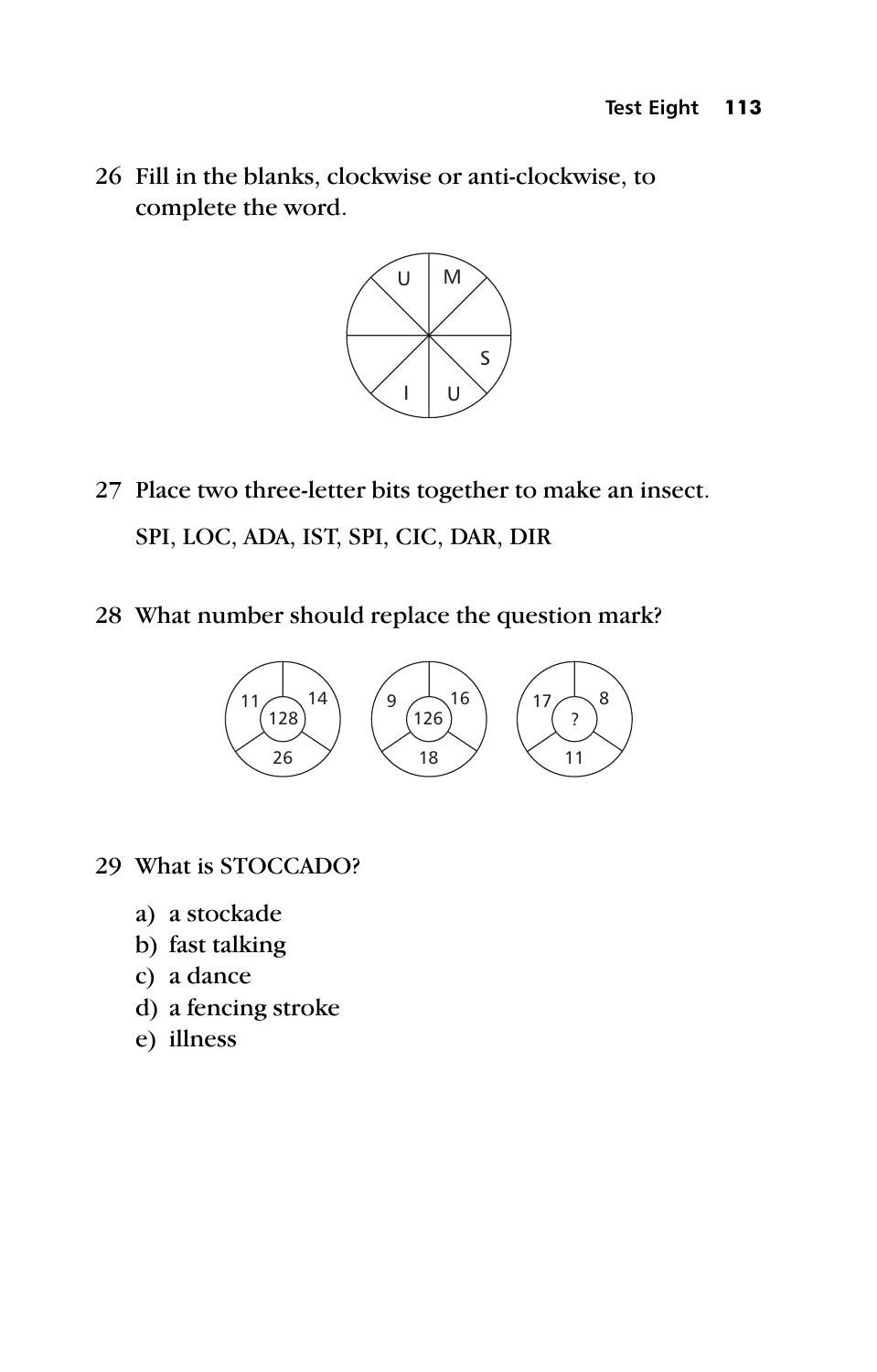

Each line and symbol that appears in the four outer circles, above, is transferred to the centre circle according to these rules:

if a line or symbol occurs in the outer circles:

| once:             | it is transferred          |
|-------------------|----------------------------|
| twice:            | it is possibly transferred |
| 3 times:          | it is transferred          |
| $4 \times$ times: | it is not transferred.     |
|                   |                            |

Which of the circles A, B, C, D or E, shown below, should appear at the centre of the diagram, above?

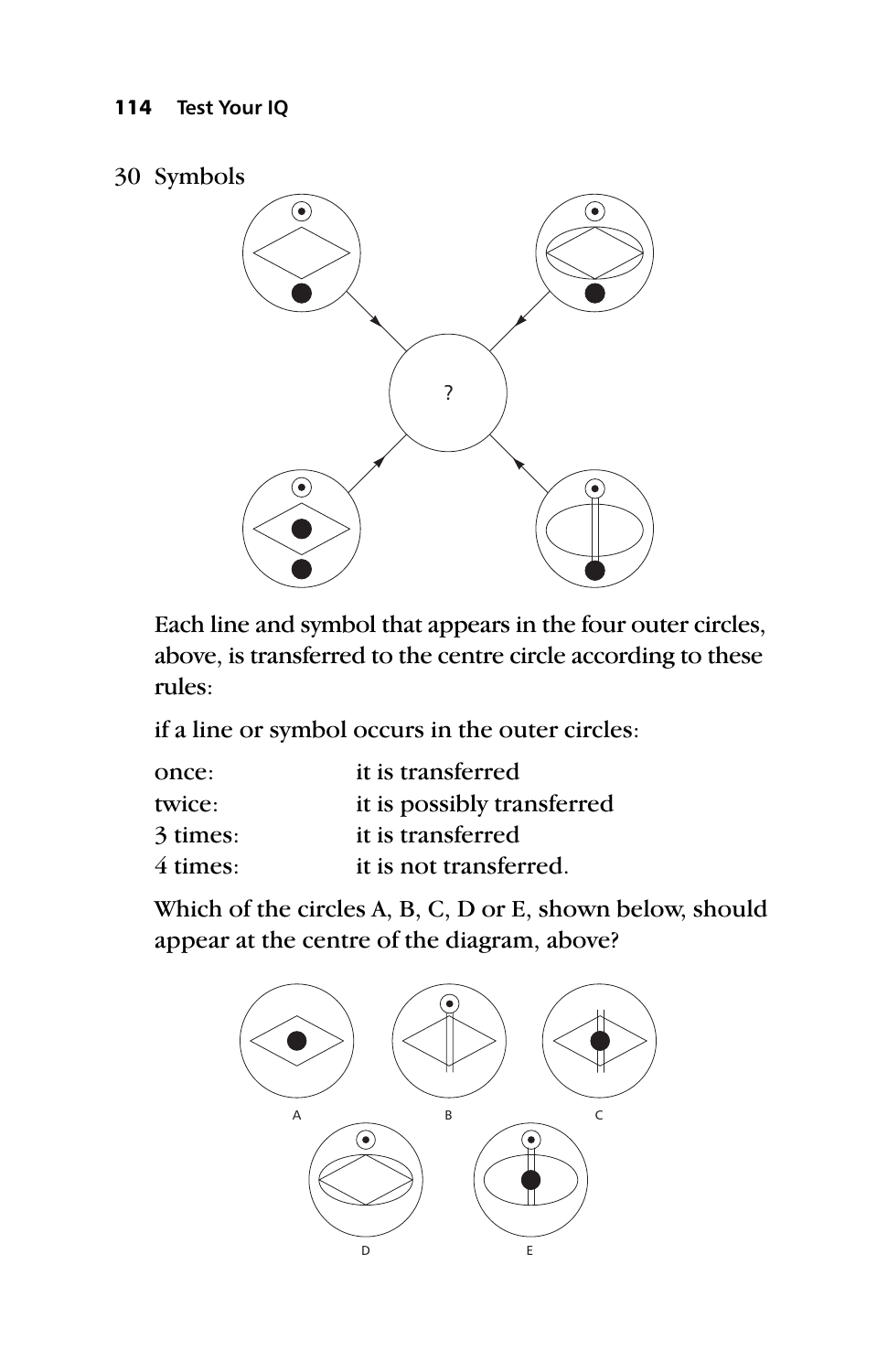31 Which two words mean the same?

OBVIATE, LACERATE, INTIMIDATE, ENDANGER, REPUDIATE, DISCLAIM

32 Insert a word that means the same as the words outside the brackets.

EQUAL ( . . . . ) LOOK CLOSELY

- 33 What is the name given to a group of PEACOCKS?
	- a) bevy
	- b) ostentation
	- c) lepe
	- d) richesse
	- e) rayful
- 34 What number should replace the question mark?

12, 1, 10, 4, 8, 7, 6, ?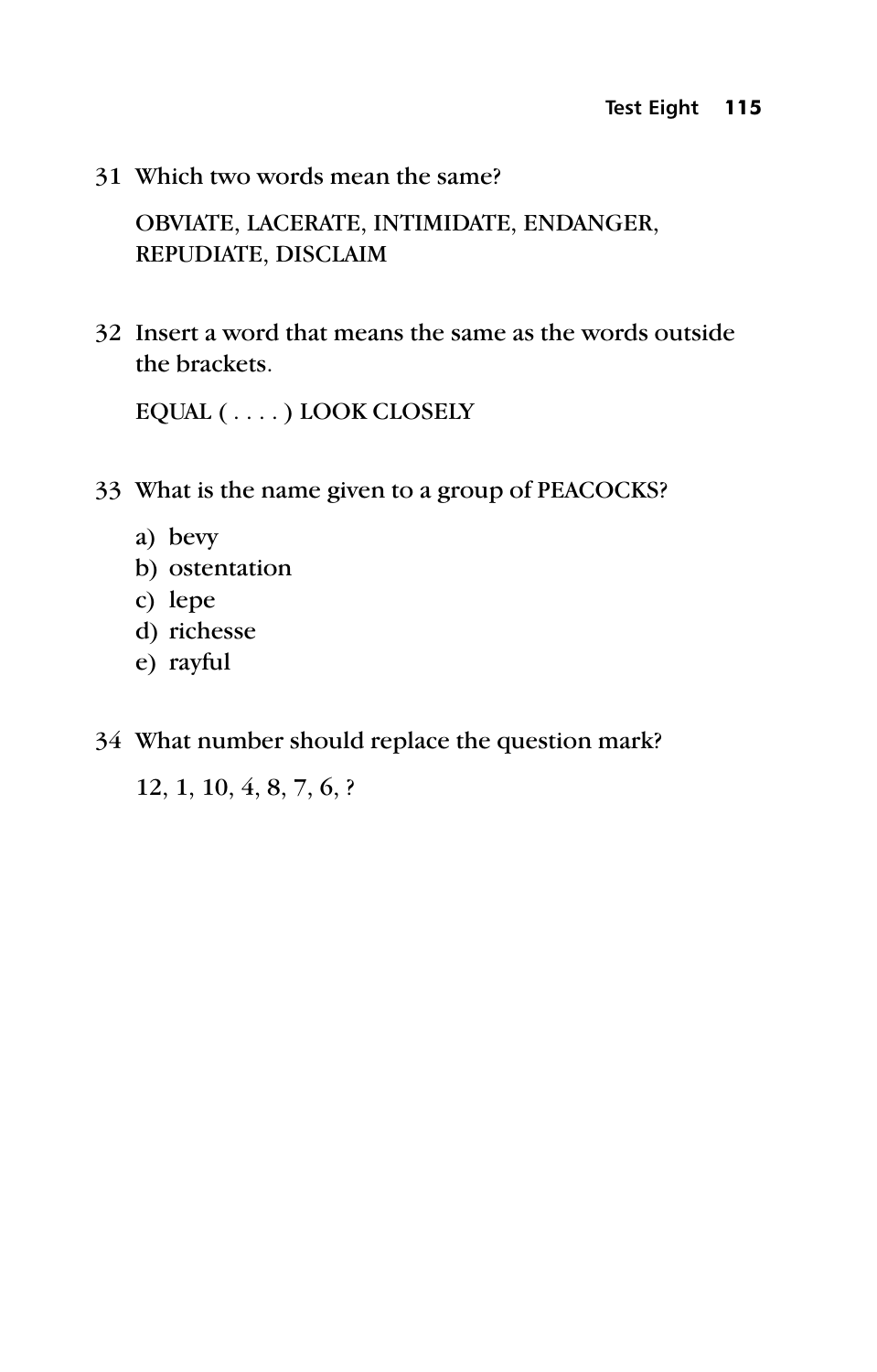#### 35 Hexagon

Which hexagon, A, B, C, D or E, fits the missing space?

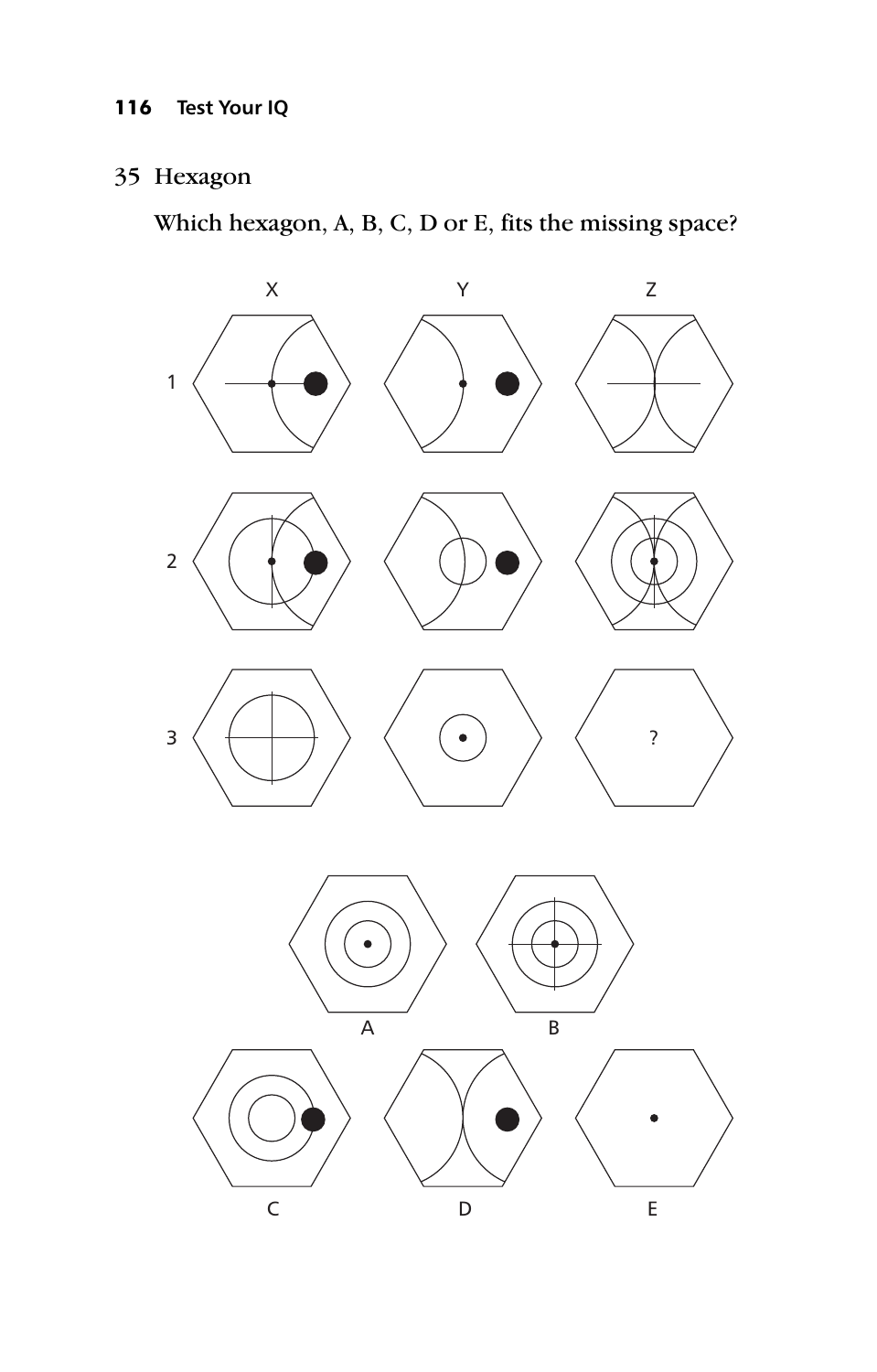36 What is always associated with INCARNADINE?

- a) imprisonment
- b) body language
- c) teeth
- d) flesh coloured
- e) quarries
- 37 What number should replace the question mark?



38 Fill in the blanks, clockwise or anti-clockwise, to form two words that are synonyms.



39 Which one of these is not a weather term?

YLILHC YTOSMR **SUMPOS WEROHS** ULQLSA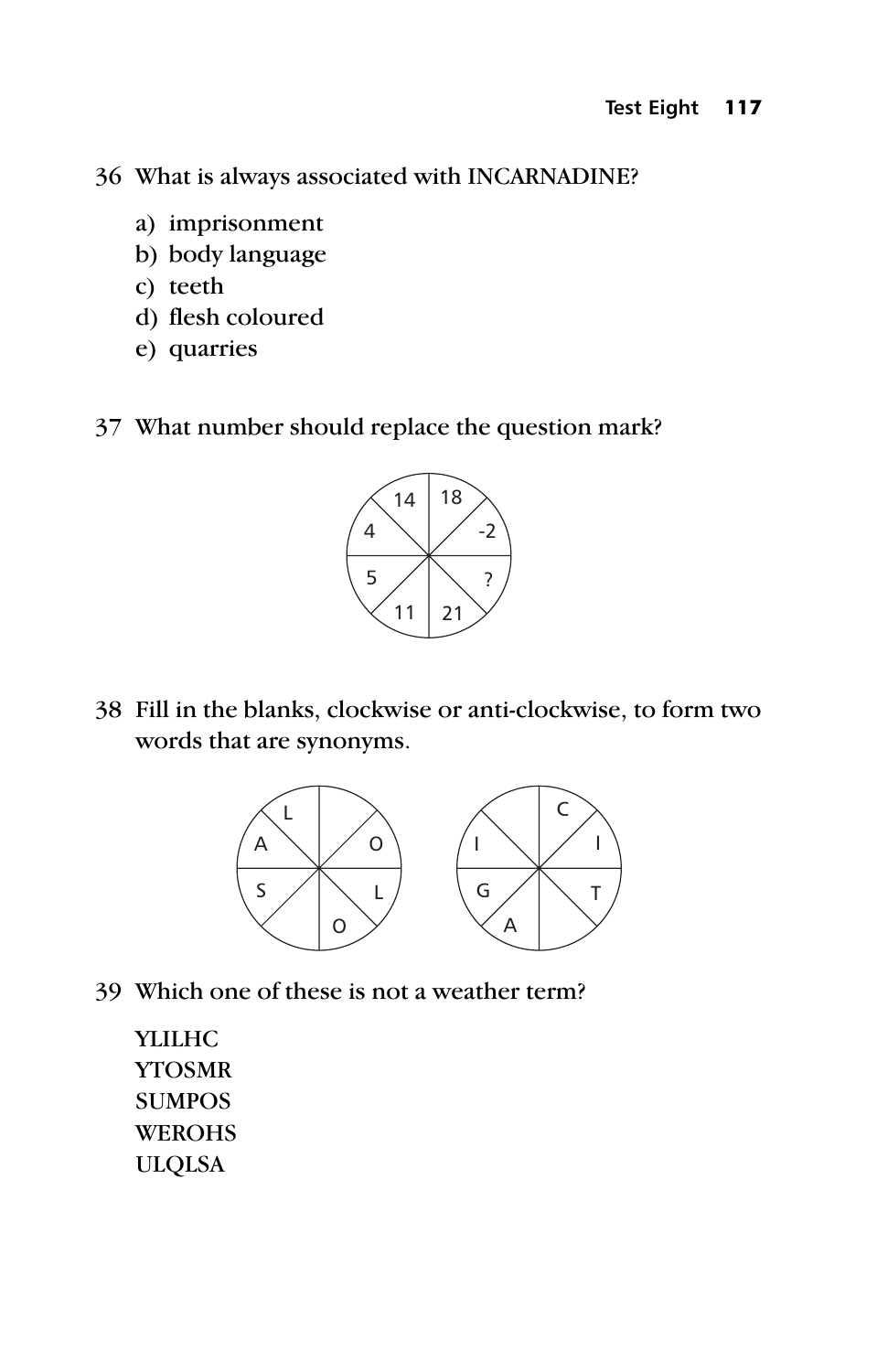#### **118 Test Your IQ**

#### 40 Boxes

Which of the five boxes below has the most in common with the box on the right?

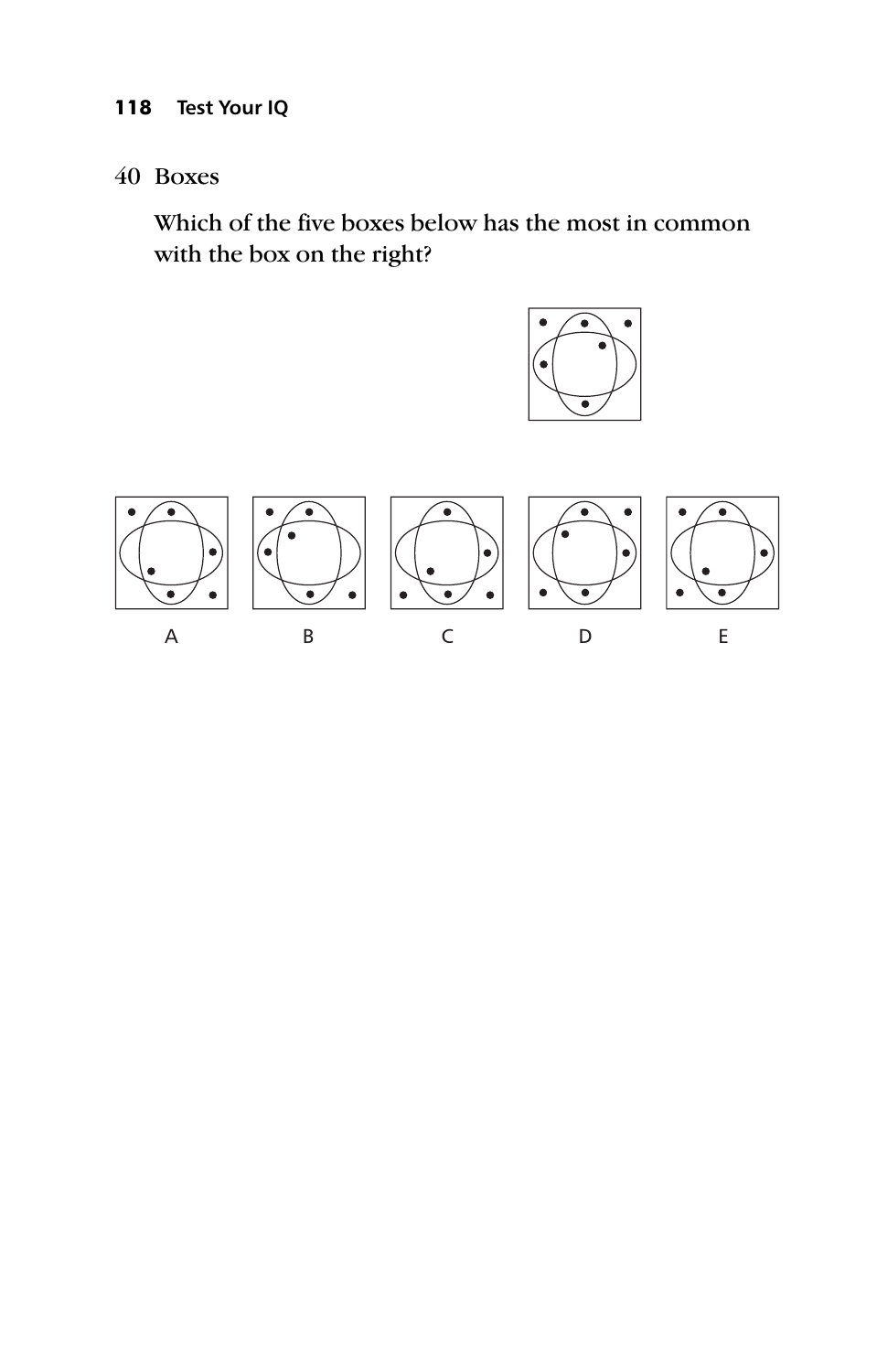## Test nine



Find the missing section from the options below.

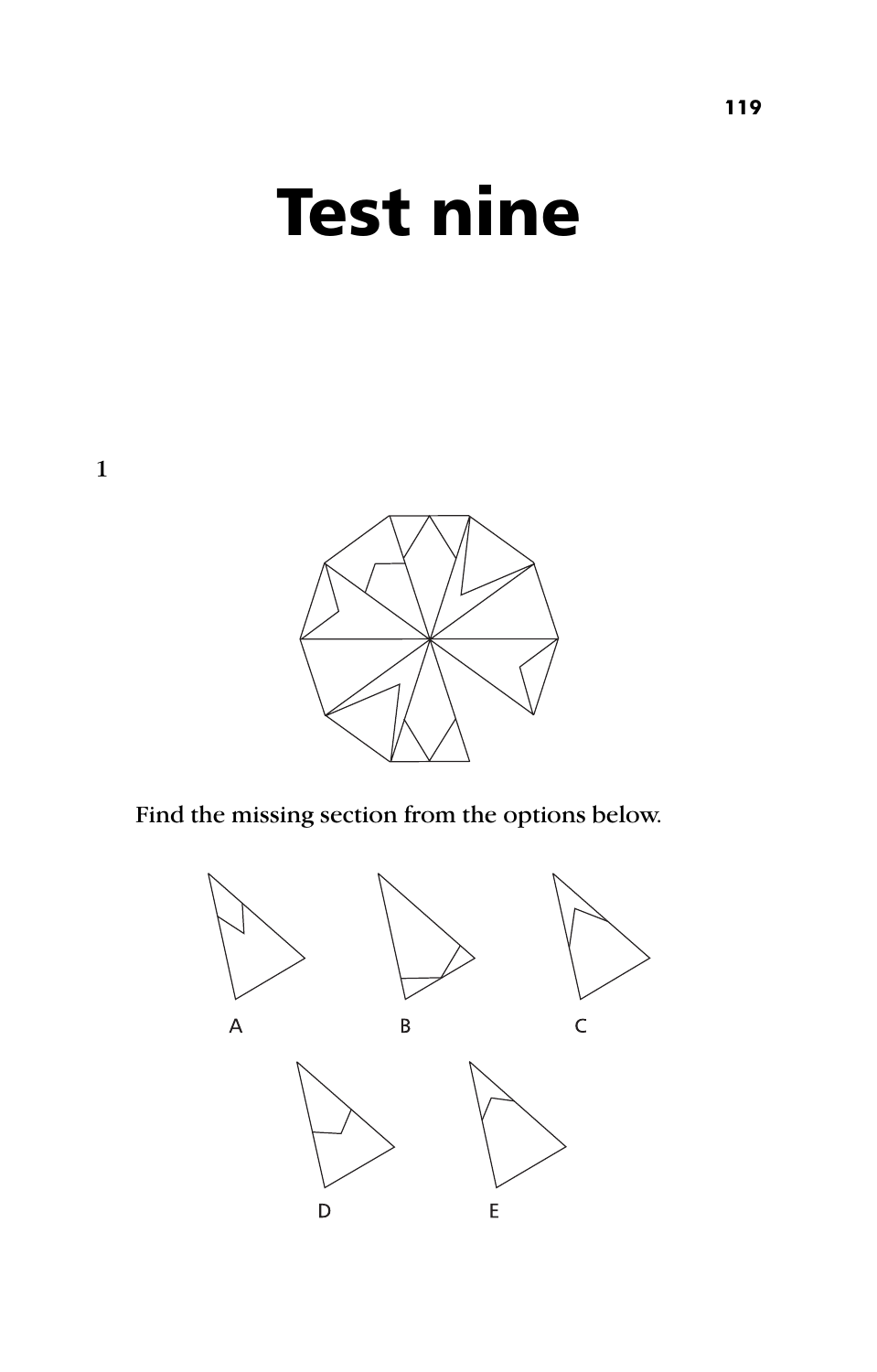2 Read clockwise to spell two antonyms by selecting one letter from each circle. Every letter is used and each word starts in a different circle.



3 Which word in brackets means the same as the word in capitals?

METAPHYSICAL (transient, esoteric, symbolic, planned, fastidious)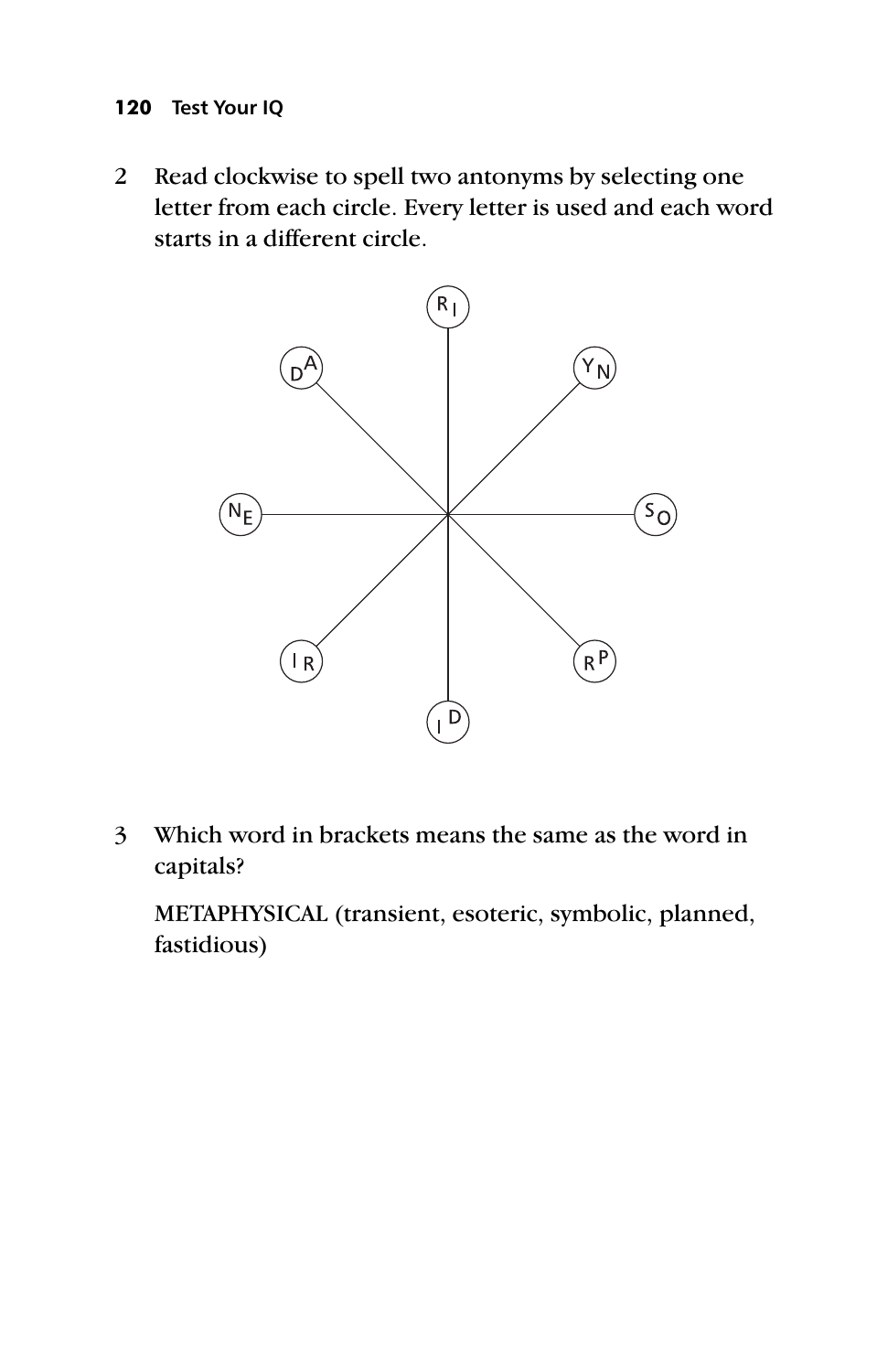#### 4 Comparison











5 What number should replace the question mark?

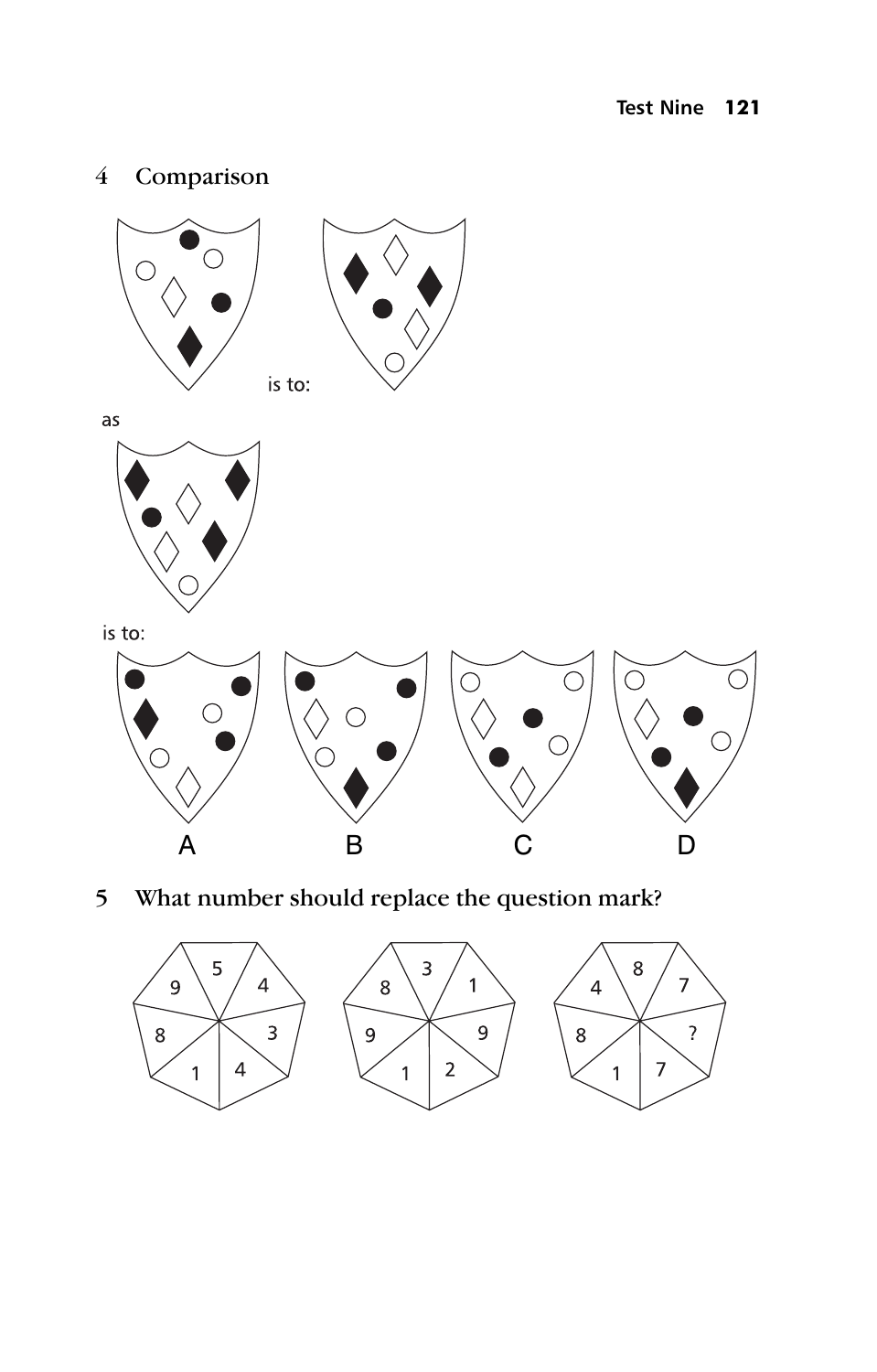**122 Test Your IQ**

6 Solve each anagram to find two phrases that are spelt differently but sound alike, as in 'a name', 'an aim'.

IMPEL UP MY EEL PUP

- 7 What do these words have in common? PREFERABLE, PURVEYED, TARADIDDLE, BAGPIPES, BEJEWELLED
- 8 The words BEST and WORST are opposite in meaning. Find two more words that are opposite in meaning, one that must rhyme with BEST and one that must rhyme with WORST
- 9 Odd one out

Four of these pieces can be fitted together to form a perfect square. Which is the odd one out?

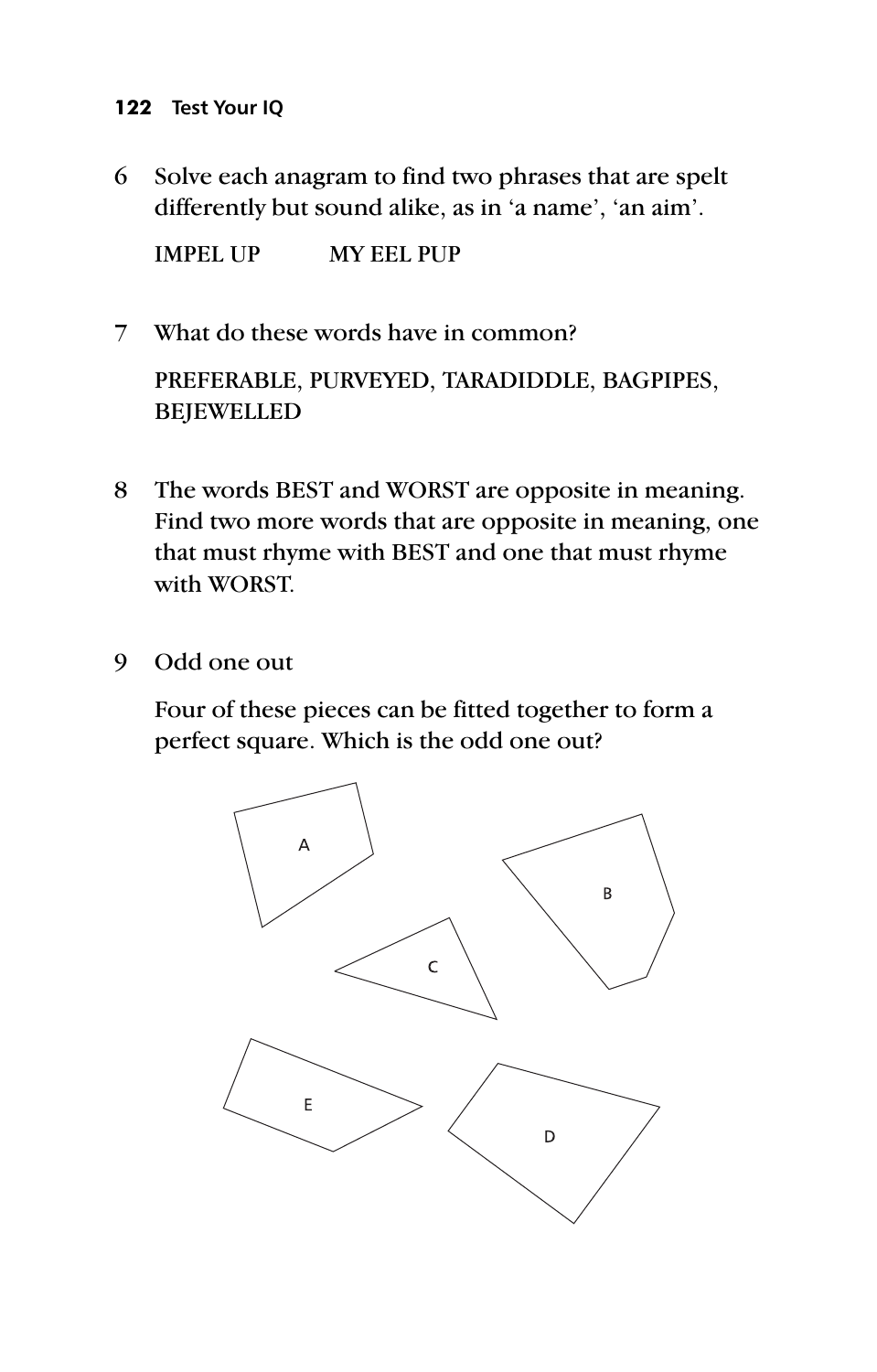### 10 Missing tile



Choose the missing tile from the options below.

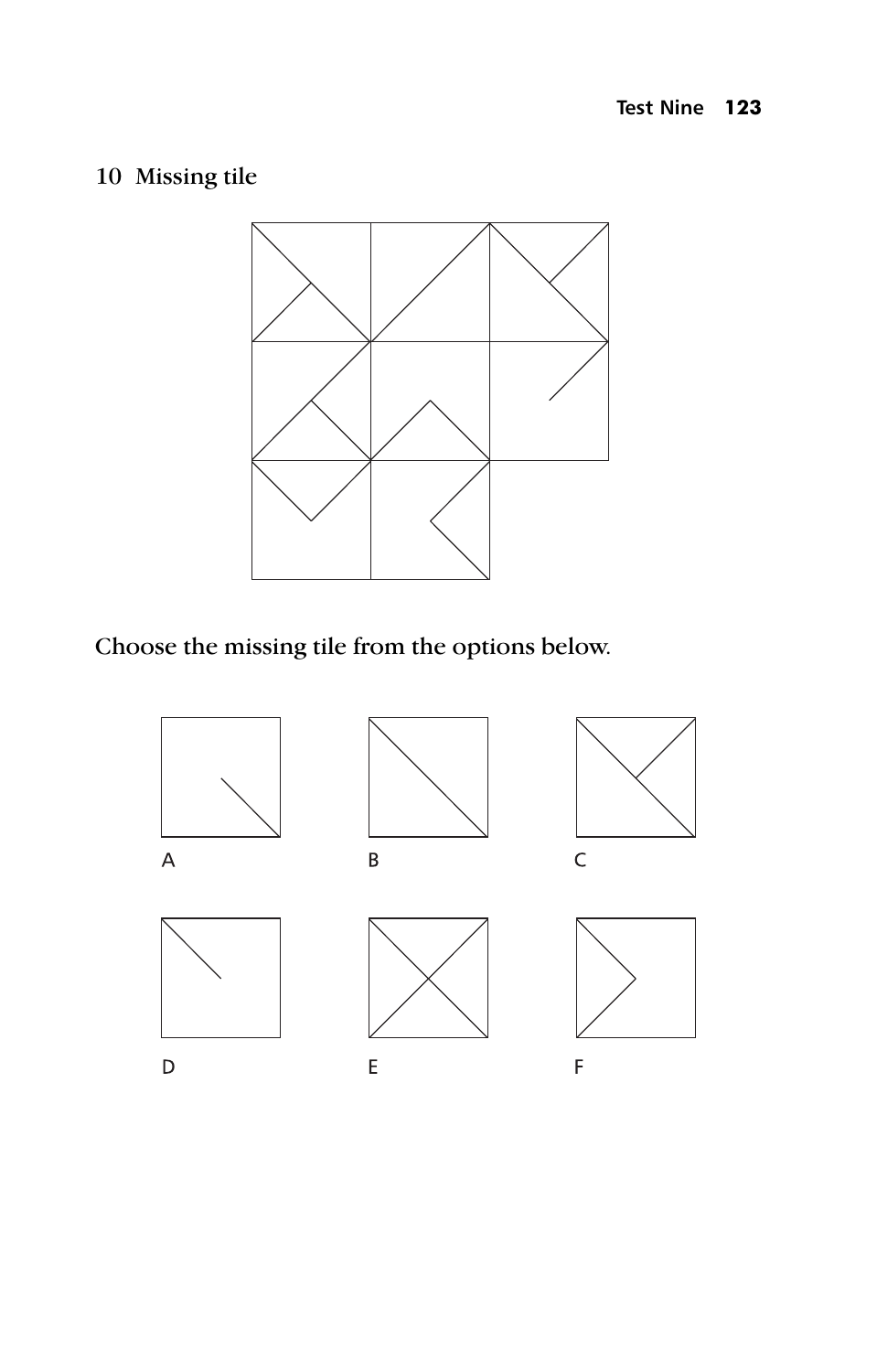#### **124 Test Your IQ**

#### 11 Which is the odd one out?

Broth, elate, organ, glean, horse, idler, dance, eager, throb, groan, riled, angle, shore, caned, owned, agree, endow

12 SPIN  $= 52$  $LIST = 51$  $CALM = 91$  $LOAD = 62$  $LAND = ?$ 

#### 13 What letter should replace the question mark?

| ? | E | D | D |
|---|---|---|---|
| Α | S | L | E |
| N | Α | Α | R |
| S | N | D | S |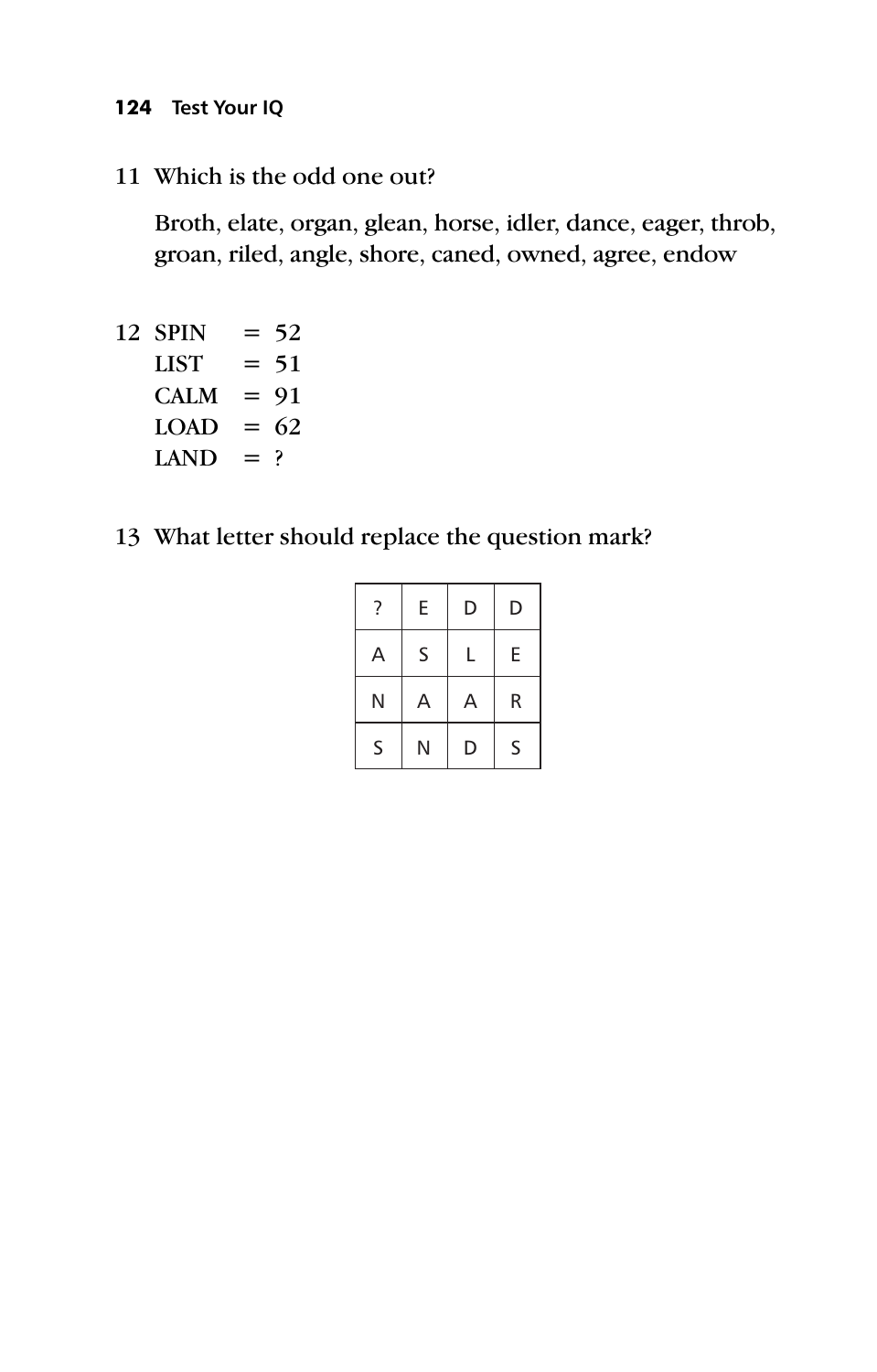#### 14 Odd one out

Which is the odd one out?



15 Read clockwise to find two eight-letter words that are antonyms. You have to find the starting point and provide the missing letters.

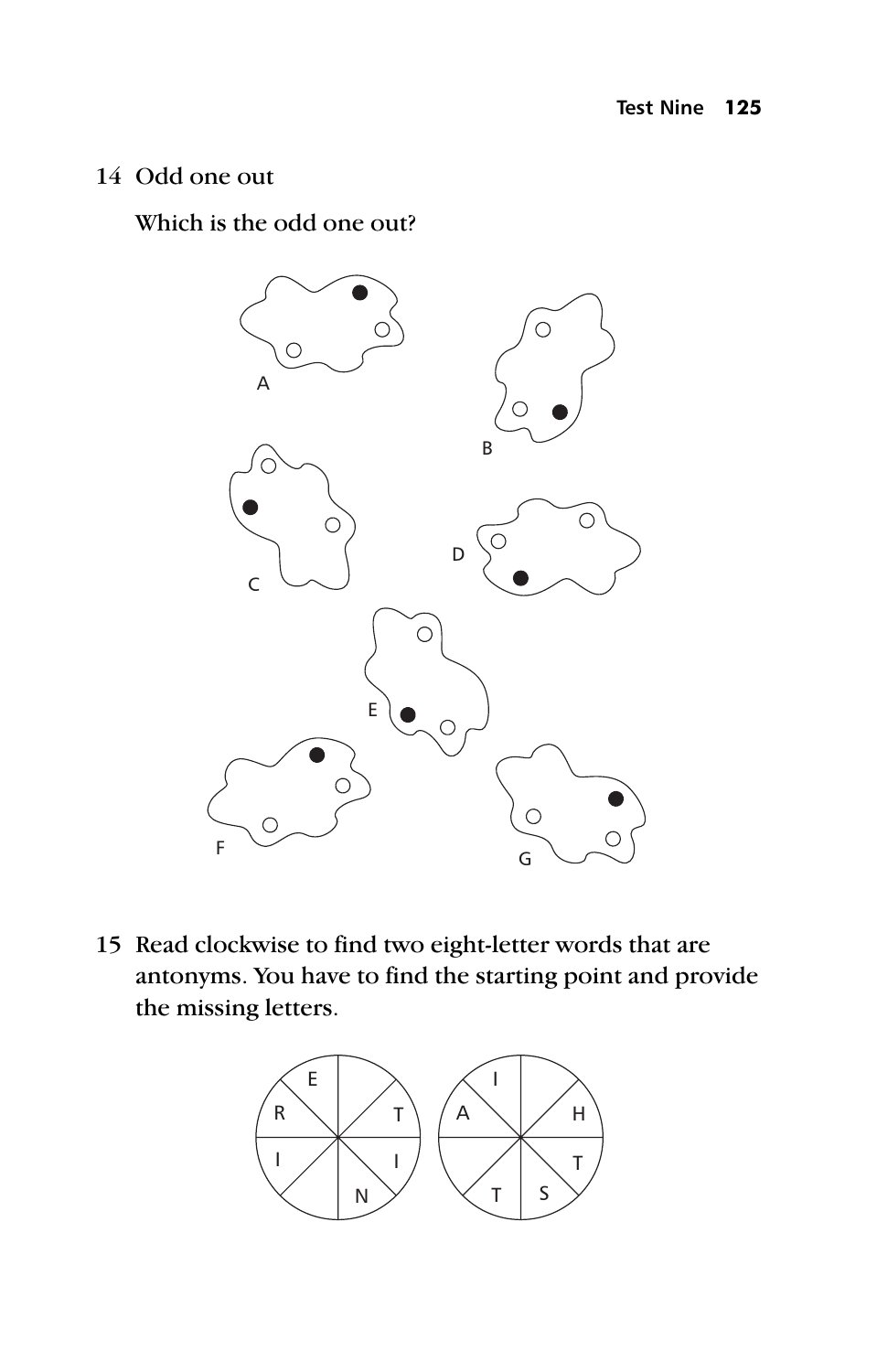16 The phrase train-spotting (5–8) is an anagram of which other familiar phrase (8–5)?

Clue: take the first step

17 A B C D E F G H

What letter is two to the right of the letter immediately to the left of the letter that comes mid-way between the letter immediately to the left of the letter H and the letter two to the right of the letter A?

```
18 7461 : 135
6893 : a) 151
       b) 179
       c) 152
       d)161
       e) 125
```
- 19 Insert the name of a fruit into the brackets reading downwards to complete the three-letter words.
	- $BI(.)$ LE $( . )$  $HA(.)$  $HI( . )$ TO  $(.)$  $FA(.)$

#### 20 What number should replace the question mark?

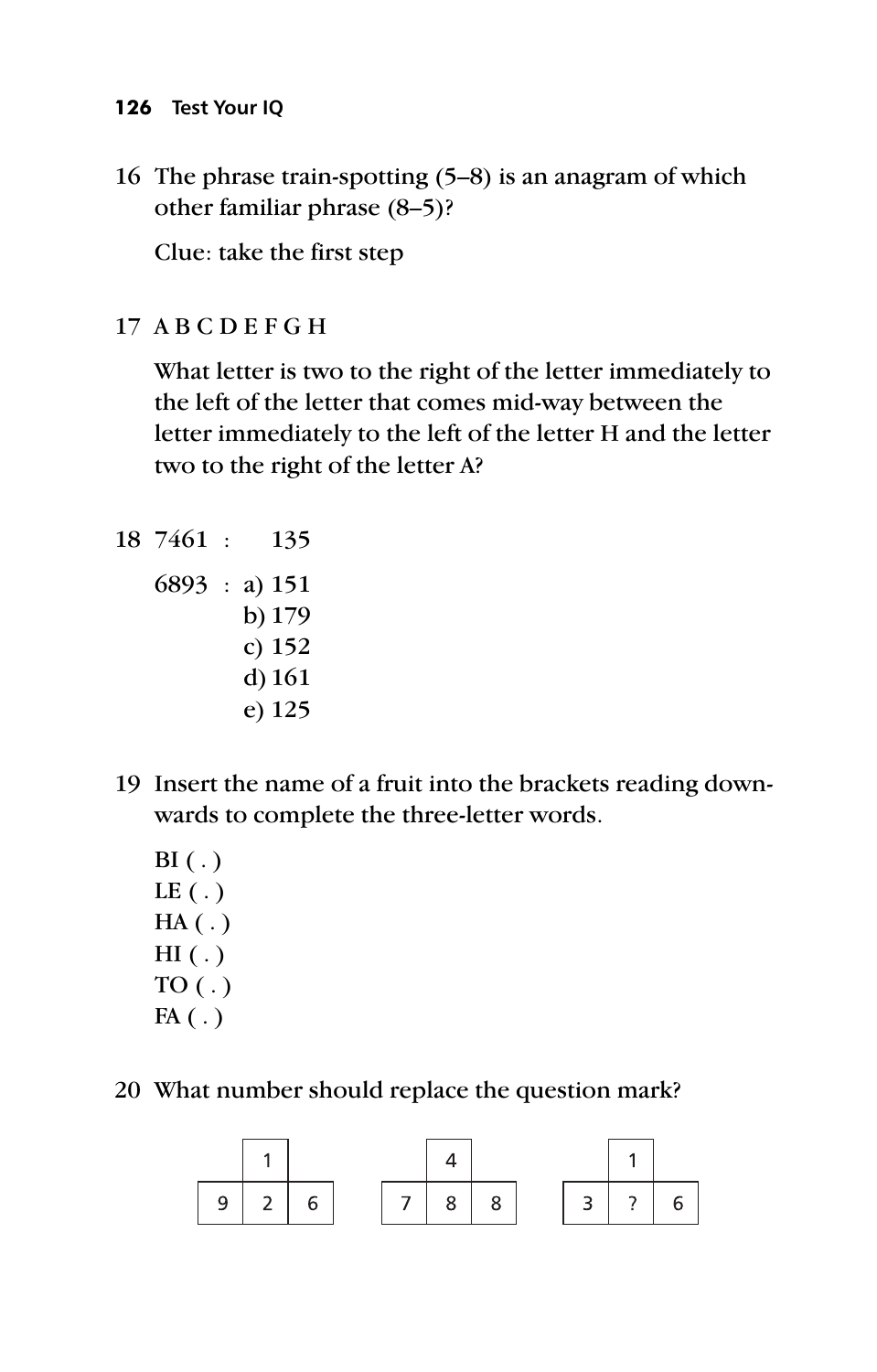- 21 Which word means the same as ESPALIER?
	- a) wooden trellis
	- b) spectre
	- c) advocate
	- d) ligament

#### 22 What number should replace the question mark?



23 Solve the one-word anagram.

#### THE ACHE

24 What number should replace the question mark? 22, 21, 30, ?, 38, 37, 46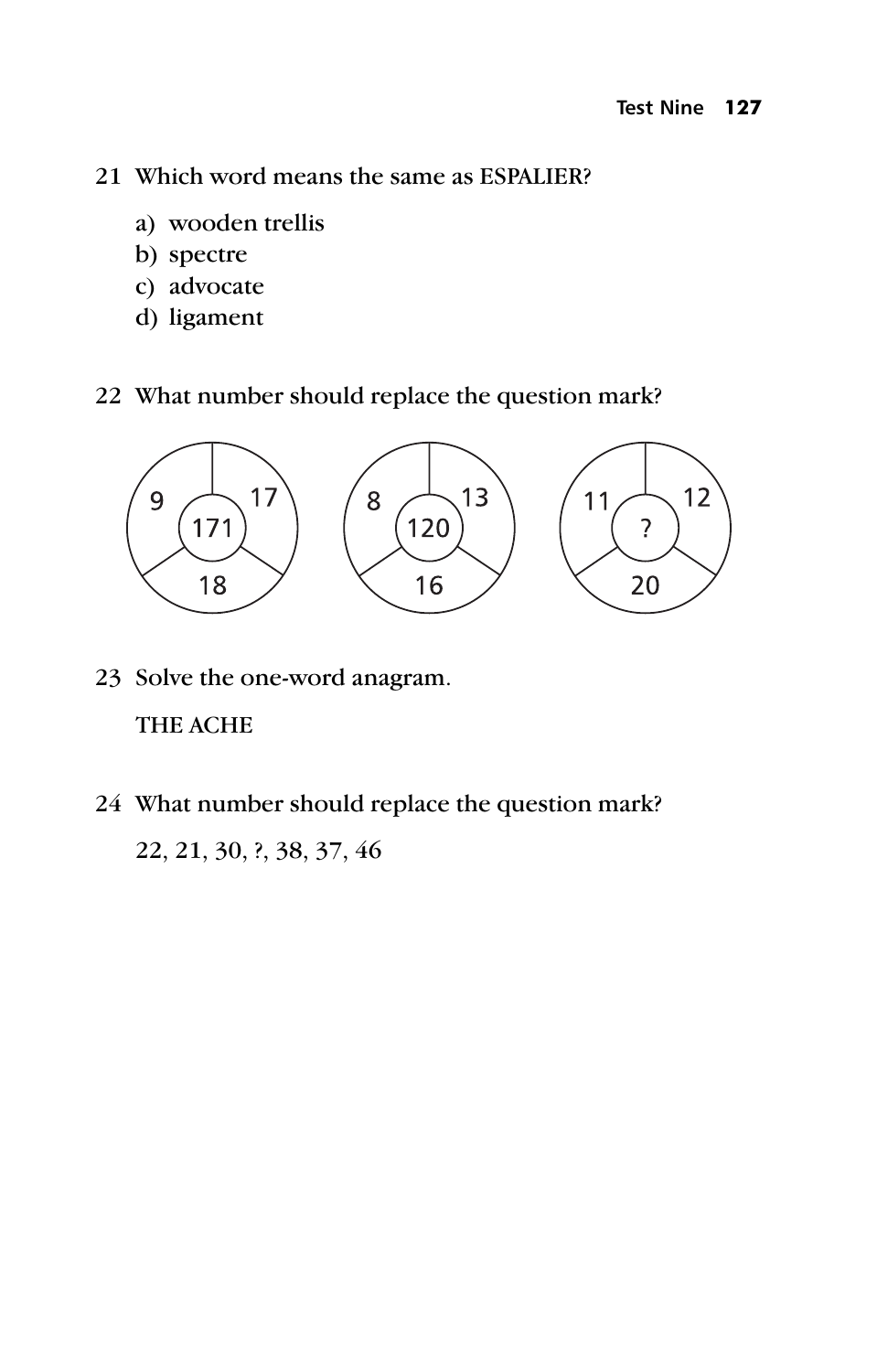### 25 Comparison

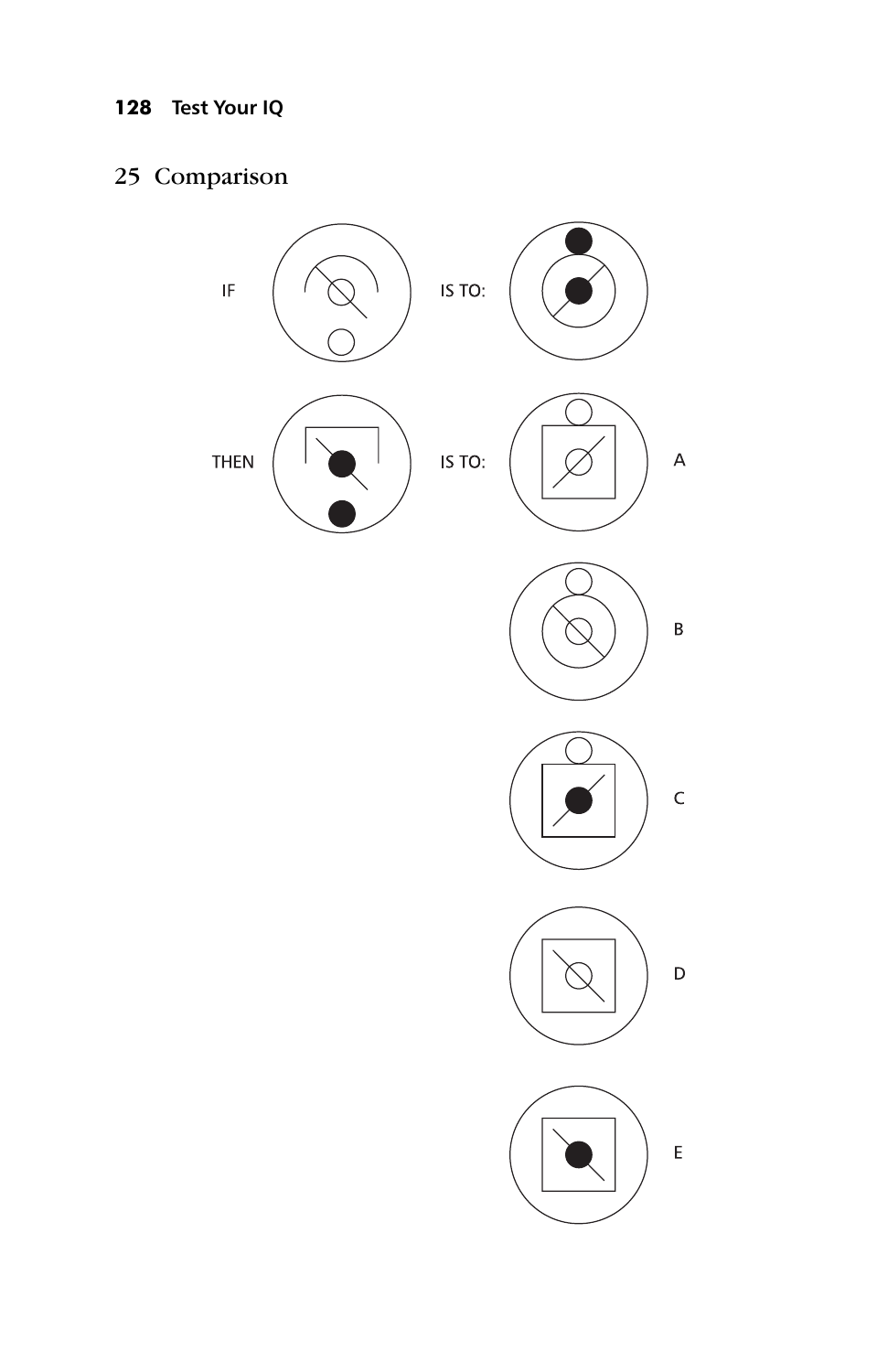26 Fill in the blanks, clockwise or anti-clockwise, to complete the word.



27 Which two words mean the opposite?

CORPOREAL, IMPUDENT, SPIRITUAL, ABUNDANCE, FAULTLESS, CONFORMITY

28 What is a WASSERMAN?

- a) a guard
- b) a bird
- c) a slave
- d) a fish
- e) a sea monster
- 29 What is the value of x ?

$$
\frac{3}{5} \div \frac{39}{125} = x
$$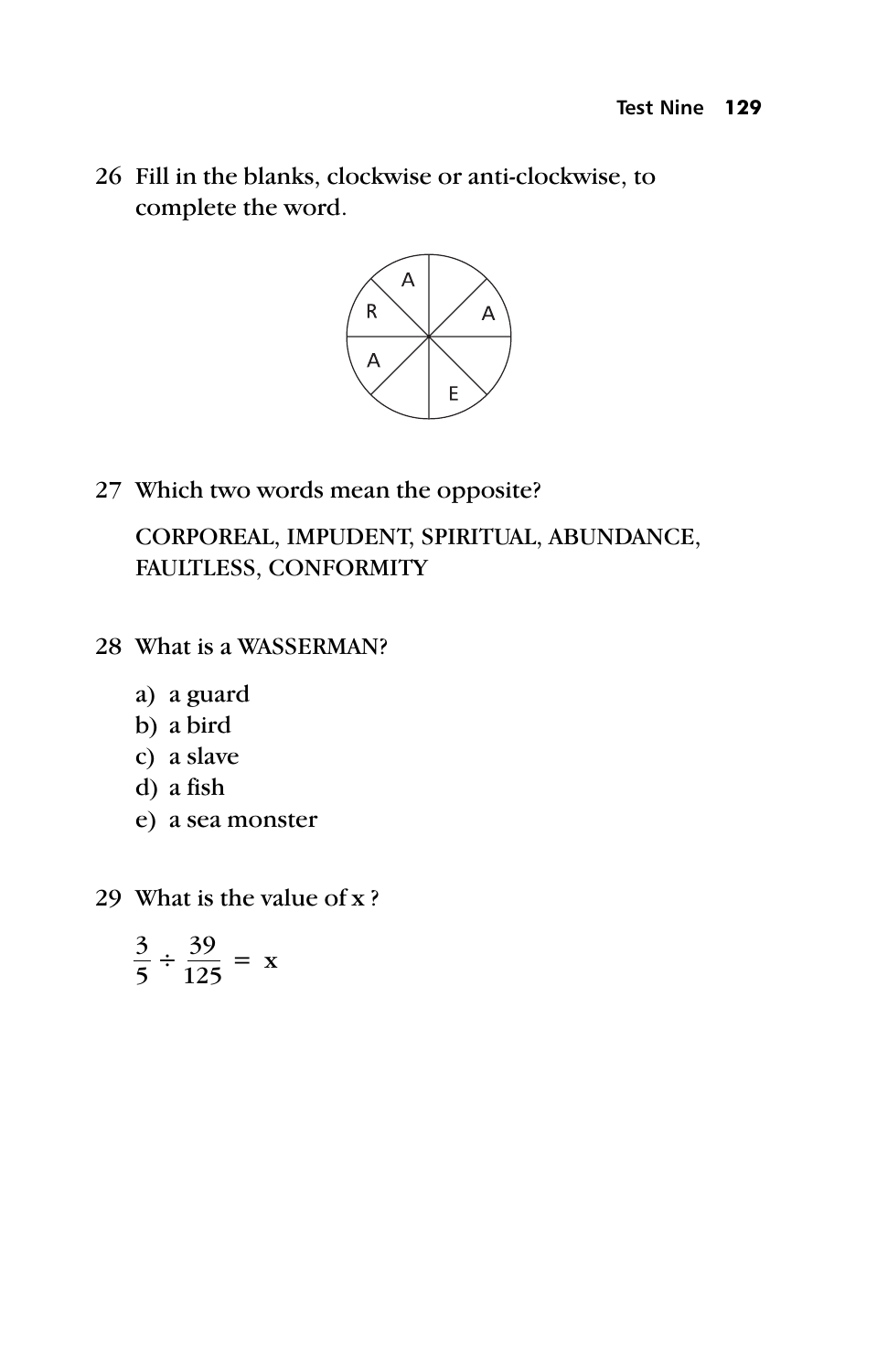#### 30 Circles

Which of A, B, C, D or E fits into the blank circle to carry on a logical sequence?



- 31 Make a six-letter word using only these four letters.
	- LO **TE**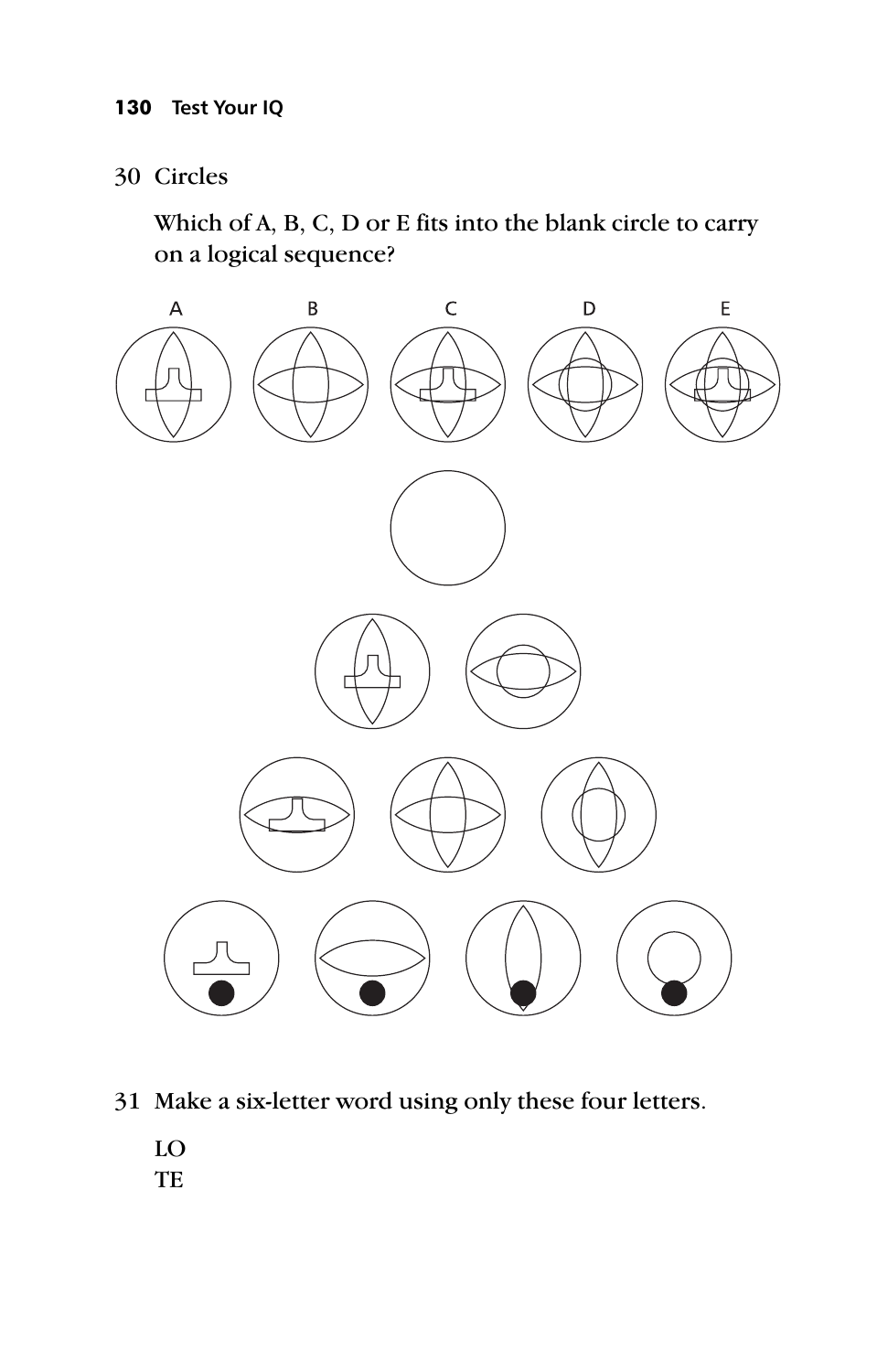#### 32 What number should replace the question mark?

6, 11, 8½, 7, 11, 3, 13½, ?

#### 33 What is the name given to a group of WOODCOCK?

- a) dray
- b) hover
- c) fall
- d) nide
- e) parliament
- 34 Insert a word that means the same as the words outside the brackets.

PESTER ( . . . . . . ) TYPE OF ANIMAL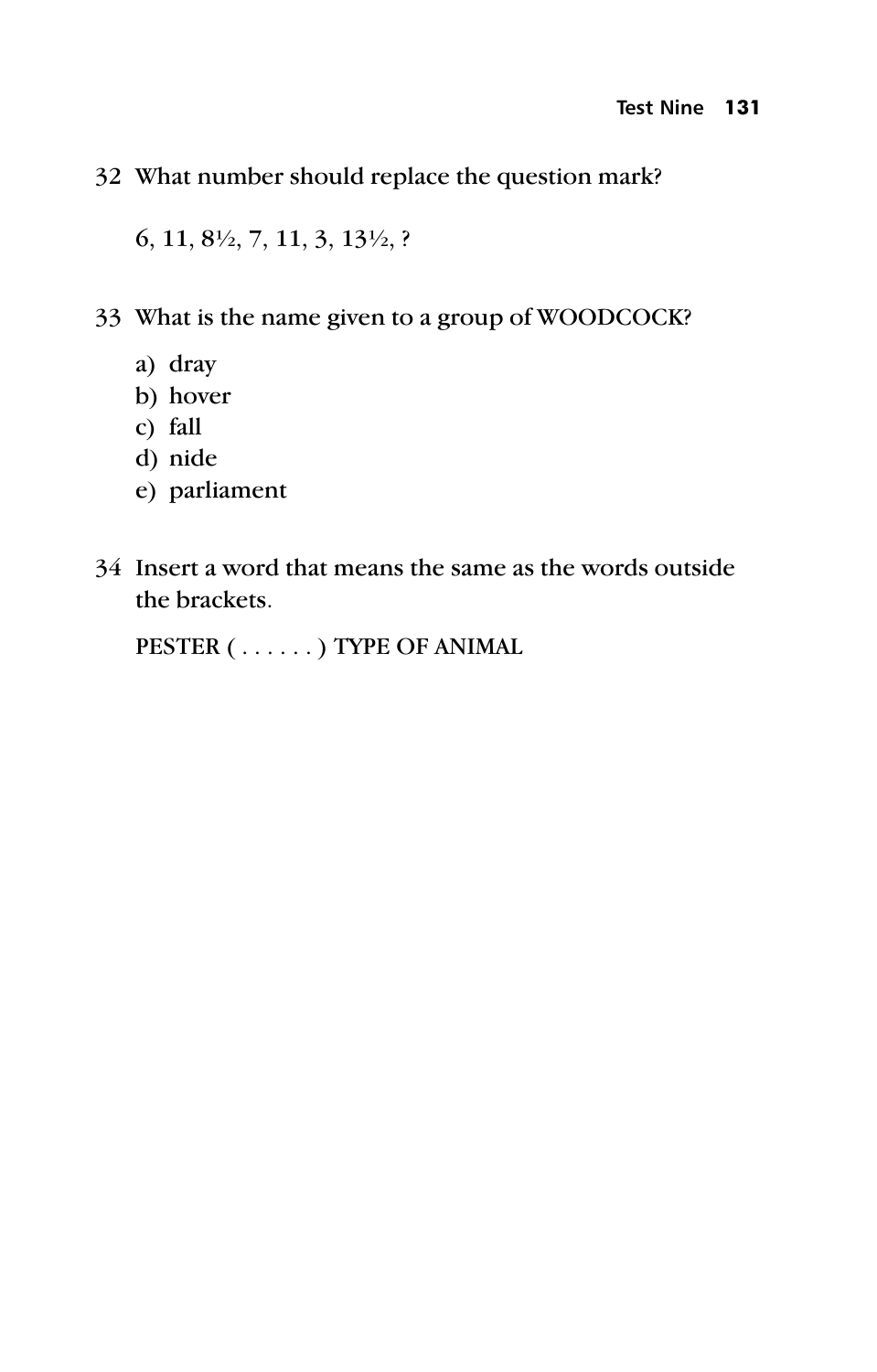#### 35 Symbols



Each line and symbol that appears in the four outer circles, above, is transferred to the centre circle according to these rules:

if a line or symbol occurs in the outer circles:

| once:    | it is transferred          |
|----------|----------------------------|
| twice:   | it is possibly transferred |
| 3 times: | it is transferred          |
| 4 times: | it is not transferred.     |
|          |                            |

Which of the circles A, B, C, D or E, shown below, should appear at the centre of the diagram, above?

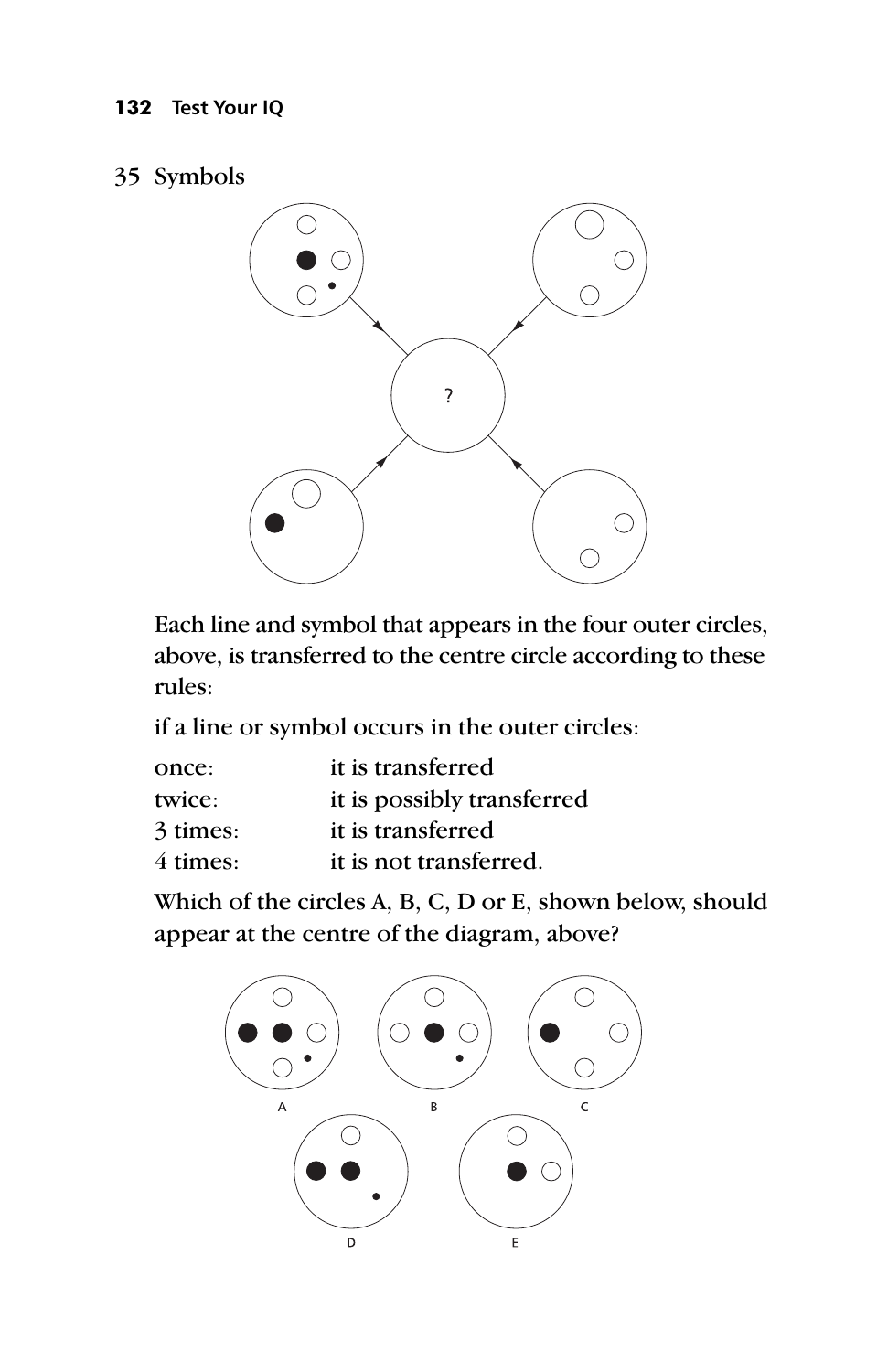36 Fill in the blanks, clockwise or anti-clockwise, to form two words that are synonyms.



- 37 What is the symbol for  $\sqrt{-1}$ ?
- 38 What is always associated with LUFF?
	- a) heartiness
	- b) sincerity
	- c) misery
	- d) clouds
	- e) wind
- 39 What number should replace the question mark?
	- 1, 24, 816, 3264, 12825, 651210, ?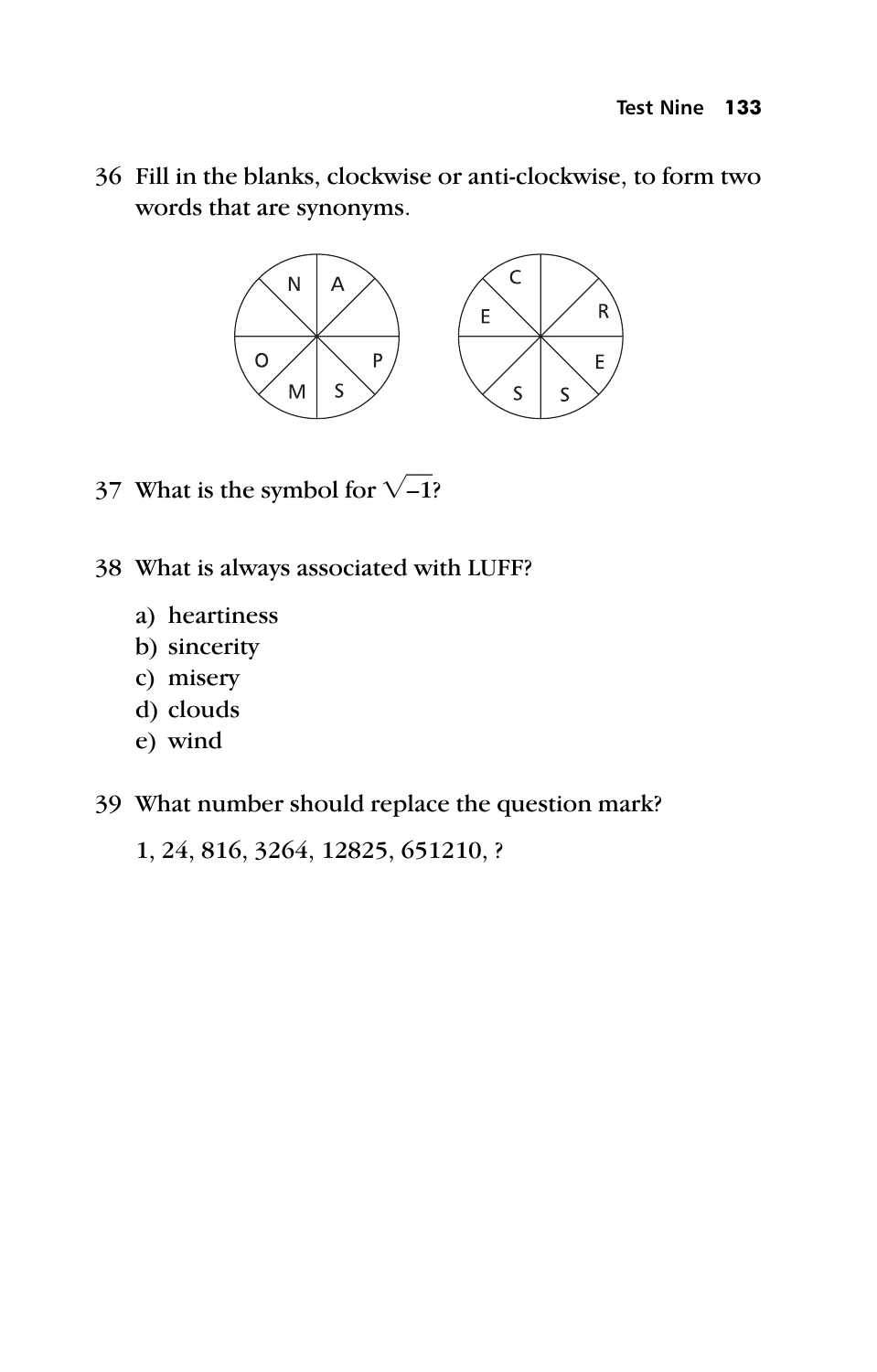#### 40 Odd one out

Which of these is the odd one out?

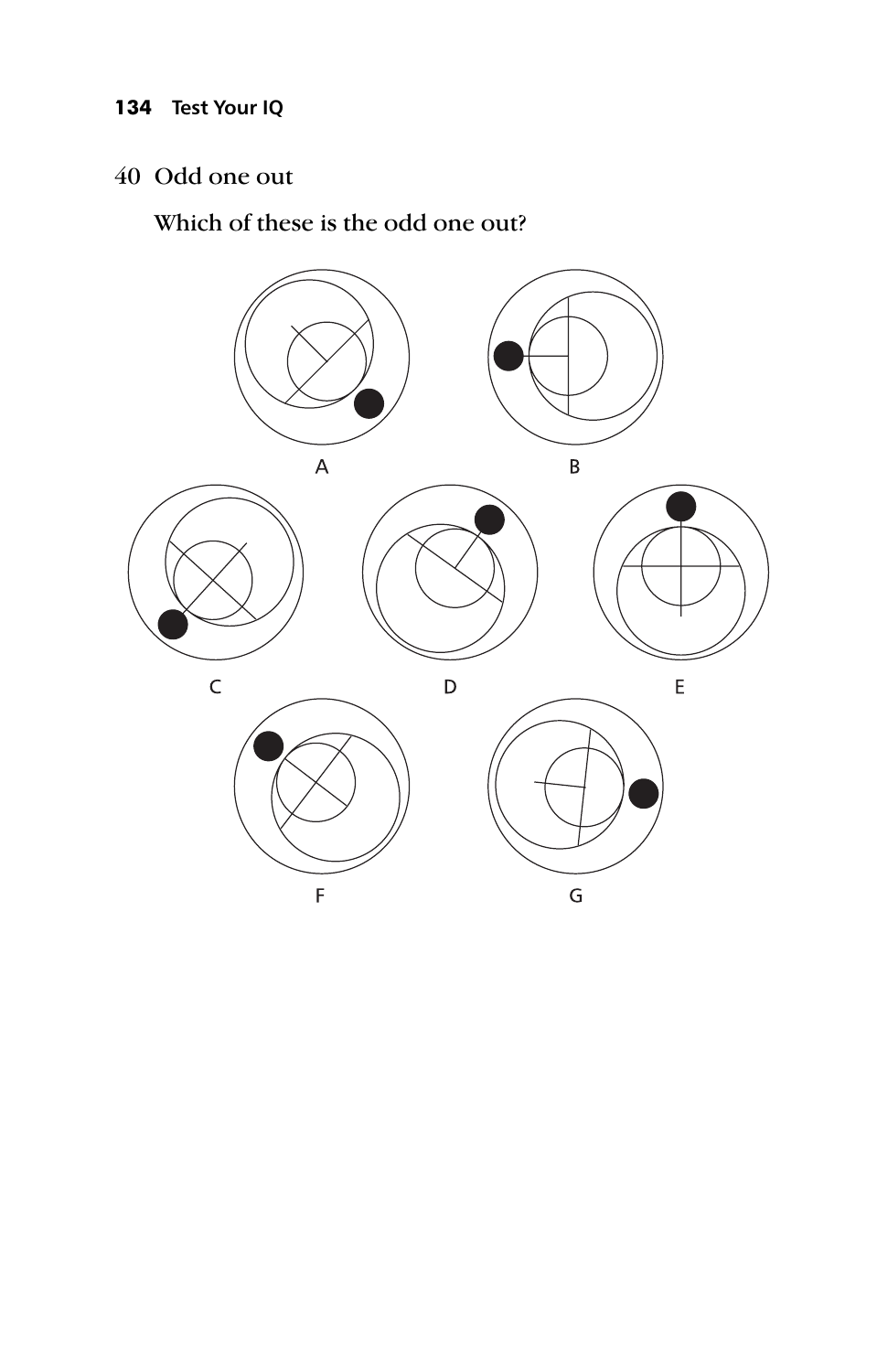## Test ten

#### 1 Which number is the odd one out?



2 Spiral clockwise to find a 10-letter word. Only alternate letters are shown.

Clue: outwit

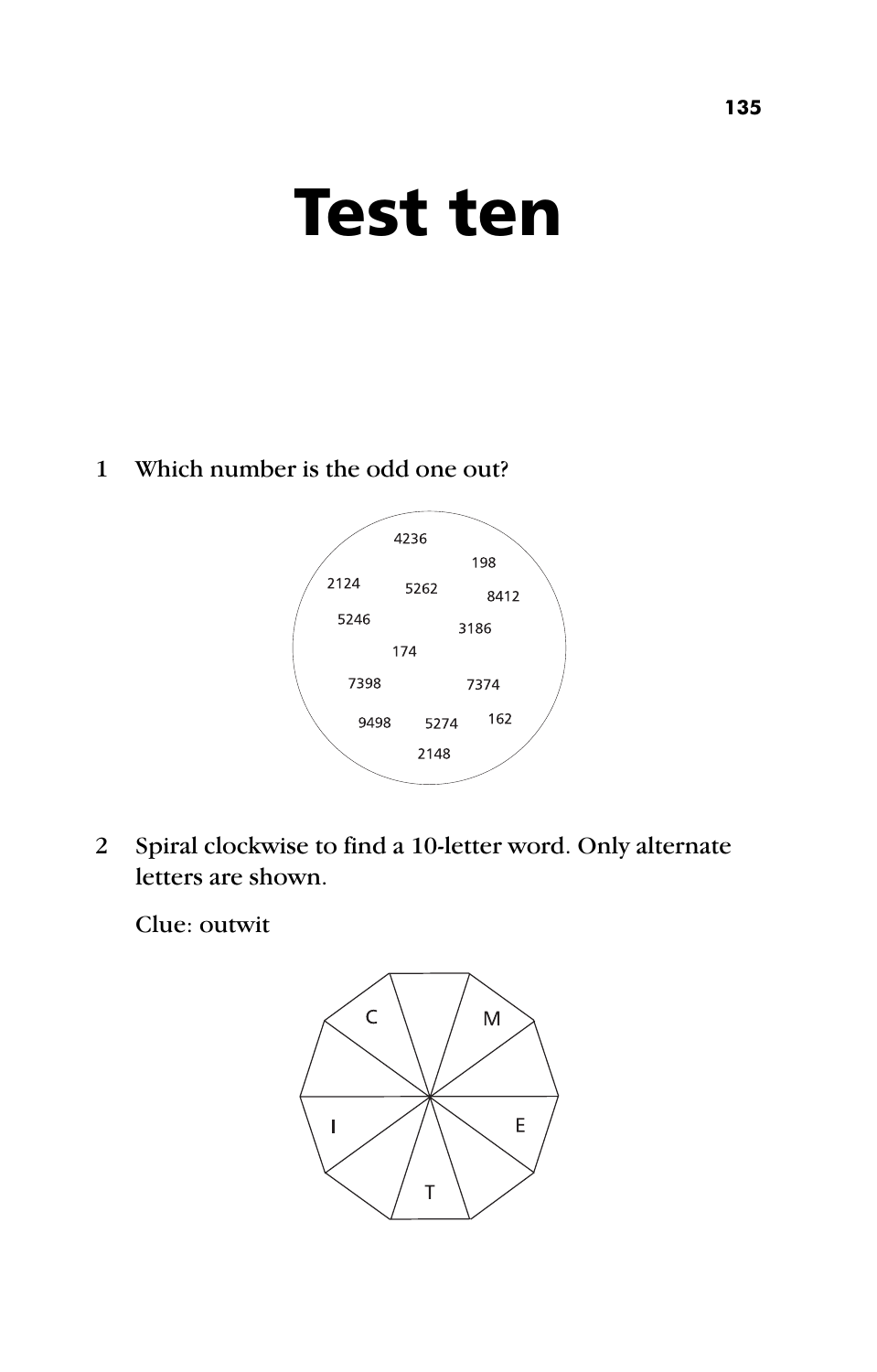#### 3 Comparison



4 Each square contains the letters of a nine-letter word. The two words are synonyms, and the overlapping letters T and A appear in each word. Can you unscramble them?

| D | E | R |   |   |
|---|---|---|---|---|
| E | C | т | M | E |
|   | Α | Α | L |   |
|   |   | N | E |   |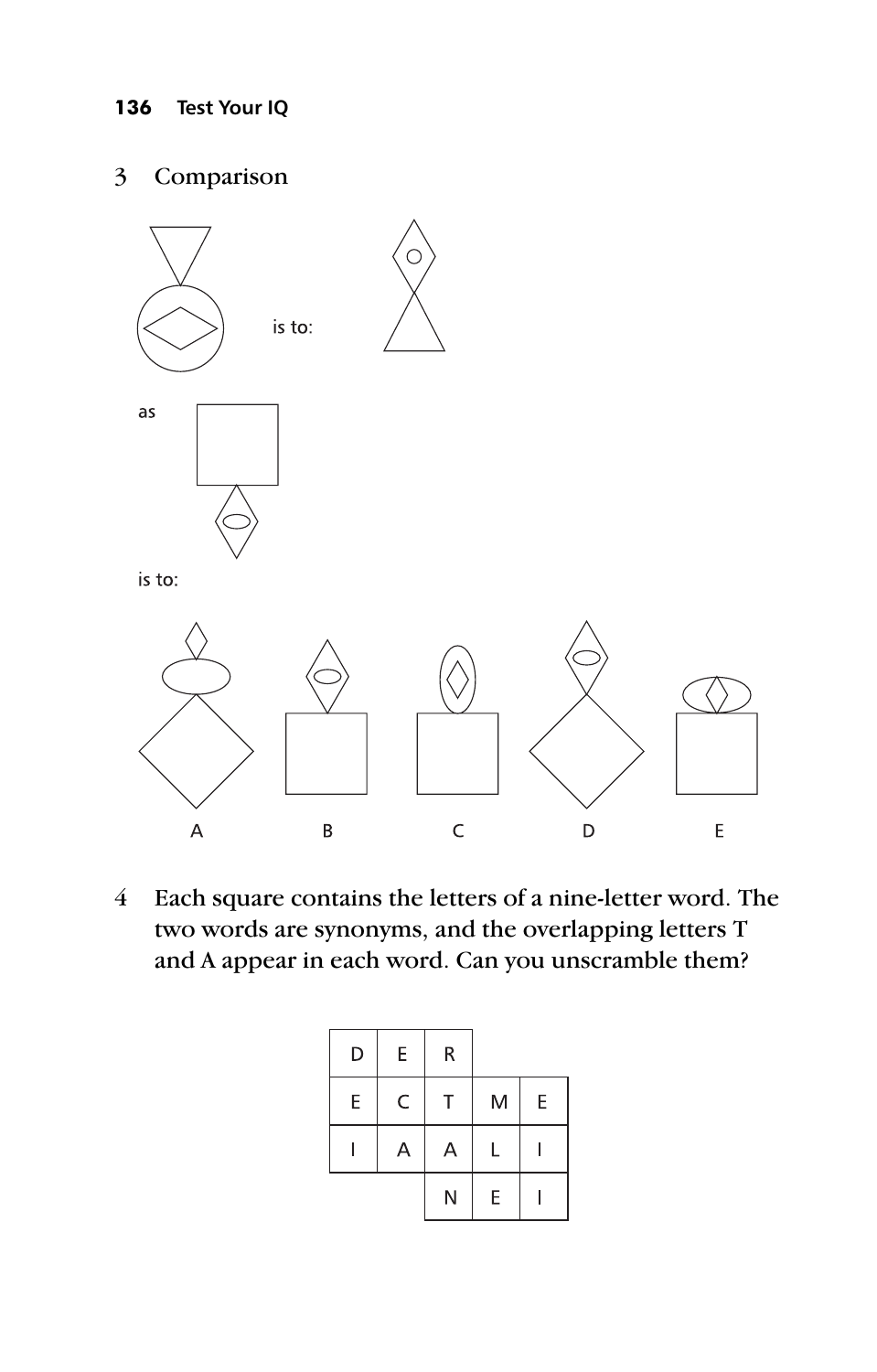5 Find the starting point and track from letter to letter along the lines to spell out an item of jewellery (8, 4).



6 Squares



Which of the squares below has most in common with the square above?





 $\sf B$ 







 $\overline{\mathsf{A}}$ 

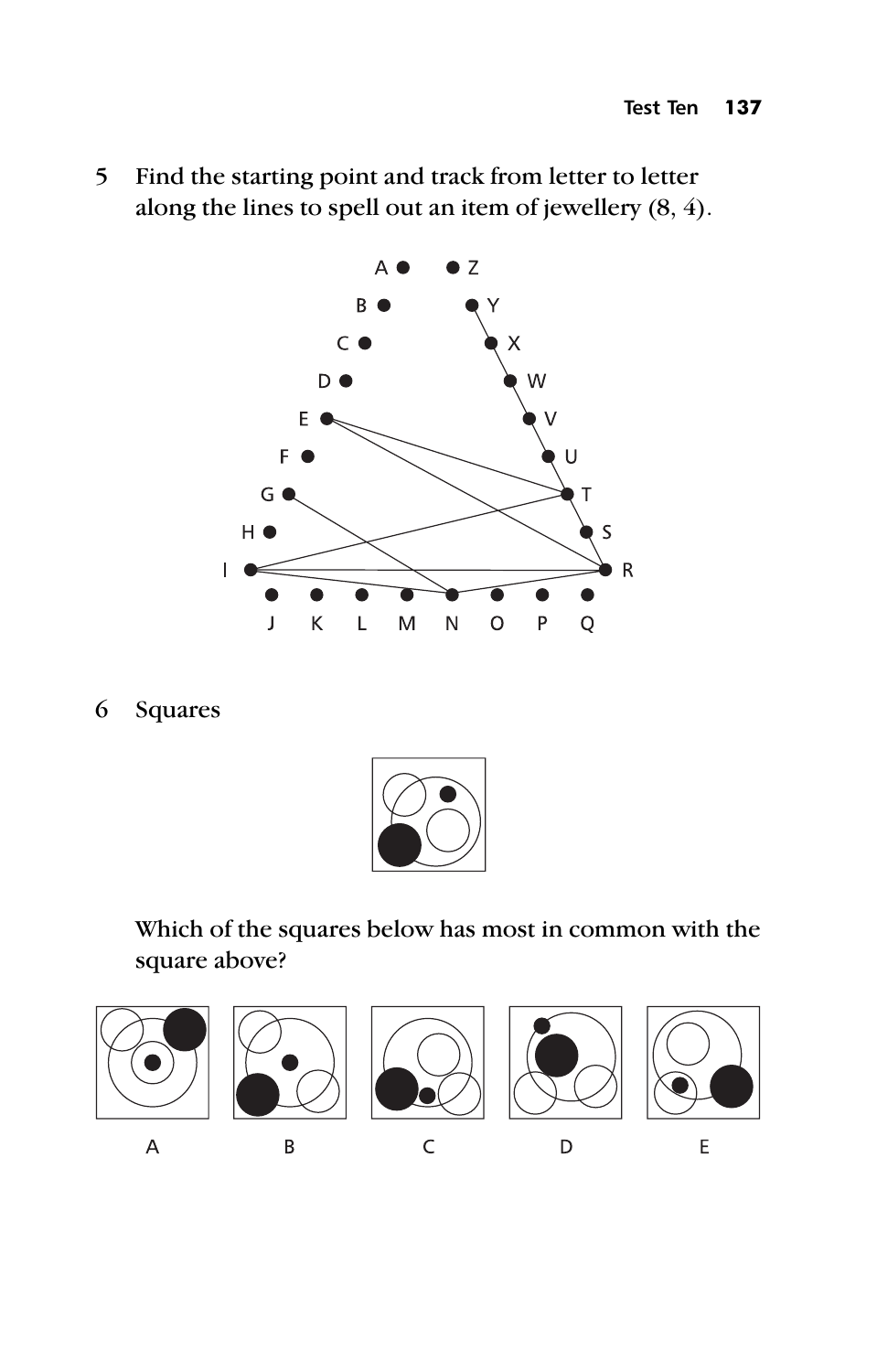7 If presented with the words MAR, AM and FAR and asked to find the shortest word that contained all the letters from which these words could be produced, you should come up with the word FARM.

Here is a further list of words:

ANGRY, LYNCH, MAGIC

What is the shortest English word from which all these words can be produced?

Clue: captivatingly

8 Which box of numbers (A, B, C or D) should replace the box of question marks?

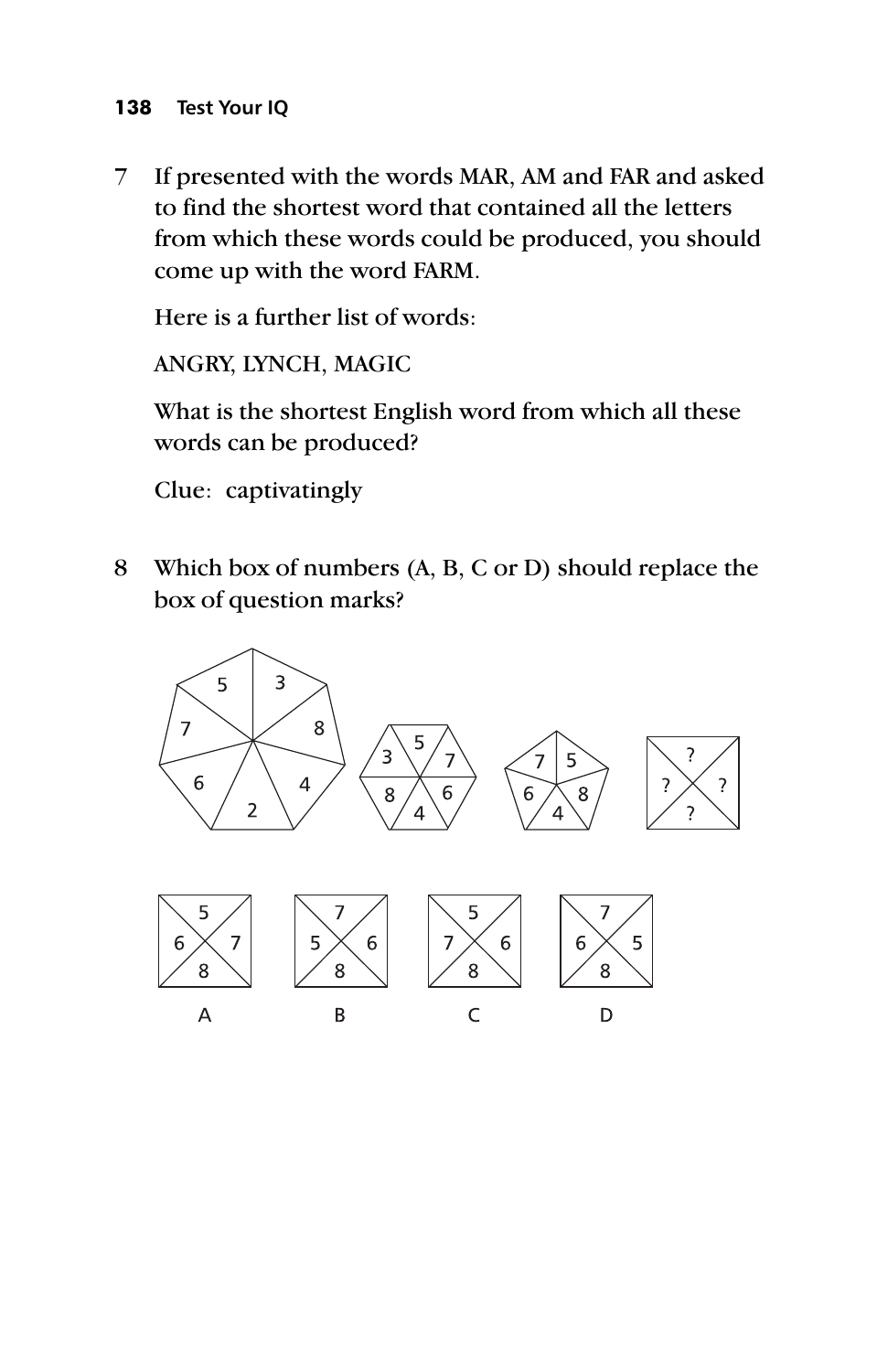9 Boxes



To which of the boxes below can a dot be added so that it meets the same conditions as in the box above?



10 What number should replace the question mark?

|   |   | 2 |  |  | ∍  |  |  |   |  |   |
|---|---|---|--|--|----|--|--|---|--|---|
| 2 | 8 |   |  |  | .5 |  |  |   |  |   |
| ⊿ | q |   |  |  |    |  |  | 8 |  | 8 |

11 Read clockwise to find two words, one in each circle, that are antonyms. You must provide the missing letters.

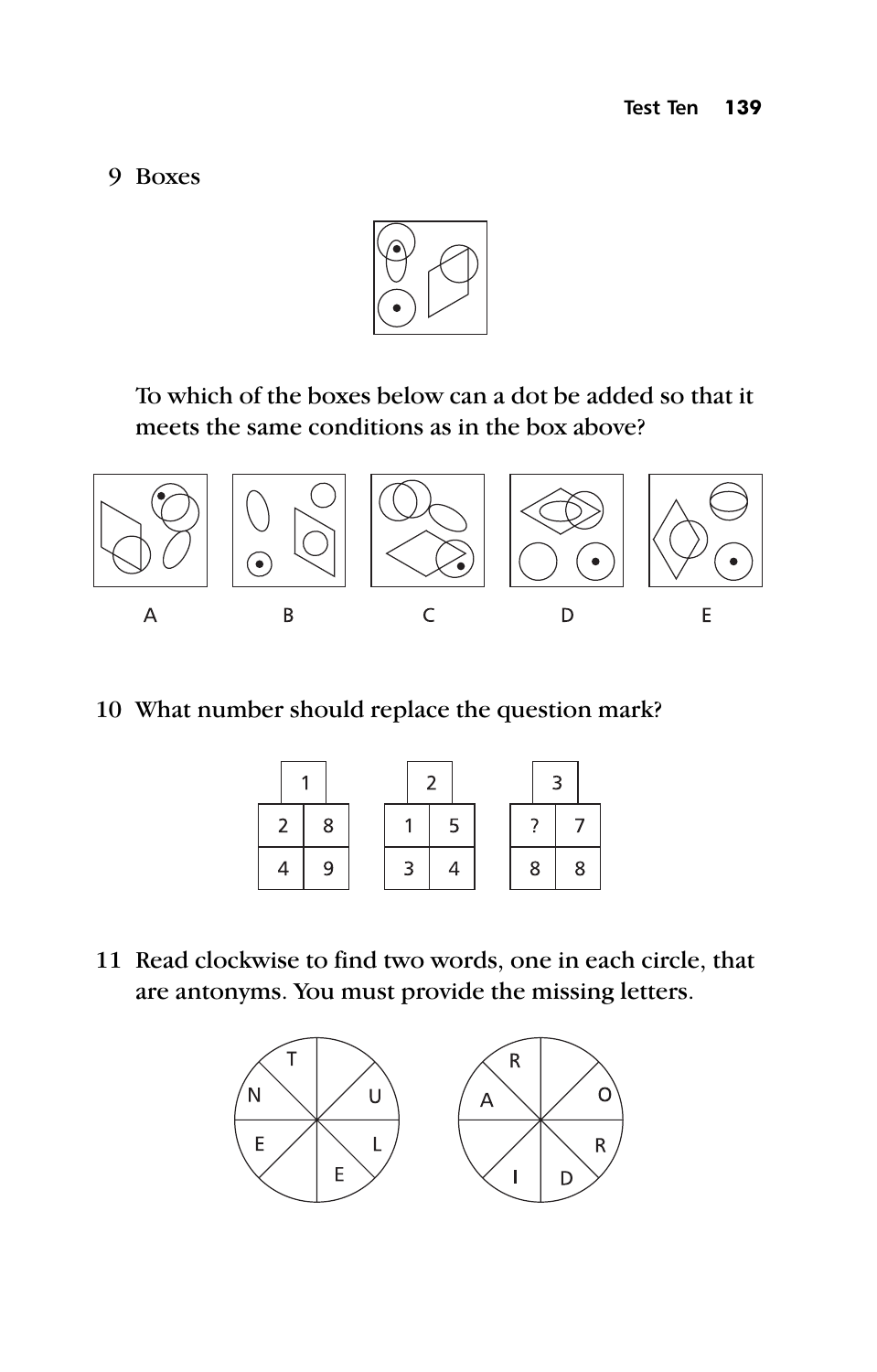12 What number comes next in this sequence? 100, 99, 117, 108, ?

### 13 Comparison

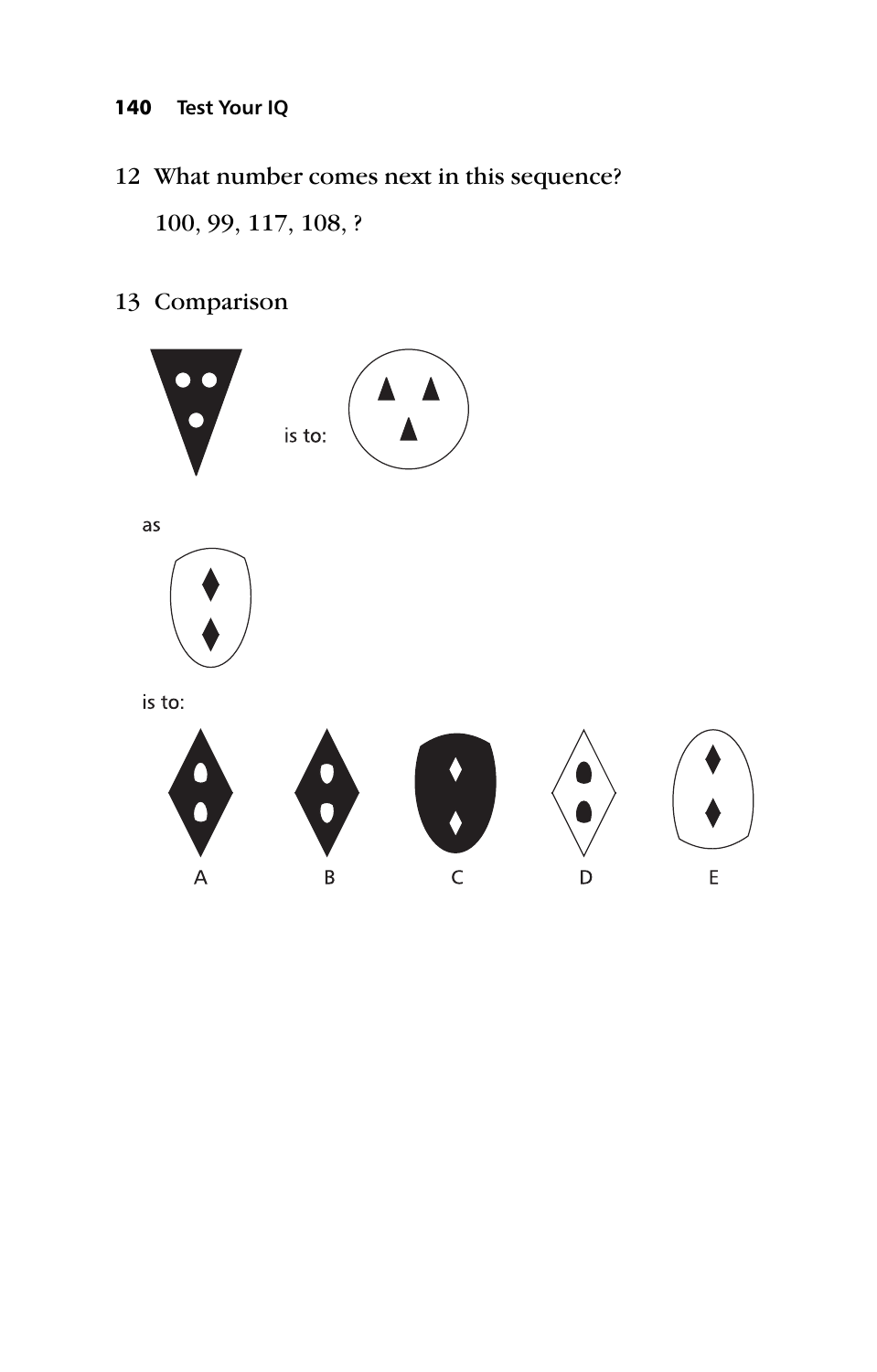14 Read along the connecting lines from circle to circle to spell out a well-known phrase, especially at a certain time of the year  $(6, 4)$ .



- 15 What word is both a weaving machine and means 'to menace'?
- 16 CRUSH VIOLA is an anagram of which 10-letter word?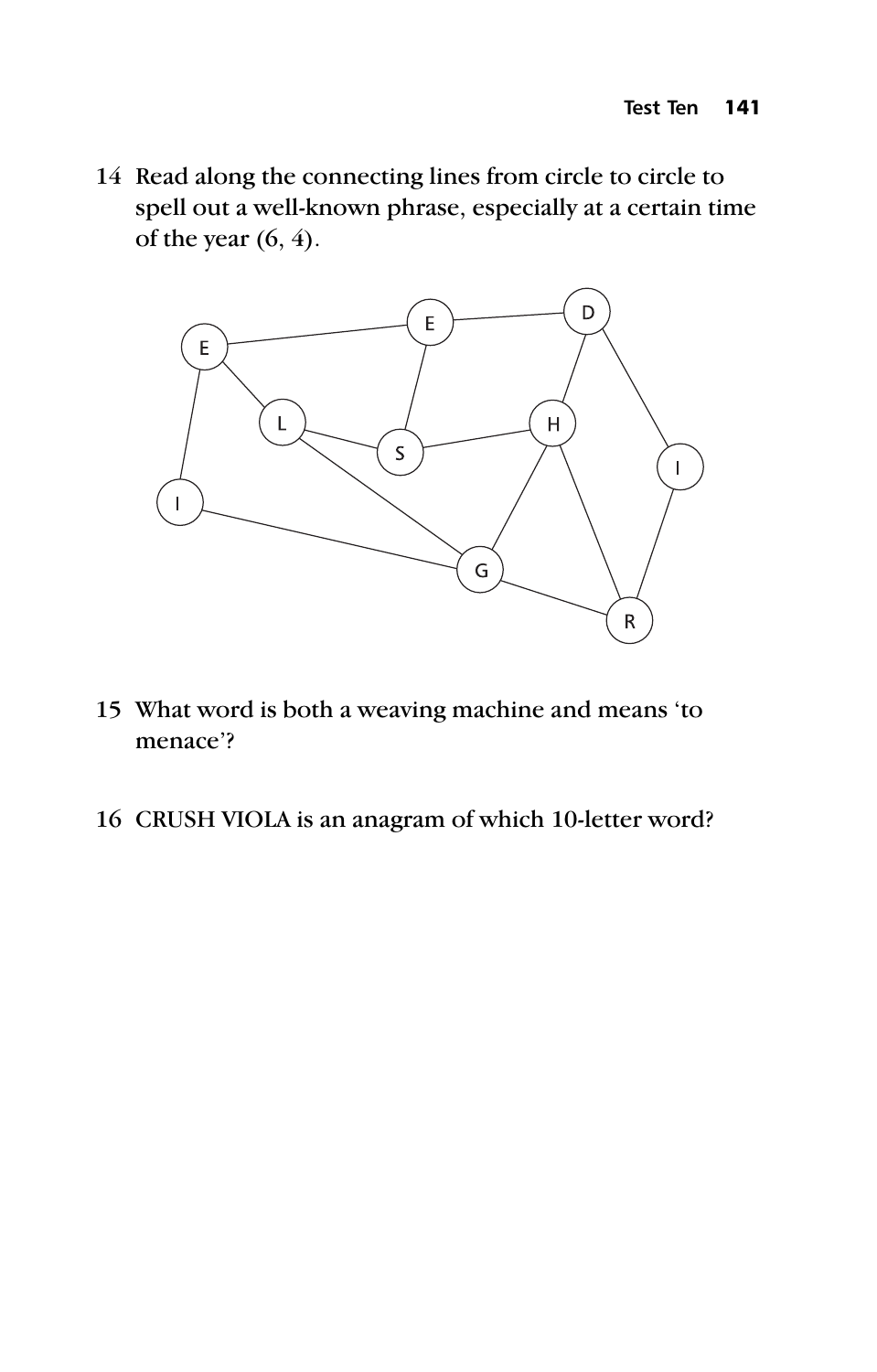17 Sequence



### Which option below continues the above sequence?



- 18 What number comes next in this sequence?
	- 1, 1.5, 2.5, 4, ?
- 19 Only one set of letters below can be arranged into a fiveletter word. Can you find the word?

MUCHO WINFO ALPIC DEPNU **BRENU**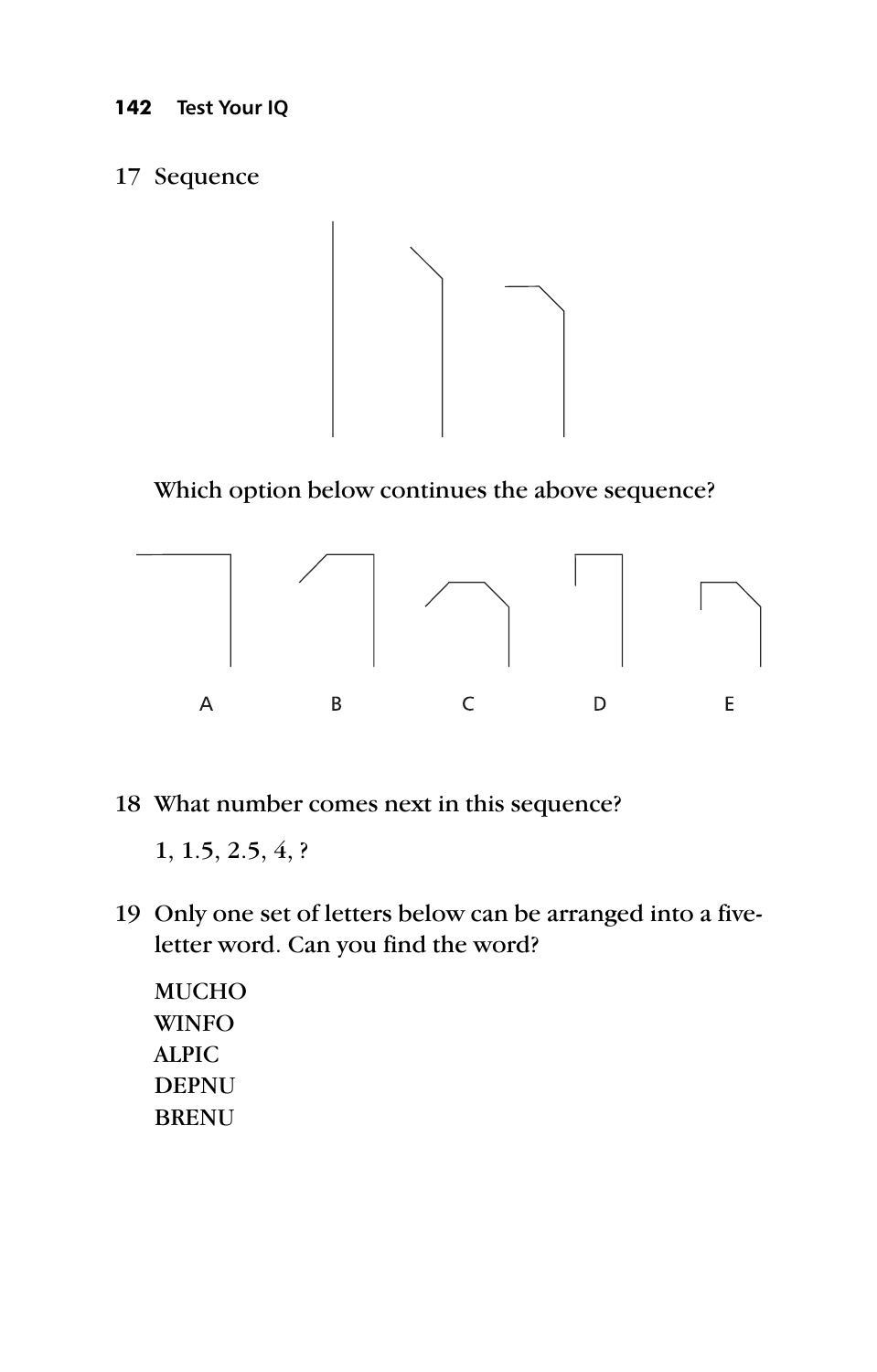20 What word replaces the question marks in order to form seven five-letter words sandwiched between the letters on the right and the left?



21 Fill in the blanks, clockwise and anti-clockwise, to complete the word.



- 22 What is always associated with NUX VOMICA?
	- a) gunpowder
	- b) an organ
	- c) strychnine
	- d) smelling salts
	- e) hymns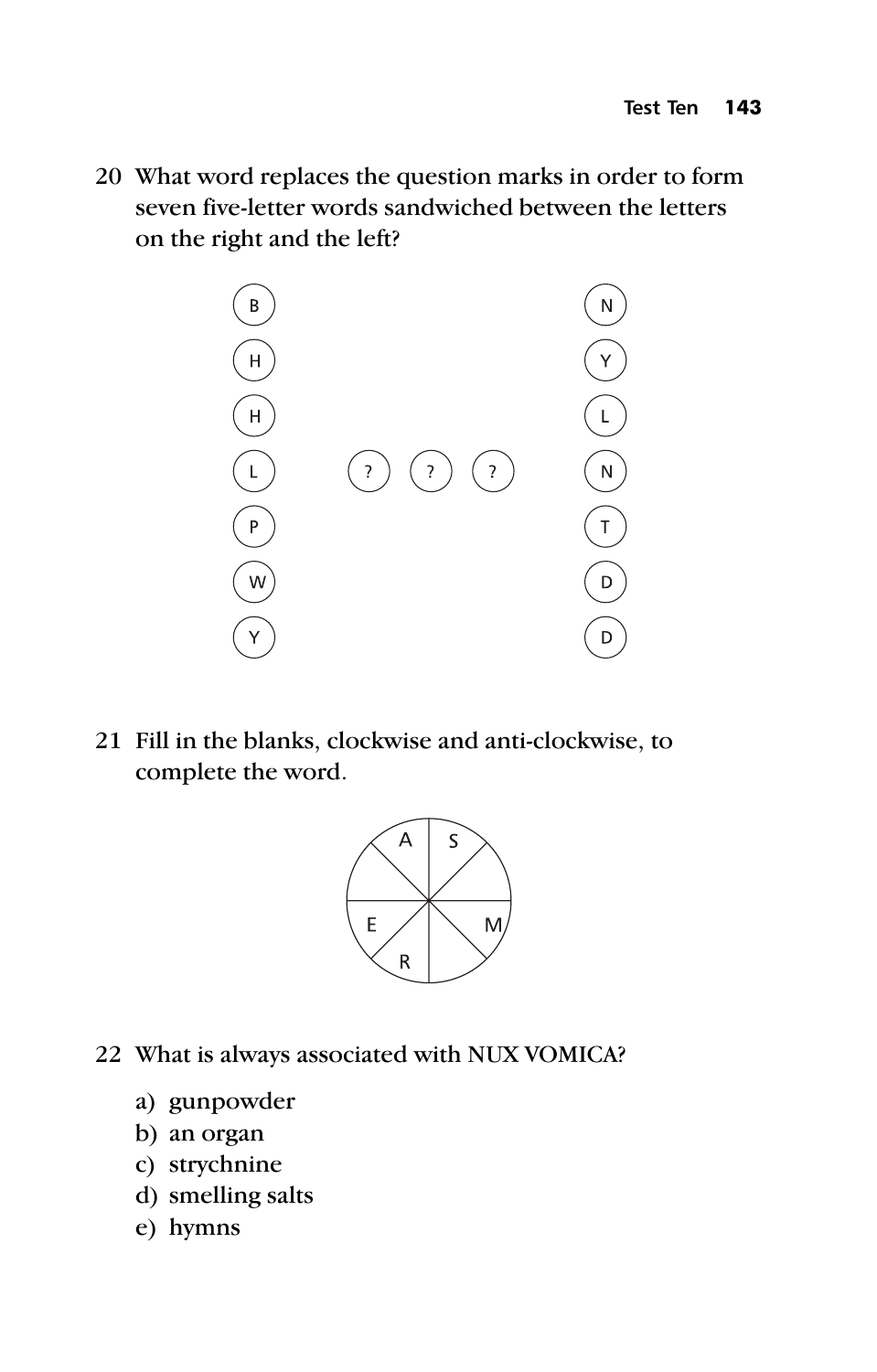#### 23 Which is the odd one out?

- a) ballista
- b) ventage
- c) arquebus
- d) claymore
- e) bazooka

### 24 What is ZAPATEADO?

- a) a moustache
- b) a dance
- c) a drumming noise
- d) a dish
- e) a flower
- 25 Odd one out

Which is the odd one out?

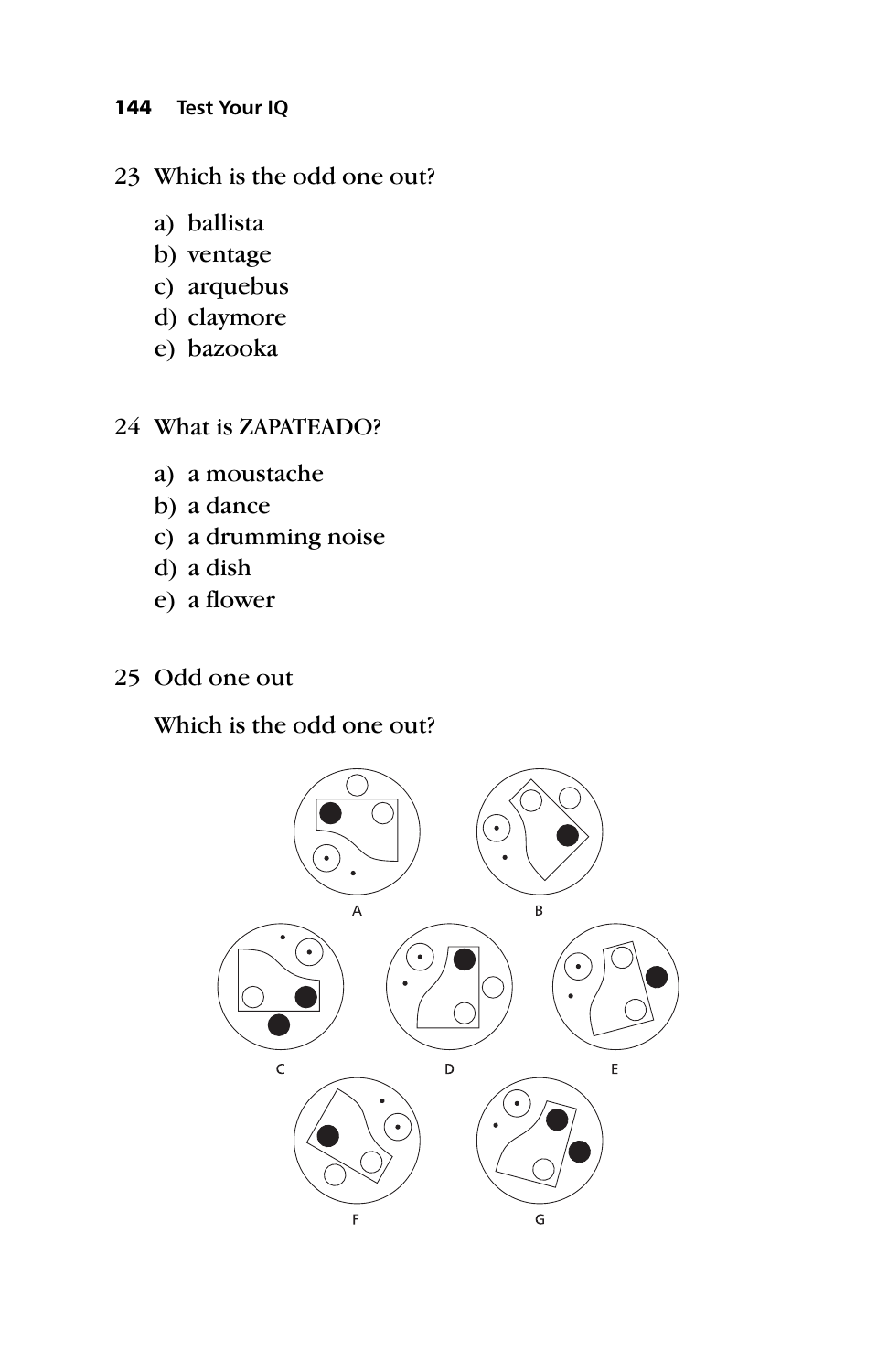26 What is the meaning of NUBILE?

- a) lithe
- b) charismatic
- c) marriageable
- d) thoughtful
- e) myopic
- 27 Insert a word that means the same as the words outside the brackets.

DOG ( . . . . . ) SPORTSMAN

- 28 What is the name given to a group of DUCKS?
	- a) paddling
	- b) fesnyng
	- c) knob
	- d) muster
	- e) plump
- 29 Place two three-letter bits together to make a FRUIT.

ORA – PAP – PIN – PAW – PAR – PIP – AYE – NGI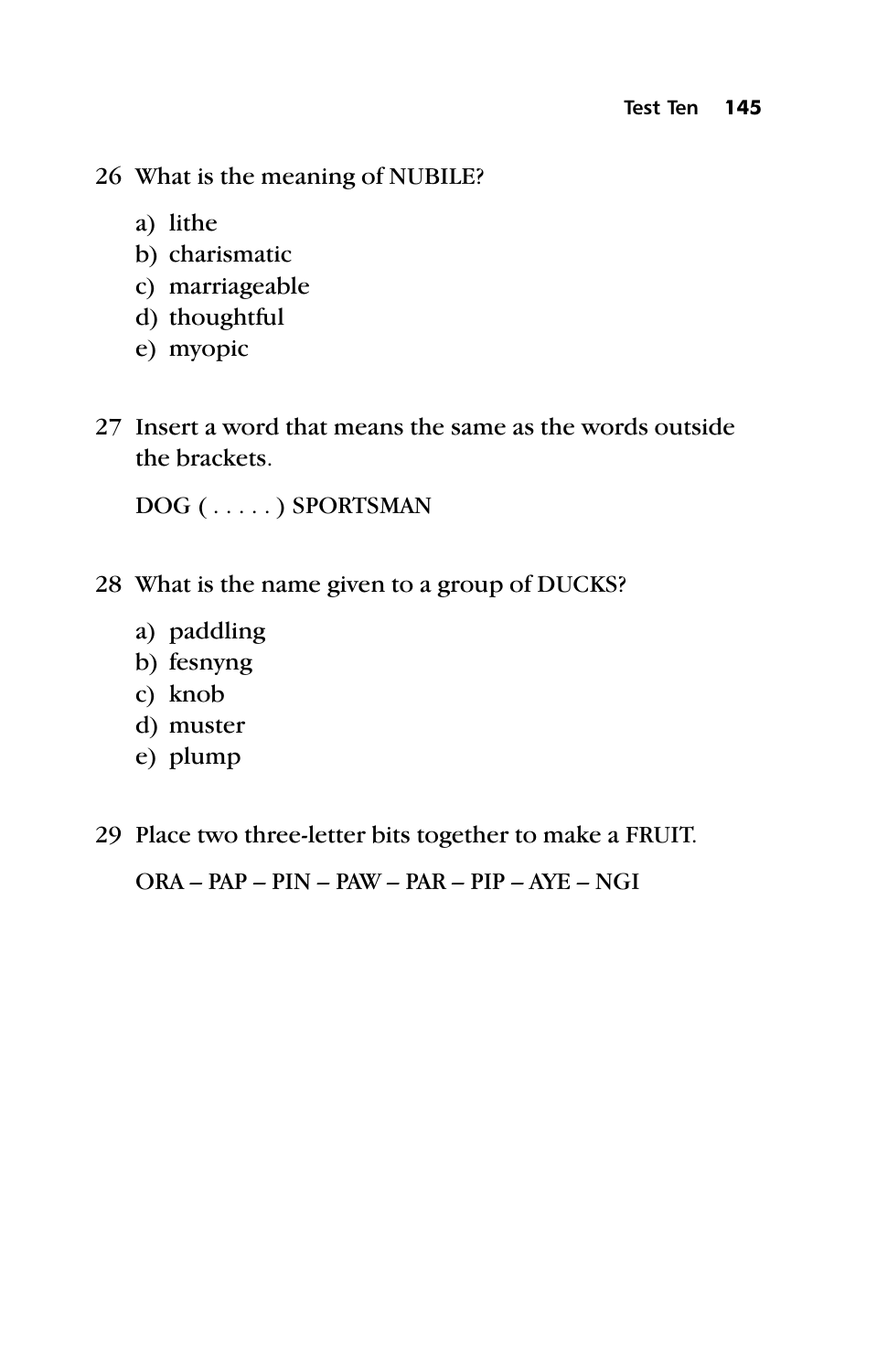#### 30 Circles

Which of A, B, C, D or E fits into the blank circle to carry on the sequence?



31 What number should replace the question mark? 1, 4, 13, 40, 121, ?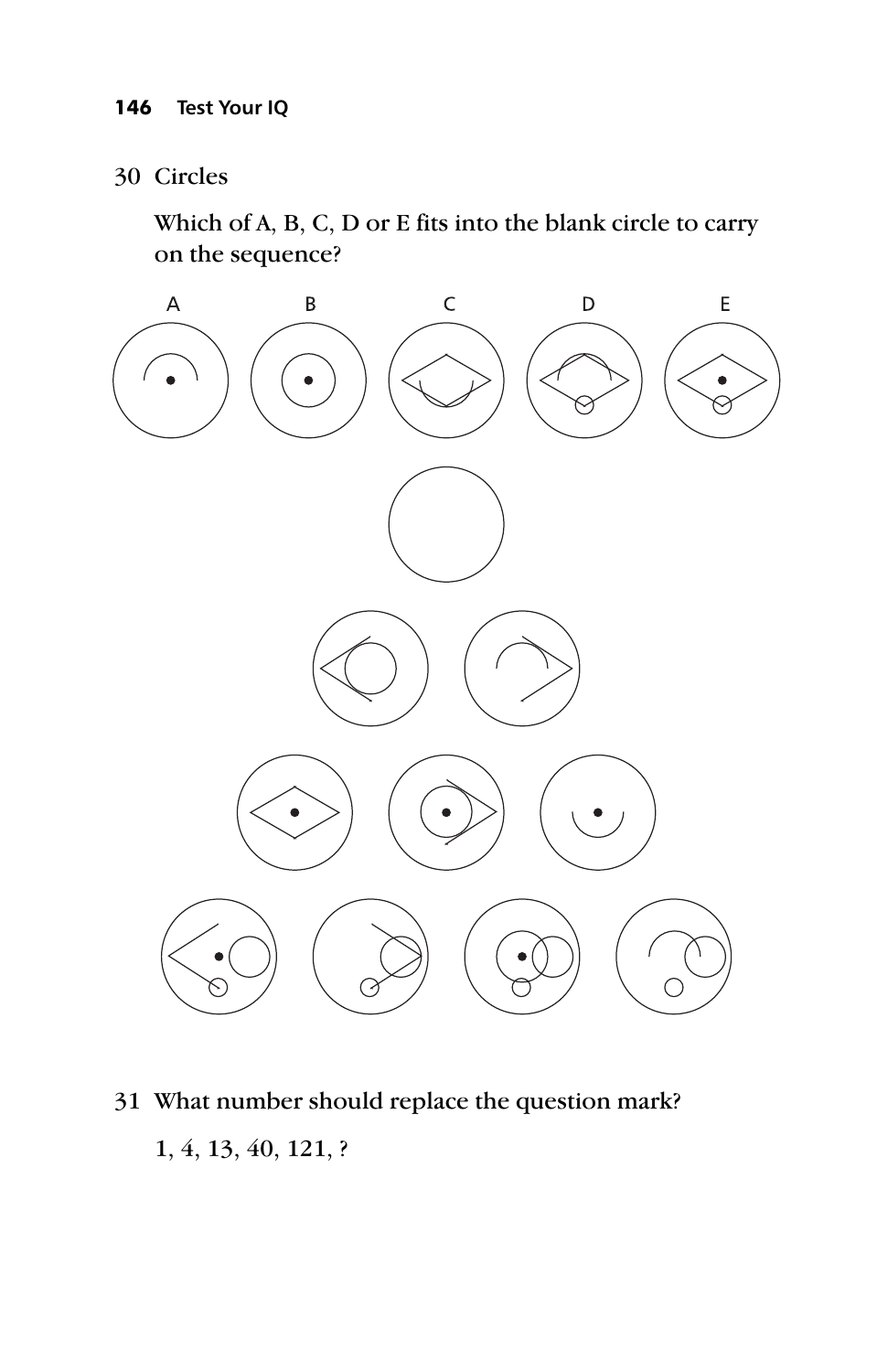32 Which two words mean the same?

INDUSTRIOUS, BEARING, BUSINESS, MIEN, PANACEA, IMPIETY

33 Solve the one-word anagram.

**SOBBING** 

34 What number should replace the question mark?

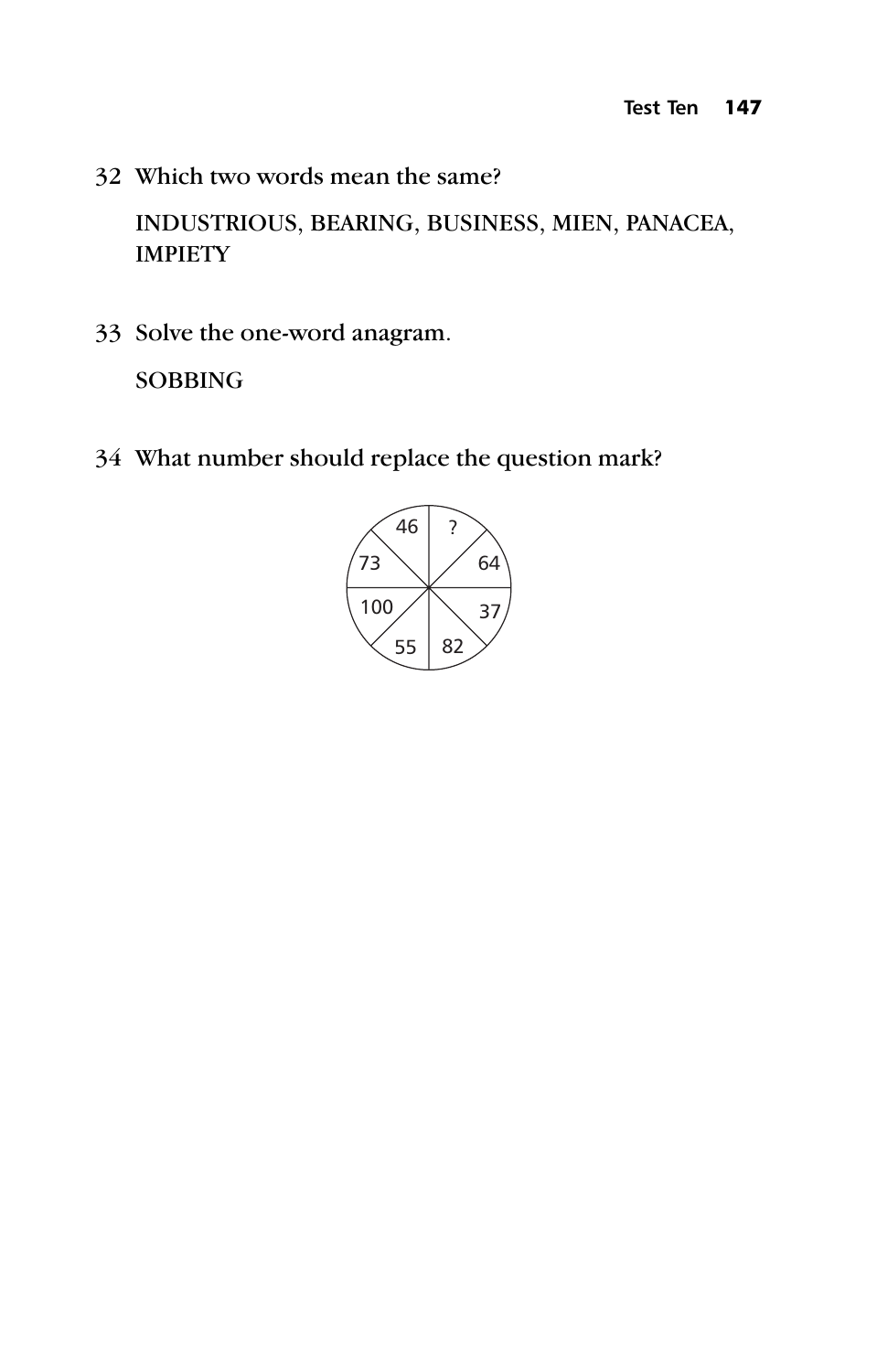

Each line and symbol that appears in the four outer circles, above, is transferred to the centre circle according to these rules:

if a line or symbol occurs in the outer circles:

| once:    | it is transferred          |
|----------|----------------------------|
| twice:   | it is possibly transferred |
| 3 times: | it is transferred          |
| 4 times: | it is not transferred.     |
|          |                            |

Which of the circles A, B, C, D or E, shown below, should appear at the centre of the diagram, above?

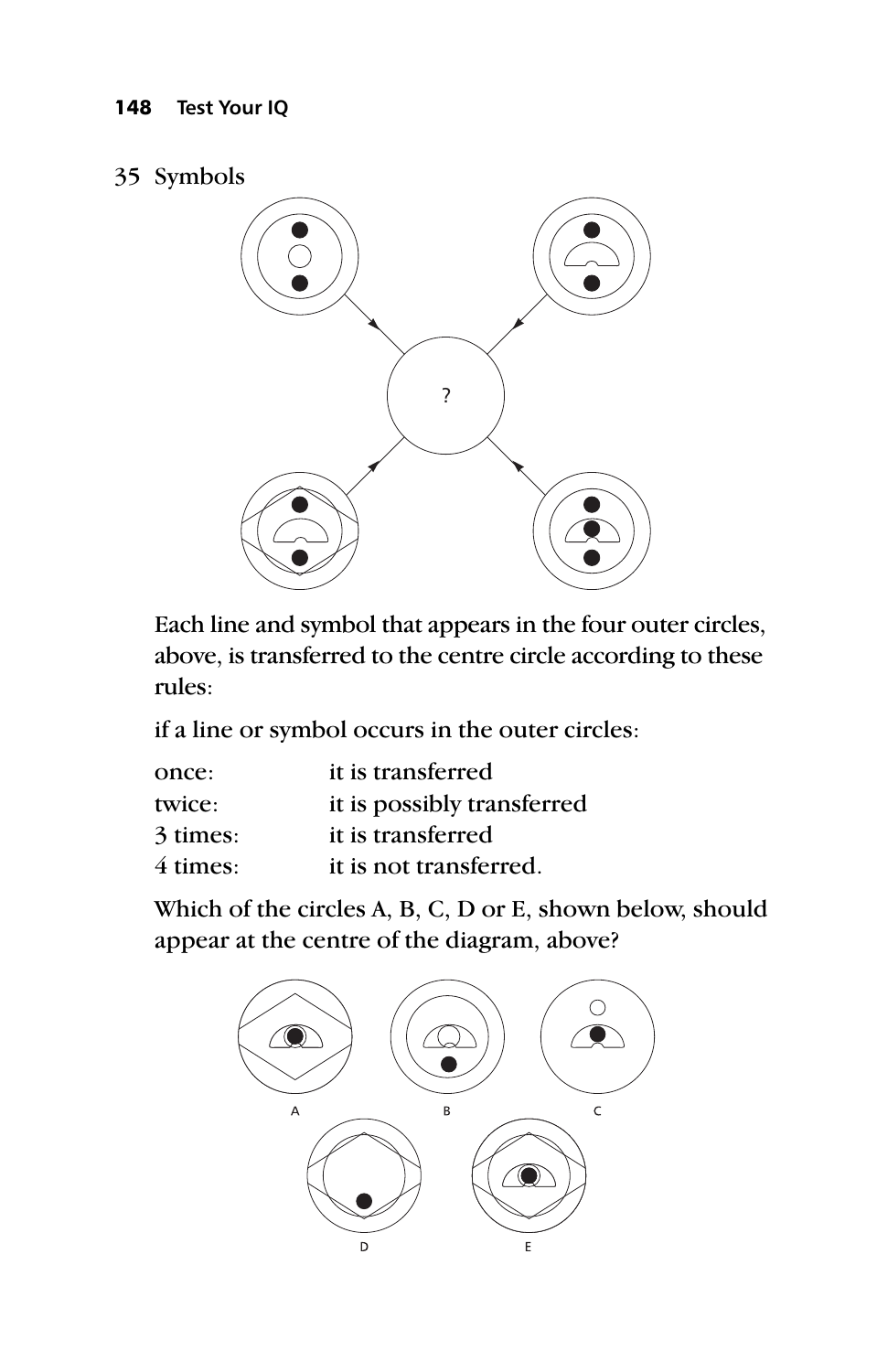36 Which number should replace the question mark?

4, 12, 7½, 10½, 11, 9, 14½, ?

37 Fill in the blanks, clockwise or anti-clockwise, to form two words that are synonyms.



38 Find a word to replace the dots that means the same as the words outside the brackets.

WEIGHT ( . . . . . ) LYNX

39 Find a word to replace the dots to make five new words.

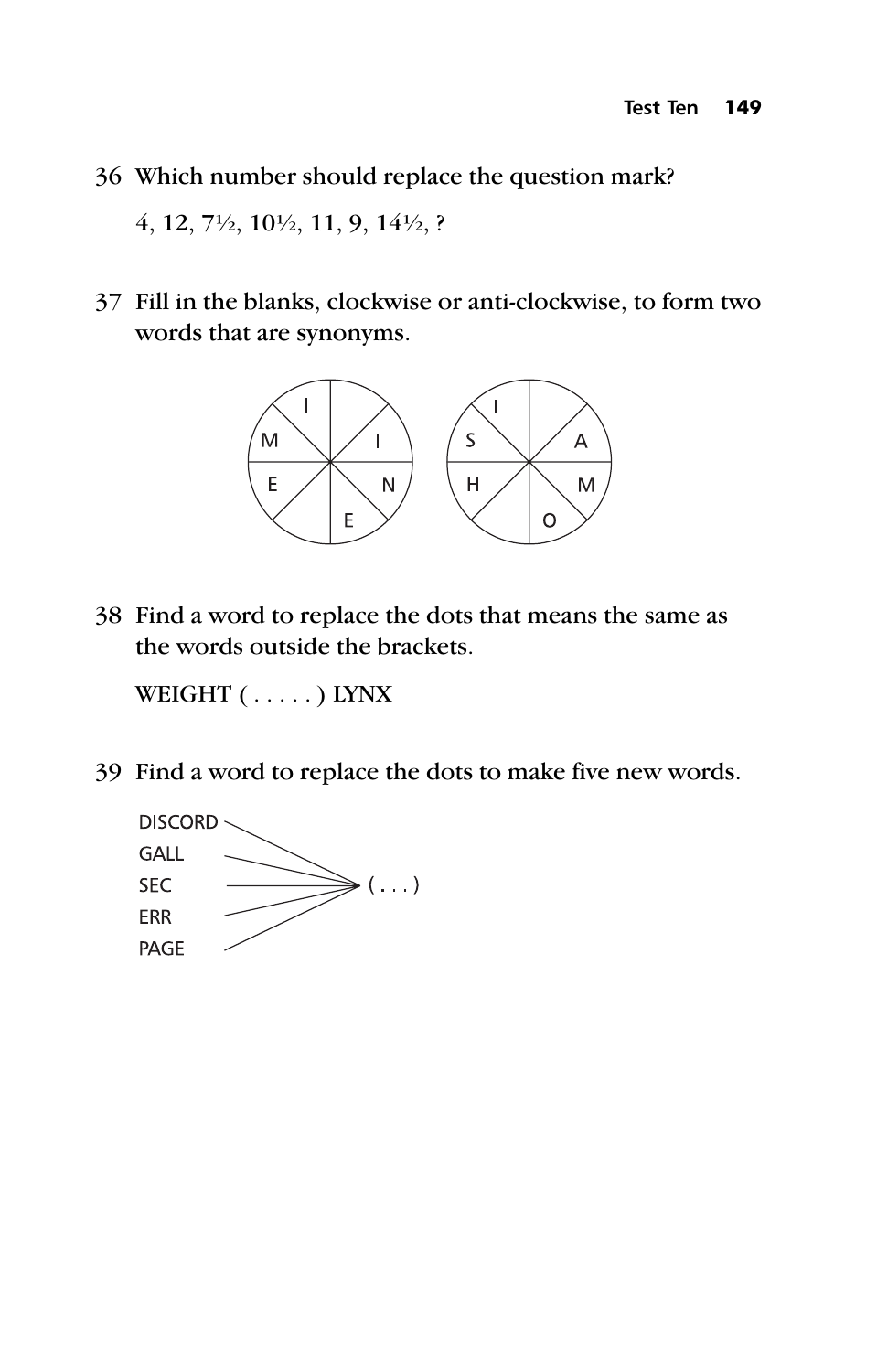### 40 Circles

Which of A, B, C, D or E fits into the blank circle to carry on a logical sequence?

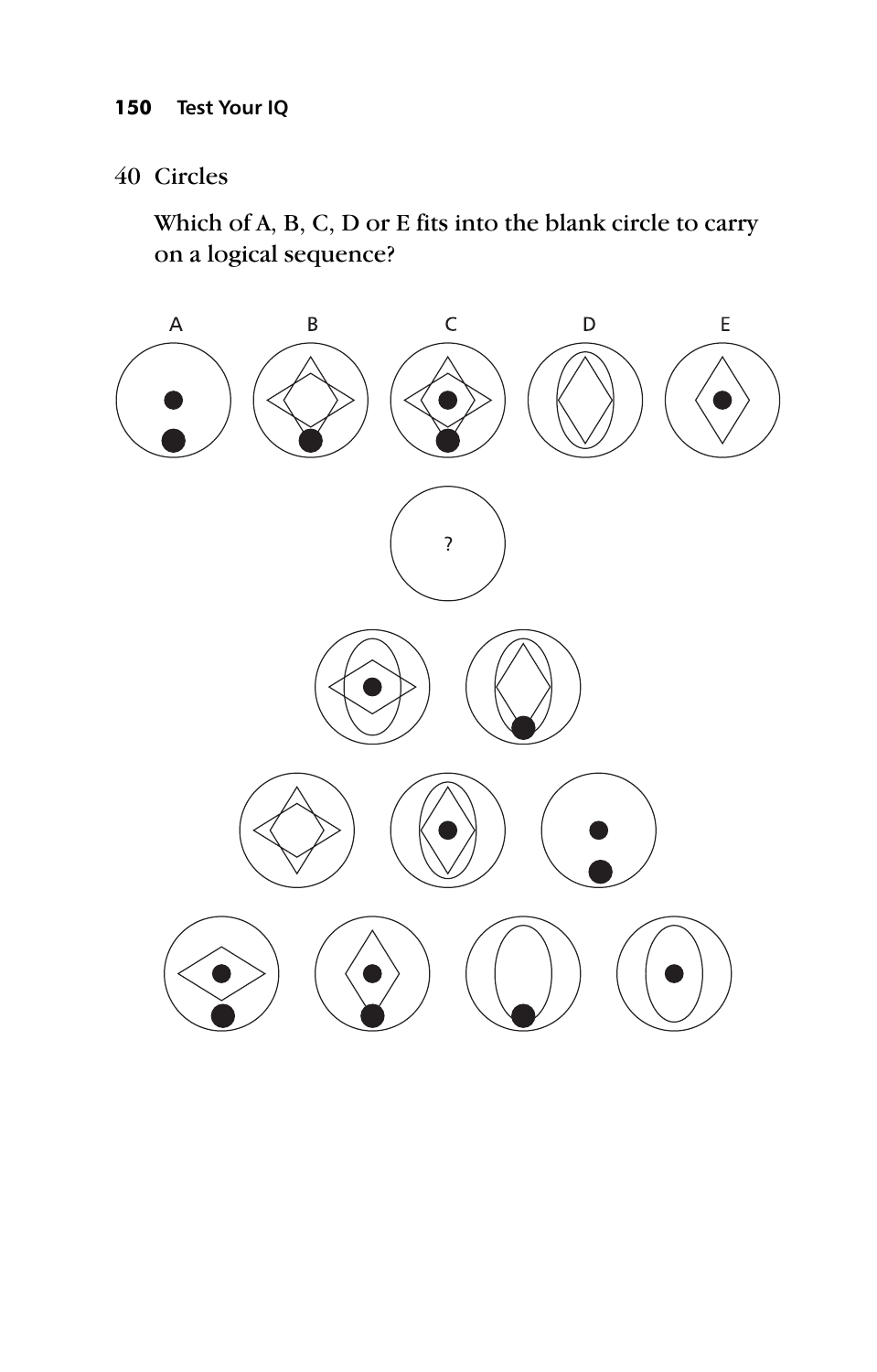## Test one

- 1 Vast melody
- 2 Fjord; it is a stretch of water. The others are all land.
- $3 \quad 6: 4 \times 9 = 36$
- 4 Reef; to spell out the numbers as follows: CART(ONE)NJOYMEN(TWO)RDSMI(THREE)F
- 5 E; a dot is only carried forward when it appears in the same position in two of the previous three circles.
- 6 Talent
- 7 27; add, then deduct, the sum of the digits of the previous number alternately each time, ie  $36 - 3 - 6 = 27$
- 8 Delete; to give: fade/desk, hole/lean, kite/tear
- 9 48 mph Say, distance travelled =  $60$  miles each way therefore journey out =  $\frac{60}{40}$  = 1.5 hours journey in =  $\frac{60}{60}$  = 1 hour 120 mile journey =  $\frac{120}{2.5}$  = 48 mph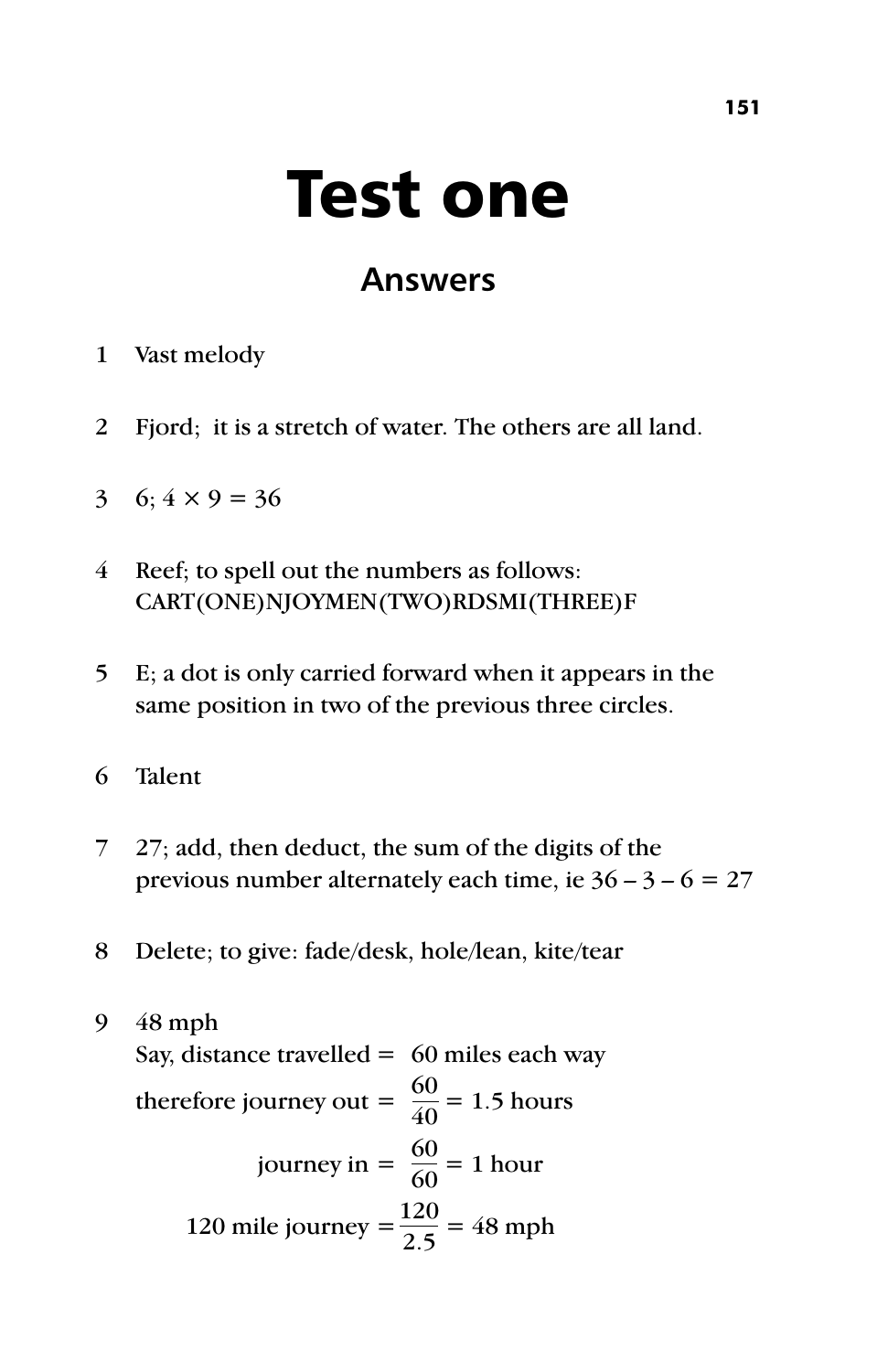- **152 Test Your IQ**
- 10 Abundance
- 11 c) across

14

- 12 Double-page spread
- 13 A; the figure rotates into an upright position anticlockwise. Black turns white and white turns black.

| 4  | 14 | 15 |        |  |
|----|----|----|--------|--|
| 9  |    | 6  | 12     |  |
| 5  | 11 | 10 | ٠<br>8 |  |
| 16 | 2  | 3  | 13     |  |

- 15 They all contain trees: le(gum)es, qu(ash)ed, af(fir)ms, cl(oak)ed
- $16\ 51$ ;  $9 \times 5 = 45 + 6 = 51$
- 17 When prosperity comes, do not use all of it.
- 18 Long, pithy
- 19 0; looking down and across the sum of alternate numbers are equal, for example  $7 + 9 = 10 + 6$
- 20 Never look a gift horse in the mouth.
- 21 a) recluse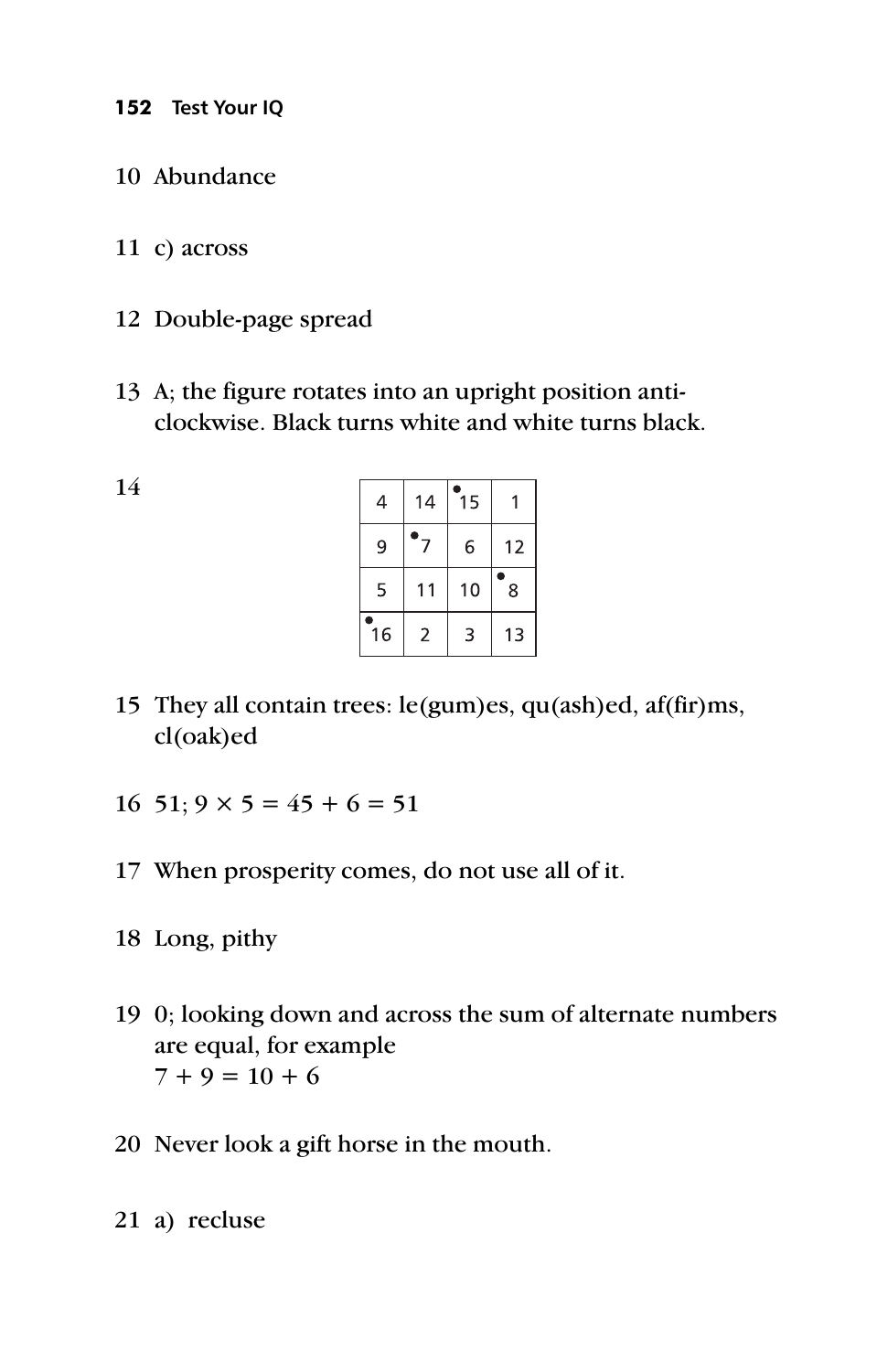- 22  $64 (12 \times 2) + (6 \div 3) = 42$ The rule is  $\times$ ,  $\div$ ,  $+$ ,  $-$  taken in that order.
- 23 Butchery, massacre
- 24 Clear soup
- 25 1A
- 26 Polecat
- 27 Grill
- 28 31; increase by 5 in a clockwise fashion every three sectors ie 1, 6, 11, 16, 21, 26, 31, 36.
- 29 Feeler
- 30 E; the two lower circles join together to form the circle above, but similar symbols disappear.
- 31 Disparage, praise
- 32 c) building
- 33 Dam

$$
34\frac{5}{6} \div \frac{1}{7} = \frac{5}{6} \times \frac{7}{1} = \frac{35}{6} = 5\frac{5}{6}
$$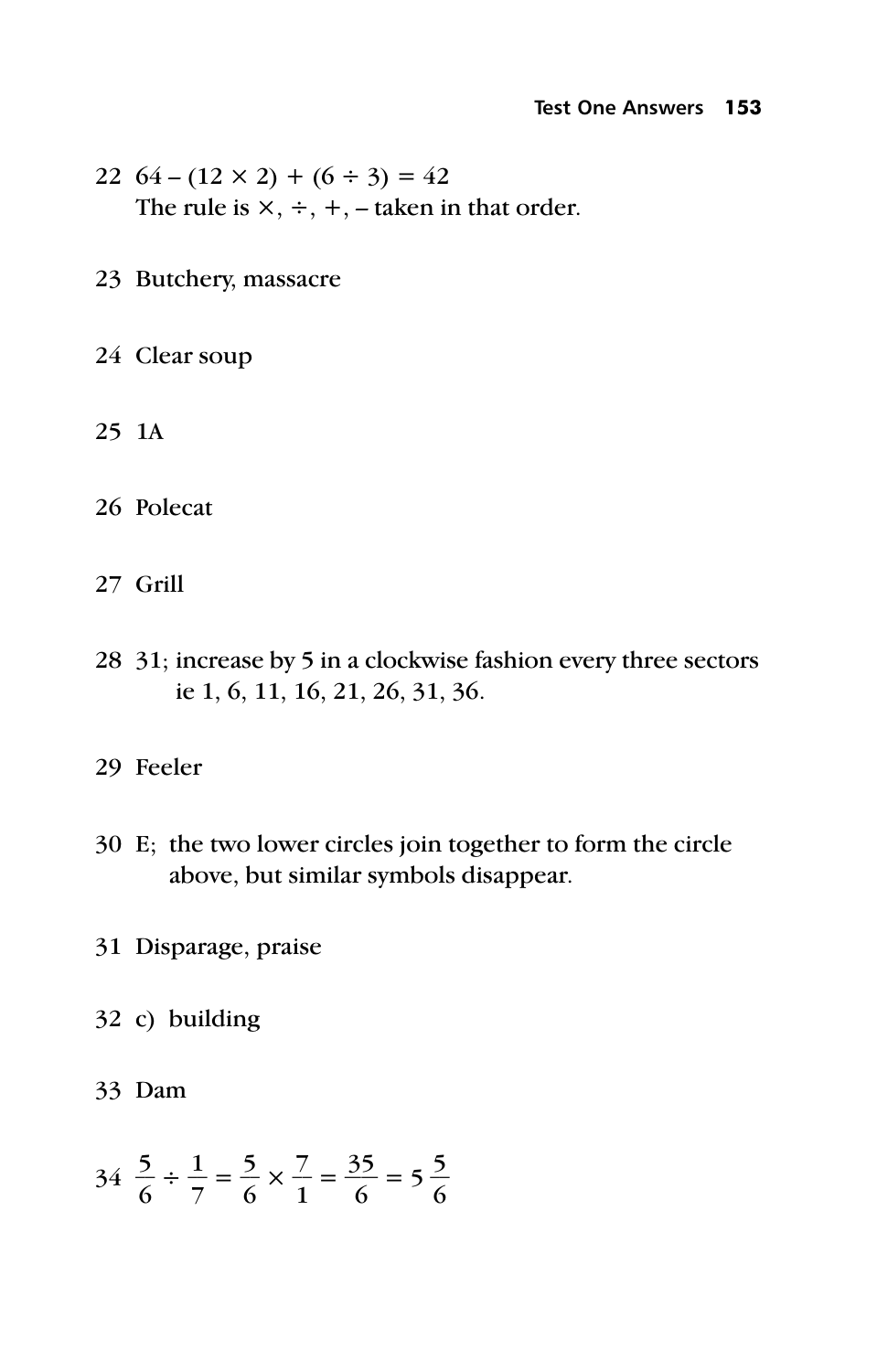- 35 A;  $x + y = z$  $1 + 2 = 3$ But similar symbols disappear.
- 36 Escudo
- 37 e) a compass
- 38 Frigidly

39 67; 
$$
(7 \times 8)
$$
 -8 = 48  
\n $(9 \times 7)$  -5 = 58  
\n $(11 \times 5)$  -7 = 48  
\n $(6 \times 12)$  -5 = 67

40 A

## Test two

- 1 14
- 2 Vulnerable
- 3 Wednesday
- 4 In the pink
- 5 Antipodean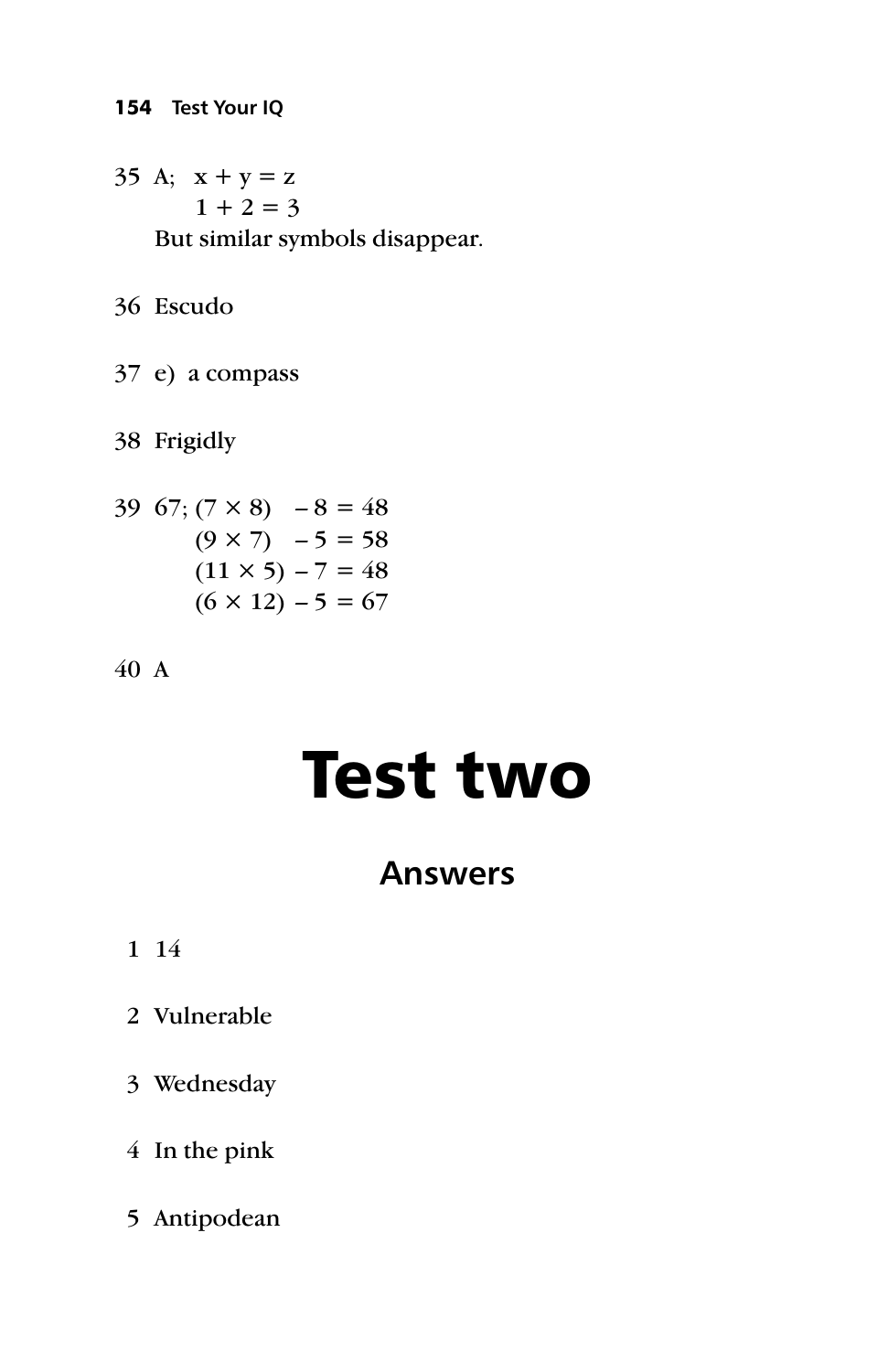6 Rise to vote sir

- 8 7, 21, 22
- 9 Sack oboe = bookcase. The books are lexicon (Neil Cox), thesaurus (assure hut), omnibus (sumo bin) and cookery (Roy Coke).
- 10 Modest
- 11 Fox
- 12  $14:14^2=196$
- 13 Halt, start
- 14 B; A is the same as E rotated, and C is the same as D.
- 15 Fresh water fall short story line age group
- 16 28, 102;  $7 \times 4 = 28$ ,  $74 + 28 = 102$
- 17 Pen; it is a female swan. The rest are all male animals.
- 18 Picture-gallery
- 19 24; 24336  $\times$  2 = 48672, ie the number formed at the top half of the decagon is double the number formed by the bottom half.

<sup>7</sup> B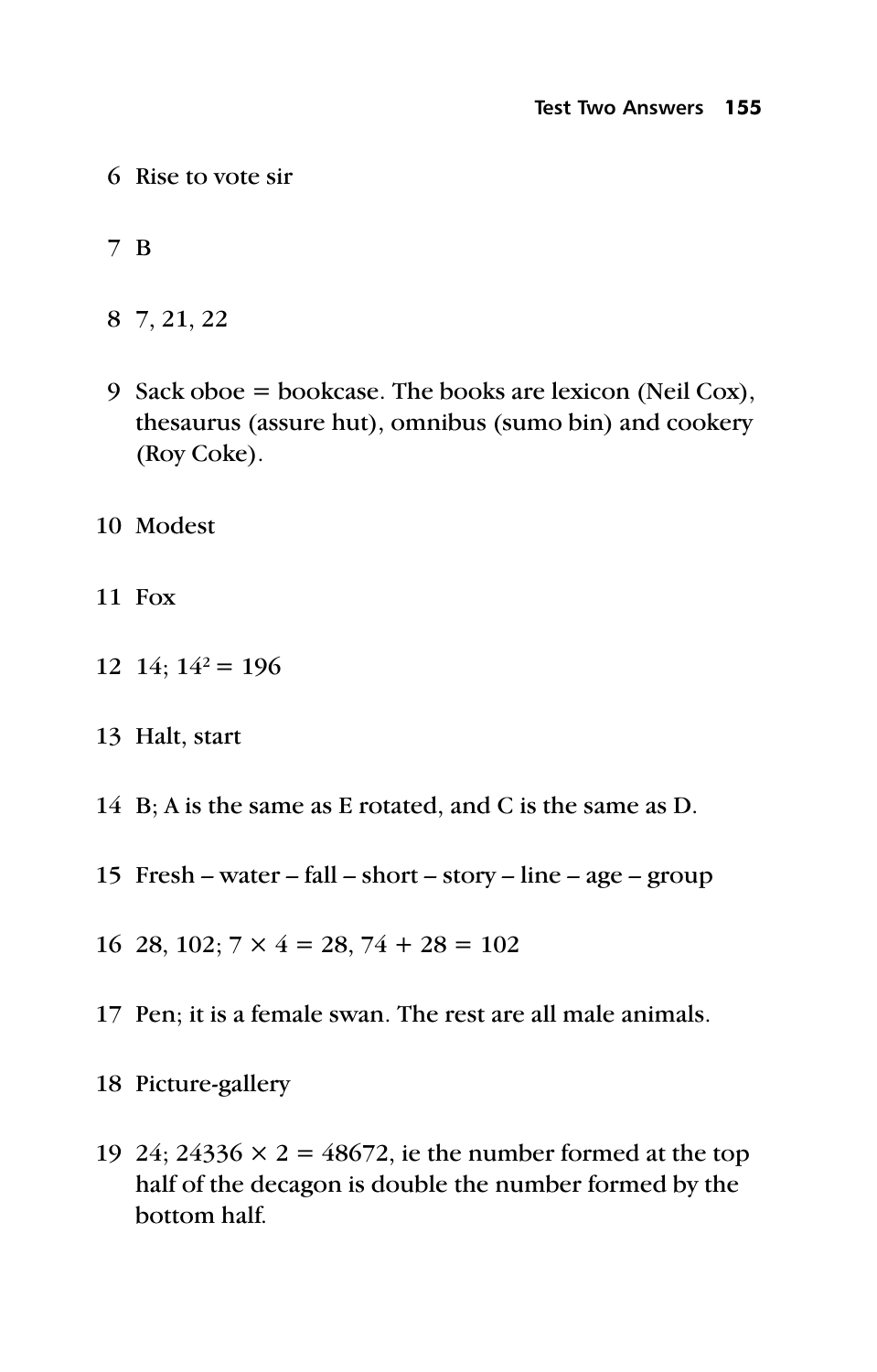|           | 156 Test Your IQ                 |             |  |                                                                                            |  |  |
|-----------|----------------------------------|-------------|--|--------------------------------------------------------------------------------------------|--|--|
|           | 20 Exultation                    |             |  |                                                                                            |  |  |
|           | 21 Ringworm                      |             |  |                                                                                            |  |  |
|           | 22 d) basketwork                 |             |  |                                                                                            |  |  |
| 23 Fob    |                                  |             |  |                                                                                            |  |  |
|           | 24 Crocodile                     |             |  |                                                                                            |  |  |
|           | 25 B; A same as D<br>F same as G | E same as C |  |                                                                                            |  |  |
|           |                                  |             |  | 26 55; 61 54 62 55 63 56 64<br>-7 +8 -7 +8 -7 +8                                           |  |  |
|           | 27 e) an onlooker                |             |  |                                                                                            |  |  |
| 28 Acacia |                                  |             |  |                                                                                            |  |  |
| 29 Rock   |                                  |             |  |                                                                                            |  |  |
|           |                                  |             |  | 30 D; the two lower circles combine to form the circle<br>above, unlike symbols disappear. |  |  |

- 31 Lambent, flickering
- 32 Derision, contempt
- 33 d) novice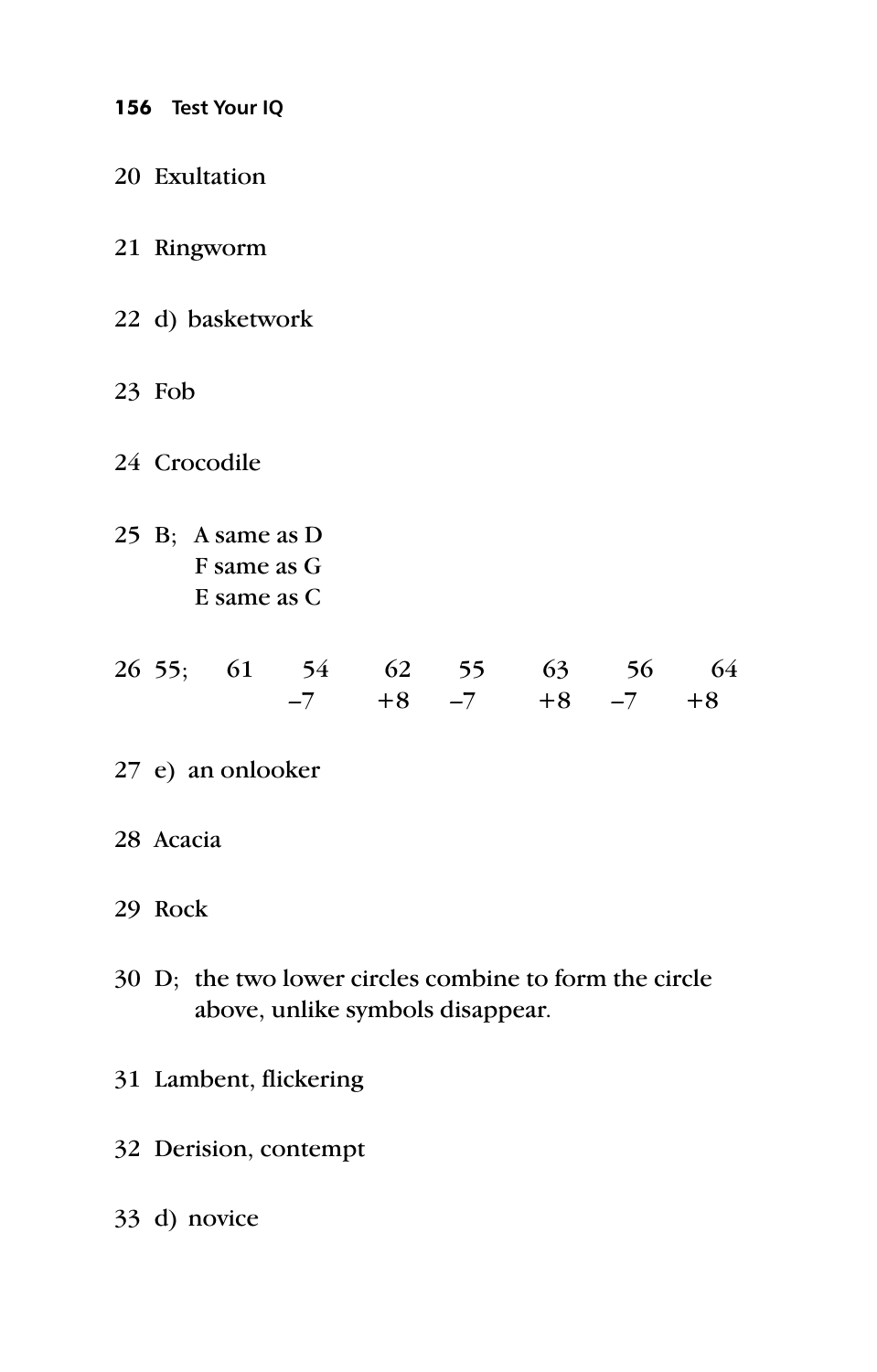$$
34 \quad \frac{4}{13} \div \frac{9}{52} = \frac{4}{13} \times \frac{52}{9} = \frac{16}{9} = 1\frac{7}{9}
$$

- 35 B;  $x + y = z$  $1 + 2 = 3$ But similar symbols disappear.
- 36 45;  $(7 + 6) \times 4 = 52$  $(9 + 3) \times 5 = 60$  $(10 + 5) \times 4 = 60$  $(8 + 7) \times 3 = 45$
- 37  $(7 \times 9) (3 \times 4) + 10 = 61$ The rule is  $\times$ ,  $\div$ ,  $+$ ,  $-$  taken in that order.
- 38 e) glean
- $39 \ 30; \quad 9-6=3 \qquad 7-3=4 \qquad 8-2=6$  $7 + 7 = 14$   $6 + 4 = 10$   $3 + 2 = 5$
- 40 2A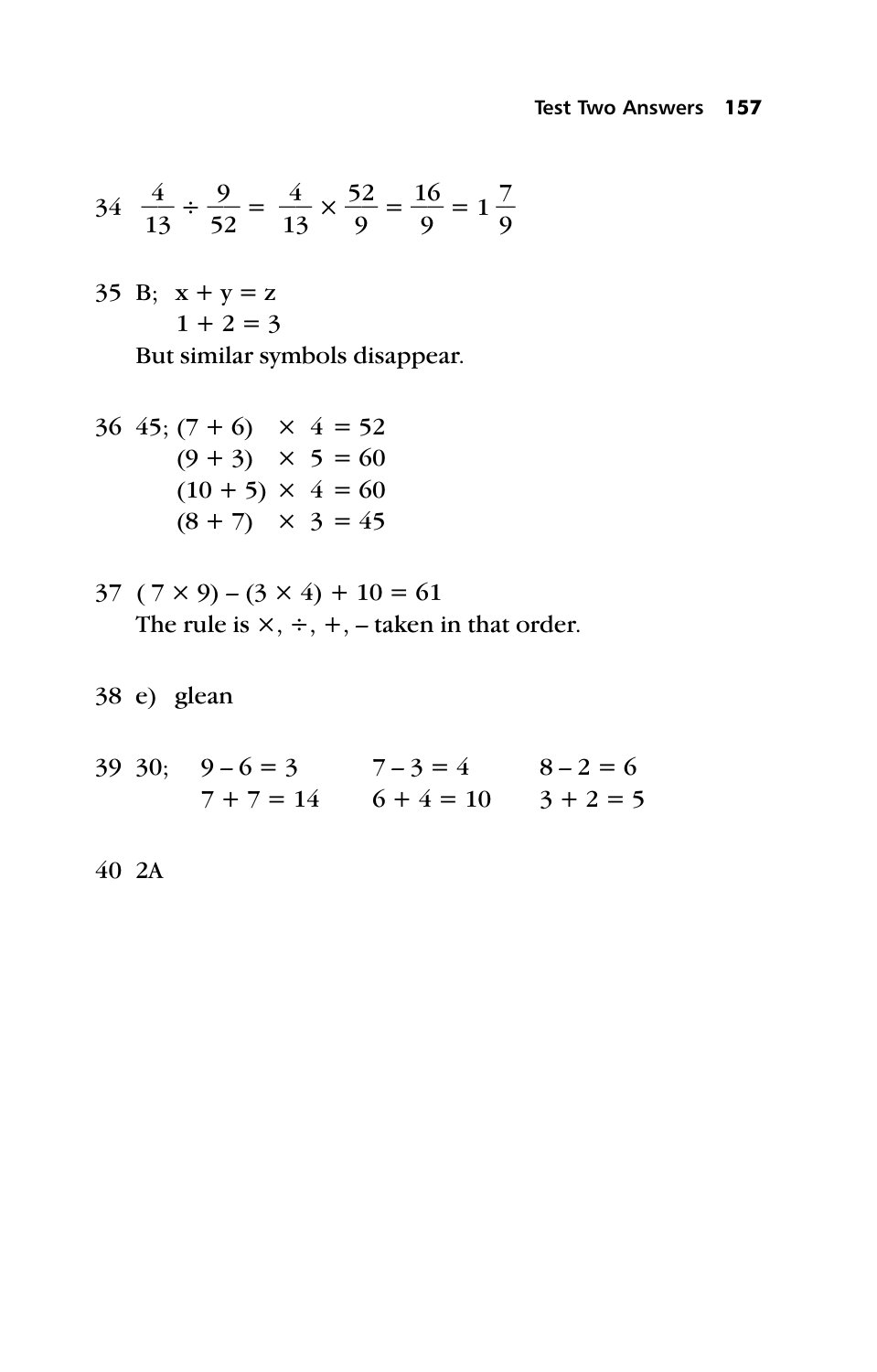# Test three

- 1 Paragraph; the vowel is O.
- 2 Jacksonville
- 3 D; each time two symbols touch they disappear at the next stage and are replaced by two new symbols.



- 5 Auld Lang Syne
- 6 I scream, ice cream
- 7 18;  $14 \times 4 = 56$ ,  $4 \times 4 = 16$ ,  $8 \times 4 = 32$ <br> $9 \times 4 = 36$ ,  $7 \times 4 = 28$ ,  $5 \times 4 = 20$  $9 \times 4 = 36, \quad 7 \times 4 = 28,$
- 8 One man band; to give: ago, fan, hue, dim, lea, pan, hob, pea, man, wad.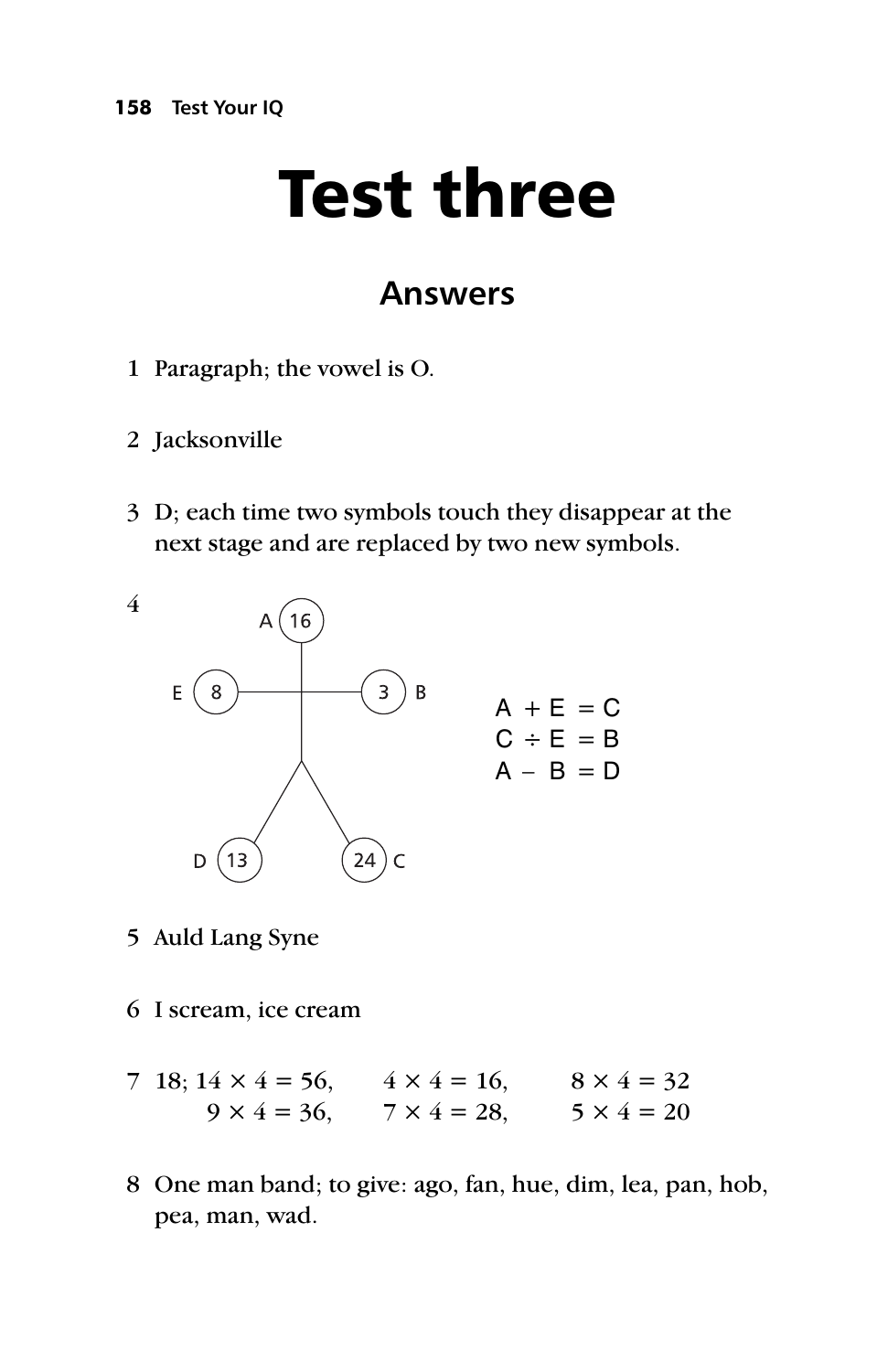- 9 Embroidery (my dire robe)
- 10 b) flag
- 11 E; all the others are made up of three identical shapes.

12 Supplication, plea

$$
13 -2; \ 1 (+1) = 2, \ 2 (-2) = 0, \n0 (+3) = 3, \ 3 (-4) = -1, \n-1 (+5) = 4, \ 4 (-6) = -2
$$

- 14 The Old Man and the Sea (Ernest Hemingway); to give: hothead, scolded, romance, slander, dithery, roseate
- 15 4; the numbers represent the numbers of consonants in each word of the question.
- 16 E; the black circle moves one left, three right; the line moves one right, three left; the tower moves two left, one right; the white circle moves one right, two left.
- 17 RUE; each letter moves forward three places in the alphabet:

**O** P Q **R R** S T **U B** C D **E**

- $18\,45: 13 \times 4 = 52 7 = 45$
- 19 Lax/lacks
- 20 Avoid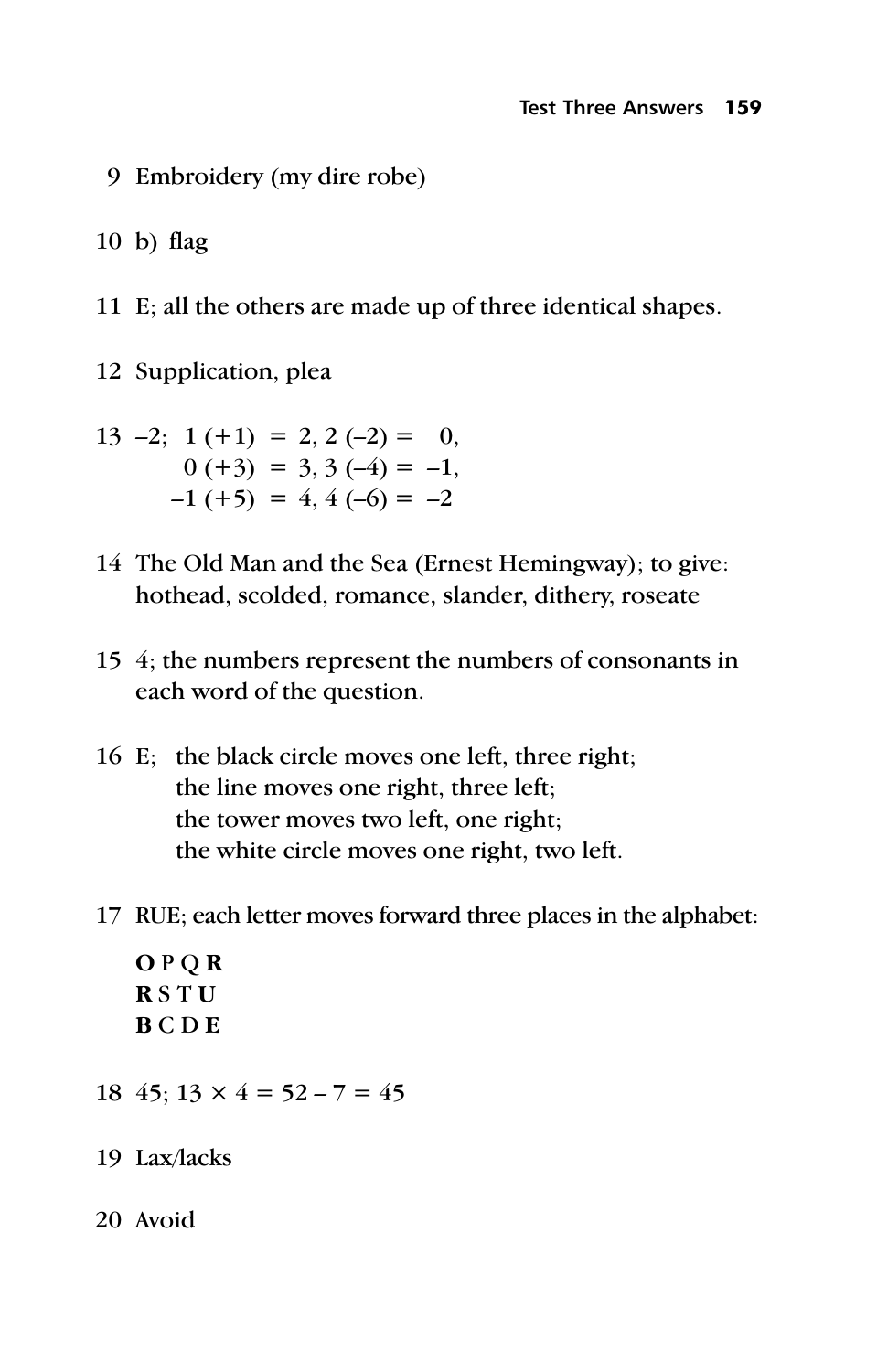**160 Test Your IQ**

21 Horrific

22 176; 
$$
6 + 7 = 13
$$
  
\n $10 - 2 = 8 \times 6 - 3 = 3 \times 10 - 2 = 8 \times 10$   
\n $10 + 12 = 23$   
\n $17 + 5 = 22$   
\n $10 - 2 = 8 \times 10 - 2 = 8 \times 10$ 

$$
23 c) stone
$$

24 Pan

- 25 C
- 26 a) a charm
- $27 \frac{1}{1}$ 5  $\frac{5}{1} \div \frac{1}{4}$ 4 5  $\frac{2}{4} = \frac{1}{1}$ 5  $\frac{5}{1} \times \frac{4}{1}$ 1 4  $\frac{4}{5} = \frac{4}{3}$  $\frac{4}{3} = 1\frac{1}{3}$ 3 -
- 28 Magpie
- 29 Fizgig
- 30 E
- 31 Hail
- 32  $-8 + (6 \times 8) (2 \times 5) = 30$ The rule is  $\times$ ,  $\div$ ,  $+$ ,  $-$  taken in that order.

#### 33 Handsome, pleasing

34 a) a mathematical term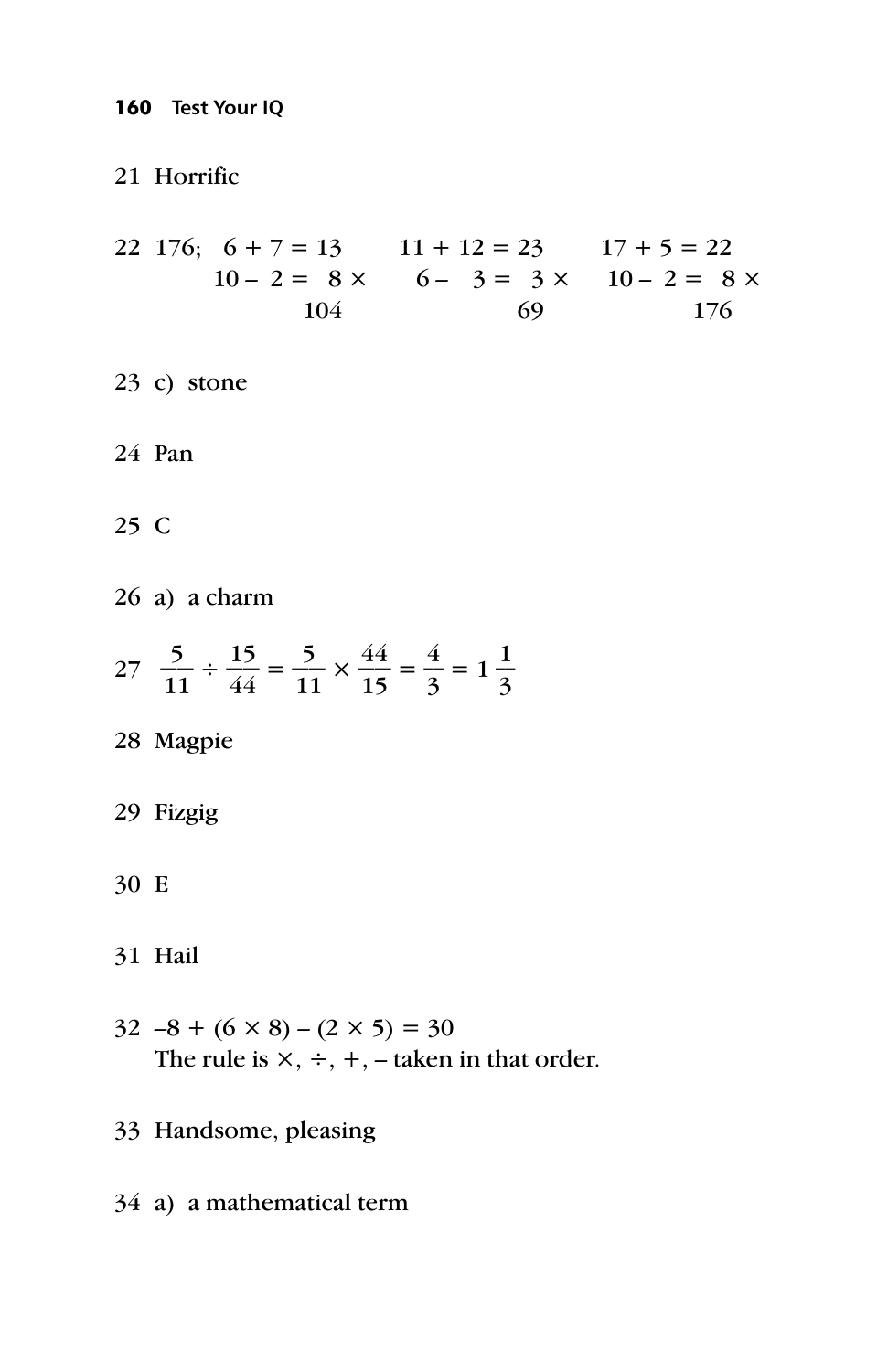35 2B

36 Gratuitous, free

37 Alligators

38 32;  $4 \div 2 \times 8 = 16$  $6 \div 3 \times 7 = 14$  $9 \div 3 \times 8 = 24$  $8 \div 4 \times 16 = 32$ 

39 28; 27 31 28 32 29 33 30  $+4$   $-3$   $+4$   $-3$   $+4$   $-3$ 

40 D; 
$$
x + y = z
$$
  
1 + 2 = 3  
But sinilax x = b = 4 is a x = 2

But similar symbols disappear.

# Test four

- 1 Clarion; all the others have a keyboard.
- 2 At a loss for words
- 3 46284; take the even numbers in reverse order.
- 4 None of them repeat a letter.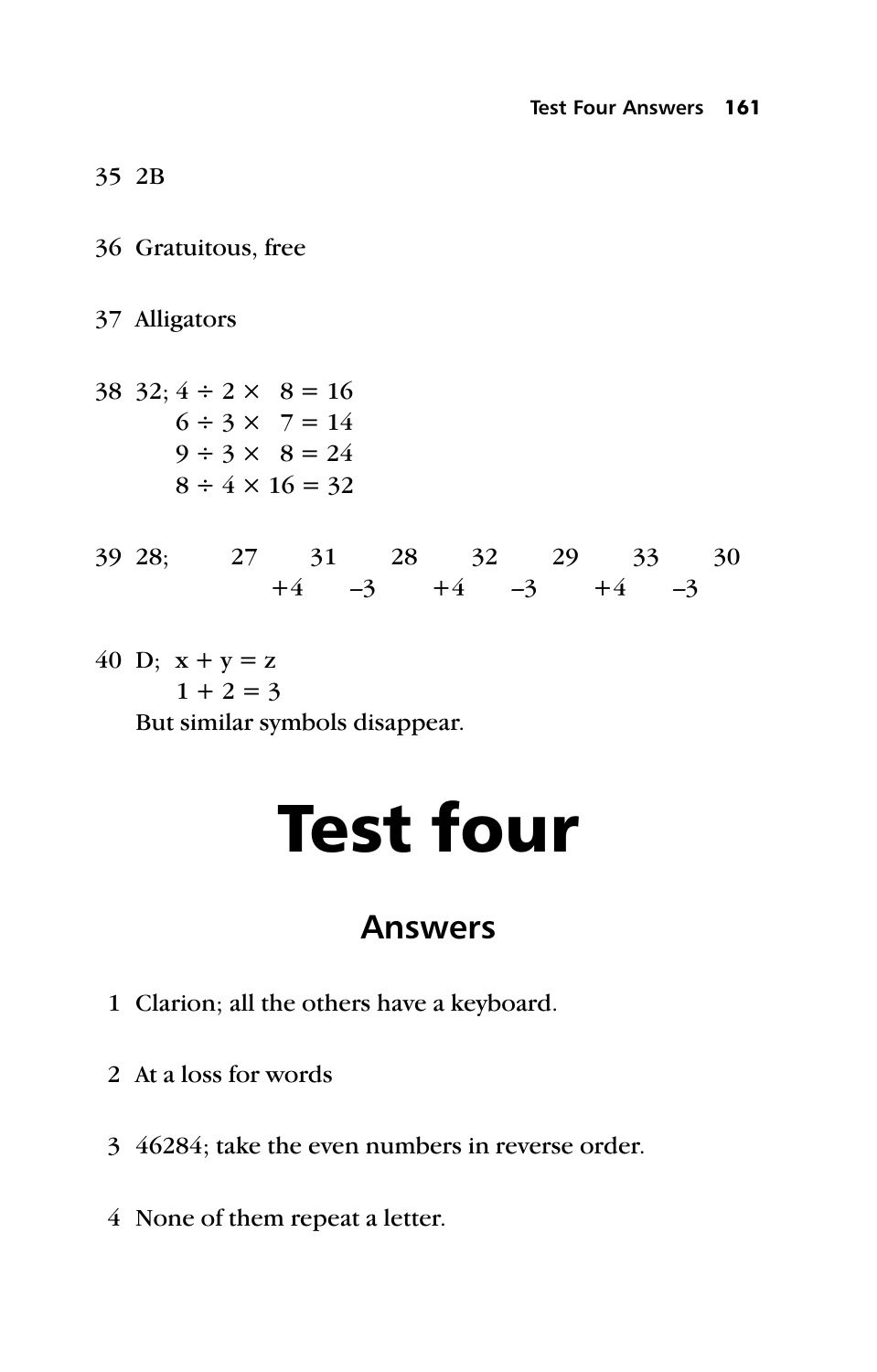#### **162 Test Your IQ**

- 5 D; there are three different top symbols and three different bottom (inverted) symbols in each horizontal line and vertical column of shields.
- 6 Molecule, particle
- 7 c) mansard : roof
- 8 Folly
- 9 9, 11; start at the top right-hand square and spiral to the centre following the route shown in the sequence  $-2$ ,  $+1$ ,  $+2$

|   |   |    |   | <b>START</b> |
|---|---|----|---|--------------|
| 7 | 5 | Λ  | 6 |              |
|   |   |    |   |              |
|   |   |    |   |              |
| 5 | 8 | 10 | 8 |              |
|   |   |    |   |              |
|   |   |    |   |              |
| 6 | 9 | 11 | 7 |              |
|   |   |    |   |              |
|   |   |    |   |              |
| 8 | 6 |    | 9 |              |
|   |   |    |   |              |
|   |   |    |   |              |

- 10 They can all be prefixed with semi, ie semiprecious, semicircle, semitone, semi-automatic.
- 11 Keep the ball rolling.
- 12 8; the top three lines added together equal the bottom line:  $27684 + 12196 + 25478 = 65358$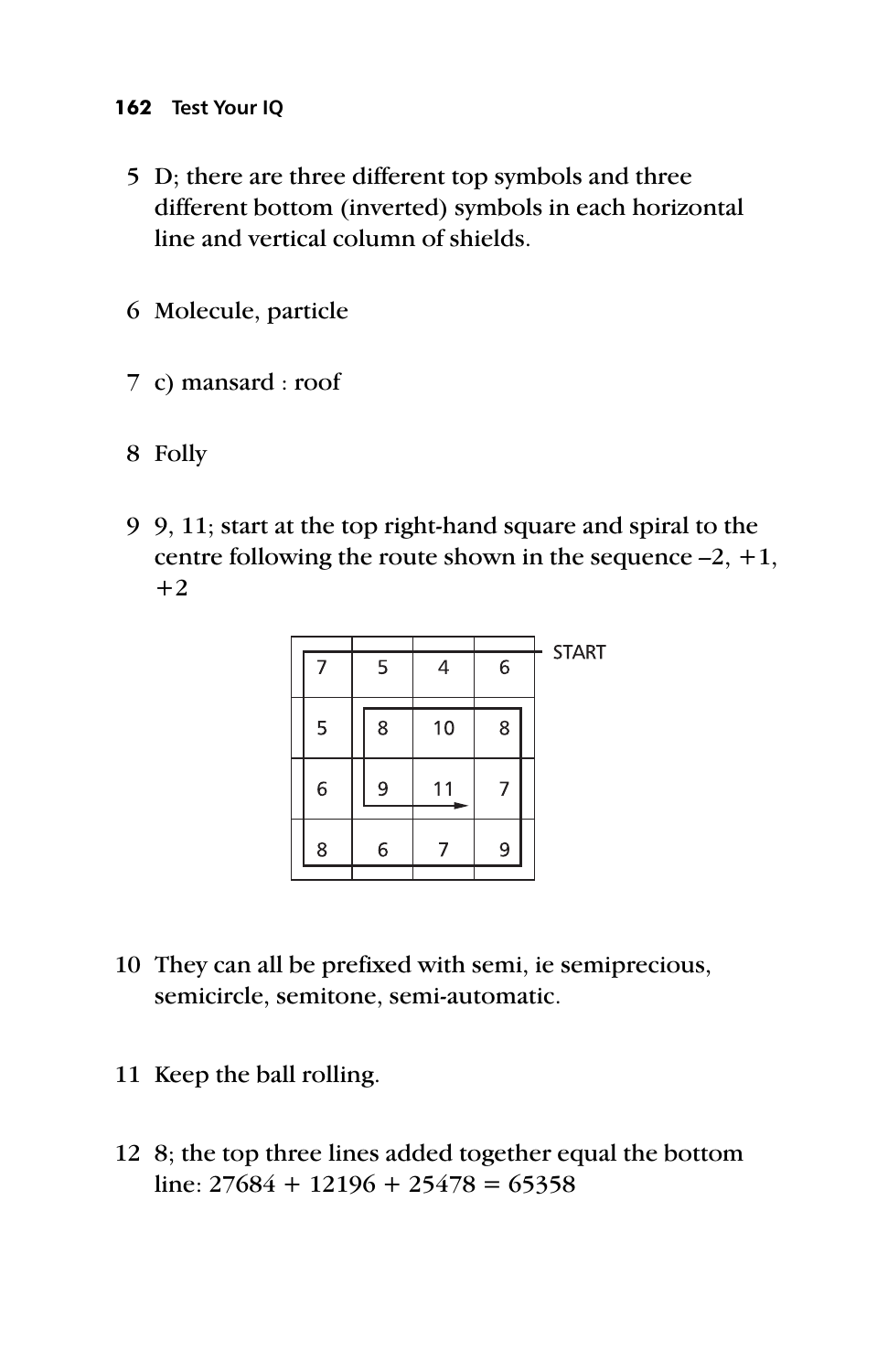| D | Α | M | P                        |         |              |         |
|---|---|---|--------------------------|---------|--------------|---------|
| A | R | E | A                        |         |              |         |
| M | E | W | $\mathsf S$              |         |              |         |
| P | A | S | T                        | Ī       | $\mathsf{M}$ | E       |
|   |   |   | $\overline{\phantom{a}}$ | D       | $\circ$      | L       |
|   |   |   | M                        | $\circ$ | $\sf S$      | $\sf S$ |
|   |   |   | E                        | Г       | S            | E       |

13 13211A; each group describes the one before, ie one 3, two 1s, one A.

- 15 C; one is a mirror image of the other.
- 16 Evacuation; it repeats the letter a. All the other words have the vowels a, e, i, o, u, once only.
- 17 7984; in all the others multiply the middle two digits to obtain the first and fourth digits, for example 5964, where  $9 \times 6 = 54$ .
- 18 Knavish, principled

14

- 19 Thunder storm, to give: hat, hen, pad, rue, ear, sit, elm.
- 20 Martin, which is an anagram of Antrim. Strode is an anagram of Dorset; milk, rice an anagram of Limerick; and Edna, beer an anagram of Aberdeen.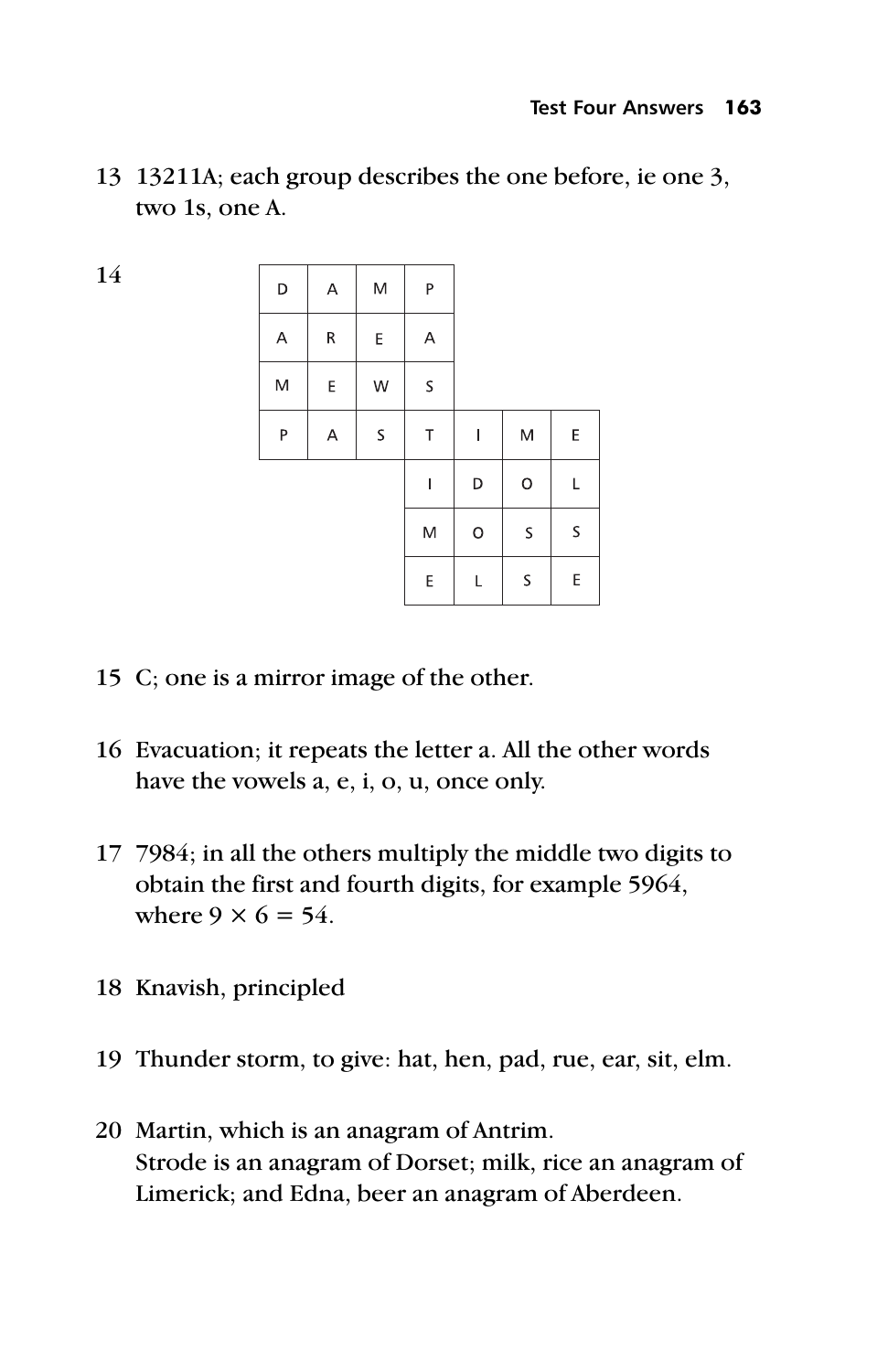- 21 Hide
- 22 Out
- 23 9; opposite segments add to 12.
- 24 b) Haras
- 25 A
- 26 Urbanity, breeding
- 27 a) A clockwork model

$$
28\ \frac{17}{19} \div \frac{3}{38} = \frac{17}{49} \times \frac{2}{39} = \frac{34}{3} = 11\frac{1}{3}
$$

- 29 Dihras = radish
- 30 B;  $x + y = z$  $1 + 2 = 3$

But similar symbols disappear.

- 31 132;  $16-4 = 12 \times 17-1 = 16 \times 14-3 = 11 \times 3 + 3 = 6 \times 8 + 2 = 10^{\times} 8 + 4 = 12^{\times}$
- 32 Astronomers
- 33 Lampoon, defame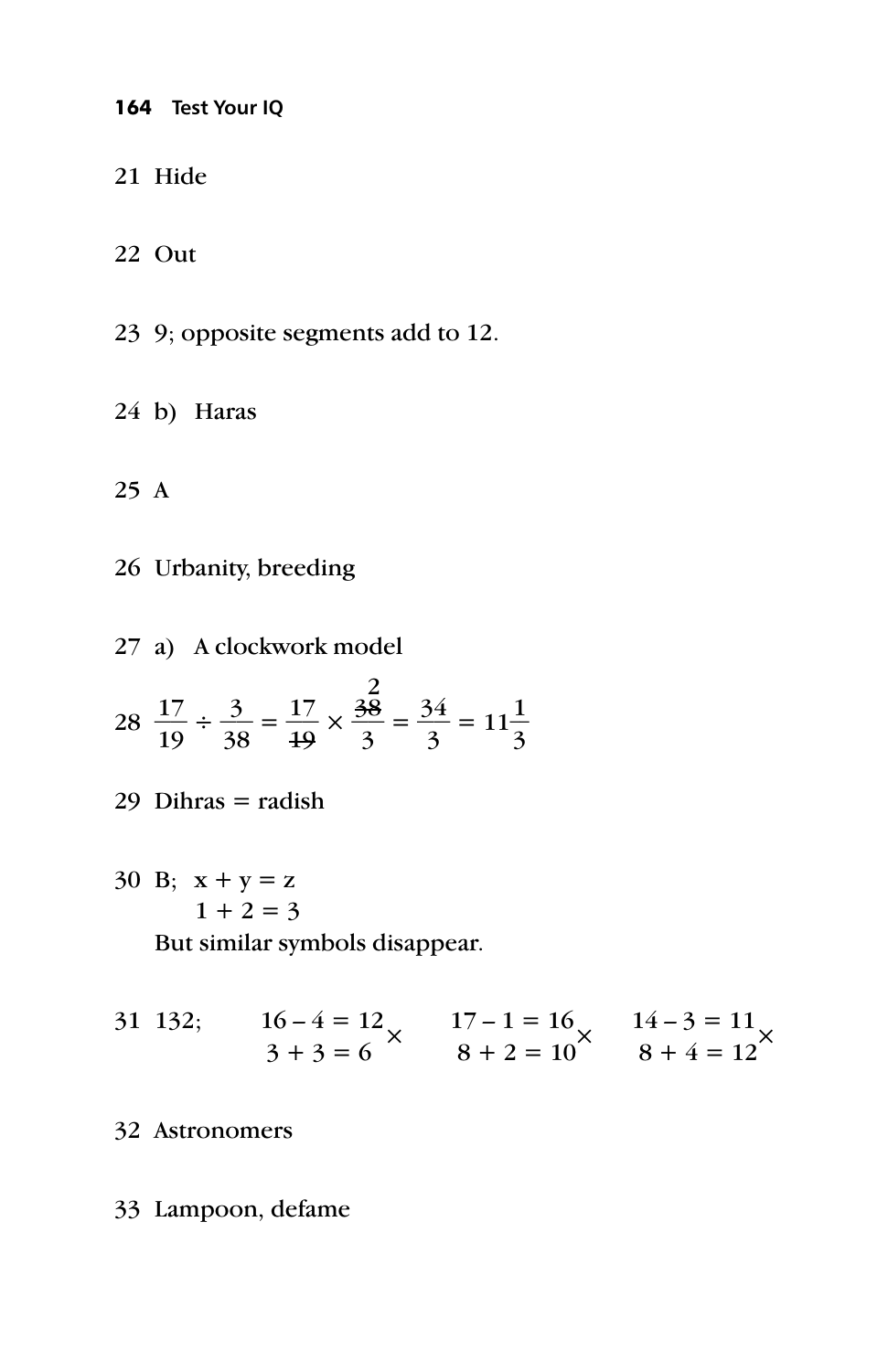- 34 Wind
- 35 E
- 36 c) a messenger
- 37 Pinwheel
- 38  $3 (6 \times 7) + (6 \div 4) = -37\frac{1}{2}$ The rule is  $\times$ ,  $\div$ ,  $+$ ,  $-$  taken in that order
- 39 Donkey
- 40 3A

# Test five

- 1 14
- 2 Enable, length, thieve, vendor, oracle, lessen.
- 3 1.5 minutes

$$
\frac{1}{3} + \frac{1}{2} - \frac{1}{6} = 0.33 + 0.5 - 0.166 = 0.66
$$
  

$$
\frac{1}{0.66} = 1.5 \text{ minutes}
$$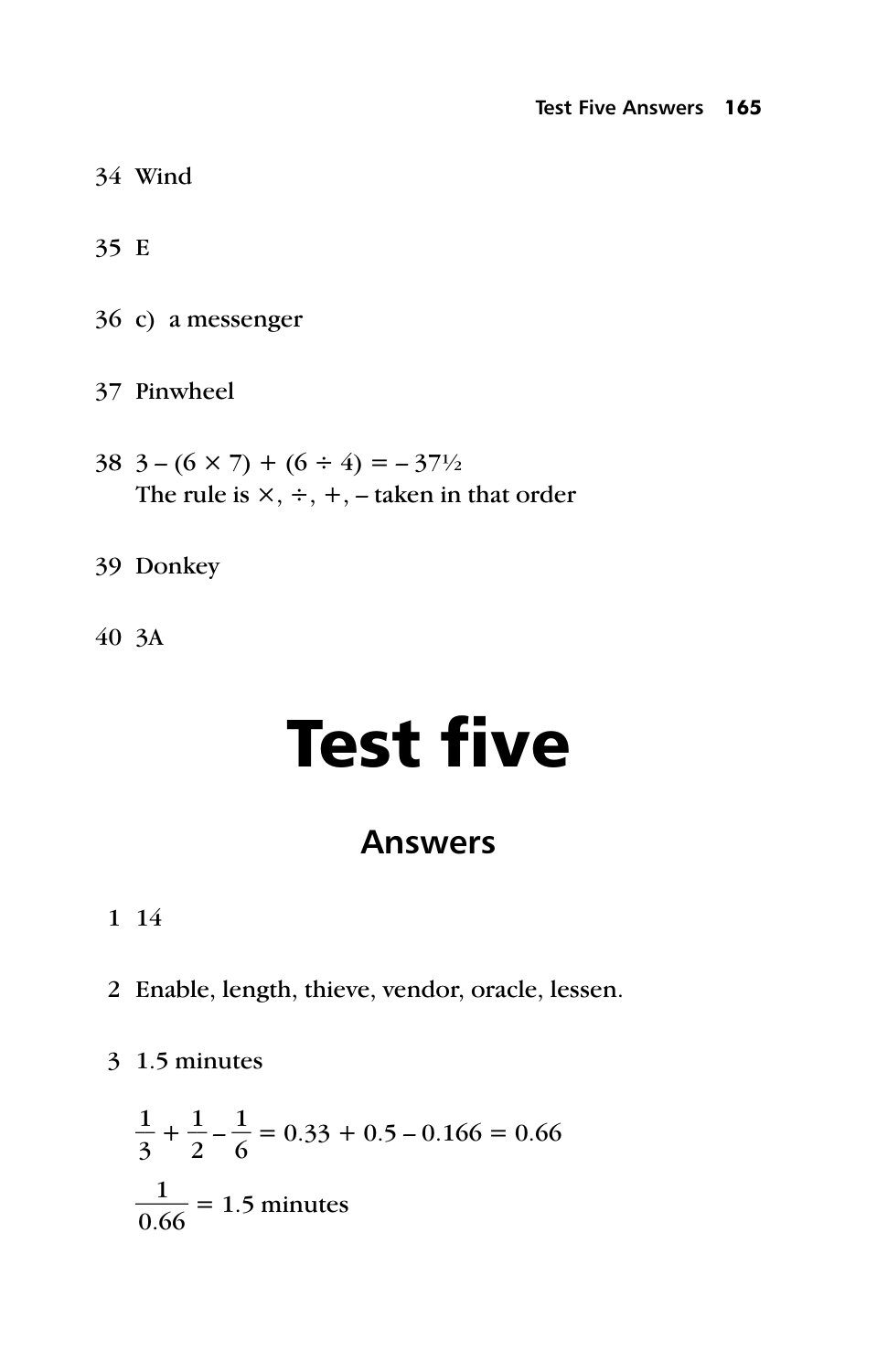- 4 B; the large arc moves 45° anti-clockwise. The two remaining arcs move 90° anti-clockwise.
- 5 Tap; all the other three-letter words are spelt out by alternate letters of one of the seven-letter words, for example A*S*T*O*U*N*D = SON
- $6\quad 53$ :  $3 + 2 = 5$   $2 + 1 = 3$
- 7 They all contain Biblical characters: ABUN(DAN)CE, AL(LEVI)ATE, UNT(RUTH)S, PRO(CAIN)E, C(HAM)BER
- 8 P; there are 15 letters before it in the alphabet, and ten after.
- 9 Flush toilet

11

10 C; it repeats the second flag with left and right reversed in the same way that the third flag repeats the first flag.

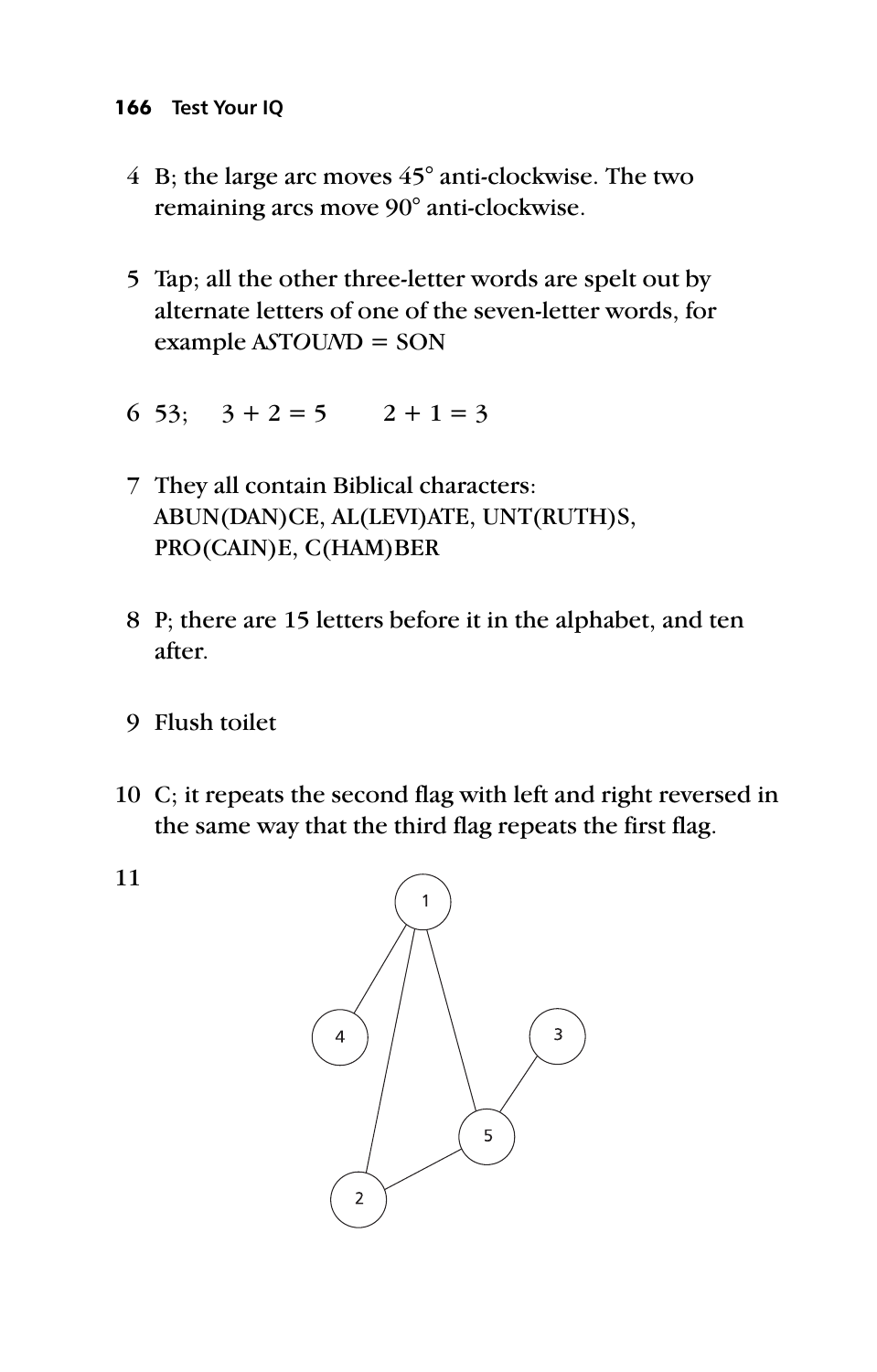- 12 Fragrant, aromatic
- 13 Simpler tax
- 14 d) invent
- 15 Meet encounter (truce none)
- 16 698; the numbers 98725136 are being repeated in the same order.
- 17 Professional
- 18 27; there are two sequences running alternately. The first starts with 7 and goes  $+2$ ,  $+3$ ,  $+4$  etc. The second starts with 8 and goes  $+2$ ,  $+4$ ,  $+6$  etc.
- 19 Vagrant, itinerant
- 20 Put on ice
- 21 XESTTE = SEXTET
- 22 55;  $8 \div 2 = 4$   $9 \div 3 = 3$   $10 \div 2 = 5$  $11 + 7 = \frac{1}{7}$ 7 8  $\frac{8}{2}$  × 12 + 6 =  $\frac{1}{5}$ 5 8  $\frac{8}{4}$  × 2 + 9 =  $\frac{1}{5}$ 5 1  $\frac{1}{5}$   $\times$
- 23 Picture
- 24 c) draught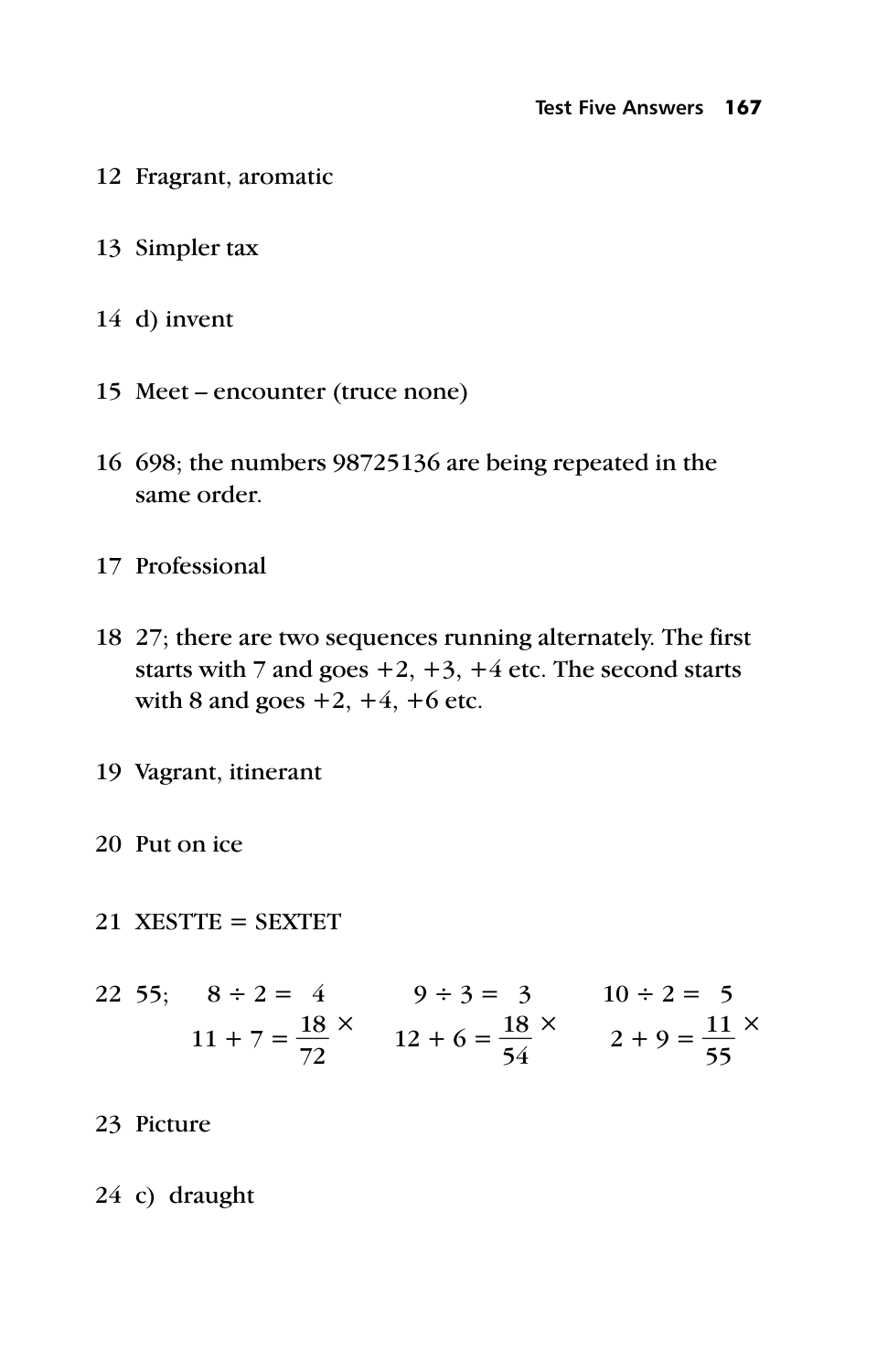#### **168 Test Your IQ**

- 25 C; the two lower circles combine to form the circle above but similar symbols disappear.
- 26 a) a vehicle
- 27 Insomuch
- 28 Hedge
- 29 Gigolo
- 30 1A
- 31 c) trifling
- 32 Innocent, virtuous
- 33  $\frac{7}{9}$  $\frac{2}{9} \div \frac{2}{2}$ 5  $\frac{5}{7} = \frac{7}{9}$  $\frac{7}{9} \times \frac{2}{9}$ 5  $\frac{7}{2} = \frac{2}{3}$ 5  $\frac{1}{2}$  = 4 $\frac{1}{4}$ 5 -
- 34 a) pottery
- 35 F;  $x + y = z$  $1 + 2 = 3$ But similar symbols disappear.
- 36  $(4 \times 3) (70 \div 10) + 6 = 11$ The rule is  $\times$ ,  $\div$ ,  $+$ ,  $-$  taken in that order.
- 37 Disingenuous, candid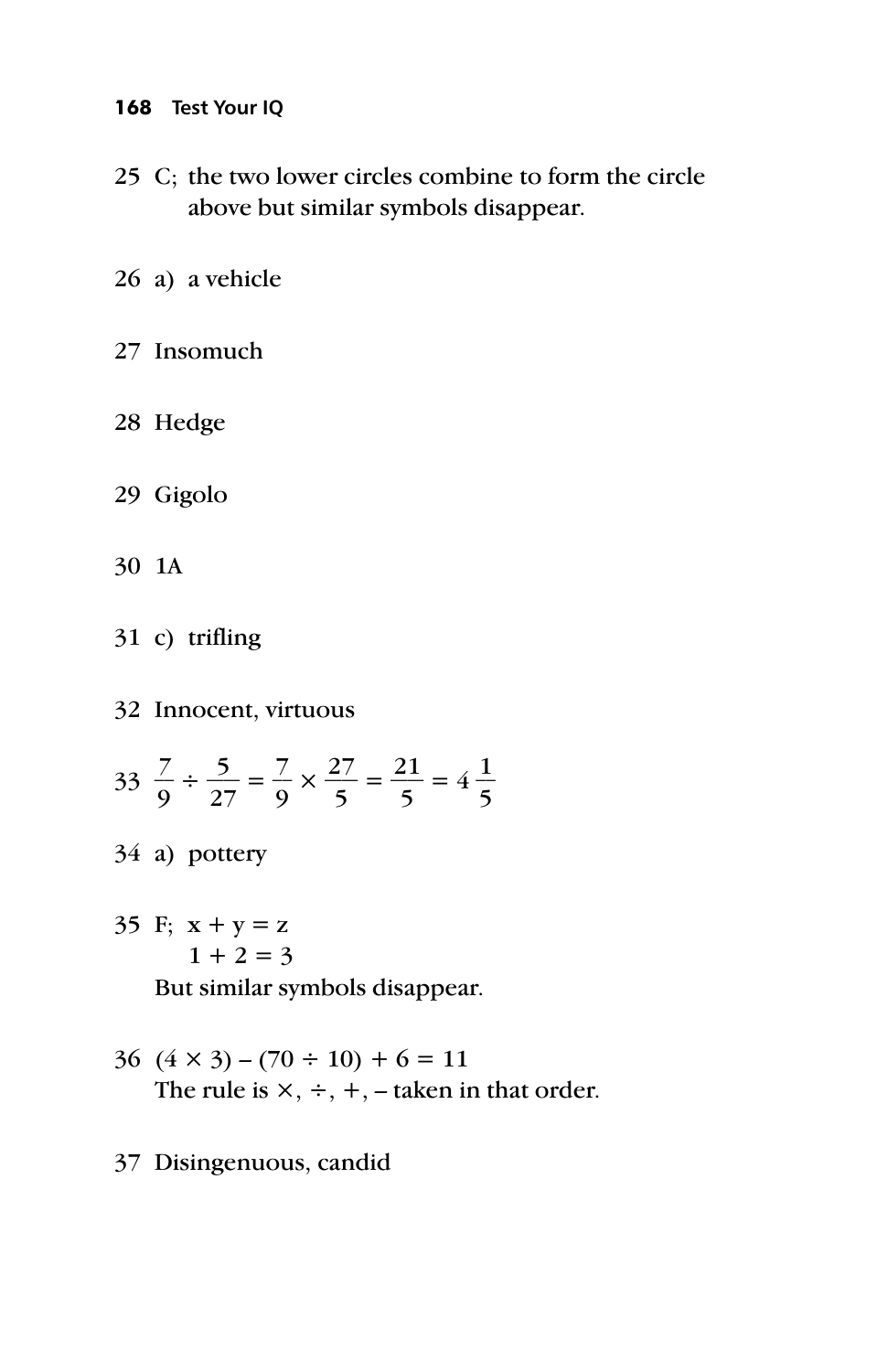38 Clover

39 Penguins

40 F; A is the same as D B is the same as E C is the same as G

## Test six

- 1 Fluvial/river, psittacine/parrot, corvid/rook, vernal/spring.
- 2 7662; start at 56 and work clockwise as follows:  $+ 1 \times 2, + 2 \times 2, + 3 \times 2, + 4 \times 2$  etc. For example  $(56 + 1) \times 2 = 114$ ,  $(114 + 2) \times 2 = 232$
- 3 D; only circles connected to one other circle are carried forward and a line is then drawn between them.
- 4 6814; reverse the digits and add together to obtain the final digits.
- 5 Crush, break
- 6 Caretaker
- 7 23; discard the highest digit each time, then reverse the remaining digits.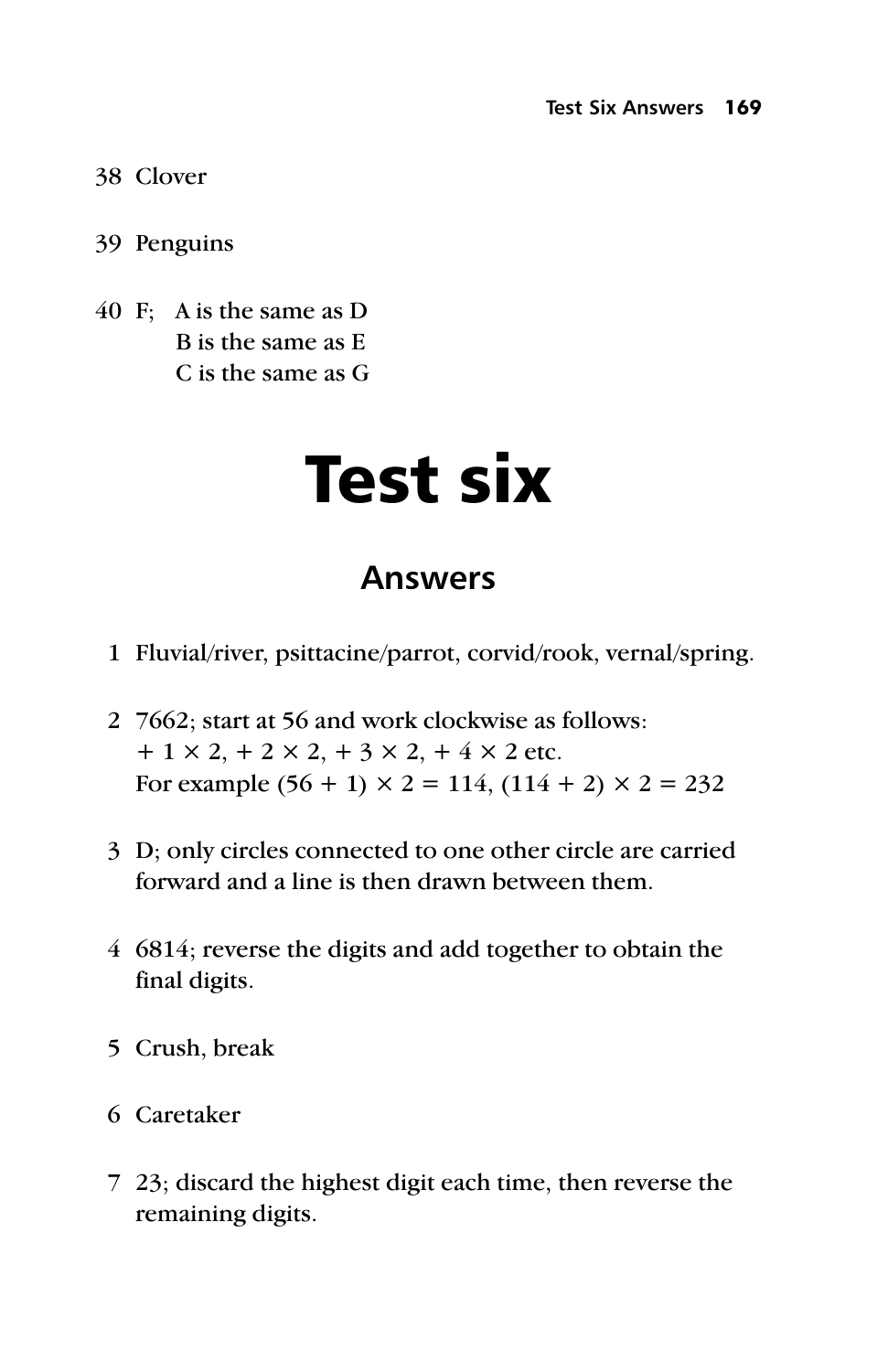- 8 MOMS HOUR = MUSHROOM. The animals are: springbok (brisk pong), chipmunk (punch Kim), leopard (red opal) and buffalo (fab foul)
- 9 R; only letters with an enclosed area as printed.
- 10 Lineage
- 11 A dog! A panic in a pagoda.
- 12 11
- 13 E; the two lines are moving one corner at a time at each stage, one clockwise, the other anti-clockwise.

### 14 Faithful

#### 15



### 16 Oscillated

17 B; A is the same as D with black/white reversal; C is the same as E with black/white reversal.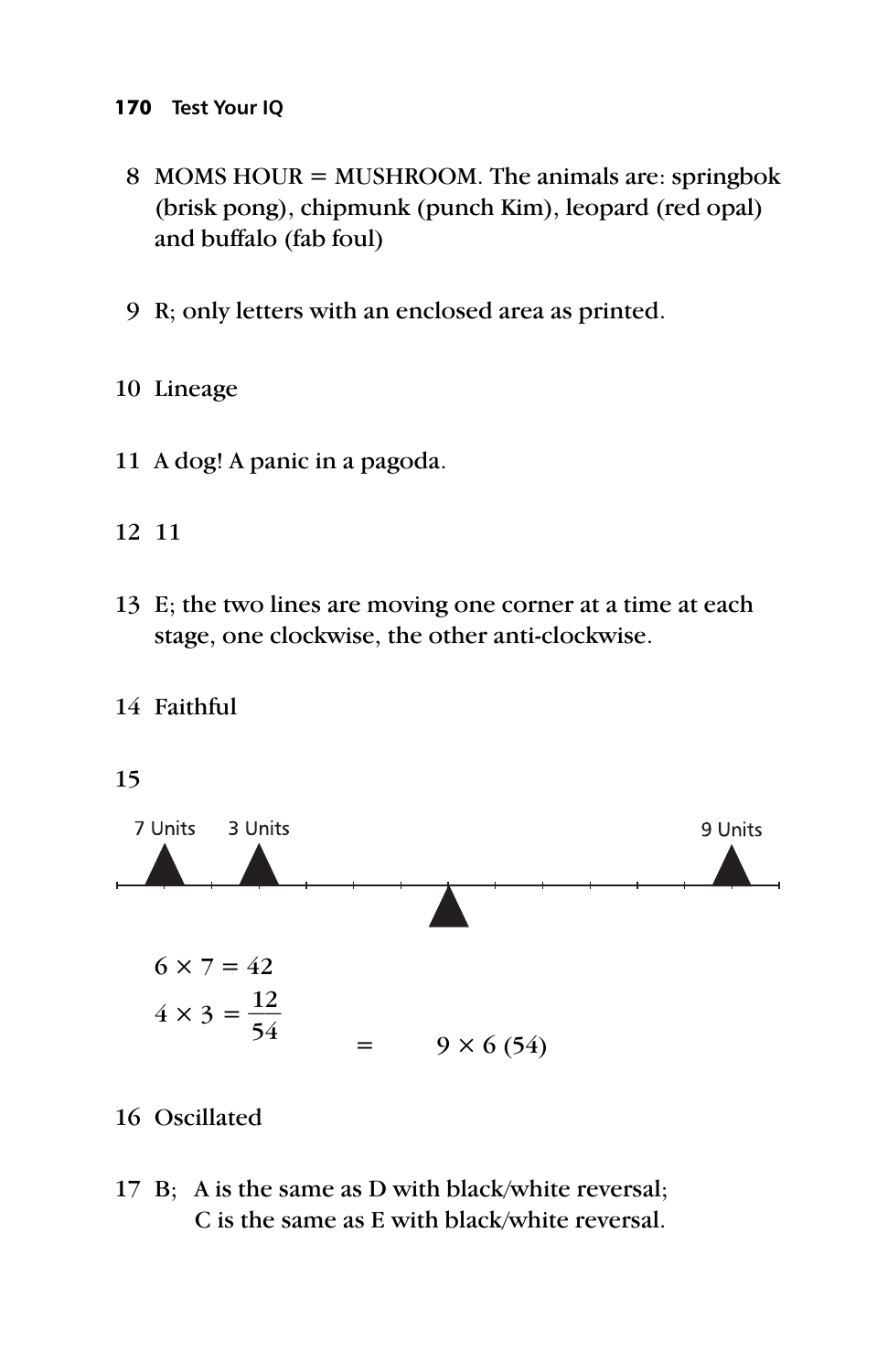#### **Test Six Answers 171**

- 18 On the level
- 19 14;  $7 \times 4 = 28 \div 2 = 14$
- 20 e) aphelion
- 21 GALLIPOT
- 22 Verbose, prolix
- 23 Endive
- 24 a) a metal band
- 25 B
- 26 Basset
- 27  $44$ ;  $6 + (4 \times 4) = 22$  $4 + (3 \times 3) = 13$  $1 + (5 \times 4) = 21$  $2 + (6 \times 7) = 44$
- 28 30;  $4 \times 19 = 76$  6  $\times 7 = 42$  $4 \times 16 = \frac{6}{1}$ 1 4  $\frac{4}{2}$  3 x 4 =  $\frac{1}{3}$ 3 2  $\frac{2}{0}$
- 29 d) kindle

30 3B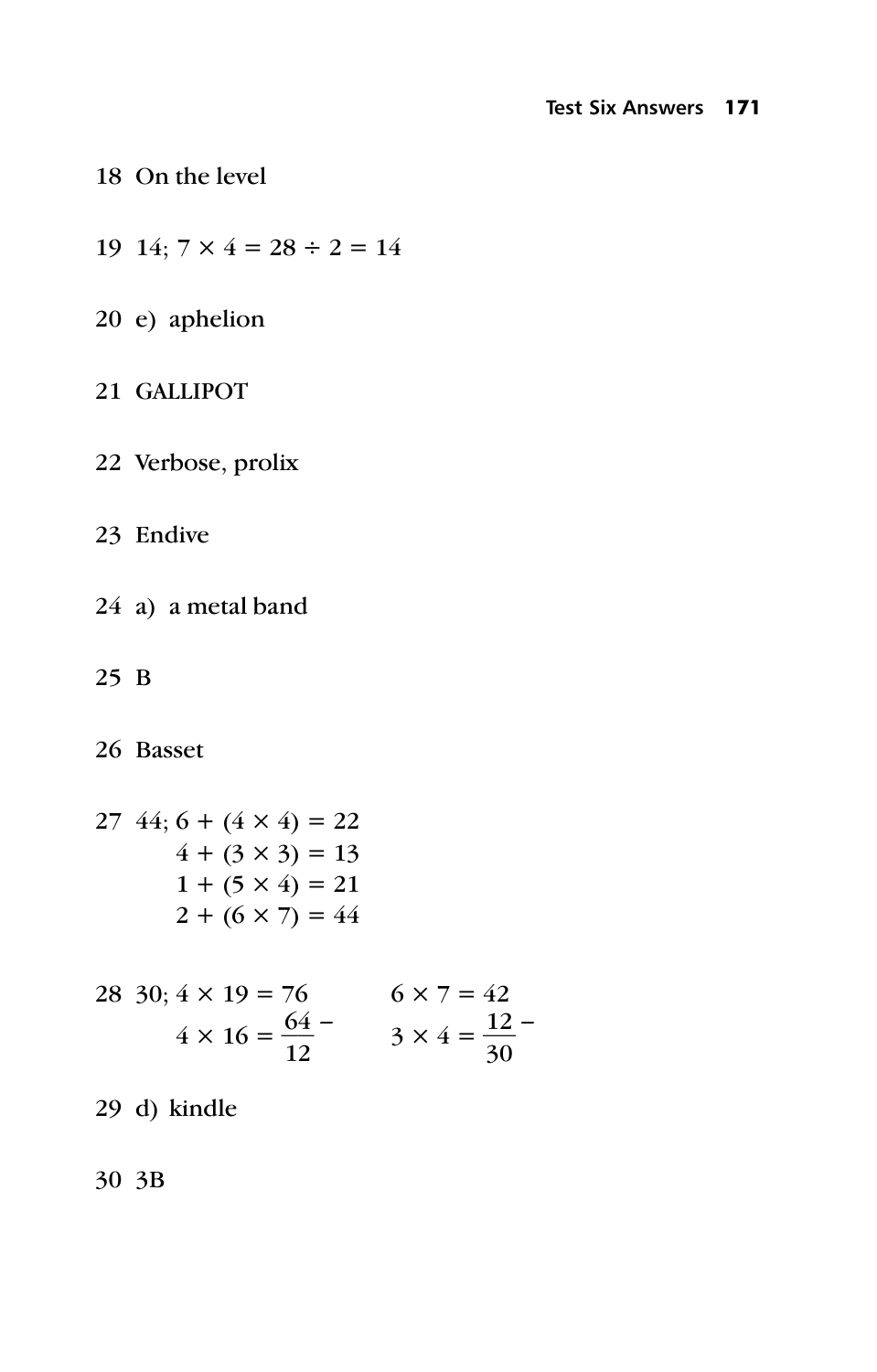- 31 d) a sail
- 32 Scorpion
- 33 16; There are two series:  $-1$  10, 9, 8, 7
	- $+5$  1, 6, 11, 16
- 34 Dreadful, shocking
- 35 C; the lower two circles combine to produce the circle above but like symbols disappear.

36 120; 
$$
4 \times 4 = 16
$$
  
\n $12 - 8 = \frac{4}{64} \times 9 - 3 = \frac{6}{216} \times 9 - 6 = \frac{3}{120} \times 2 = 40$ 

 $37$  Trylus = sultry

- 38 Mean
- $39 6 + 56 1\frac{1}{2} + 19 = 67\frac{1}{2}$

40 A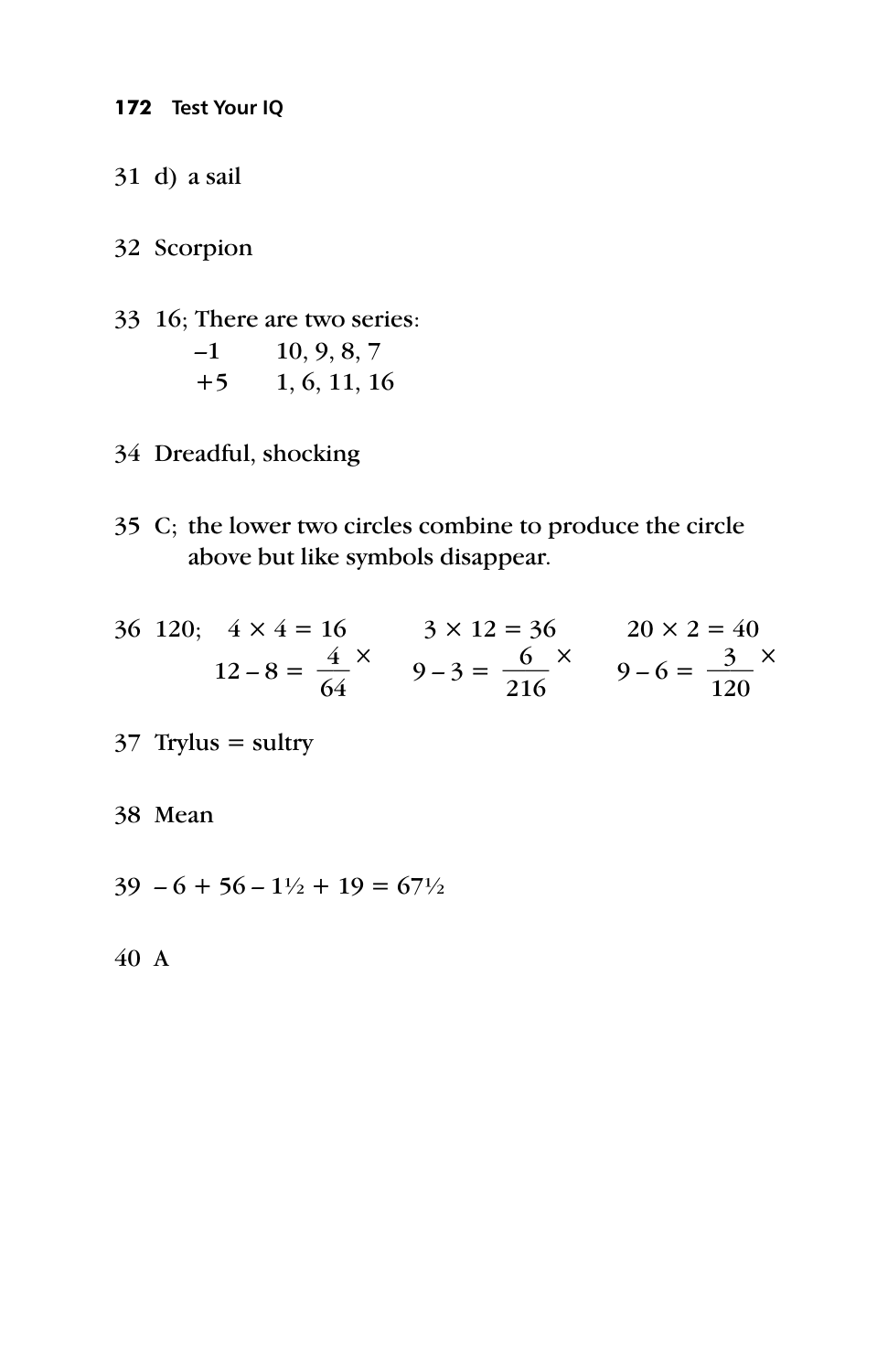# Test seven

- 1 A; there are two alternate sequences. In the first the circles are getting smaller, in the second they are getting larger.
- 2 Starting post; to give: cut, tea, oat, ran, pep, ass
- 3 Dumbfounded; in each word the letters ONE are moving up one place, ie . O . N . E . . . . ., . . O . N . E . . . . etc.
- 4 6; the number in the first triangle is arrived at by adding the numbers at the top, ie  $6 + 3 + 8 = 17$ . Similarly,  $7 +$  $8 + 9 = 24$ , and  $2 + 3 + 1 = 6$
- 5 Let testing client
- 6 25 appears twice, 57 is missing
- 7 Appealing
- 8 4; the total of numbers on each side is 26.
- 9 XYZ = CAT; cattle, scathe, locate, muscat
- 10 B; at each stage the dot moves down one. After it has appeared in a figure, that figure becomes inverted.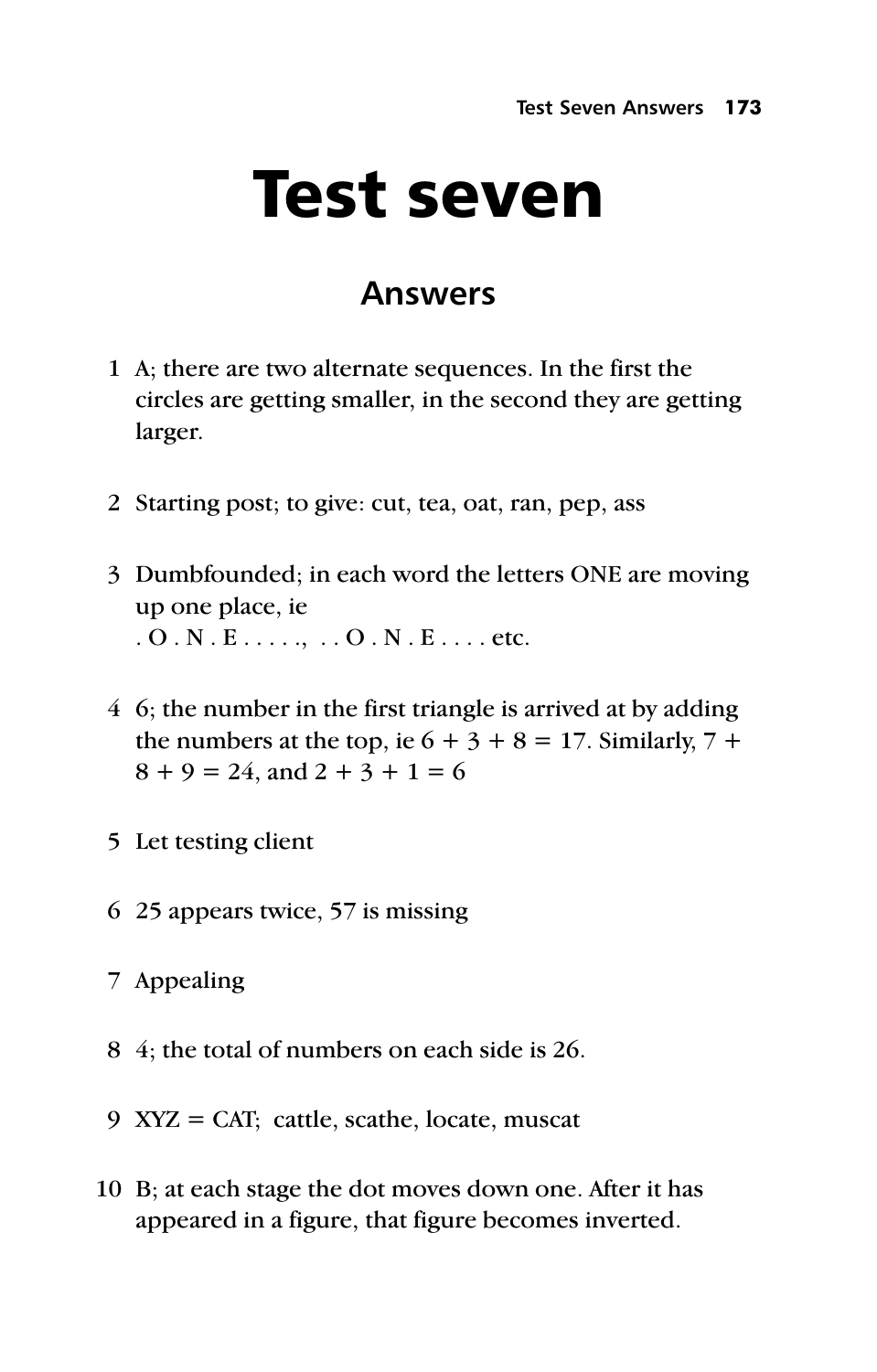- 11 CAPRICORN A P R I C O T D E P R I V E **SLIVER** L I B R A Variations are possible.
- 12 Call it a day
- 13 Season, sonnet
- 14 Feeble
- 15 Monday; skip an extra day at each stage.
- 16 E; each triangle stays on its same base but its apex moves. The triangle with the dot moves one clockwise, two anticlockwise etc. The other triangle moves in exactly the same way.
- 17 Move as follows:

| 8 | 5 | 3 |
|---|---|---|
| 6 |   |   |
| 4 | 2 |   |

- 18 Known ocean, no notion
- 19 Considerably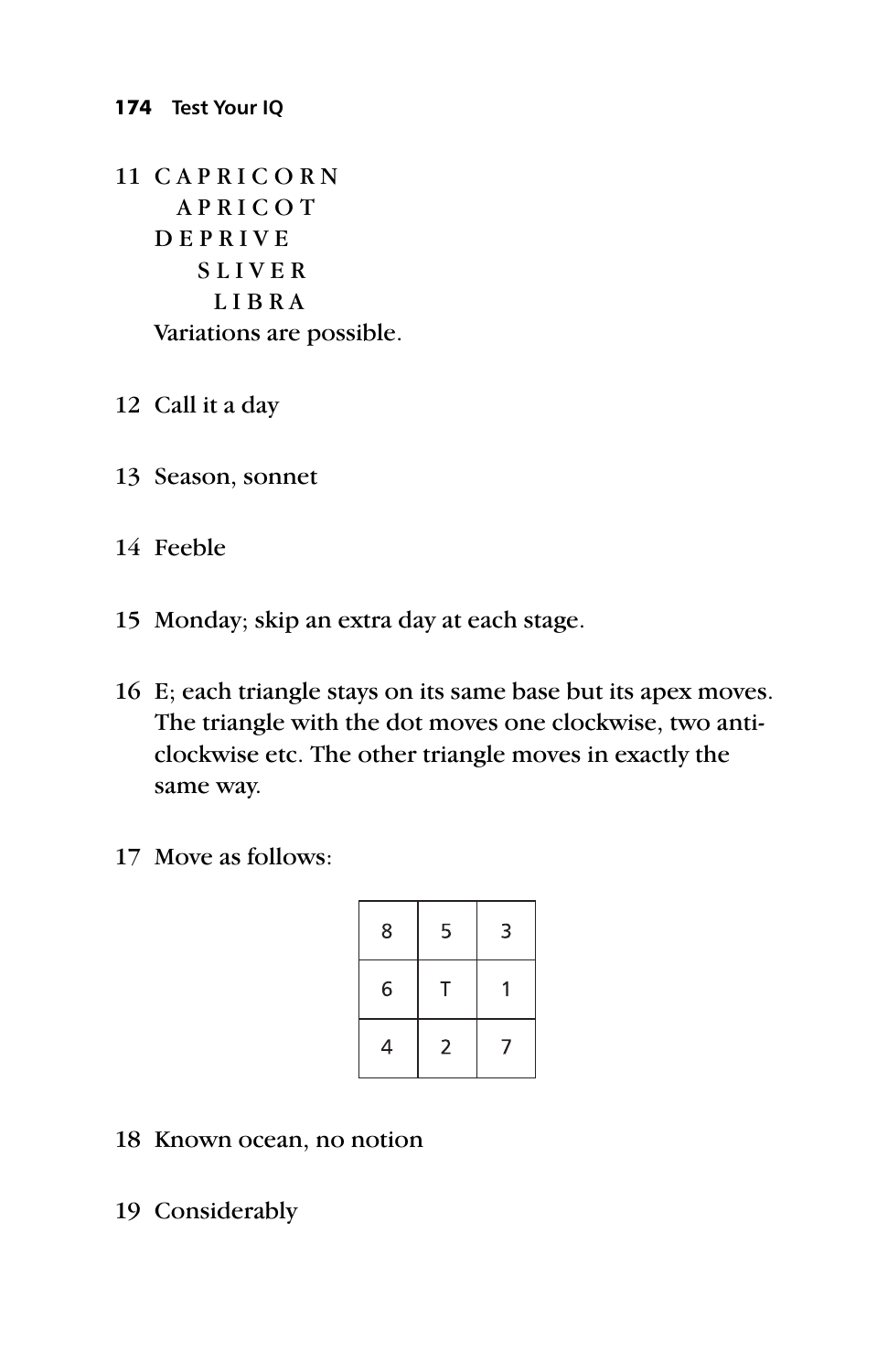- 20 All contain a drink: TOT(AL E)CLIPSE A PI(G IN) A POKE WHI(TE A)DMIRALS
- 21 Forsaken
- 22 d) secret

23 48; 
$$
7 \times 6 = 42
$$
  $\times$  42 4  $\times$  4 = 16  $\times$  80 8  $\times$  2 = 16  $\times$  48   
3-2 = 1 7-2 = 5 80 14-11 = 3

- 24 Wildcat
- 25 D; the two lower circles combine to form the circle above. Similar symbols disappear.
- 26 4;  $64 \div 8 = 8 2 = 6$  $21 \div 7 = 3 - 1 = 2$  $30 \div 5 = 6 - 1 = 5$  $24 \div 4 = 6 - 2 = 4$
- 27 b) a leg of mutton
- 28 Minnow
- 29 Carp, approve
- 30 D
- 31 a) food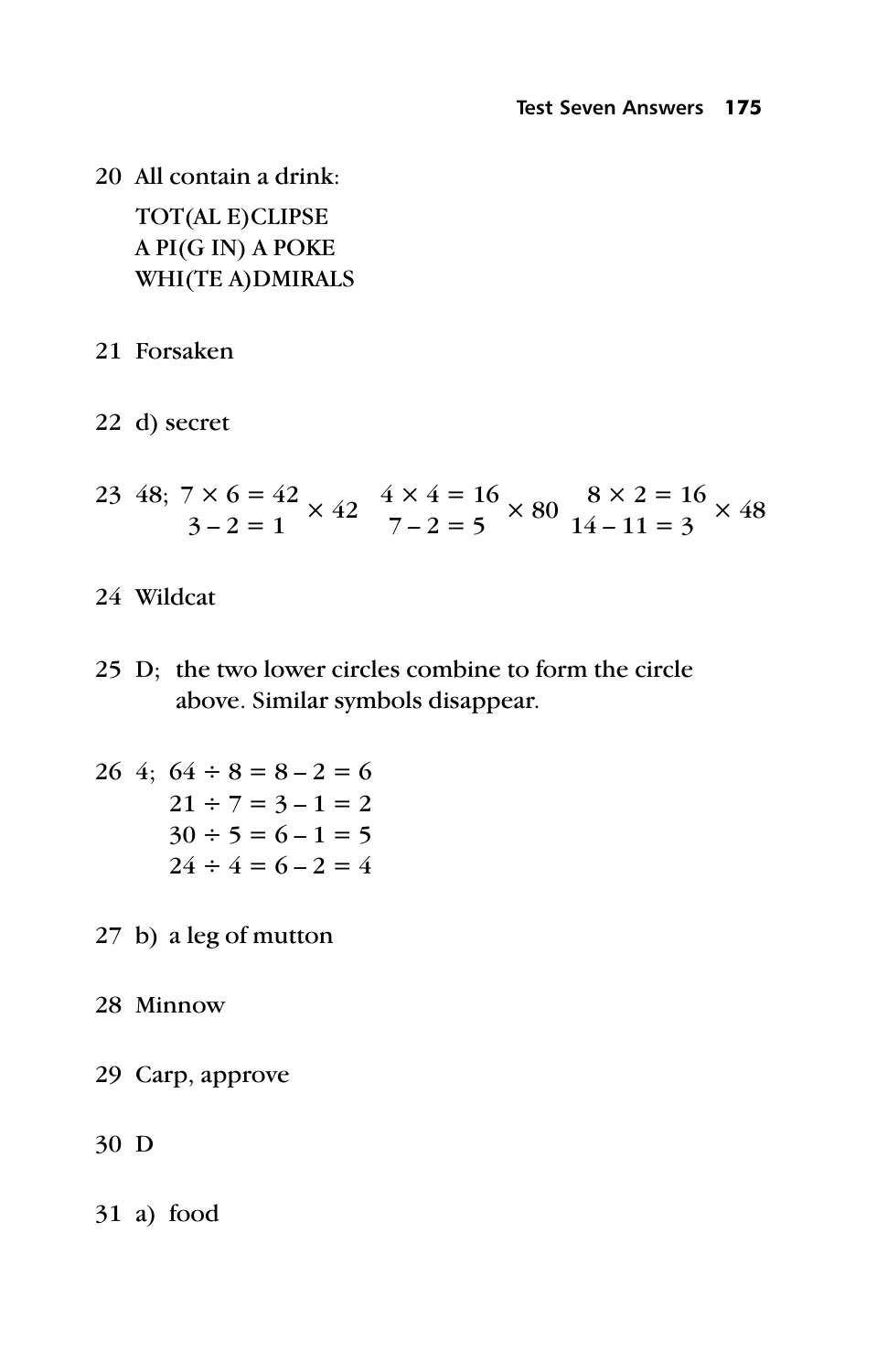- **176 Test Your IQ**
- 32 2; the 3 numbers add up to 200.
- 33 Valorous, fearless
- 34 Oology
- 35 2B
- 36 Man
- 37 2; there are 2 series: +1 7, 8, 9, 10  $-4$  14, 10, 6, 2
- 38 a) exaltation
- 39 MATBAN = BANTAM
- 40 D  $x + y = z$  $1 + 2 = 3$ But similar symbols disappear

## Test eight

### **Answers**

- $1$  EMRUD = DEMUR
- 2 2; the numbers in each circle add up to 33.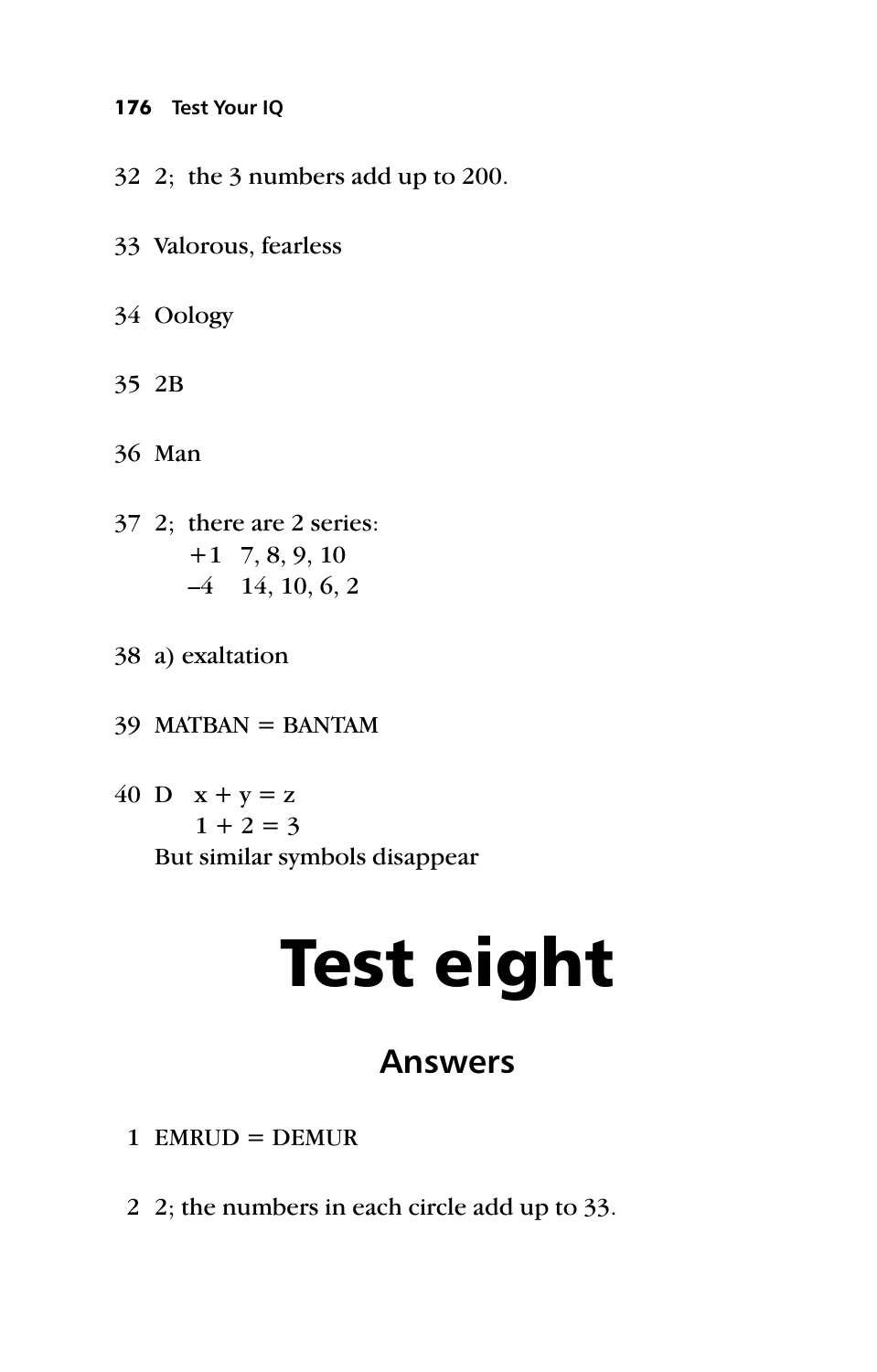- 3 Rainstorm (minor arts)
- 4 Sistine Chapel; to give: obi, was, eat, own, fee, lac, dip, ode, nil.
- $5\,20$  minutes;  $\frac{1}{1}$ 1  $\overline{0}$ 5 -
- 6 C; the top apex and the bottom right apex are folded over

- 8 Defeatist
- 9 D; the figures outside the square move from the 12 o'clock to the 9 o'clock position. The circle goes in the middle of the square and the other figure half inside the square.
- 10 Terminal, velocity
- 11 Crook, cheat
- 12 Overt
- 13 26; add 3, 4, 5, 6 then 7
- 14 A penny for your thoughts
- 15 Mogul; it is an Indian dynasty. The rest are Chinese.
- 16 e) words

<sup>7 5</sup>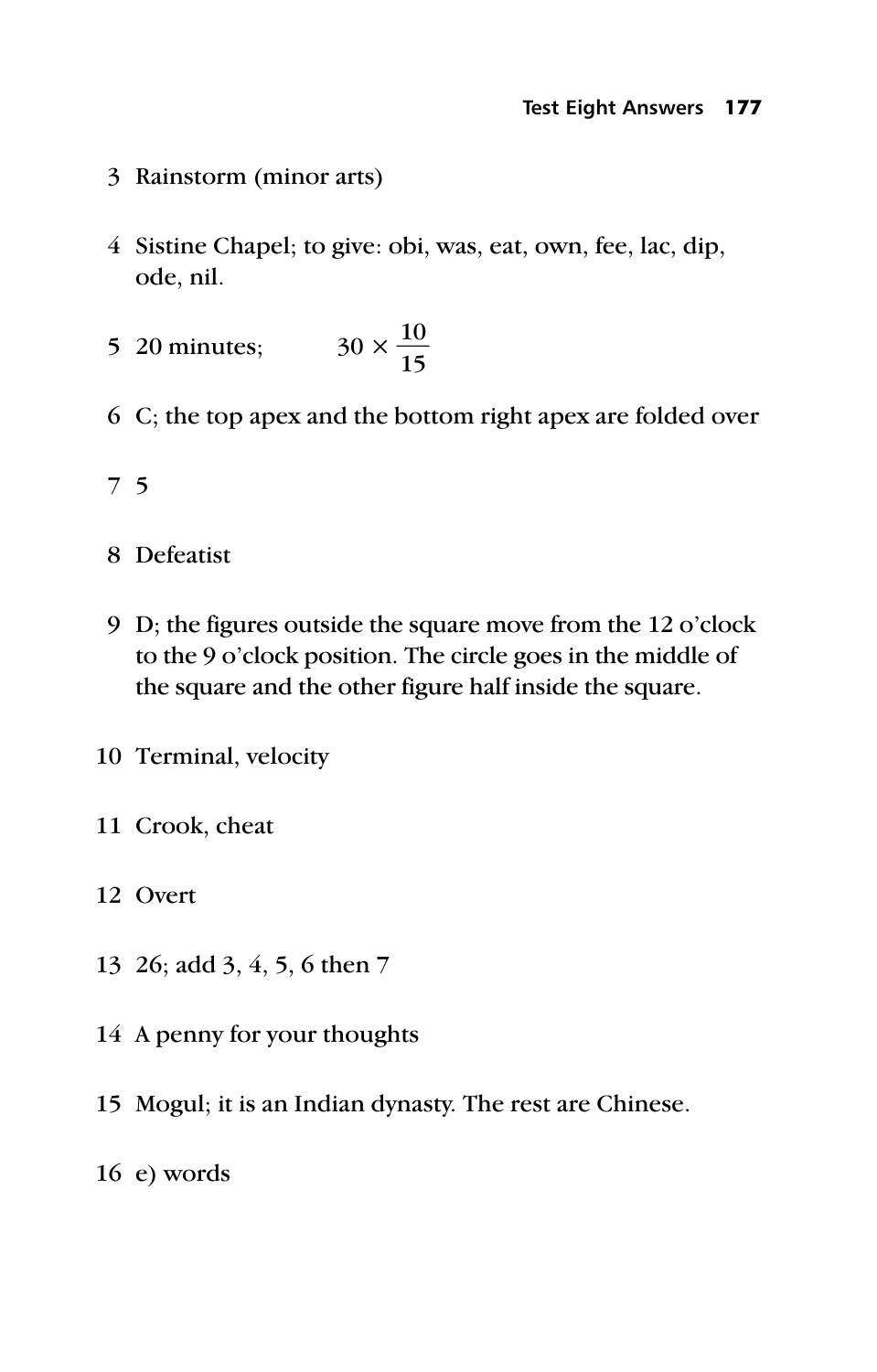- 17 6; in the first circle opposite segments total 7, in the second circle they total 8, and in the third circle 9.
- 18 SHA; Marsha, Sharon.
- 19 A; at each stage the black circle moves one segment anticlockwise, then two segments, then three etc. The white circle does the same, but clockwise.
- 20 B; A is a mirror image of D and C a mirror image of E.
- 21 24;  $24 + 7 + 6 9 = 28$  $9 + 14 + 8 - 4 = 27$  $9 + 16 + 10 - 11 = 24$
- 22 They all contain boys' names in reverse. LEN, PAT, RON, TOM, GUS
- 23 312211; each number describes the previous number, eg three 1s, two 2s, one 1.

#### 24 Ringtail

- 25 B; the lower two circles combine to form the circle above but similar symbols disappear.
- 26 Jumpsuit
- 27 CICADA

28 125; 
$$
(11 \times 14) - 26 = 128
$$
  
(9 × 16) – 18 = 126  
(17 × 8) – 11 = 125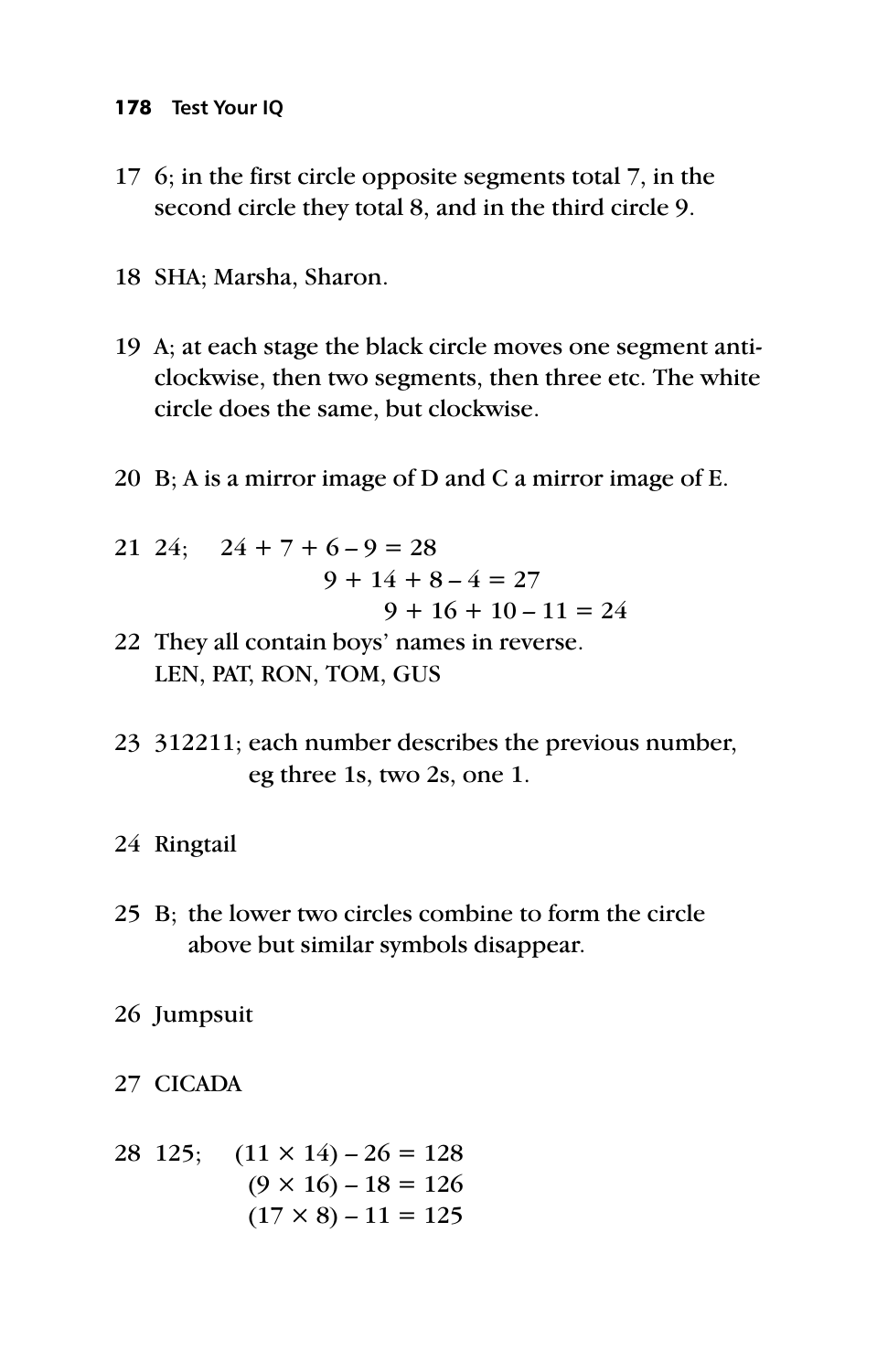- 29 d) a fencing stroke
- 30 C
- 31 Repudiate, disclaim
- 32 Peer
- 33 b) ostentation
- 34 10; there are two series:  $-2$  12, 10, 8, 6  $+3$  1, 4, 7, 10
- 35 B;  $x + y = z$  $1 + 2 = 3$ But similar symbols disappear.
- 36 d) flesh coloured
- 37 11; opposite segments reduce by 7, smaller taken from larger.
- 38 Colossal, gigantic
- 39 SUMPOS = POSSUM
- 40 C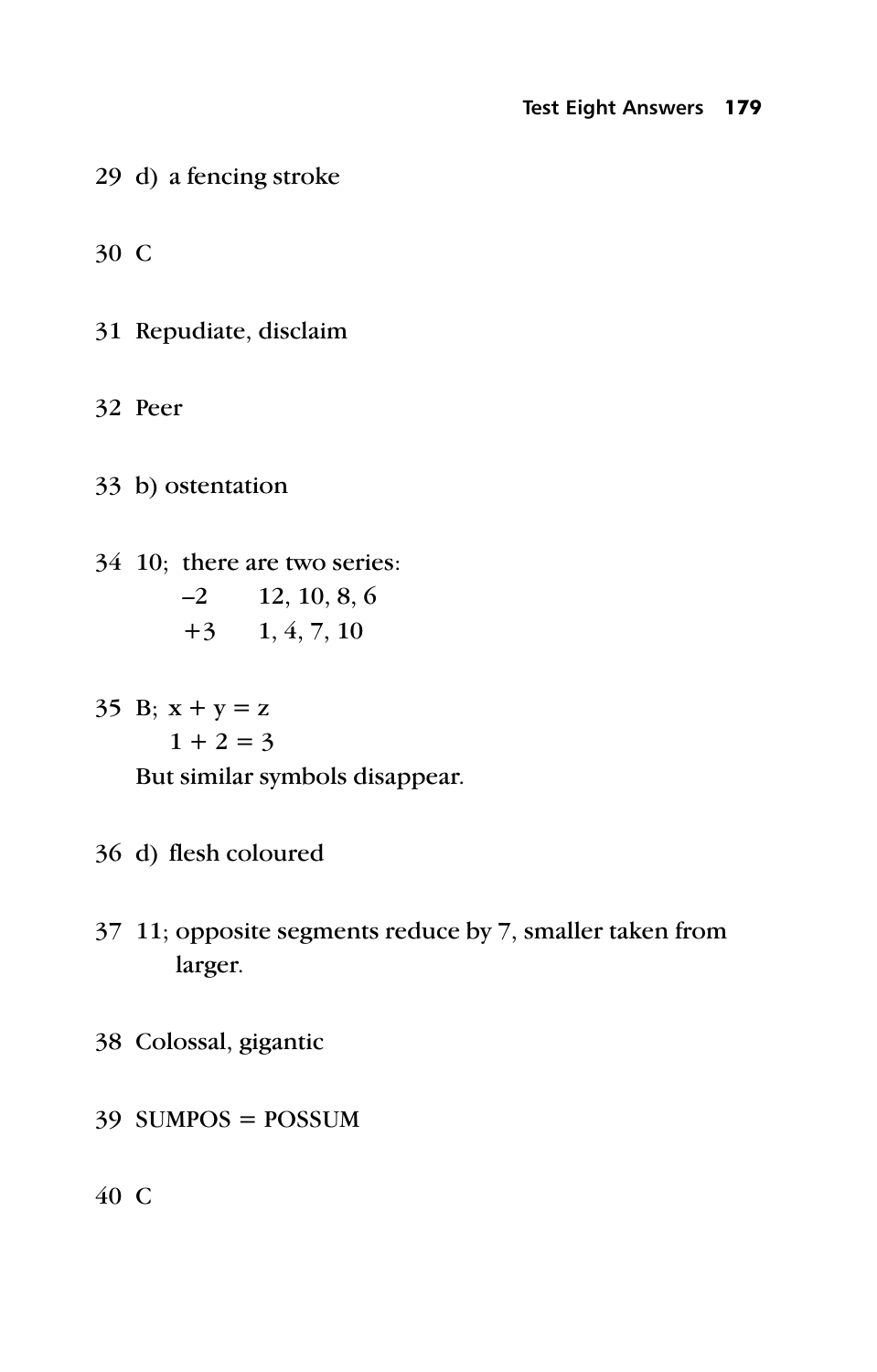# Test nine

## **Answers**

- 1 D; opposite segments are a mirror-image of each other.
- 2 Ordinary, inspired
- 3 Esoteric
- 4 D; black circles turn to white diamonds; white circles turn to black diamonds, and vice versa.
- 5 1; reading clockwise  $89 + 54 = 143$  $98 + 31 = 129$  $84 + 87 = 171$
- 6 Plum pie, plump eye
- 7 All contain internal anagrams; p(refer)able, purv(eye)d, tara(did)dle, bag(pip)es, bej(ewe)lled.
- 8 Blessed, cursed
- 9 A;

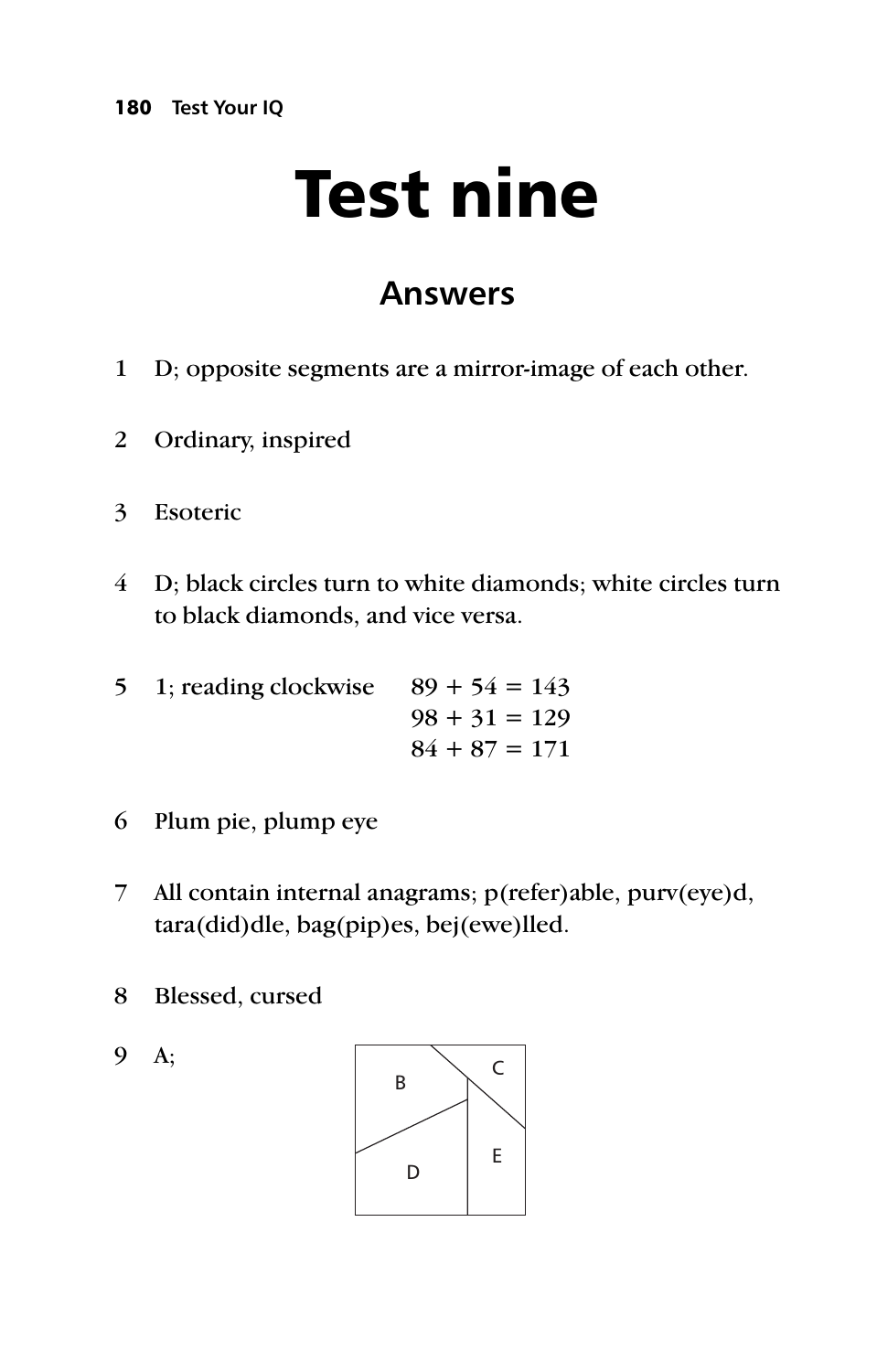- 10 B; looking both across and down the contents of the third tile is determined by the contents of the first two tiles. Lines are carried forward except when a line appears in both tiles, in which case it is cancelled out.
- 11 Elate; the rest are anagram pairs: glean/angle, riled/idler, horse/shore, groan/organ, caned/dance, eager/agree, owned/endow, broth/throb.
- 12 LAND =  $91$ ; nine straight lines, one curved
- 13 K; start at the bottom left square and travel up and down columns to read 'snakes and ladders'.
- 14 E; all the rest are the same figure rotated.
- 15 Indirect, straight
- 16 Starting-point
- 17 F
- 18 161;  $68 + 93 = 161$
- 19 Damson; to give: bid, lea, ham, his, too, fan.
- 20 8;  $3 \times 8 = 24 6 = 18$
- 21 a) wooden trellis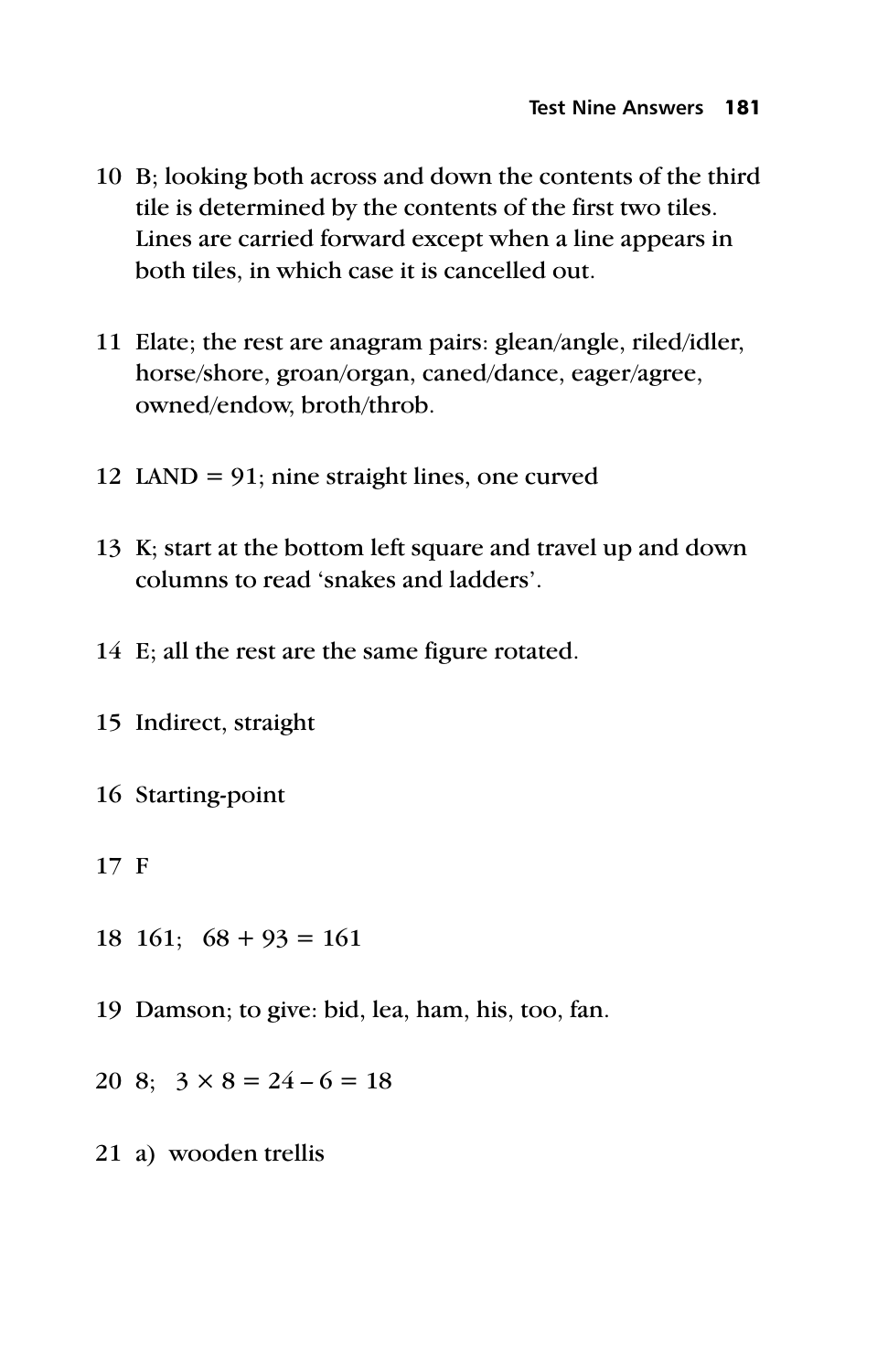22 152; 
$$
(9 \times 17) + 18 = 171
$$
  
\n $(8 \times 13) + 16 = 120$   
\n $(11 \times 12) + 20 = 152$ 

- 23 Cheetah
- 24 29; 22 21 30 29 38 37 46  $-1$   $+9$   $-1$   $+9$   $-1$   $+9$
- 25 A
- 26 Paravane
- 27 Corporeal, spiritual
- 28 e) a sea monster
- 29 1 $\frac{1}{1}$ 1 2  $rac{2}{3}$ ;  $rac{3}{5}$  $\frac{3}{5} \times \frac{12}{3}$ 3 2 9  $\frac{25}{0} = \frac{2}{1}$ 1 5  $\frac{5}{3} = 1\frac{1}{1}$ 1 2 3 -
- 30 E; the lower two circles combine to form the circle above but similar symbols disappear.

#### 31 Tootle

- 32 –1; there are two series:  $+2\frac{1}{2}$  6, 8<sup>1</sup>/<sub>2</sub>, 11, 13<sup>1</sup>/<sub>2</sub>  $-4$  11, 7, 3, -1
- 33 c) fall
- 34 Badger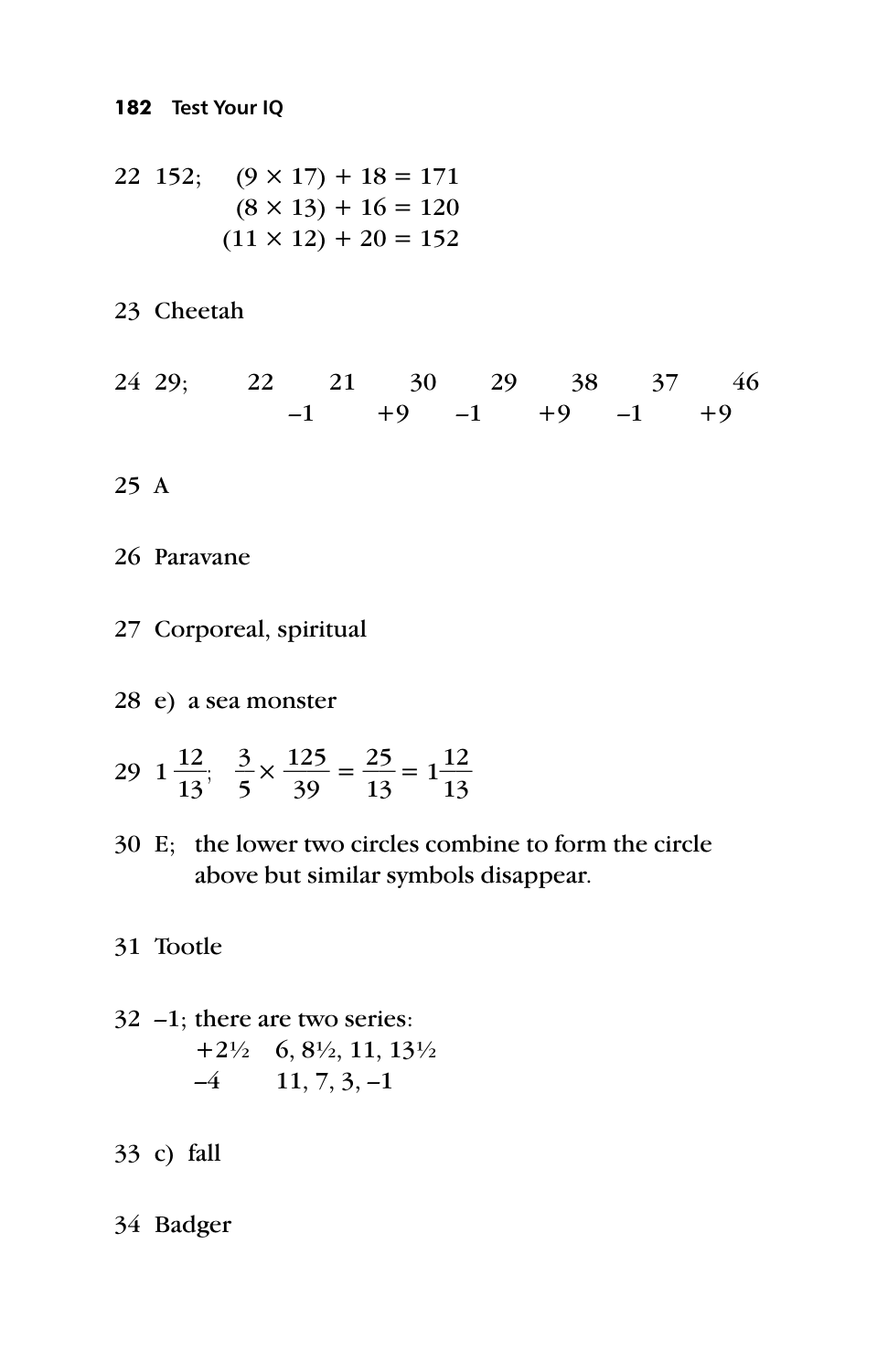- 35 A
- 36 Phantoms, spectres
- 37 i or j
- 38 e) wind
- 39 2420484; 1, 2, 4, 8, 16, 32, 64, 128, 256, 512, 1024, 2048, 4096
- 40 F; A is the same as G C is the same as E B is the same as D

## Test ten

### **Answers**

- 1 5246; in the others the middle number is half of the number formed by the first and last digits, eg 3186 (36/2  $= 18$ ).
- 2 Circumvent
- 3 C; the figure at the bottom goes to the top. The figure inside the larger figure at the bottom rotates through 90° and goes to the top. The larger figure at the bottom reduces in size and goes inside the figure now at the top.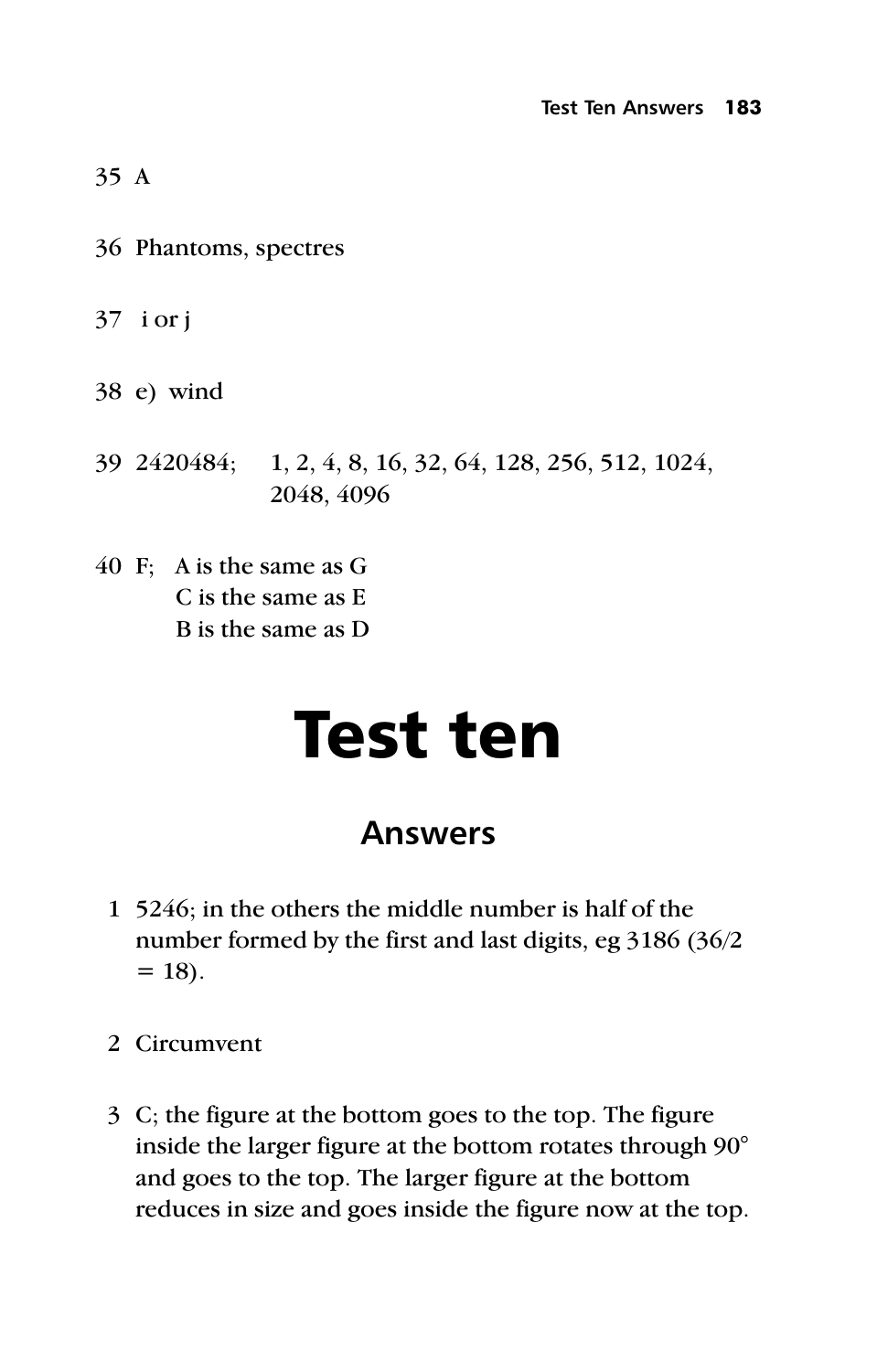- 4 Eradicate, eliminate
- 5 Eternity ring
- 6 C; it contains the black dot and one smaller white circle inside the large circle, and one smaller white circle and black circle partly inside the large circle.
- 7 Charmingly
- 8 B; the smallest number is discarded at each stage and the remaining numbers travel in the opposite direction to the previous stage.
- 9 E; so one dot is in one circle and the other dot is in the circle and ellipse.
- 10 2;  $7 + 8 + 8 = 23$
- 11 Eventful, ordinary
- 12 117; alternately subtract, then add the sum of the digits of the previous number.
- 13 A; the triangles become one large triangle and the truncated ellipse becomes two, rotating 180° and going inside the triangle.
- 14 Sleigh ride
- 15 Loom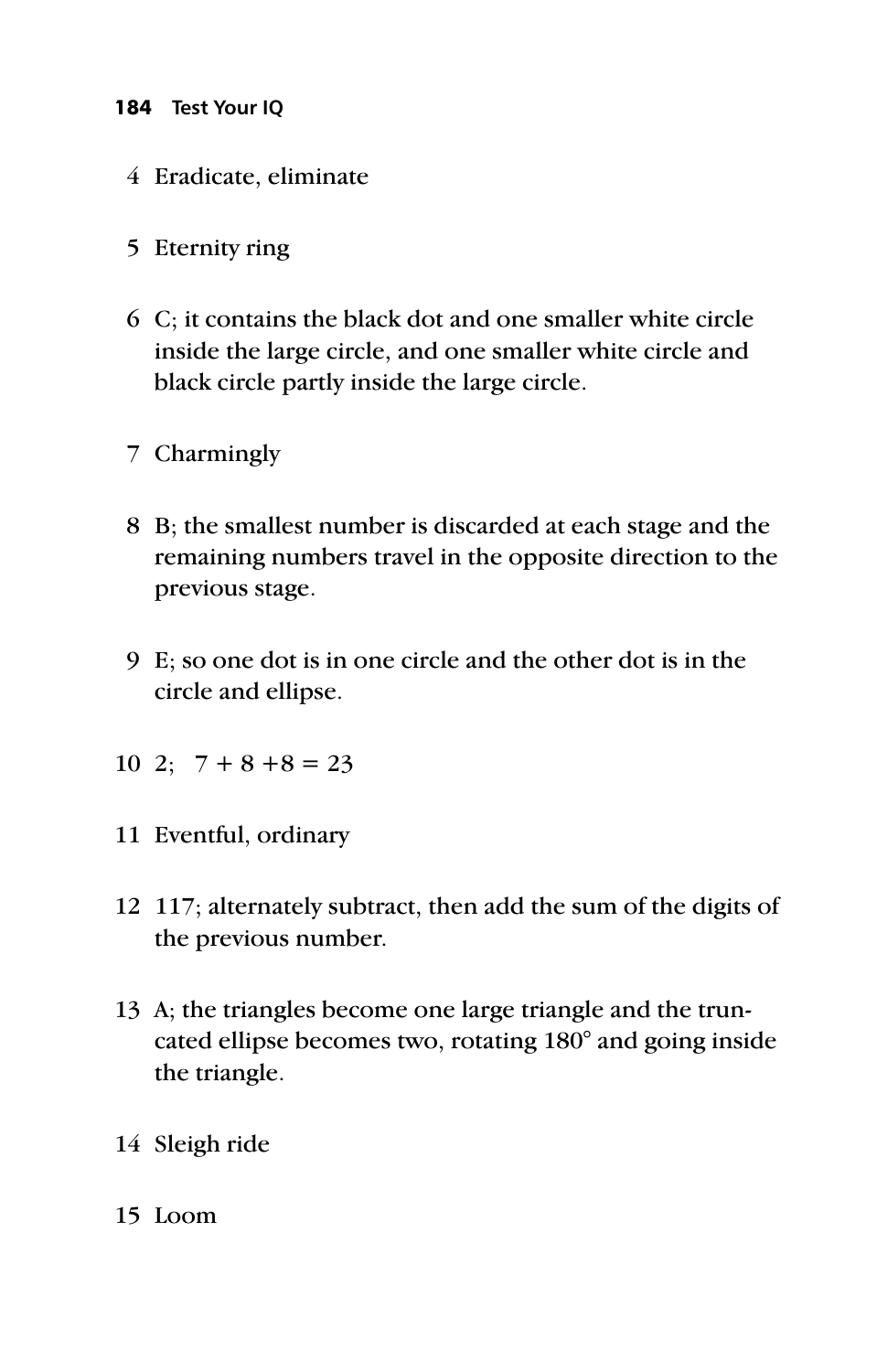- 16 Chivalrous
- 17 C; at each stage one of the sections goes through 45° and continues to move 45° at subsequent stages.
- 18 6; add 0.5, 1, 1.5, 2
- 19 DEPNU = UPEND
- 20 Take the top circle on the left with the bottom circle on the right, etc, to spell out beard, heard, heart, learn, pearl, weary and yearn, with the addition of EAR.
- 21 Cashmere
- 22 c) strychnine
- 23 b) ventage  $=$  a small hole in a flute.
- 24 b) a dance
- 25 E; B is the same as F A is the same as D C is the same as G
- 26 c) marriageable
- 27 Boxer
- 28 a) paddling